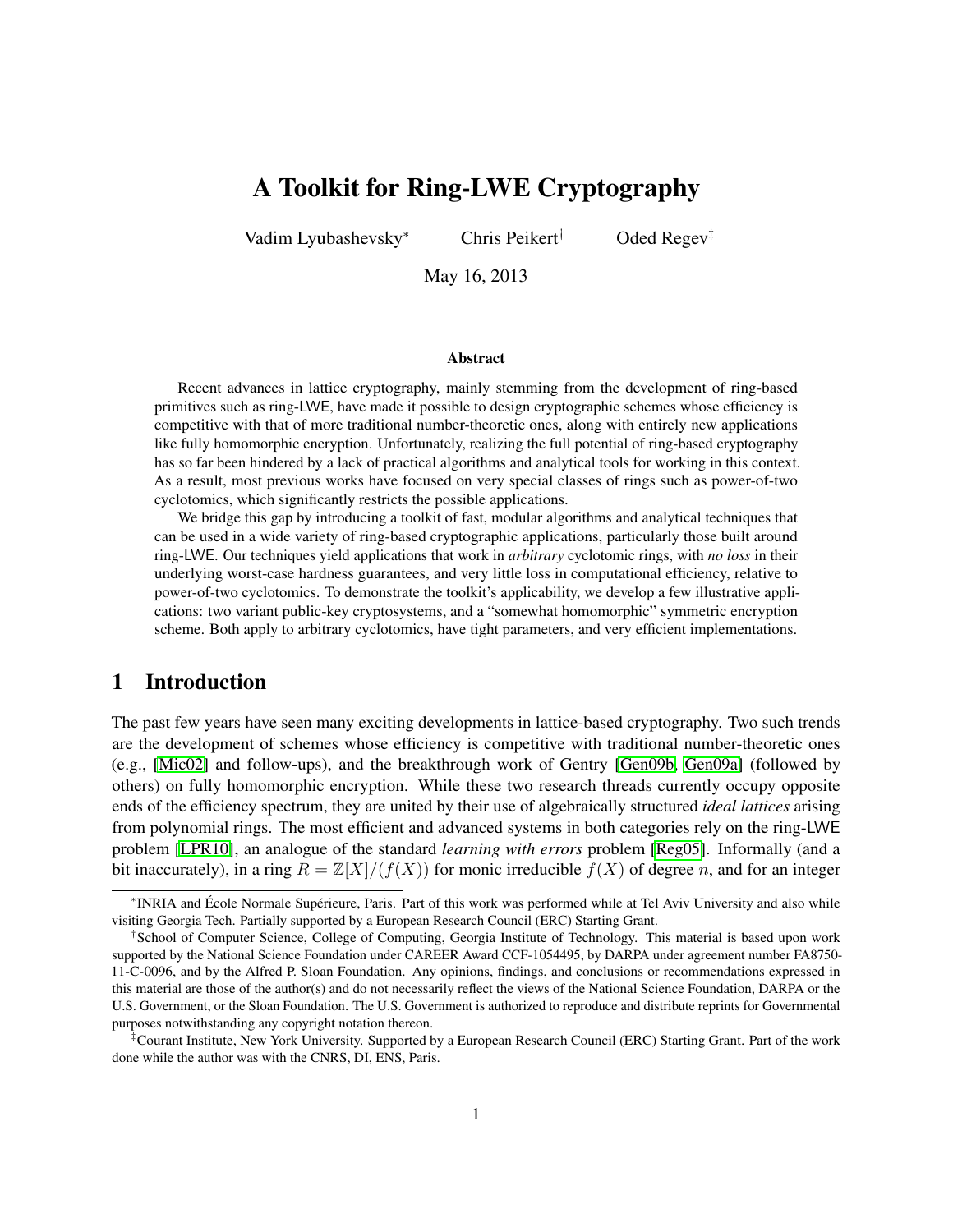modulus q defining the quotient ring  $R_q := R/qR = \mathbb{Z}_q[X]/(f(X))$ , the ring-LWE problem is to distinguish pairs  $(a_i, b_i = a_i \cdot s + e_i) \in R_q \times R_q$  from uniformly random pairs, where  $s \in R_q$  is a random secret (which stays fixed over all pairs), the  $a_i \in R_q$  are uniformly random and independent, and the error (or "noise") terms  $e_i \in R$  are independent and "short."

In all applications of ring-LWE, and particularly those related to homomorphic encryption, a main technical challenge is to control the sizes of the noise terms when manipulating ring-LWE samples under addition, multiplication, and other operations. For correct decryption,  $q$  must be chosen large enough so that the final accumulated error terms do not "wrap around" modulo  $q$  and cause decryption error. On the other hand, the *error rate* (roughly, the ratio of the noise magnitude to the modulus q) of the original published ring-LWE samples and the dimension  $n$  trade off to determine the theoretical and concrete hardness of the ring-LWE problem. Tighter control of the noise growth therefore allows for a larger initial error rate, which permits a smaller modulus q and dimension  $n$ , which leads to smaller keys and ciphertexts, and faster operations for a given level of security.

Regarding the choice of ring, the class of *cyclotomic* rings  $R \cong \mathbb{Z}[X]/\Phi_m(X)$ , where  $\Phi_m(X)$  is the mth cyclotomic polynomial (which has degree  $n = \varphi(m)$  and is monic and irreducible over the rationals), has many attractive features that have proved very useful in cryptography. For example, the search/decision equivalence for ring-LWE in arbitrary cyclotomics [\[LPR10\]](#page-49-1) relies on their special algebraic properties, as do many recent works that aim for more efficient fully homomorphic encryption schemes (e.g., [\[SV11,](#page-50-0) [BGV12,](#page-47-0) [GHS12a,](#page-48-2) [GHS12b,](#page-48-3) [GHPS12\]](#page-48-4)). In particular, *power-of-two* cyclotomics, i.e., where the index  $m = 2<sup>k</sup>$  for some  $k \ge 1$ , are especially nice to work with, because (among other reasons)  $n = m/2$  is also a power of two,  $\Phi_m(X) = X^n + 1$  is maximally sparse, and polynomial arithmetic modulo  $\Phi_m(X)$  can be performed very efficiently using just a slight tweak of the classical *n*-dimensional FFT (see, e.g., [\[LMPR08\]](#page-49-3)). Indeed, power-of-two cyclotomics have become the dominant and preferred class of rings in almost all recent ring-based cryptographic schemes (e.g., [\[LMPR08,](#page-49-3) [LM08,](#page-48-5) [Lyu09,](#page-49-4) [Gen09b,](#page-48-0) [Gen10,](#page-48-6) [LPR10,](#page-49-1) [SS11,](#page-49-5) [BV11b,](#page-48-7) [BGV12,](#page-47-0) [GHS12a,](#page-48-2) [GHS12b,](#page-48-3) [Lyu12,](#page-49-6) [BPR12,](#page-47-1) [MP12,](#page-49-7) [GLP12,](#page-48-8) [GHPS12\]](#page-48-4)), often to the exclusion of all other rings.

While power-of-two cyclotomic rings are very convenient to use, there are several reasons why it is essential to consider other cyclotomics as well. The most obvious, practical reason is that powers of two are sparsely distributed, and the desired concrete security level for an application may call for a ring dimension much smaller than the next-largest power of two. So restricting to powers of two could lead to key sizes and runtimes that are at least twice as large as necessary. A more fundamental reason is that certain applications, such as the above-mentioned works that aim for more efficient (fully) homomorphic encryption, *require* the use of non-power-of-two cyclotomic rings. This is because power-of-two cyclotomics lack the requisite algebraic properties needed to implement features like SIMD operations on "packed" ciphertexts, or plaintext spaces isomorphic to finite fields of characteristic two (other than  $\mathbb{F}_2$  itself). A final important reason is diversification of security assumptions. While some results are known [\[GHPS12\]](#page-48-4) that relate ring-LWE in cyclotomic rings when one index  $m$  divides the other, no other connections appear to be known. So while we might conjecture that ring-LWE and ideal lattice problems are hard in *every* cyclotomic ring (of sufficiently high dimension), some rings might turn out to be significantly easier than others.

Unfortunately, working in non-power-of-two cyclotomics is rather delicate, and the current state of affairs is unsatisfactory in several ways. Unlike the special case where  $m$  is a power of two, in general the cyclotomic polynomial  $\Phi_m(X)$  can be quite "irregular" and dense, with large coefficients. While in principle, polynomial arithmetic modulo  $\Phi_m(X)$  can still be done in  $O(n \log n)$  scalar operations (on high-precision complex numbers), the generic algorithms for achieving this are rather complex and hard to implement, with large constants hidden by the  $O(·)$  notation.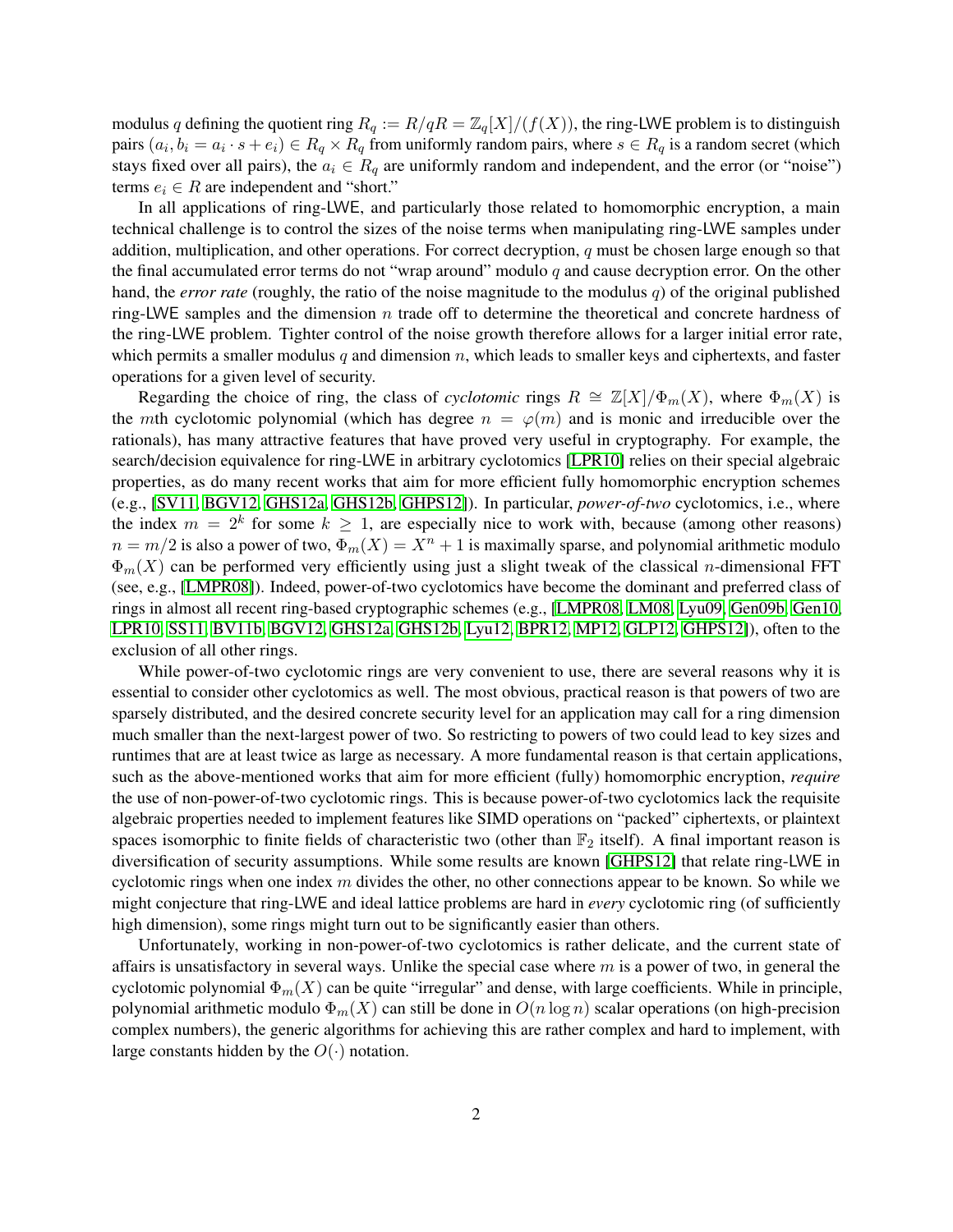Geometrically, the non-power-of-two case is even more problematic. If one views  $\mathbb{Z}[X]/(\Phi_m(X))$  as the set of polynomial residues of the form  $a_0 + a_1X + \cdots + a_{n-1}X^{n-1}$ , and uses the naïve "coefficient embedding" that views them as vectors  $(a_0, a_1, \ldots, a_{n-1}) \in \mathbb{Z}^n$  to define geometric quantities like the  $\ell_2$  norm, then both the concrete and theoretical security of cryptographic schemes depend heavily on the form of  $\Phi_m(X)$ . This stems directly from the fact that multiplying two polynomials with small norms can result in a polynomial residue having a *much* larger norm. The growth can be quantified by the "expansion factor" [\[LM06\]](#page-48-9) of  $\Phi_m(X)$ , which unfortunately can be very large, up to  $n^{\Omega(\log n)}$  in the case of highly composite m [\[Erd46\]](#page-48-10). Later works [\[GHS12a\]](#page-48-2) circumvented such large expansion by using tricks like lifting to the larger-dimensional ring  $\mathbb{Z}[X]/(X^m - 1)$ , but this still involves a significant loss in the tolerable noise rates as compared with the power-of-two case.

In [\[PR07,](#page-49-8) [LPR10\]](#page-49-1) a different geometric approach was used, which avoided any dependence on the form of the polynomial modulus  $\Phi_m(X)$ . In these works, the norm of a ring element is instead defined according to its *canonical embedding* into  $\mathbb{C}^n$ , a classical concept from algebraic number theory. This gives a much better way of analyzing expansion, since both addition and multiplication in the canonical embedding are simply coordinate-wise. Working with the canonical embedding, however, introduces a variety of practical issues, such as how to efficiently generate short noise terms having appropriate distributions over the ring. More generally, the focus of [\[LPR10\]](#page-49-1) was on giving an abstract mathematical definition of ring-LWE and proving its hardness under worst-case ideal lattice assumptions; in particular, it did not deal with issues related to practical efficiency, bounding noise growth, or designing applications in non-power-of-two cyclotomics.

### 1.1 Contributions

Our main contribution is a toolkit of modular algorithms and analytical techniques that can be used in a wide variety of ring-based cryptographic applications, particularly those built around ring-LWE. The high-level summary is that using our techniques, one can design applications to work in *arbitrary* cyclotomic rings, with *no loss* in their underlying worst-case hardness guarantees, and very little loss in computational efficiency, relative to the best known techniques in power-of-two cyclotomics. In fact, our analytical techniques even improve the state of the art for the power-of-two case.

In more detail, our toolkit includes fast, specialized algorithms for all the main cryptographic operations in arbitrary cyclotomic rings. Among others, these include: addition, multiplication, and conversions among various useful representations of ring elements; generation of noise terms under probability distributions that guarantee both worst-case and concrete hardness; and decoding of noise terms as needed in decryption and related operations. Our algorithms' efficiency and quality guarantees stem primarily from our use of simple but non-obvious representations of ring elements, which differ from their naïve representations as polynomial residues modulo  $\Phi_m(X)$ . (See the second part of Section [1.2](#page-4-0) for more details.) On the analytical side, we give tools for tightly bounding noise growth under operations like addition, multiplication, and round-off/discretization. (Recall that noise growth is the main factor determining an application's parameters and noise rates, and hence its key sizes, efficiency, and concrete security.) Some attractive features of the toolkit include:

• All the algorithms for arbitrary cyclotomics are simple, modular, and highly parallel, and work by elementary reductions to the (very simple) prime-index case. In particular, they do not require any polynomial reductions modulo  $\Phi_m(X)$  – in fact, they never need to compute  $\Phi_m(X)$  at all! The algorithms work entirely on vectors of dimension  $n = \varphi(m)$ , and run in  $O(n \log n)$  or even  $O(nd)$ scalar operations (with small hidden constants), where d is the number of distinct primes dividing  $m$ . With the exception of continuous noise generation, all scalar operations are low precision, i.e., they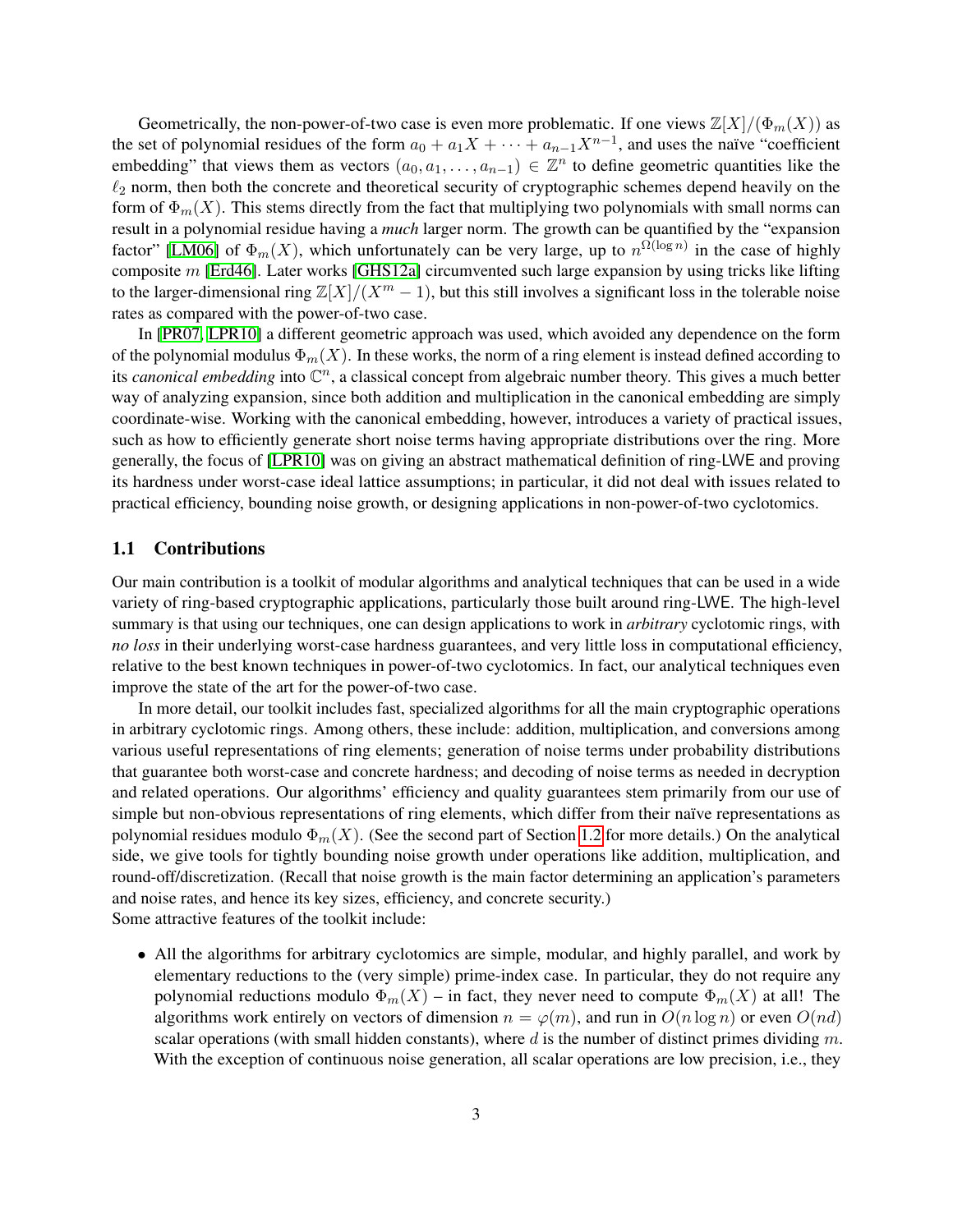involve small integers. In summary, the algorithms are very amenable to practical implementation. (Indeed, we have implemented all the algorithms from scratch, which will be described in a separate work.)

- Our algorithm for decoding noise, used primarily in decryption, is fast (requiring  $O(n \log n)$ ) or fewer small-integer operations) and correctly recovers from optimally large noise rates. (See the last part of Section [1.2](#page-4-0) for details.) This improves upon prior techniques, which in general have worse noise tolerance by anywhere between  $m/2$  and super-polynomial  $n^{\omega(1)}$  factors, and are computationally slower and more complex due to polynomial reduction modulo  $\Phi_m(X)$ , among other operations.
- Our bounds on noise growth under ring addition and multiplication are exactly the same in *all* cyclotomic rings; no ring-dependent "expansion factor" is incurred. (For discretizing continuous noise distributions, our bounds are the same up to very small  $1 + o(1)$  factors, depending on the primes dividing  $m$ .) This allows applications to use essentially the same underlying noise rate as a function of the ring dimension  $n$ , and hence be based on the same worst-case approximation factors, for all cyclotomics. Moreover, our bounds improve upon the state of the art even for power-of-two cyclotomics: e.g., our (average-case, high probability) expansion bound for ring multiplication improves upon the e.g., our (average-case, mgn probability) expansion bound is<br>(worst-case) expansion-factor bound by almost a  $\sqrt{n}$  factor.

To illustrate the toolkit's applicability, in Section [8](#page-37-0) we develop the following illustrative applications:

- 1. A simple adaptation of the "dual" LWE-based public-key cryptosystem of [\[GPV08\]](#page-48-11), which can serve as a foundation for (hierarchical) identity-based encryption. (See Section [8.1.](#page-37-1))
- 2. An efficient and compact public-key cryptosystem, which is essentially the "two element" system outlined in [\[LPR10\]](#page-49-1), but generalized to arbitrary cyclotomics, and with tight parameters. (See Section [8.2.](#page-38-0))
- 3. A "somewhat homomorphic" symmetric encryption scheme, which follows the template of the Brakerski-Vaikuntanathan [\[BV11a\]](#page-47-2) and Brakerski-Gentry-Vaikuntanathan [\[BGV12\]](#page-47-0) schemes in powerof-two cyclotomics, but generalized to arbitrary cyclotomics and with much tighter noise analysis. This application exercises all the various parts of the toolkit more fully, especially in its modulus-reduction and key-switching procedures. (See Section [8.3.](#page-40-0))

A final contribution of independent interest is a new "regularity lemma" for arbitrary cyclotomics, i.e., a bound on the smoothing parameter of random  $q$ -ary lattices over the ring. Such a lemma is needed for porting many applications of standard LWE (and the related "short integer solution" SIS problem) to the ring setting, including SIS-based signature schemes [\[GPV08,](#page-48-11) [CHKP10,](#page-48-12) [Boy10,](#page-47-3) [MP12\]](#page-49-7), the "primal" [\[Reg05\]](#page-49-2) and "dual" [\[GPV08\]](#page-48-11) LWE cryptosystems (as in Section [8.1\)](#page-37-1), chosen ciphertext-secure encryption schemes [\[Pei09,](#page-49-9) [MP12\]](#page-49-7), and (hierarchical) identity-based encryption schemes [\[GPV08,](#page-48-11) [CHKP10,](#page-48-12) [ABB10\]](#page-47-4). In terms of generality and parameters, our lemma essentially subsumes a prior one of Micciancio [\[Mic02\]](#page-49-0) for the ring  $\mathbb{Z}[X]/(X^n - 1)$ , and an independent one of Stehlé et al. [\[SSTX09\]](#page-49-10) for power-of-two cyclotomics. See Section [7](#page-33-0) for further discussion.

Following the preliminary publication of this work, our toolkit has also been used centrally in the "ring-switching" technique for homomorphic encryption [\[GHPS12\]](#page-48-4), and to give efficient "bootstrapping" algorithms for fully homomorphic encryption [\[AP13\]](#page-47-5).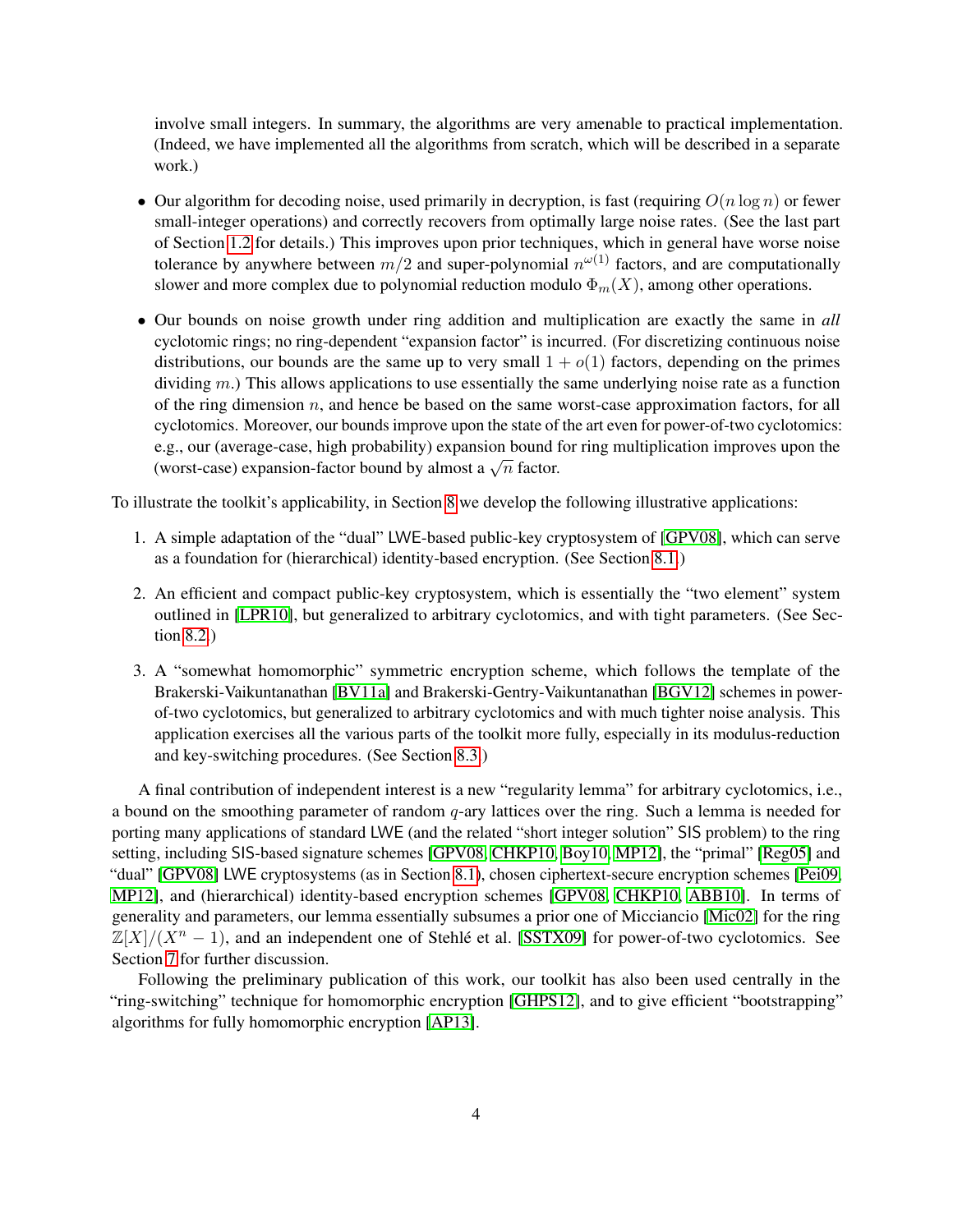### <span id="page-4-0"></span>1.2 Techniques

The tools we develop in this work involve several novel applications of classical notions from algebraic number theory. In summary, our results make central use of: (1) the *canonical embedding* of a number field, which endows the field (and its subrings) with a nice and easy-to-analyze geometry; (2) the decomposition of arbitrary cyclotomics into the *tensor product* of prime-power cyclotomics, which yields both simpler and faster algorithms for computing in the field, as well as geometrically nicer bases; and (3) the "*dual*" ideal  $R<sup>∨</sup>$ and its "*decoding*" basis  $\vec{d}$ , for fast noise generation and optimal noise tolerance in decryption and related operations. We elaborate on each of these next.

The canonical embedding. As in the previous works [\[PR07,](#page-49-8) [LPR10\]](#page-49-1), our analysis relies heavily on using the *canonical embedding*  $\sigma: K \to \mathbb{C}^n$  (rather than, say, the naïve coefficient embedding) for defining all geometric quantities, such as Euclidean norms and inner products. For example, under the canonical embedding, the "expansion" incurred when multiplying by an element  $a \in K$  is characterized exactly by  $\|\sigma(a)\|_{\infty}$ , its  $\ell_{\infty}$  norm under the canonical embedding; no (worst-case) ring-dependent "expansion factor" is needed. So in the average-case setting, where the multiplicands are random elements from natural noise distributions, for each multiplication we get at least a  $\tilde{\Omega}(\sqrt{n})$  factor improvement over using the expansion factor in *all* cyclotomics (including those with power-of-two index), and up to a super-polynomial  $n^{\omega(1)}$ factor improvement in cyclotomics having highly composite indices. In our analysis of the noise tolerance of  $\det$  intervalses that the controller matrix is also get an additional  $\tilde{\Omega}(\sqrt{n})$  factor savings over more simplistic analyses that only use norm information, by using the notion of *subgaussian* random variables. These behave under linear transformations in essentially the same way as Gaussians do, and have Gaussian tails. (Prior works that use subgaussianity in lattice cryptography include [\[AP09,](#page-47-6) [MP12\]](#page-49-7).)

**Tensorial decomposition.** An important fact at the heart of this work is that the mth cyclotomic number field  $K = \mathbb{Q}(\zeta_m) \cong \mathbb{Q}[X]/(\Phi_m(X))$  may instead be viewed as (i.e., is isomorphic to) the *tensor product* of prime-power cyclotomics:

<span id="page-4-1"></span>
$$
K \cong \bigotimes_{\ell} K_{\ell} = \mathbb{Q}(\zeta_{m_1}, \zeta_{m_2}, \ldots),
$$

where  $m = \prod_{\ell} m_{\ell}$  is the prime-power factorization of m and  $K_{\ell} = \mathbb{Q}(\zeta_{m_{\ell}})$ . Equivalently, in terms of polynomials we may view  $K$  as the multivariate field

$$
K \cong \mathbb{Q}[X_1, X_2, \ldots] / (\Phi_{m_1}(X_1), \Phi_{m_2}(X_2), \ldots),
$$
\n(1.1)

where there is one indeterminant  $X_\ell$  and modulus  $\Phi_{m_\ell}(X_\ell)$  per prime-power divisor of m. Similar decompositions hold for the ring of integers  $R \cong \mathbb{Z}[X]/\Phi_m(X)$  and other important objects in K, such as the dual ideal  $R^{\vee}$  (described below).

Adopting the polynomial interpretation of  $K$  from Equation [\(1.1\)](#page-4-1) for concreteness, notice that a natural Q-basis is the set of multinomials  $\prod_{\ell} X_{\ell}^{j_{\ell}}$  for each choice of  $0 \leq j_{\ell} < \varphi(m_{\ell})$ . We call this set the "powerful" basis of  $K$  (and of  $R$ ). Interestingly, for non-prime-power  $m$ , under the field isomorphism with  $\mathbb{Q}[X]/(\Phi_m(X))$  that maps each  $X_\ell \to X^{m/m_\ell}$ , the powerful basis does *not* coincide with the standard "power" basis  $1, X, X^2, \ldots, X^{\varphi(m)-1}$  usually used to represent the univariate field. It turns out that in general, the powerful basis has much nicer computational and geometric properties than the power basis, as we outline next.

Computationally, the tensorial decomposition of  $K$  (with the powerful basis) allows us to modularly reduce operations in K (or R, or powers of  $R<sup>V</sup>$ ) to their counterparts in much simpler prime-power cyclotomics (which themselves easily reduce to the prime-index case). We can therefore completely avoid all the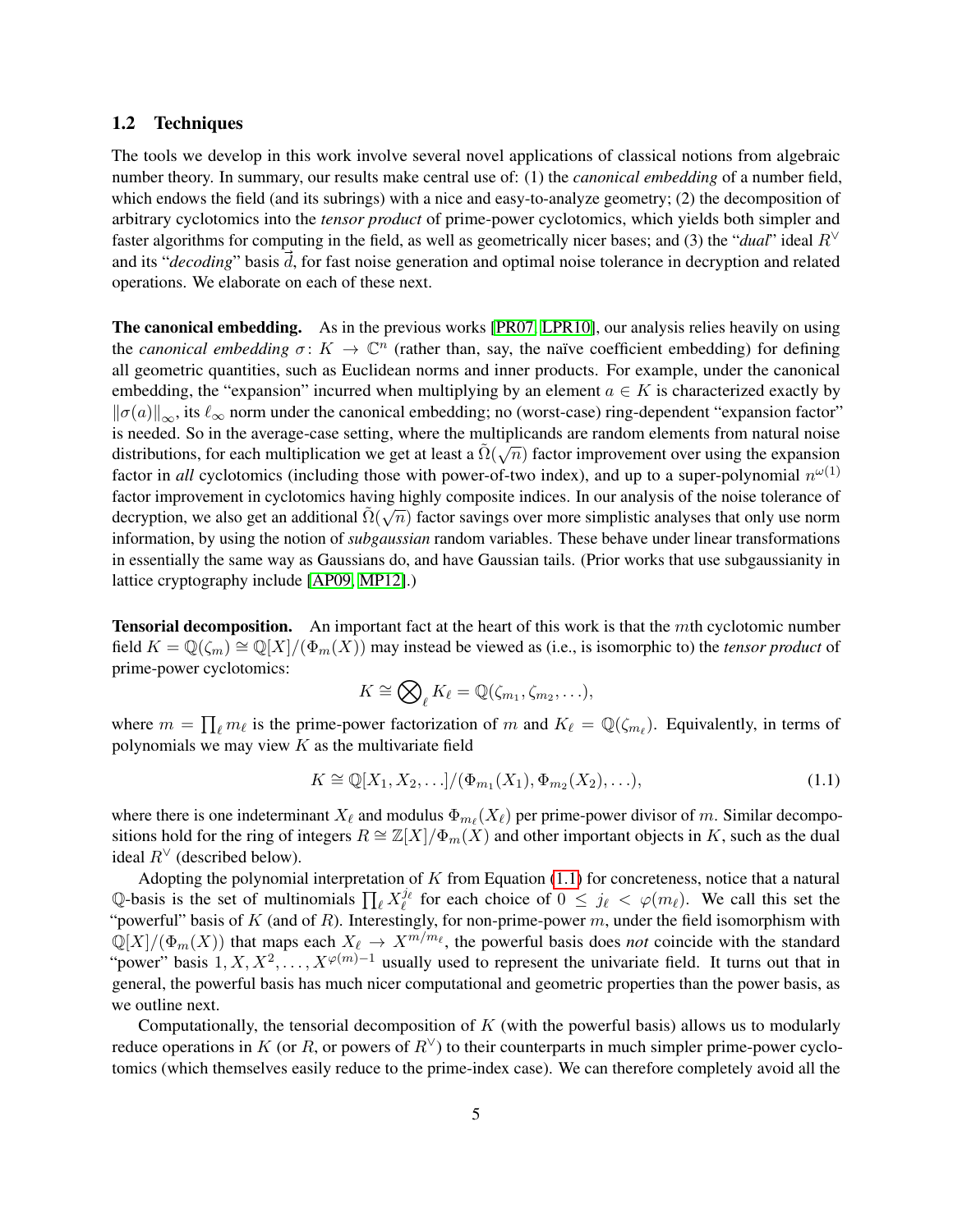many algorithmic complications associated with working with polynomials modulo  $\Phi_m(X)$ . In particular, we obtain novel, simple and fast algorithms, similar to the FFT, for converting between the multivariate "polynomial" representation (i.e., the powerful basis) and the "evaluation" or "Chinese remainder" representation, in which addition and multiplication are essentially linear time. Similarly, we obtain linear-time (or nearly so) algorithms for switching between the polynomial representation and the "decoding" representation used in decryption (described below), and for generating noise terms in the decoding representation. A final advantage of the tensorial representation is that it yields trivial linear-time algorithms for computing the *trace* function to cyclotomic subfields of K.

The tensorial representation also comes with important geometrical advantages. In particular, under the canonical embedding the powerful basis is better-conditioned than the power basis, i.e., the ratio of its maximal and minimal singular values can be much smaller. This turns out to be important when bounding the additional error introduced when discretizing (rounding off) field elements in noise-generation and modulus-reduction algorithms, among others.

The dual ideal  $R<sup>√</sup>$  and its decoding basis. Under the canonical embedding, the cyclotomic ring R of index m embeds as a lattice which, unlike  $\mathbb{Z}^n$ , is in general not self-dual. Instead, its dual lattice corresponds to a fractional ideal  $R^{\vee} \subset K$  satisfying  $R \subseteq R^{\vee} \subseteq m^{-1}R$ , where the latter inclusion is nearly an equality. (In fact,  $R^{\vee}$  is a scaling of R exactly when m is a power of two, in which case  $R = (m/2)R^{\vee}$ .) In [\[LPR10\]](#page-49-1) it is shown that the "right" definition of the ring-LWE distribution, which arises naturally from the worst-case to average-case reduction, involves the dual ideal  $R^{\vee}$ : the secret belongs to the quotient  $R^{\vee}_q = R^{\vee}/qR^{\vee}$  (or just  $R^\vee$ ), and ring-LWE samples are of the form  $(a, b = a \cdot s + e \mod qR^\vee)$  for uniformly random  $a \in R_q$ and error e which is essentially spherical in the canonical embedding.

While it is possible [\[DD12\]](#page-48-13) to simplify the ring-LWE distribution by replacing every instance of  $R<sup>∨</sup>$ with R, while retaining essentially spherical error (but scaled up by about  $m$ , corresponding to the approximate ratio of R to  $R^\vee$ ), in this work we show that *it is actually advantageous to retain*  $R^\vee$  *and expose it in applications*.<sup>[1](#page-5-0)</sup> The reason is that in general,  $R^\vee$  supports correct bounded-distance decoding—which is the main operation performed in decryption—under a larger error rate than R does.<sup>[2](#page-5-1)</sup> In fact, the error tolerance of R<sup>∨</sup> is *optimal* for the simple, fast lattice decoding algorithm used implicitly in essentially all decryption procedures, namely Babai's "round-off" algorithm [\[Bab85\]](#page-47-7). The reason is that when decoding a lattice Λ using some basis  $\{b_i\}$ , the error tolerance depends inversely on the Euclidean lengths of the vectors dual to {bi}. For R∨, there is a particular "*decoding*" basis whose dual basis is optimally short (relative to the determinant of R), whereas for R no such basis exists in general.<sup>[3](#page-5-2)</sup> In fact, the decoding basis of  $R^{\vee}$  is simply the dual of the (conjugate of the) powerful basis described above!

In addition to its optimal error tolerance, we also show that the decoding basis has good computational properties. In particular, there are linear-time (or nearly so) algorithms for converting to the decoding basis from the other bases of  $R^{\vee}$  or  $R^{\vee}_q$  that are more appropriate for other computational tasks. And Gaussian errors, especially spherical ones, can be sampled in essentially linear time in the decoding basis.

<span id="page-5-1"></span><span id="page-5-0"></span><sup>&</sup>lt;sup>1</sup>This is unless m is a power of two, in which case nothing is lost by simply scaling up by exactly  $m/2$  to replace  $R^{\vee}$  with R.

<sup>&</sup>lt;sup>2</sup>By "error rate" here we mean the ratio of the error (in, say,  $\ell_2$  norm) to the dimension-normalized determinant det( $\Lambda$ )<sup>1/n</sup> of the lattice  $\Lambda$ , so exact scaling has no effect on the error rate.

<span id="page-5-2"></span><sup>&</sup>lt;sup>3</sup>We note that decoding by "lifting" R to the larger-dimensional ring  $\mathbb{Z}[X]/(X^m - 1)$ , as done in [\[GHS12a\]](#page-48-2), still leads to at least an  $m/2$  factor loss in error tolerance overall, because some inherent loss is already incurred when replacing  $R^{\vee}$  with R, and a bit more is lost in the lifting procedure.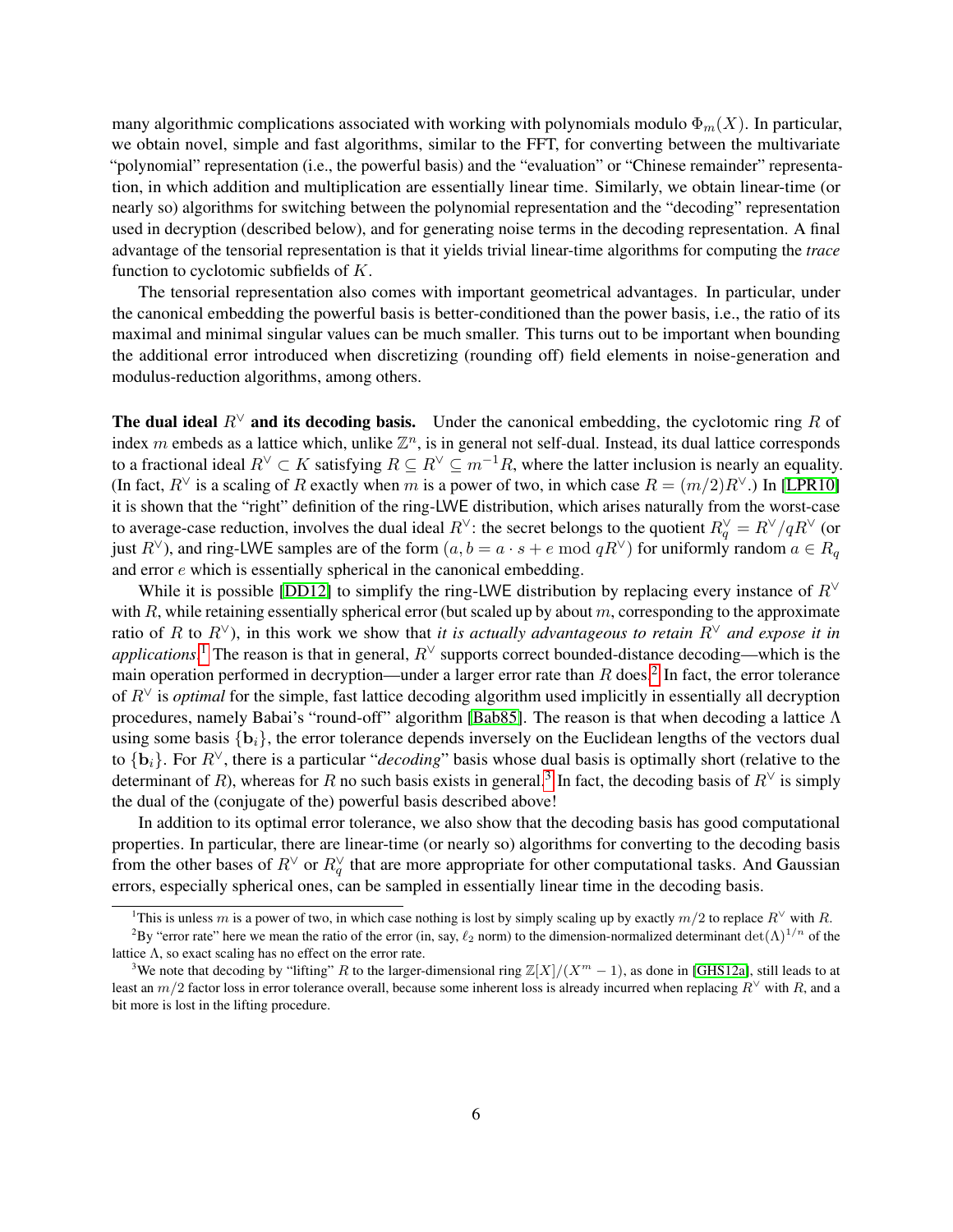| Notation                                                                                                               | Description                                                                                                                                                                                                                                                                                                                                                                        | See           |
|------------------------------------------------------------------------------------------------------------------------|------------------------------------------------------------------------------------------------------------------------------------------------------------------------------------------------------------------------------------------------------------------------------------------------------------------------------------------------------------------------------------|---------------|
| $m, n = \varphi(m), \hat{m}$                                                                                           | The cyclotomic <i>index</i> , a positive integer having prime-power factorization<br>$m = \prod_{\ell} m_{\ell}$ , so that $n = \prod_{\ell} \varphi(m_{\ell})$ . Also, $\hat{m} = m/2$ if m is even,<br>otherwise $\hat{m} = m$ .                                                                                                                                                 |               |
| $K=\mathbb{Q}(\zeta_m)$<br>$\cong \mathbb{Q}[X]/(\Phi_m(X))$<br>$\cong \bigotimes_{\ell} \mathbb{Q}(\zeta_{m_{\ell}})$ | The <i>mth cyclotomic number field</i> , where $\zeta_m$ denotes an abstract element<br>having order m over Q. (Here $\Phi_m(X) \in \mathbb{Z}[X]$ is the mth cyclotomic<br>polynomial, the minimal polynomial of $\zeta_m$ , which has degree <i>n</i> .) It is<br>best viewed as the tensor product of the cyclotomic subfields $\mathbb{Q}(\zeta_{m_\ell})$ .                   | §2.5.1        |
| $\sigma: K \to \mathbb{C}^n$                                                                                           | The <i>canonical embedding</i> of $K$ , which endows $K$ with a geometry, e.g.,<br>$  a  _2 :=   \sigma(a)  _2$ for $a \in K$ . Both addition and multiplication in K<br>correspond to their coordinate-wise counterparts in $\mathbb{C}^n$ , yielding tight<br>bounds on "expansion" under ring operations.                                                                       | §2.5.2        |
| $R=\mathbb{Z}[\zeta_m]$<br>$\cong \mathbb{Z}[X]/(\Phi_m(X))$<br>$\cong \bigotimes_{\ell} \mathbb{Z}[\zeta_{m_{\ell}}]$ | The <i>ring of integers</i> of $K$ . It is best viewed as a tensor product of subrings<br>$R_{\ell} = \mathbb{Z}[\zeta_{m_{\ell}}].$                                                                                                                                                                                                                                               | §2.5.3        |
| $R^{\vee} = \langle t^{-1} \rangle,$<br>$g, t \in R$                                                                   | The <i>dual</i> fractional ideal of R, generated by $t^{-1} = g/\hat{m}$ , so $R \subseteq R^{\vee} \subseteq R$<br>$\hat{m}^{-1}R$ . Each of $R^{\vee}$ , g, and t can be seen as the tensor products of their<br>counterparts in the subfields $\mathbb{Q}(\zeta_{m_\ell})$ .                                                                                                    | §2.5.4        |
| $\vec{p} \subset R$                                                                                                    | The " <i>powerful</i> " $\mathbb{Z}$ -basis of R, defined as the tensor product of the power<br>$\mathbb{Z}$ -bases of each $\mathbb{Z}[\zeta_{m_\ell}]$ . For non-prime-power m, it differs from the<br>power Z-basis $\{\zeta_m^0, \zeta_m^1, \ldots, \zeta_m^{n-1}\}$ often used to represent $\mathbb{Z}[\zeta_m]$ , and<br>has better computational and geometric properties. | §4            |
| $\vec{c} \subset R_q$                                                                                                  | The "Chinese remainder" (CRT) $\mathbb{Z}_q$ -basis of $R_q = R/qR$ , for any prime<br>$q = 1$ mod m. It yields linear-time addition and multiplication in $R_q$ ,<br>and there is an $O(n \log n)$ -time algorithm for converting between $\vec{c}$ and $\vec{p}$<br>(as a $\mathbb{Z}_q$ -basis of $R_q$ ).                                                                      | §2.5.5,<br>§5 |
| $\vec{d} \subset R^\vee$                                                                                               | The "decoding" $\mathbb{Z}$ -basis of $R^{\vee}$ , defined as the dual of the (conjugate<br>of the) powerful basis $\vec{p}$ . It is used for optimal decoding of $R^{\vee}$ and its<br>powers, and for efficiently sampling Gaussians.                                                                                                                                            | §6            |

<span id="page-6-0"></span>Figure 1: *Dramatis Personæ*.

## 1.3 Organization

We draw the reader's attention to Figure [1,](#page-6-0) which provides a glossary of the main algebraic objects and notation used in this work, and pointers to further discussion of their properties. The rest of the paper is organized as follows:

Section [2](#page-7-0) Covers background on our (unusual, but useful) notation for vectors, matrices and tensors; Gaussian and subgaussian random variables; lattices and basic decoding/discretization algorithms; algebraic number theory; and ring-LWE. For the reader with some background in algebraic number theory, we draw attention to the lesser-known material in Section [2.5.1](#page-14-0) on the tensorial decomposition into prime-power cyclotomics, and Section [2.5.4](#page-17-0) on duality  $(R^{\vee})$ , dual bases, etc.).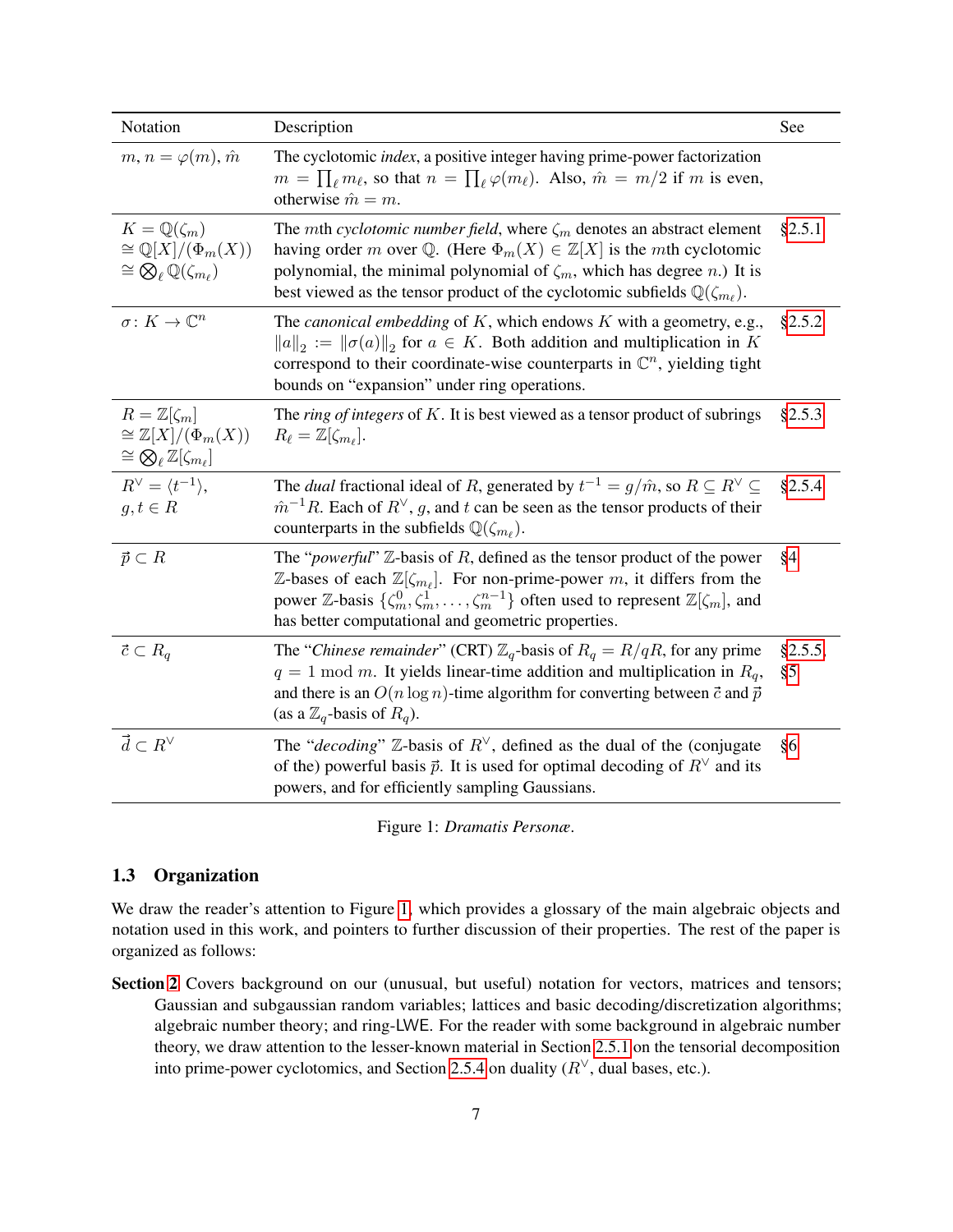- Section [3](#page-22-0) Recalls a "sparse decomposition" of the discrete Fourier transform (DFT) matrix, and develops a novel sparse decomposition for a closely related one that we call the "Chinese remainder transform," which plays a central role in many of our fast algorithms.
- **Section [4](#page-23-0)** Defines the "powerful"  $\mathbb{Z}$ -basis  $\vec{p}$  of R and describes its algebraic and geometric properties.
- Section [5](#page-26-0) Defines the "Chinese remainder"  $\mathbb{Z}_q$ -basis  $\vec{c}$  of  $R_q$ , gives its connection to the powerful basis, and describes how it enables fast ring operations.
- Section [6](#page-27-0) Defines the "decoding" basis  $\vec{d}$  of  $R^{\vee}$ , gives its connection to the powerful basis, describes how it is used for decoding with optimal noise tolerance, and shows how to efficiently generate (continuous) Gaussians as represented in the decoding basis.
- Section [7](#page-33-0) Gives a regularity lemma for random lattices over arbitrary cyclotomics. This is needed for only one of our applications, as well as for adapting prior signature schemes and LWE-based (hierarchical) identity-based encryption schemes to the ring setting.
- Section [8](#page-37-0) Gives some applications of the toolkit: two basic public-key encryption schemes, and a "somewhat homomorphic" symmetric-key encryption scheme.

Acknowledgments. We thank Markus Püschel for his help with the sparse decomposition of the "Chinese remainder transform," and Damien Stehlé for useful discussions.

# <span id="page-7-0"></span>2 Preliminaries

For a positive integer k, we let [k] denote the set  $\{0,\ldots,k-1\}$ . For any  $\bar{a}\in\mathbb{R}/\mathbb{Z}$ , we let  $\lbrack\lbrack\bar{a}\rbrack\rbrack\in\mathbb{R}$  denote the unique representative  $a \in (\bar{a} + \mathbb{Z}) \cap [-1/2, 1/2)$ . Similarly, for  $\bar{a} \in \mathbb{Z}_q = \mathbb{Z}/q\mathbb{Z}$  we let  $[\![\bar{a}]\!]$  denote the unique representative  $a \in (\bar{a} + q\mathbb{Z}) \cap [-q/2, q/2)$ . We extend [.] entrywise to vectors and matrices. The *radical* of a positive integer m, denoted  $rad(m)$ , is the product of all primes dividing m.

For a vector x over  $\mathbb R$  or  $\mathbb C$ , define the  $\ell_2$  norm as  $\|\mathbf x\|_2 = (\sum_i |x_i|^2)^{1/2}$ , and the  $\ell_\infty$  norm as  $\|\mathbf x\|_\infty =$  $\max_i |x_i|$ . For an *n*-by-*n* matrix M we denote by  $s_1(M)$  its largest singular value (also known as the spectral or operator norm), and by  $s_n(M)$  its smallest singular value.

### <span id="page-7-1"></span>2.1 Vectors, Matrices, and Tensors

Throughout this paper, the entries of a vector over a domain  $D$  are always indexed (in no particular order) by some finite set S, and we write  $D<sup>S</sup>$  to denote the set of all such vectors. When the domain is  $\mathbb{Z}_q$  or a subset of the complex numbers, we usually denote vectors using bold lower-case letters (e.g., a), otherwise we use arrow notation (e.g.,  $\vec{a}$ ). Similarly, the rows and columns of an "R-by-C matrix" over D are indexed by some finite sets R and C, respectively. We write  $D^{R\times C}$  for the set of all such matrices, and typically use upper-case letters to denote individual matrices (e.g., A). The R-by-R identity matrix  $I_R$  has 1 as its  $(i, i)$ th entry for each  $i \in R$ , and 0 elsewhere. All the standard matrix and vector operations are defined in the natural way, for objects having compatible domains and index sets.

In particular, the Kronecker (or tensor) product  $M = A \otimes B$  of an  $R_0$ -by- $C_0$  matrix A with an  $R_1$ -by- $C_1$ matrix B is the  $(R_0 \times R_1)$ -by- $(C_0 \times C_1)$  matrix M with entries  $M_{(i_0,i_1),(j_0,j_1)} = A_{i_0,j_0} \cdot B_{i_1,j_1}$ . The Kronecker product of two vectors, or of a matrix with a vector, is defined similarly. For positive integers  $n_0, n_1$ , we often implicitly identify the index set  $[n_0] \times [n_1]$  with  $[n_0n_1]$ , using the bijective correspondence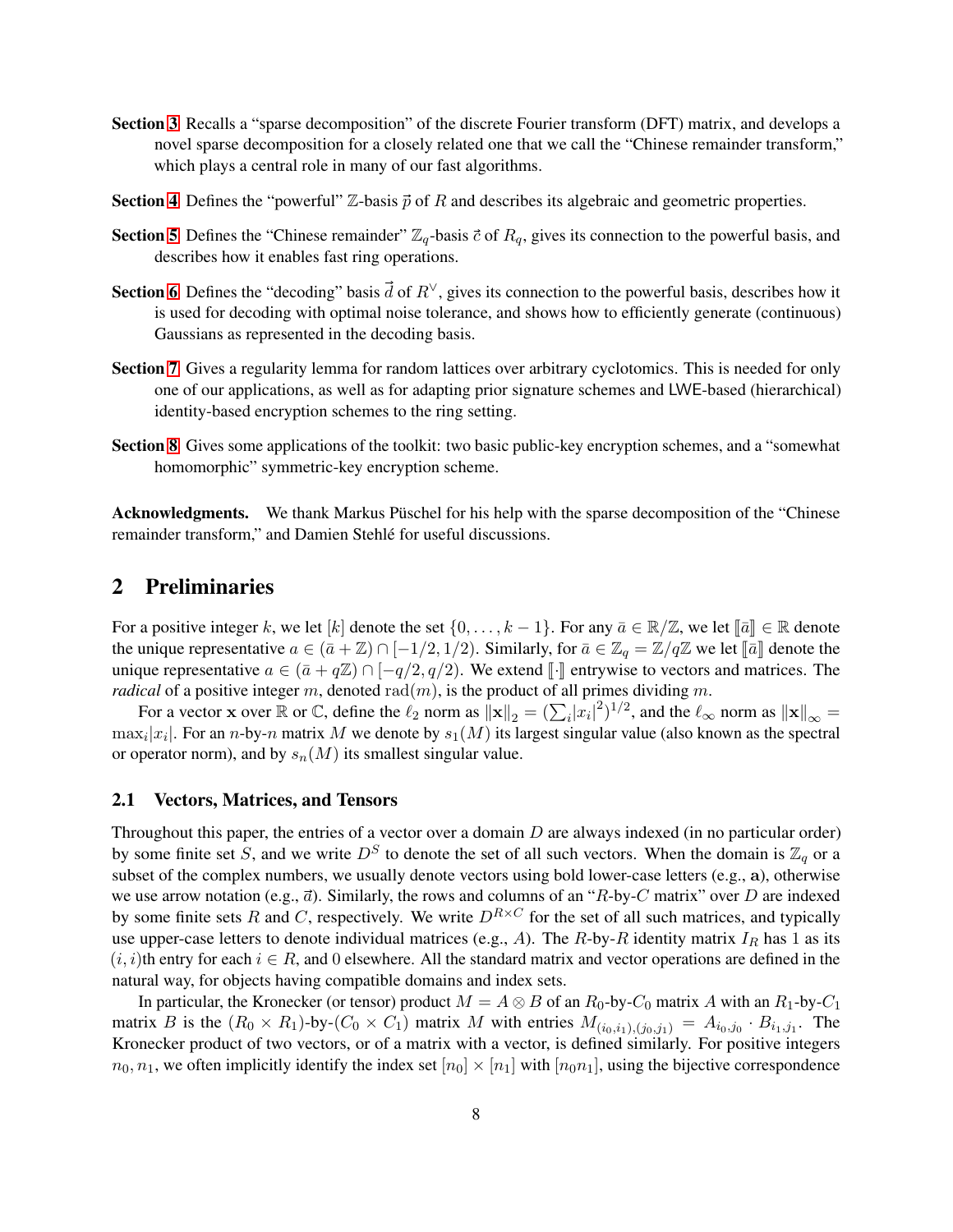$(i_0, i_1) \leftrightarrow i = i_0 n_1 + i_1$ ; note that this matches the traditional Kronecker product for *ordered* rows and columns. Similarly, when  $m = \prod_{\ell} m_{\ell}$  for a set of pairwise coprime positive integers  $m_{\ell}$ , we often identify the index sets  $\mathbb{Z}_m^*$  and  $\prod_{\ell} \mathbb{Z}_{m_{\ell}}^*$  via the bijection induced by the Chinese remainder theorem. In other settings we reindex a set using another correspondence, which will be described in context.

An important fact about the Kronecker product is the *mixed-product property*:  $(A \otimes B)(C \otimes D)$  =  $(AC) \otimes (BD)$ . Using the mixed-product property, a tensor product  $A = \bigotimes_{\ell} A_{\ell}$  of several matrices can be written as

$$
A = \prod_{\ell} (I \otimes \cdots \otimes I \otimes A_{\ell} \otimes I \otimes \cdots \otimes I), \tag{2.1}
$$

where the identity matrices have the appropriate induced index sets. In particular, if each  $A_\ell$  is a square matrix of dimension  $n_\ell$ , then A is square of dimension  $n = \prod_\ell n_\ell$ , and multiplication by A reduces to  $n/n_\ell$ parallel multiplications by  $A_\ell$ , in sequence for each value of  $\ell$  (in any order).

### <span id="page-8-1"></span>2.2 The Space  $H$

When working with cyclotomic number fields and ideal lattices under the canonical embedding (see Sec-tion [2.5.2](#page-15-0) below), it is convenient to use a subspace  $H \subseteq \mathbb{C}^{\mathbb{Z}_m}$  (for some integer  $m \geq 2$ ), defined as

$$
H = \{ \mathbf{x} \in \mathbb{C}^{\mathbb{Z}_m^*} : x_i = \overline{x_{m-i}}, \ \forall \ i \in \mathbb{Z}_m^* \}.
$$

Letting  $n = \varphi(m)$ , it is not difficult to verify that H (with the inner product induced on it by  $\mathbb{C}^{\mathbb{Z}_m^*}$ ) is isomorphic to  $\mathbb{R}^{[n]}$  as an inner product space. For  $m = 2$  this is trivial, and for  $m > 2$  this can be seen via the  $\mathbb{Z}_m^*$ -by-[n] unitary basis matrix  $B = \frac{1}{\sqrt{2}}$ 2  $\int I \sqrt{-1}J$  $\frac{1}{J} - \sqrt{-1}I$ ) of H, where the  $\mathbb{Z}_m^*$ -indexed rows are shown in increasing order according to their representatives in  $\{1, \ldots, m-1\}$ , the  $[n]$ -indexed columns are shown in increasing order by index,  $I$  is the identity matrix, and  $J$  is the reversal matrix (obtained by reversing the columns of  $I$ ).

We equip H with the  $\ell_2$  and  $\ell_{\infty}$  norms induced on it from  $\mathbb{C}^{\mathbb{Z}_m^*}$ . Namely, for  $\mathbf{x} \in H$  we have  $\|\mathbf{x}\|_2 =$  $\sum_i (|x_i|^2)^{1/2} = \sqrt{\langle \mathbf{x}, \mathbf{x} \rangle}$ , and  $\|\mathbf{x}\|_{\infty} = \max_i |x_i|$ .

**Gram-Schmidt orthogonalization.** For an ordered set  $B = {\{\mathbf{b}_j\}}_{j \in [n]} \subset H$  of linearly independent vectors, the Gram-Schmidt orthogonalization  $\widetilde{B} = {\{\widetilde{\mathbf{b}}_j\}}$  is defined iteratively as follows:  $\widetilde{\mathbf{b}}_0 = \mathbf{b}_0$ , and for  $j = 1, 2, \ldots, n - 1$ ,  $\widetilde{\mathbf{b}}_j$  is the component of  $\mathbf{b}_j$  orthogonal to the linear span of  $\mathbf{b}_0, \ldots, \mathbf{b}_{j-1}$ :

$$
\widetilde{\mathbf{b}}_j = \mathbf{b}_j - \sum_{k \in [j]} \widetilde{\mathbf{b}}_k \cdot \langle \mathbf{b}_j, \widetilde{\mathbf{b}}_k \rangle / \langle \widetilde{\mathbf{b}}_k, \widetilde{\mathbf{b}}_k \rangle.
$$

Viewing B as a matrix whose columns are the vectors  $\mathbf{b}_i$ , its orthogonalization corresponds to the unique factorization  $B = QDU$ , where Q is unitary with columns  $\mathbf{b}_j / ||\mathbf{b}_j||_2$ ; D is real diagonal with positive diagonal entries  $\|\dot{\mathbf{b}}_j\|_2 > 0$ ; and U is real upper unitriangular with entries  $w_{k,j} = \langle \mathbf{b}_j, \dot{\mathbf{b}}_k \rangle / \langle \dot{\mathbf{b}}_k, \dot{\mathbf{b}}_k \rangle$ .<sup>[4](#page-8-0)</sup> The Gram-Schmidt orthogonalization is  $\widetilde{B} = QD$ , and so  $B = \widetilde{B}U$ . The real positive definite Gram matrix of B is  $B^*B = U^T D^2 U$ . Because U is upper unitriangular, this is exactly the Cholesky decomposition of  $B^*B$ , which is unique; it therefore determines the matrices  $D, U$  in the Gram-Schmidt orthogonalization of  $B$ . One can also verify from the definitions that  $D^2$  and U are both rational if the Gram matrix is rational.

<span id="page-8-0"></span><sup>&</sup>lt;sup>4</sup>This is often referred to as the "QR" factorization, though here we have also factored out the diagonal entries of the uppertriangular matrix  $R$  into  $D$ , making  $U$  unitriangular.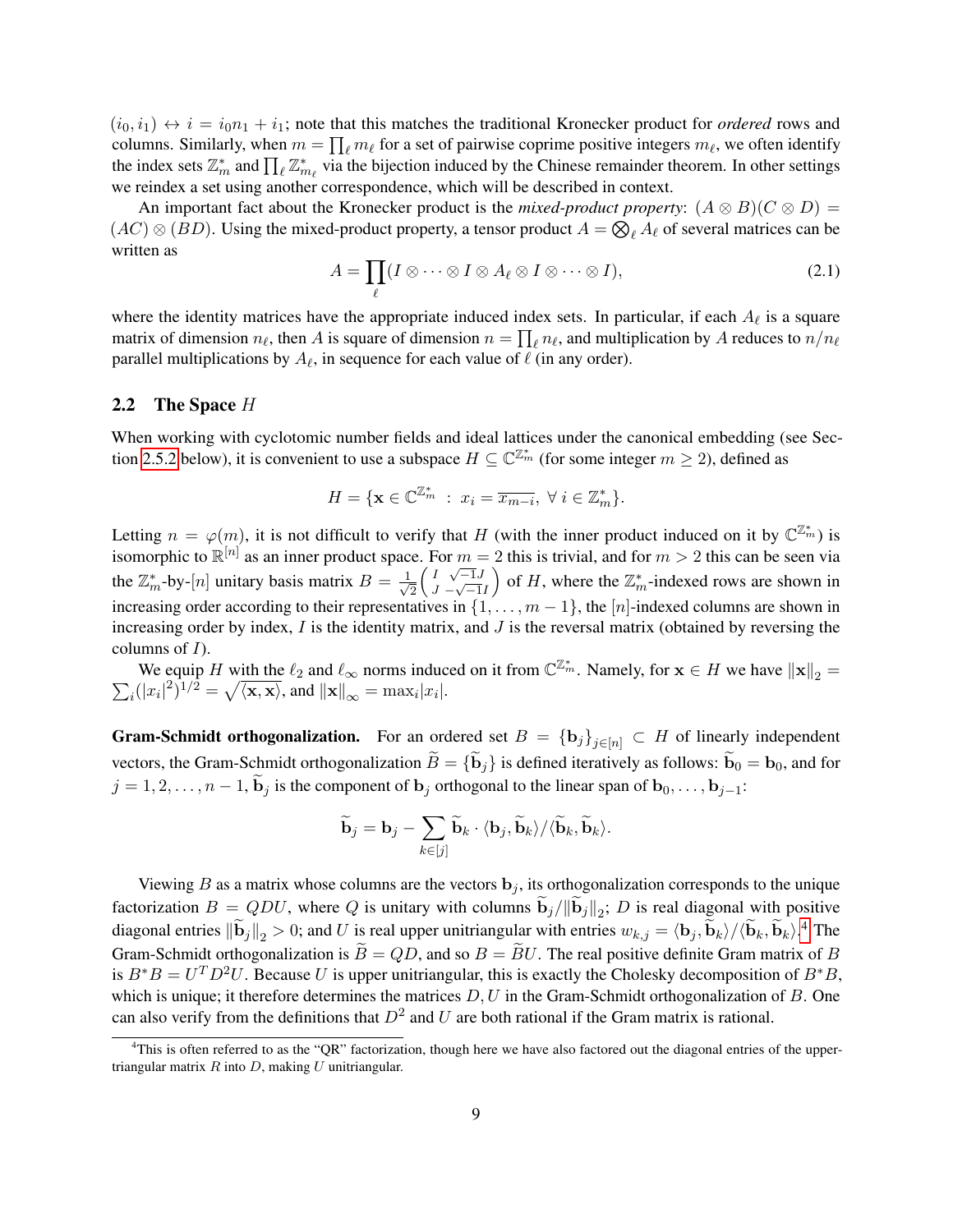### <span id="page-9-2"></span>2.3 Gaussians and Subgaussian Random Variables

For  $s > 0$ , define the Gaussian function  $\rho_s: H \to (0,1]$  as  $\rho_s(\mathbf{x}) = \exp(-\pi \langle \mathbf{x}, \mathbf{x} \rangle / s^2) = \exp(-\pi \|\mathbf{x}\|_2^2)$  $\binom{2}{2}/s^2$ . By normalizing this function we obtain the *continuous* Gaussian probability distribution  $D_s$  of parameter  $s$ , whose density is given by  $s^{-n} \cdot \rho_s(\mathbf{x})$ .

For much of our analysis it is convenient to use the standard notion of *subgaussian* random variables, relaxed slightly as in [\[MP12\]](#page-49-7). (For further details and full proofs, see, e.g., [\[Ver11\]](#page-50-1).) For any  $\delta > 0$ , we say that a random variable X (or its distribution) over R is  $\delta$ -*subgaussian* with parameter  $s > 0$  if for all  $t \in \mathbb{R}$ , the (scaled) moment-generating function satisfies

$$
\mathbb{E}[\exp(2\pi t X)] \le \exp(\delta) \cdot \exp(\pi s^2 t^2).
$$

Notice that the  $\exp(\pi s^2 t^2)$  term on the right is exactly the (scaled) moment-generating function of the one-dimensional Gaussian distribution of parameter s over R. It is easy to see that if X is  $\delta$ -subgaussian with parameter s, then cX is  $\delta$ -subgaussian with parameter  $|c|s$  for any real c. In addition, by Markov's inequality, the tails of X are dominated by those of a Gaussian of parameter s, i.e., for all  $t > 0$ ,

<span id="page-9-0"></span>
$$
\Pr[|X| \ge t] \le 2\exp(\delta - \pi t^2/s^2). \tag{2.2}
$$

.

Using the inequality  $\cosh(x) \leq \exp(x^2/2)$ , it can be shown that any B-bounded centered random variable X (i.e.,  $\mathbb{E}[X] = 0$  and  $|X| \leq B$  always) is 0-subgaussian with parameter  $B\sqrt{2\pi}$ .

The sum of independent subgaussian variables is easily seen to be subgaussian. Here we observe that the same holds even in a martingale-like setting.

<span id="page-9-1"></span>**Claim 2.1.** Let  $\delta_i, s_i \geq 0$  and  $X_i$  be random variables for  $i = 1, \ldots, k$ . Suppose that for every i, when *conditioning on any values of*  $X_1, \ldots, X_{i-1}$ , the random variable  $X_i$  is  $\delta_i$ -subgaussian with parameter  $s_i$ . Then  $\sum X_i$  is  $(\sum \delta_i)$ -subgaussian with parameter  $(\sum s_i^2)^{1/2}$ .

*Proof.* It suffices to prove the claim for  $k = 2$ ; the general case follows by induction, since  $X_k$  is subgaussian conditioned on any value of  $\sum_{i=1}^{k-1} X_i$ . Indeed,

$$
\mathbb{E}\big[\exp(2\pi t(X_1+X_2))\big]=\mathbb{E}_{X_1}\Big[\exp(2\pi tX_1)\,\mathbb{E}_{X_2}\big[\exp(2\pi tX_2)\mid X_1\big]\Big]\leq \exp(\delta_1+\delta_2)\exp(\pi(s_1^2+s_2^2)t^2).
$$

<span id="page-9-3"></span>We also have the following bound on the tail of a sum of squares of independent subgaussian variables. **Lemma 2.2.** Let X be a  $\delta$ -subgaussian random variable with parameter s. Then, for any  $t \in (0, 1/(2s^2))$ ,

$$
\mathbb{E}\left[\exp(2\pi t X^2)\right] \le 1 + 2\exp(\delta)\left(\frac{1}{2ts^2} - 1\right)^{-1}
$$

*Moreover, if*  $X_1, \ldots, X_k$  *are random variables, each of which is*  $\delta$ *-subgaussian with parameter s conditioned on any values of the previous ones, then for any*  $r > k's^2/\pi$  *where*  $k' = 2k \exp(\delta)$  *we have that* 

$$
\Pr\Big[\sum_{i} X_i^2 > r\Big] \le \exp\Big(k'\Big(2\Big(\frac{\pi r}{k's^2}\Big)^{1/2} - \frac{\pi r}{k's^2} - 1\Big)\Big).
$$

*In particular, using the inequality*  $2\alpha^{1/2} - \alpha - 1 \leq -\alpha/4$  *valid for all*  $\alpha \geq 4$ *, we obtain that for any*  $r \geq 4k's^2/\pi$ ,

$$
\Pr\Big[\sum_{i} X_i^2 > r\Big] \le \exp\Big(-\frac{\pi r}{4s^2}\Big).
$$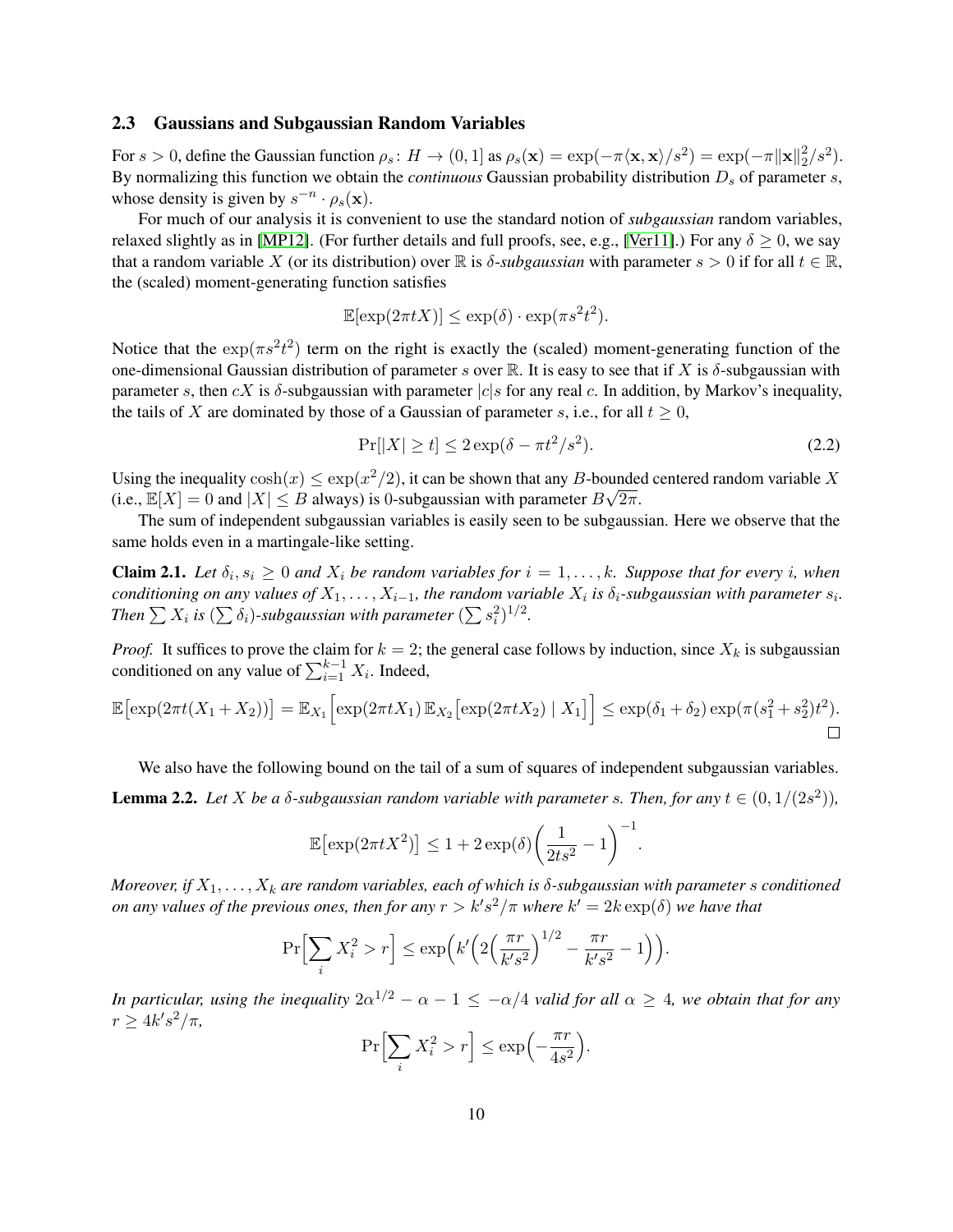*Proof.* Using integration by parts and [\(2.2\)](#page-9-0),

$$
\mathbb{E}[\exp(2\pi t X^2)] = 1 + \int_0^\infty \Pr[|X| \ge r] \cdot 4\pi t r \exp(2\pi t r^2) dr
$$
  
\n
$$
\le 1 + 8\pi t \exp(\delta) \int_0^\infty r \exp(-\pi r^2/s^2 + 2\pi t r^2) dr
$$
  
\n
$$
= 1 + 2 \exp(\delta) \Big(\frac{1}{2ts^2} - 1\Big)^{-1}
$$
  
\n
$$
\le \exp\Big(2 \exp(\delta) \Big(\frac{1}{2ts^2} - 1\Big)^{-1}\Big),
$$

where the last equality uses that for every  $a > 0$ ,  $\int_0^\infty r \exp(-ar^2) dr = (2a)^{-1}$ . This completes the first part of the lemma. For the second part, notice that by the above, if  $X_1, \ldots, X_k$  are as in the statement, we have for any  $t \in (0, 1/(2s^2)),$ 

$$
\mathbb{E}\Big[\exp(2\pi t \sum_{i} X_i^2)\Big] \leq \exp\Big(2k \exp(\delta) \Big(\frac{1}{2ts^2} - 1\Big)^{-1}\Big),\,
$$

and hence by Markov's inequality, for all  $r > 0$  and  $t \in (0, 1/(2s^2))$ ,

$$
\Pr\Bigl[\sum_i X_i^2 > r\Bigr] \le \exp\Bigl(2k\exp(\delta)\Bigl(\frac{1}{2ts^2} - 1\Bigr)^{-1} - 2\pi tr\Bigr).
$$

Letting  $x = 2s^2t \in (0, 1)$  and  $A = \pi r/(s^2k') > 1$ , the expression inside the exponent is

$$
2k\exp(\delta)\left(\left(\frac{1}{x}-1\right)^{-1}-Ax\right).
$$

The lemma follows using the fact that for any  $A > 1$ , the minimum over  $x \in (0,1)$  of the expression inside the parenthesis is  $2\sqrt{A - A} - 1$  (obtained at  $1 - 1/\sqrt{A}$ ).  $\Box$ 

We extend the notion of subgaussianity to random vectors in  $\mathbb{R}^n$  (or equivalently, in H). Specifically, we say that a random vector X in  $\mathbb{R}^n$  is  $\delta$ -subgaussian with parameter s if for all unit vectors  $\mathbf{u} \in \mathbb{R}^n$ , the random variable  $\langle X, \mathbf{u} \rangle$  is  $\delta$ -subgaussian with parameter s. It follows from Claim [2.1](#page-9-1) that if the coordinates of a random vector in  $\mathbb{R}^n$  are independent, and each is  $\delta$ -subgaussian with parameter s, then the random vector is  $n\delta$ -subgaussian with the same parameter s.

Sums of subgaussian random vectors are again easily seen to be subgaussian, even in the martingale setting as in Claim [2.1](#page-9-1) above. We summarize this in the following corollary, which considers the more general setting in which we apply a (possibly different) linear transformation to each subgaussian random vector.

<span id="page-10-0"></span>**Corollary 2.3.** Let  $\delta_i, s_i \geq 0$  and  $X_i$  be random vectors in  $\mathbb{R}^n$  (or in H), and let  $A_i$  be  $n \times n$  matrices  $for i = 1, \ldots, k$ *. Suppose that for every i, when conditioning on any values of*  $X_1, \ldots, X_{i-1}$ *, the random*  $vector X_i$  is  $\delta_i$ -subgaussian with parameter  $s_i$ . Then  $\sum A_iX_i$  is  $(\sum \delta_i)$ -subgaussian with parameter  $\lambda_{max}(\sum s_i^2 A_i A_i^T)^{1/2}$ , where  $\lambda_{max}$  denotes the largest eigenvalue.

*Proof.* For any vector  $\mathbf{u} \in \mathbb{R}^n$ ,

$$
\langle \sum_i A_i X_i, \mathbf{u} \rangle = \sum_i \langle A_i X_i, \mathbf{u} \rangle = \sum_i \langle X_i, A_i^T \mathbf{u} \rangle,
$$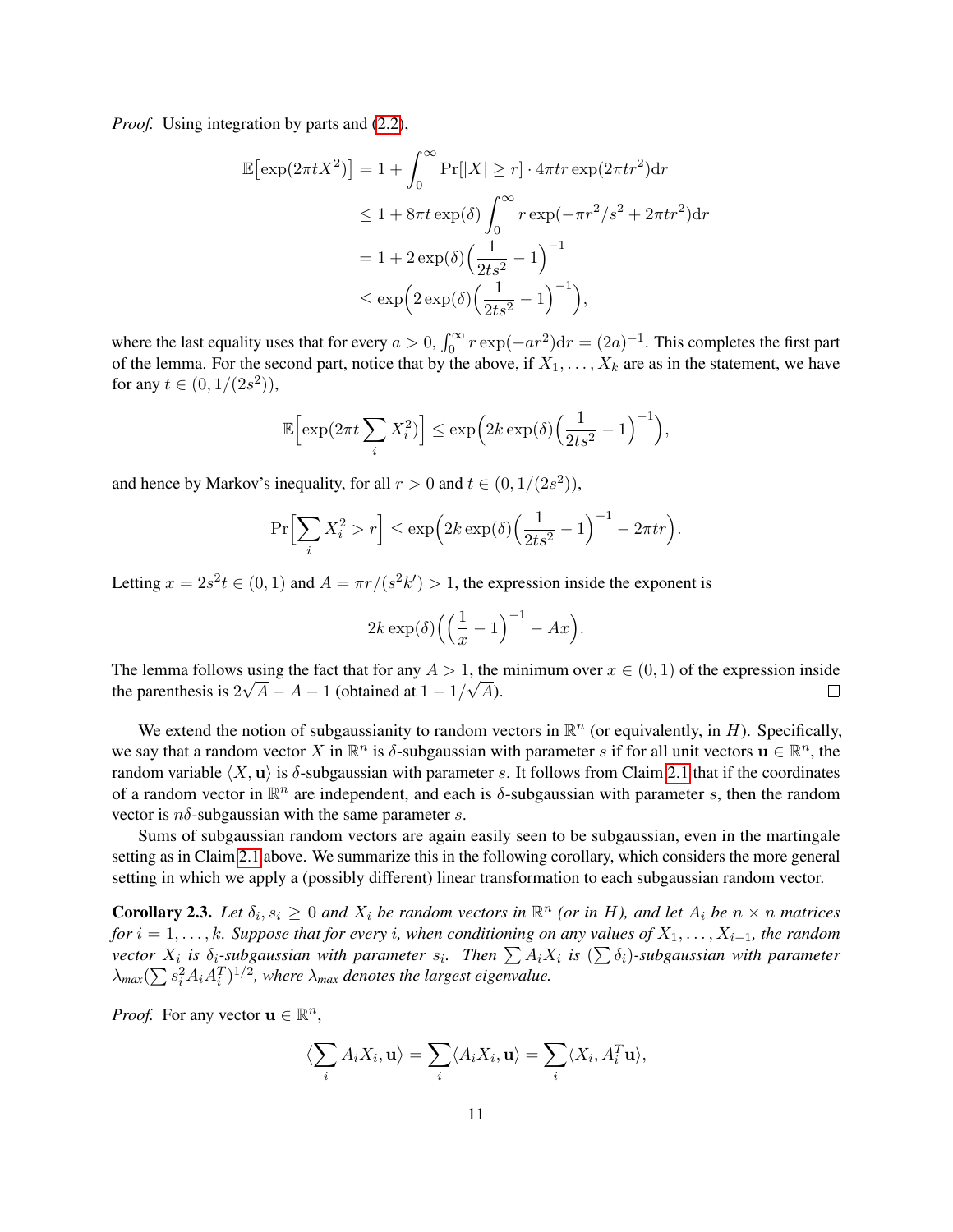which is a sum of random variables satisfying that for each i, the ith variable is  $\delta_i$ -subgaussian with parameter  $s_i || A_i^T \mathbf{u} ||_2$  conditioned on any value of the previous ones. By Claim [2.1,](#page-9-1) this sum is  $(\sum \delta_i)$ -subgaussian with parameter

<span id="page-11-5"></span>
$$
\left(\sum_{i} s_i^2 \|A_i^T \mathbf{u}\|_2^2\right)^{1/2} = \left(\mathbf{u}^T \left(\sum_{i} s_i^2 A_i A_i^T\right) \mathbf{u}\right)^{1/2},
$$

whose maximum over all unit vectors **u** is  $\lambda_{\text{max}} \left( \sum_i s_i^2 A_i A_i^T \right)^{1/2}$ .

By applying Corollary [2.3](#page-10-0) with the linear transformation induced by coordinate-wise multiplication in  $H \subset \mathbb{C}^{\mathbb{Z}_m^*}$  we obtain the following.

Claim 2.4. *If* X is a  $\delta$ -subgaussian with parameter s in H, and  $z \in H$  is any element, then the coordinate*wise multiplication*  $\mathbf{z} \odot X \in H$  *is*  $\delta$ *-subgaussian with parameter*  $\|\mathbf{z}\|_{\infty} \cdot s$ *. More generally, if*  $X_j \in H$ *are random vectors satisfying the property in Corollary* [2.3](#page-10-0) *for some*  $\delta_i$ ,  $s_i \geq 0$  (respectively), then for any  $\mathbf{z}_j\in H$ , we have that  $\sum_j \mathbf{z}_j\odot X_j\in H$  is  $(\sum \delta_j)$ -subgaussian with parameter  $\max_{i\in\mathbb{Z}_m^*}(\sum_j s_j^2|(\mathbf{z}_j)_i|^2)^{1/2}$ .

### <span id="page-11-1"></span>2.4 Lattice Background

We define a *lattice* as a discrete additive subgroup of H. We deal here exclusively with full-rank lattices, which are generated as the set of all integer linear combinations of some set of n linearly independent *basis* vectors  $B = \{ \mathbf{b}_i \} \subset H$ :

$$
\Lambda = \mathcal{L}(B) = \Big\{ \sum_j z_j \mathbf{b}_j \ : \ z_j \in \mathbb{Z} \Big\}.
$$

Two bases  $B, B'$  generate the same lattice if and only if there exists a unimodular matrix U (i.e., integer matrix with determinant  $\pm 1$ ) such that  $BU = B'$ . The *determinant* of a lattice  $\mathcal{L}(B)$  is defined as  $|\text{det}(B)|$ , which is independent of the choice of basis B. The *minimum distance*  $\lambda_1(\Lambda)$  of a lattice  $\Lambda$  (in the Euclidean norm) is the length of a shortest nonzero lattice vector:  $\lambda_1(\Lambda) = \min_{\mathbf{0} \neq \mathbf{x} \in \Lambda} ||\mathbf{x}||_2$ .

The *dual lattice* of  $\Lambda \subset H$  is defined as  $\Lambda^{\vee} = {\{y \in H : \forall x \in \Lambda, \langle x, \overline{y} \rangle = \sum_i x_i y_i \in \mathbb{Z}}\}.$  Notice that this is actually the *complex conjugate* of the dual lattice as usually defined in  $\mathbb{C}^n$ ; our definition corresponds more naturally to the notion of duality in algebraic number theory (see Section [2.5.4\)](#page-17-0). All of the properties of the dual lattice that we use also hold for the conjugate dual. In particular,  $\det(\Lambda^{\vee})$  is  $\det(\Lambda)^{-1}$ .

It is easy to see that  $(\Lambda^{\vee})^{\vee} = \Lambda$ . If  $B = \{b_j\} \subset H$  is a set of linearly independent vectors (i.e., an R-basis of H), its *dual basis*  $D = {\bf{d}_j}$  is characterized by  $\langle {\bf{b}_j}, {\bf{d}_k} \rangle = \delta_{jk}$ , where  $\delta_{jk}$  is the Kronecker delta. It is easy to verify that  $\mathcal{L}(D) = \mathcal{L}(B)^{\vee}$ .

Micciancio and Regev [\[MR04\]](#page-49-11) introduced a lattice quantity called the *smoothing parameter*, and related it to various lattice quantities.

<span id="page-11-2"></span>**Definition 2.5.** *For a lattice*  $\Lambda$  *and positive real*  $\varepsilon > 0$ *, the* smoothing parameter  $\eta_{\varepsilon}(\Lambda)$  *is the smallest s such that*  $\rho_{1/s}(\Lambda^{\vee}\backslash{\{\mathbf{0}\}}) \leq \varepsilon$ *.* 

<span id="page-11-3"></span>**Lemma 2.6 ([\[MR04,](#page-49-11) Lemma 3.2]).** For any n-dimensional lattice  $\Lambda$ , we have  $\eta_{2^{-2n}}(\Lambda) \leq \sqrt{n}/\lambda_1(\Lambda^{\vee})$ .<sup>[5](#page-11-0)</sup>

<span id="page-11-4"></span>**Lemma 2.7 ([\[Reg05,](#page-49-2) Claim 3.8]).** *For any lattice*  $\Lambda$ *, real*  $\varepsilon > 0$  *and*  $s \geq \eta_{\varepsilon}(\Lambda)$ *, and*  $\mathbf{c} \in H$ *, we have*  $\rho_s(\Lambda + \mathbf{c}) \in [1 \pm \varepsilon] \cdot s^n \det(\Lambda)^{-1}.$ 

<span id="page-11-0"></span><sup>&</sup>lt;sup>5</sup>Note that we are using  $\varepsilon = 2^{-2n}$  instead of  $2^{-n}$  as in [\[MR04\]](#page-49-11), but the stronger bound holds by the same proof.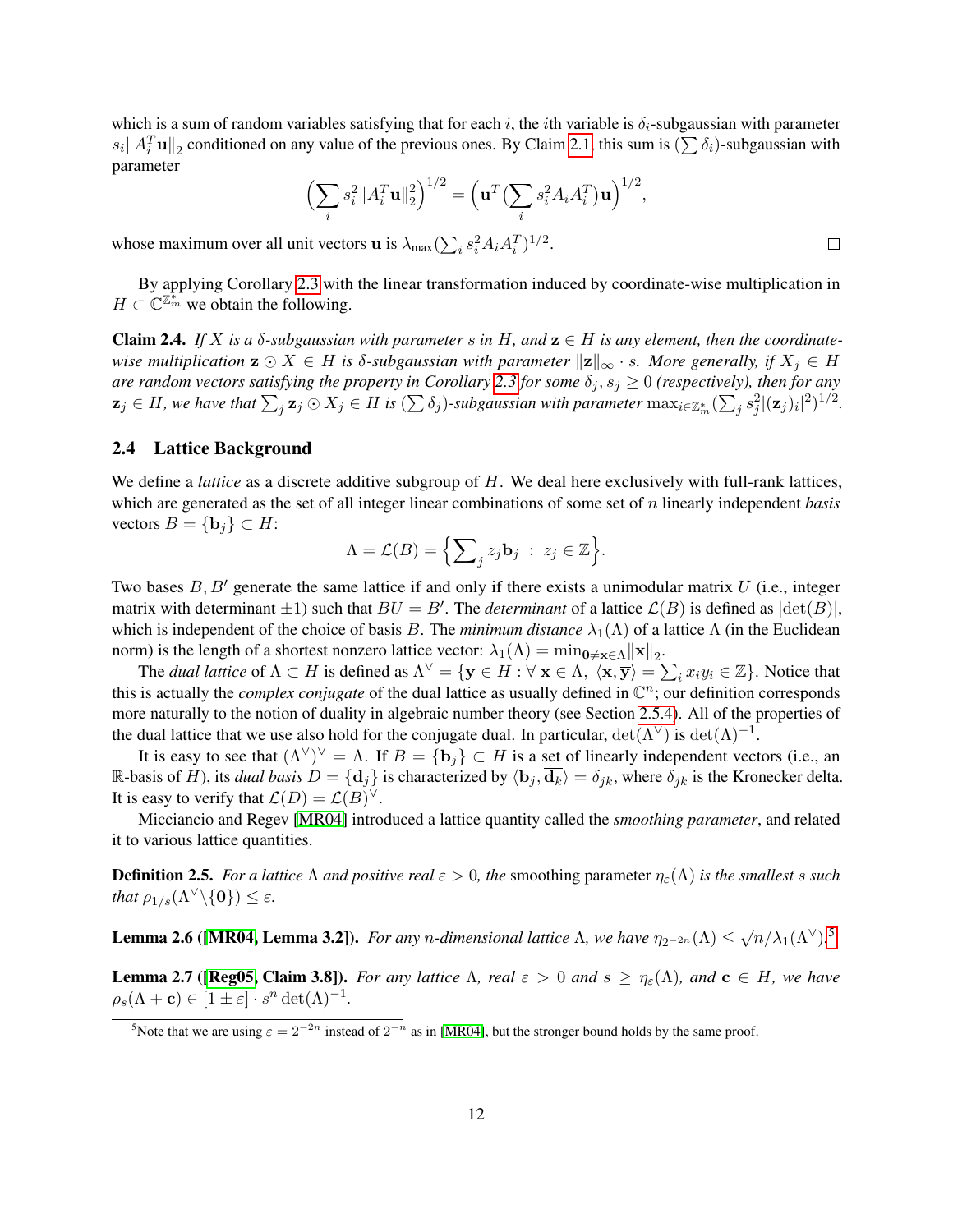For a lattice coset  $\Lambda + c$  and real  $s > 0$ , define the *discrete Gaussian* probability distribution over  $\Lambda + c$ with parameter s as

$$
D_{\Lambda + \mathbf{c}, s}(\mathbf{x}) = \frac{\rho_s(\mathbf{x})}{\rho_s(\Lambda + \mathbf{c})} \quad \forall \mathbf{x} \in \Lambda + \mathbf{c}.
$$
 (2.3)

<span id="page-12-3"></span>It is known to satisfy the following concentration bound.

**Lemma 2.8 ([\[Ban93,](#page-47-8) Lemma 1.5(i)]).** *For any n-dimensional lattice*  $\Lambda$  *and*  $s > 0$ *, a point sampled from*  $D_{\Lambda,s}$  has Euclidean norm at most  $s\sqrt{n}$ , except with probability at most  $2^{-2n}$ .

Gentry, Peikert, and Vaikuntanathan [\[GPV08\]](#page-48-11) showed how to efficiently sample from a discrete Gaussian, using any lattice basis consisting of sufficiently short orthogonalized vectors.

<span id="page-12-0"></span>**Lemma 2.9** ([\[GPV08,](#page-48-11) Theorem 4.1]). *There is an efficient algorithm that samples to within*  $\text{negl}(n)$  *statistical distance of*  $D_{\Lambda+\mathbf{c},s}$ *, given*  $\mathbf{c} \in H$ *, a basis*  $B$  *of*  $\Lambda$ *, and a parameter*  $s \geq \max_j ||\mathbf{b}_j|| \cdot \omega(\sqrt{\log n})$ *, where*  $B = \{b_i\}$  *is the Gram-Schmidt orthogonalization of* B.

We make a few remarks on the implementation of the algorithm from Lemma [2.9.](#page-12-0) It is a randomized variant of Babai's "nearest plane" algorithm [\[Bab85\]](#page-47-7) (a related variant was also considered by Klein [\[Kle00\]](#page-48-14) for a different problem). On input  $c \in H$ , and a basis B and parameter s satisfying the above constraint, it does the following: for  $j = n - 1, \ldots, 0$ , let  $\mathbf{c} \leftarrow \mathbf{c} - z_j \mathbf{b}_j$ , where  $z_j \leftarrow c'_j + D_{\mathbb{Z} - c'_j, s_j}$  for  $c'_j = \langle \mathbf{c}, \widetilde{\mathbf{b}}_j \rangle / \langle \widetilde{\mathbf{b}}_j, \widetilde{\mathbf{b}}_j \rangle$ and  $s_j = s / ||\mathbf{b}_j||_2$ . Output the final value of **c**.

In practice, the above algorithm is usually invoked on a fixed basis B whose Gram matrix  $B^*B$  is rational. It is best implemented by precomputing the rational matrices  $D^2$ , U associated with  $\widetilde{B}$  and  $B^*B$ (see Section [2.2\)](#page-8-1), and by representing the input and intermediate values c using rational coefficient vectors with respect to B. Then each value  $c'_j = \langle \mathbf{c}, \mathbf{b}_j \rangle / \langle \mathbf{b}_j, \mathbf{b}_j \rangle$  can be computed simply as the inner product of c's coefficient vector with the *j*th row of  $U$ .

### <span id="page-12-1"></span>2.4.1 Decoding

In many applications we need to perform the following algorithmic task, which is essentially a boundeddistance decoding. Let  $\Lambda$  be a known fixed lattice, and let  $x \in H$  be an unknown short vector. The goal is to recover x, given  $t = x \mod Λ$ . Although there are several possible algorithms for this task, here we focus on a slight extension of the so-called "round-off" algorithm originally due to Babai [\[Bab85\]](#page-47-7). This is due to its high efficiency and because for our purposes it performs optimally (or nearly so). The algorithm is very simple: let  $\{v_i\}$  be a fixed set of n linearly independent (and typically short) vectors in the dual lattice  $\Lambda^{\vee}$ . Denote the dual basis of  $\{v_i\}$  by  $\{b_i\}$ , and let  $\Lambda' \supseteq \Lambda$  be the superlattice generated by  $\{b_i\}$ . Given an input  $\mathbf{t} = \mathbf{x} \bmod \Lambda$ , we express  $\mathbf{t} \bmod \Lambda'$  in the basis  $\{\mathbf{b}_i\}$  as  $\sum_i c_i \mathbf{b}_i$ , where  $c_i \in \mathbb{R}/\mathbb{Z}$  (so  $c_i = \langle \mathbf{x}, \overline{\mathbf{v}_i} \rangle \bmod 1$ ), and output  $\sum_i [ \![c_i]\!] \mathbf{b}_i \in H$ .

<span id="page-12-2"></span>**Claim 2.10.** Let  $\Lambda \subset H$  be a lattice, let  $\{v_i\} \subset \Lambda^\vee$  be a set of n linearly independent vectors in its dual, and *let*  $\{b_i\} \subset \Lambda$  *denote the dual basis of*  $\{v_i\}$ *. The above round-off algorithm, given input* **x** mod  $\Lambda$ *, outputs* **x** *if and only if all the coefficients*  $a_i = \langle \mathbf{x}, \overline{\mathbf{v}_i} \rangle \in \mathbb{R}$  *in the expansion*  $\mathbf{x} = \sum_i a_i \mathbf{b}_i$  *are in*  $[-1/2, 1/2)$ *.* 

We remark that in Babai's round-off algorithm one often assumes that  $\{v_i\}$  is a *basis* of  $\Lambda^{\vee}$  (and hence  ${b_i}$  is a basis of  $\Lambda$ ), whereas here we consider the more general case where  ${v_i}$  can be an arbitrary set of linearly independent vectors in  $\Lambda^{\vee}$ . For some lattices (including those appearing in our applications) this can make a big difference. Consider for instance the lattice of all points in  $\mathbb{Z}^n$  whose coordinates sum to an even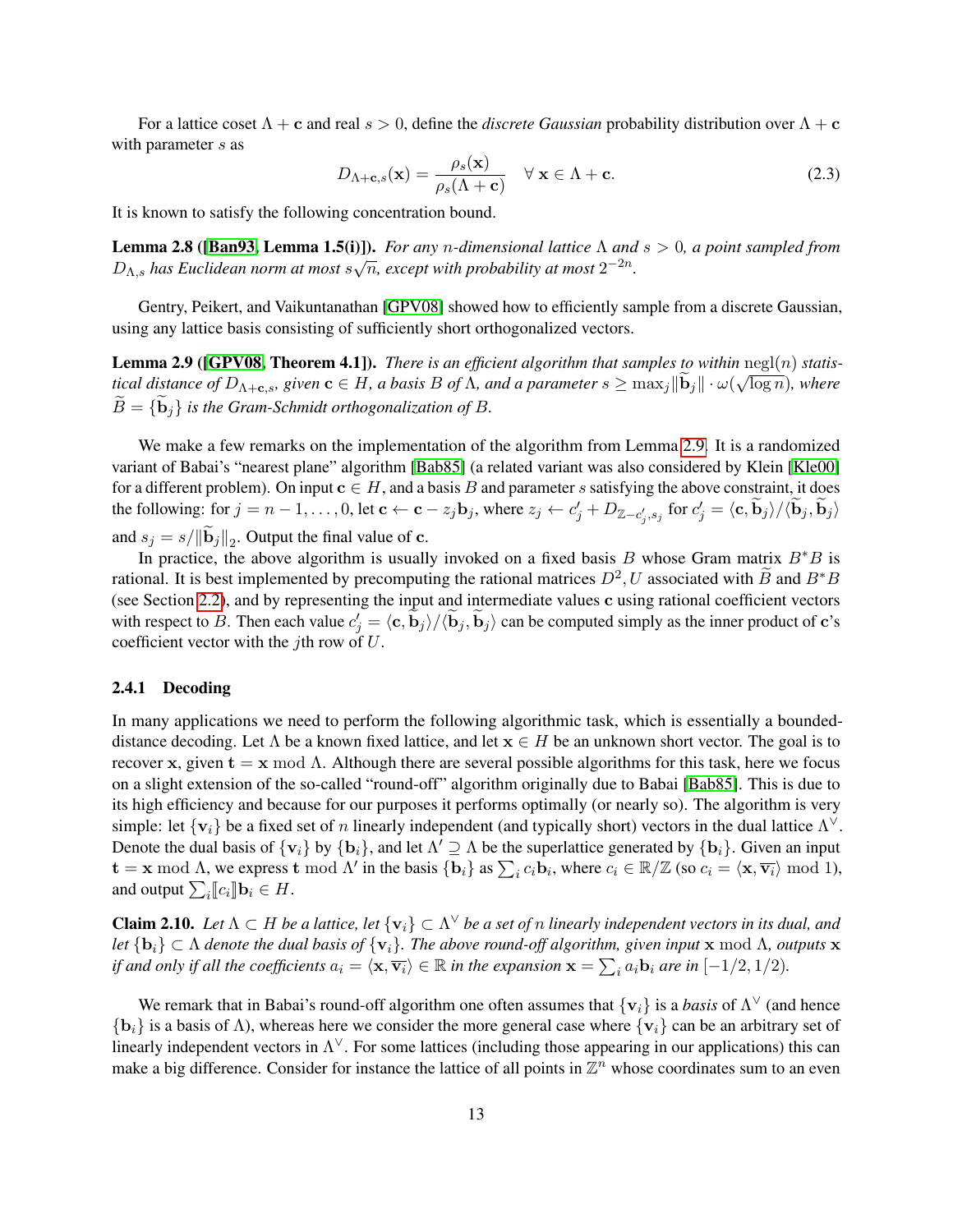number. The dual of this lattice is  $\mathbb{Z}^n \cup (\mathbb{Z}^n + (1, \ldots, 1)/2)$ , and clearly any basis of this dual must contain a vector of length at least  $\sqrt{n}/2$ . As a result, when limited to using a basis, the round-off algorithm can fail for vectors of length greater than  $1/\sqrt{n}$ . However, the dual lattice clearly has a set of n linearly independent vectors of length 1, allowing us to decode up to length 1/2.

### <span id="page-13-0"></span>2.4.2 Discretization

We now consider another algorithmic task related to the one in the previous subsection. This task shows up in applications, such as when converting a continuous Gaussian into a discrete Gaussian-like distribution. Given a lattice  $\Lambda = \mathcal{L}(B)$  represented by a "good" basis  $B = \{b_i\}$ , a point  $x \in H$ , and a point  $c \in H$  representing a lattice coset  $\Lambda + c$ , the goal is to discretize x to a point  $y \in \Lambda + c$ , written  $y \leftarrow [x]_{\Lambda + c}$ , so that the length (or subgaussian parameter) of  $y - x$  is not too large. To do this, we sample a relatively short offset vector f from the coset  $\Lambda + c' = \Lambda + (c - x)$  in one of a few natural ways described below, and output  $y = x + f$ . We require that the method used to choose f be efficient and depend only on the desired coset  $\Lambda + c'$ , not on the particular representative used to specify it; we call such a procedure (or the induced discretization) *valid*.

Note that for a valid discretization,  $\left[\mathbf{z} + \mathbf{x}\right]_{\Lambda+\mathbf{c}}$  and  $\mathbf{z} + \left[\mathbf{x}\right]_{\Lambda+\mathbf{c}}$  are identically distributed for any  $\mathbf{z} \in \Lambda$ . Therefore, for any sublattice  $\Lambda' \subseteq \Lambda$ , a valid discretization also induces a well-defined discretization from any *coset*  $\bar{\mathbf{x}} = \Lambda' + \mathbf{x}$  to  $\bar{\mathbf{y}} = \bar{\mathbf{x}} + \mathbf{f} = \Lambda' + \mathbf{y}$ , where  $\mathbf{y} \in \Lambda + \mathbf{c}$ .

There are several valid ways of sampling f, offering tradeoffs between efficiency and output guarantees:

- A particularly simple and efficient method is "coordinate-wise randomized rounding:" given a coset  $\Lambda + \mathbf{c}'$ , we represent  $\mathbf{c}'$  in the basis B as  $\mathbf{c}' = \sum_i a_i \mathbf{b}_i \bmod \Lambda$  for some coefficients  $a_i \in [0, 1)$ , then randomly and independently choose each  $f_i$  from  $\{a_i - 1, a_i\}$  to have expectation zero, and output  $f = \sum_i f_i \mathbf{b}_i \in \Lambda + \mathbf{c}'$ . The validity of this procedure is immediate, since any representative of  $\Lambda + \mathbf{c}'$ induces the same  $a_i$  values. Because each  $f_i$  has expectation zero and is bounded by 1 in magnitude, it matrices the same  $a_i$  values. Because each  $j_i$  has expectation zero and is bounded by 1 in magnitude, it is 0-subgaussian with parameter  $\sqrt{2\pi}$  (see Section [2.3\)](#page-9-2), and hence so is the entire vector of  $f_i$  values. By Corollary [2.3](#page-10-0) (applied with just one random vector), we conclude that f is 0-subgaussian with By Coronary 2.3 (appli<br>parameter  $\sqrt{2\pi} \cdot s_1(B)$ .
- In some settings we can use a *deterministic* version of the above method, where we instead compute coefficients  $a_i \in [-1/2, 1/2)$  and simply output  $\mathbf{f} = \sum_i a_i \mathbf{b}_i$ . When, for example, x comes from a sufficiently wide continuous Gaussian, this method yields  $y = x + f$  having a (very slightly) better subgaussian parameter than the randomized method. However, the analysis is a bit more involved, and we omit it.
- If x has a continuous or discrete Gaussian distribution, then using more sophisticated rounding methods it is possible to make y also be distributed according to a true discrete Gaussian (of some particular covariance), which is needed in some applications (though not any we develop in this paper). By [\[Pei10,](#page-49-12) Theorem 3.1], under mild conditions it suffices for f to be distributed as a discrete Gaussian over  $\Lambda + c'$ , and the covariance parameter of y will be the sum of those of x and f. Using the algorithm from Lemma [2.9,](#page-12-0) we can sample a discrete Gaussian f with parameter bounded by  $\max_j ||\mathbf{b}_j|| \cdot \omega(\sqrt{\log n}).$ Alternatively, a simpler and more efficient randomized round-off algorithm obtains a parameter bounded by  $s_1(B) \cdot \omega(\sqrt{\log n})$  [\[Pei10\]](#page-49-12). Both of these methods are easily seen to be valid, though note that they yield slightly worse Gaussian parameters than the two simpler methods described above.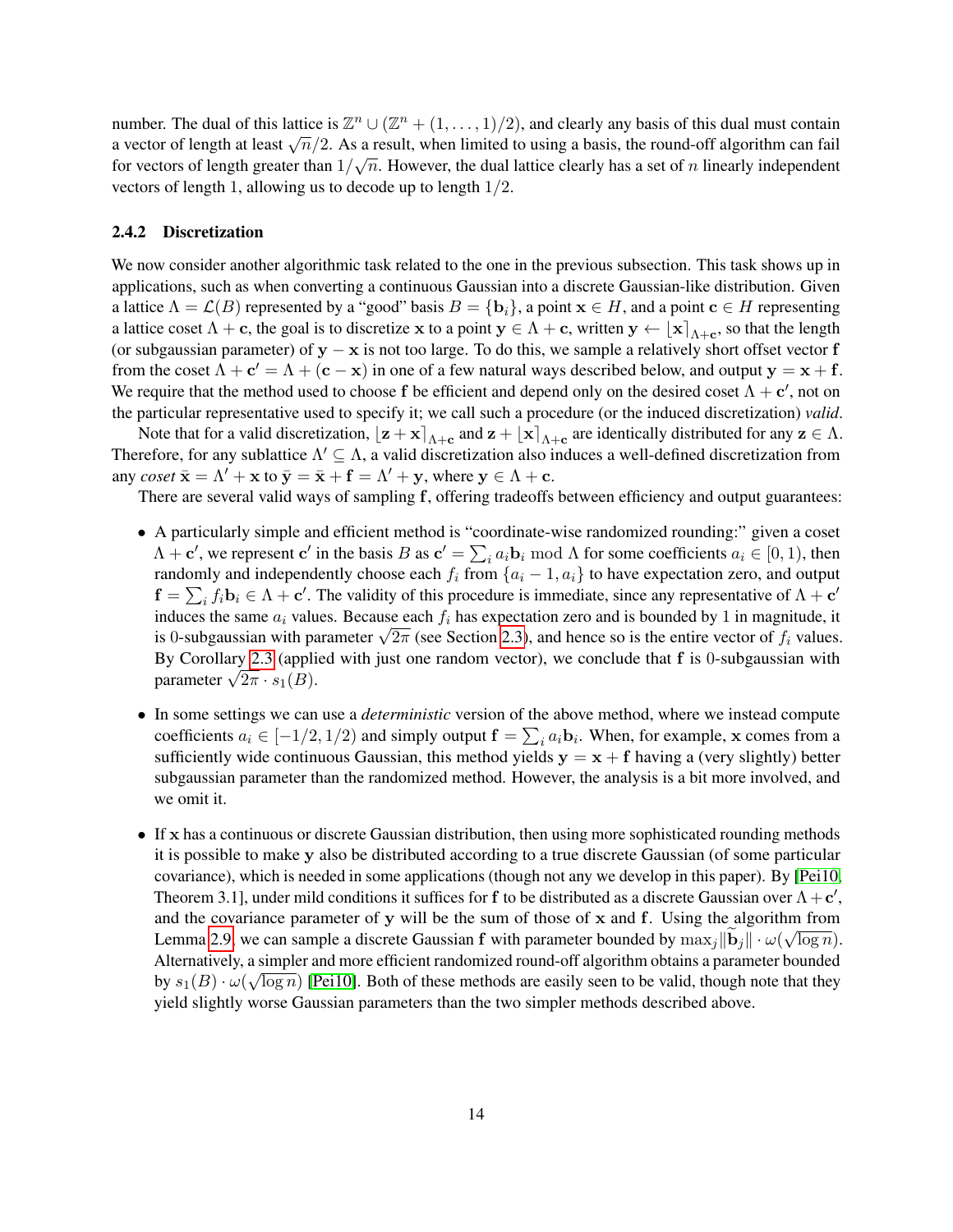### 2.5 Algebraic Number Theory Background

Algebraic number theory is the study of *number fields*. Here we review the necessary background, specialized to the case of *cyclotomic* number fields, which are the only kind we use in this work. More background and complete proofs can be found in any introductory book on the subject, e.g., [\[Ste04,](#page-49-13) [Lan94\]](#page-48-15), and especially the latter reference for material related to the tensorial decomposition.

### <span id="page-14-0"></span>2.5.1 Cyclotomic Number Fields and Polynomials

For a positive integer m, the mth *cyclotomic number field* is a field extension  $K = \mathbb{Q}(\zeta_m)$  obtained by adjoining an element  $\zeta_m$  of order m (i.e., a primitive mth root of unity) to the rationals. (Note that we view  $\zeta_m$  as an abstract element, and not, for example, as any particular value in  $\mathbb{C}$ .) The minimal polynomial of ζ<sup>m</sup> is the mth *cyclotomic polynomial*

$$
\Phi_m(X) = \prod_{i \in \mathbb{Z}_m^*} (X - \omega_m^i) \in \mathbb{Z}[X],\tag{2.4}
$$

where  $\omega_m \in \mathbb{C}$  is any primitive mth root of unity in  $\mathbb{C}$ , e.g.,  $\omega_m = \exp(2\pi\sqrt{m})$  $\overline{-1}/m$ ). Therefore, there is a natural isomorphism between K and  $\mathbb{Q}[X]/(\Phi_m(X))$ , given by  $\zeta_m \mapsto X$ . Since  $\Phi_m(X)$ has degree  $n = |\mathbb{Z}_m^*| = \varphi(m)$ , we can view K as a vector space of degree n over Q, which has  $(\zeta_m^j)_{j \in [n]} = (1, \zeta_m, \ldots, \zeta_m^{n-1}) \in K^{[n]}$  as a basis. This is called the *power basis* of K.

We recall two useful facts about cyclotomic polynomials, which can be verified by examining the roots of both sides of each equation.

**Fact 2.11.** For any m, we have  $X^m - 1 = \prod_{d|m} \Phi_d(X)$ , where d runs over all the positive divisors of m. *In particular,*  $\Phi_p(X) = 1 + X + X^2 + \cdots + X^{p-1}$  for any prime p.

**Fact 2.12.** For any  $m$ , we have  $\Phi_m(X) = \Phi_{\text{rad}(m)}(X^{m/\text{rad}(m)})$ , where recall that  $\text{rad}(m)$  is the product of *all distinct primes dividing* m. In particular, if m is a power of a prime p, then  $\Phi_m(X) = \Phi_n(X^{m/p})$ .

For instance,  $\Phi_8(X) = 1 + X^4$  and  $\Phi_{25}(X) = 1 + X^5 + X^{10} + X^{15} + X^{20}$ .

For any m' dividing m, it is often convenient to view  $K' = \mathbb{Q}(\zeta_{m'})$  as a subfield of  $K = \mathbb{Q}(\zeta_m)$ , by identifying  $\zeta_{m'}$  with  $\zeta_{m}^{m/m'}$ .

Non-prime-power cyclotomics. Not all cyclotomic polynomials are "regular"-looking or have 0-1 (or even small) coefficients. Generally speaking, the irregularity and range of coefficients grows with the number of prime divisors of m. For example,  $\Phi_6(X) = X^2 - X + 1$ ;  $\Phi_{3.5.7}(X)$  has 33 monomials with coefficients  $-2$ ,  $-1$ , and 1; and  $\Phi_{3.5.7.11.13}(X)$  has coefficients of magnitude up to 22. Fortunately, the form of  $\Phi_m(X)$ for non-prime-power m will never be a concern in this work, due to an alternative way of viewing  $K = \mathbb{Q}(\zeta_m)$ by reducing to the case of prime-power cyclotomics.

To do this we first need to briefly recall the notion of a *tensor product* of fields. Let K, L be two field extensions of  $\mathbb Q$ . Then the field tensor product  $K \otimes L$  is defined as the set of all  $\mathbb Q$ -linear combinations of *pure tensors*  $a \otimes b$  for  $a \in K$ ,  $b \in L$ , where  $\otimes$  is  $\mathbb Q$ -bilinear and satisfies the mixed-product property, i.e.,

$$
(a_1 \otimes b) + (a_2 \otimes b) = (a_1 + a_2) \otimes b
$$
  
\n
$$
(a \otimes b_1) + (a \otimes b_2) = a \otimes (b_1 + b_2)
$$
  
\n
$$
e(a \otimes b) = (ea) \otimes b = a \otimes (eb)
$$
  
\n
$$
(a_1 \otimes b_1)(a_2 \otimes b_2) = (a_1 a_2) \otimes (b_1 b_2)
$$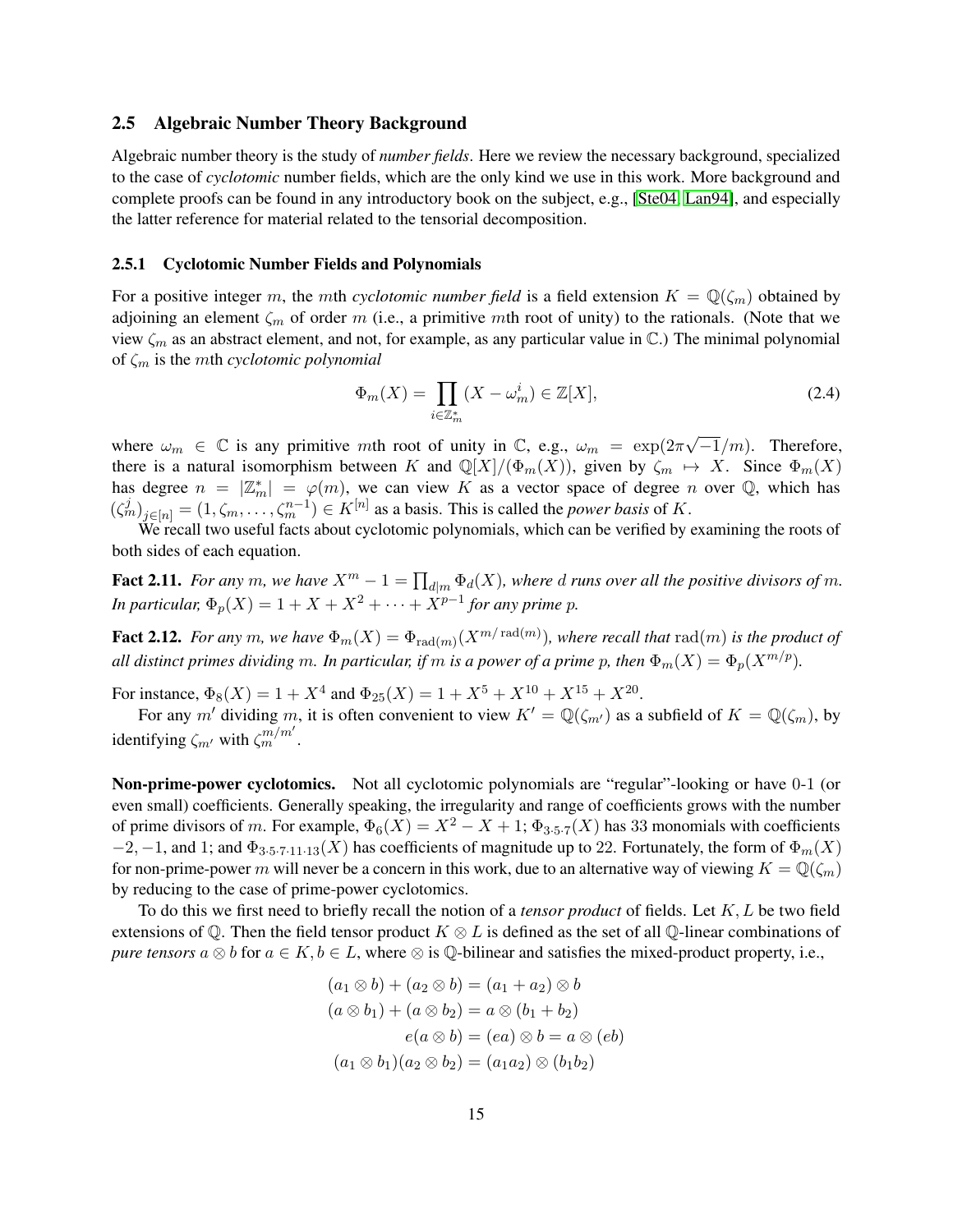for all  $e \in \mathbb{Q}$ . These properties define addition and multiplication in  $K \otimes L$ , and though the result is not always a field (because it may lack multiplicative inverses), it will always be one whenever we take the tensor product of two cyclotomic fields in this work. It is straightforward to verify that if  $A, B$  are  $\mathbb Q$ -bases of K, L respectively, then the Kronecker product  $A \otimes B$  is a Q-basis of  $K \otimes L$ . Later on we also consider tensor products of rings, or more generally of Z-modules. These are defined in the same way, except that they are made up of only the Z-linear combinations of pure tensors. This always yields a ring or Z-module, respectively, with Z-bases obtained by tensoring Z-bases of the original objects.

A key fact from algebraic number theory is the following.

**Proposition 2.13.** Let  $m$  have prime-power factorization  $m = \prod_{\ell} m_{\ell}$ , i.e., the  $m_{\ell}$  are powers of distinct primes. Then  $K=\mathbb{Q}(\zeta_m)$  is isomorphic to the tensor product  $\overline{\bigotimes_\ell}K_\ell$  of the fields  $K_\ell=\mathbb{Q}(\zeta_{m_\ell})$ , via the  $correspondence \prod_\ell a_\ell \leftrightarrow (\otimes_\ell a_\ell)$ , where on the left we implicitly embed each  $a_\ell \in K_\ell$  into  $K.$ 

### <span id="page-15-0"></span>2.5.2 Embeddings and Geometry

Here we describe the *embeddings* of a cyclotomic number field, which induce a 'canonical' geometry on it.

The mth cyclotomic number field  $K = \mathbb{Q}(\zeta_m)$  of degree  $n = \varphi(m)$  has exactly n ring homomorphisms (embeddings)  $\sigma_i: K \to \mathbb{C}$  that fix every element of  $\mathbb{Q}$ . Concretely, for each  $i \in \mathbb{Z}_m^*$  there is an embedding  $\sigma_i$ defined by  $\sigma_i(\zeta_m) = \omega_m^i$ , where  $\omega_m \in \mathbb{C}$  is some fixed primitive mth root of unity. Clearly, the embeddings come in pairs of complex conjugates, i.e.,  $\sigma_i = \overline{\sigma_{m-i}}$ . The *canonical embedding*  $\sigma: K \to \mathbb{C}^{\mathbb{Z}_m^*}$  is defined as

<span id="page-15-1"></span>
$$
\sigma(a) = (\sigma_i(a))_{i \in \mathbb{Z}_m^*}.
$$

Due to the conjugate pairs,  $\sigma$  actually maps into  $H \subset \mathbb{C}^{\mathbb{Z}_m^*}$ , defined in Section [2.2.](#page-8-1) Note that  $\sigma$  is a ring homomorphism from  $K$  to  $H$ , where multiplication and addition in  $H$  are both component-wise.

By identifying  $K$  with its canonical embedding into  $H$ , we endow  $K$  with a canonical geometry. Recalling that norms on H are just those induced from  $\mathbb{C}^{\mathbb{Z}_m}$ , we see that for any  $a \in K$ , the  $\ell_2$  norm of a is simply  $||a||_2 = ||\sigma(a)||_2 = (\sum_i |\sigma_i(a)|^2)^{1/2}$ , and the  $\ell_{\infty}$  norm is  $\max_i |\sigma_i(a)|$ . Because multiplication of embedded elements is component-wise, for any  $a, b \in K$  we have

<span id="page-15-3"></span>
$$
\|a \cdot b\| \le \|a\|_{\infty} \cdot \|b\|,\tag{2.5}
$$

where  $\|\cdot\|$  denotes either the  $\ell_2$  or  $\ell_\infty$  norm (or indeed, any  $\ell_p$  norm). Thus the  $\ell_\infty$  norm acts as an "absolute value" for K that bounds how much an element expands any other by multiplication. For example, note that for any power  $\zeta$  of  $\zeta_m$ , each  $\sigma_i(\zeta)$  must be a root of unity in  $\mathbb{C}$ , and hence  $\|\zeta\|_2 = \sqrt{n}$  and  $\|\zeta\|_{\infty} = 1$ .

The *trace*  $Tr = Tr_{K/\mathbb{Q}} \colon K \to \mathbb{Q}$  can be defined as the sum of the embeddings:  $Tr(a) = \sum_i \sigma_i(a)$ . Clearly, the trace is Q-linear:  $\text{Tr}(a + b) = \text{Tr}(a) + \text{Tr}(b)$  and  $\text{Tr}(c \cdot a) = c \cdot \text{Tr}(a)$  for all  $a, b \in K$  and  $c \in \mathbb{Q}$ . Also notice that

$$
\text{Tr}(a \cdot b) = \sum_{i} \sigma_i(a)\sigma_i(b) = \langle \sigma(a), \overline{\sigma(b)} \rangle,
$$

so  $Tr(a \cdot b)$  is a symmetric bilinear form akin to the inner product of the embeddings of a and b. The (field) *norm*  $N = N_{K/\mathbb{Q}}$ :  $K \to \mathbb{Q}$  can be defined as the product of all the embeddings:  $N(a) = \prod_i \sigma_i(a)$ . Clearly, the norm is multiplicative:  $N(a \cdot b) = N(a) \cdot N(b)$ .

When taking  $K \cong \bigotimes_{\ell} K_{\ell}$  as in Proposition [2.13,](#page-15-1) it follows directly from the definitions that  $\sigma$  is the tensor product of the canonical embeddings  $\sigma^{(\ell)}$  of  $K_{\ell}$ , i.e.,

<span id="page-15-2"></span>
$$
\sigma(\otimes_{\ell} a_{\ell}) = \bigotimes_{\ell} \sigma^{(\ell)}(a_{\ell}).
$$
\n(2.6)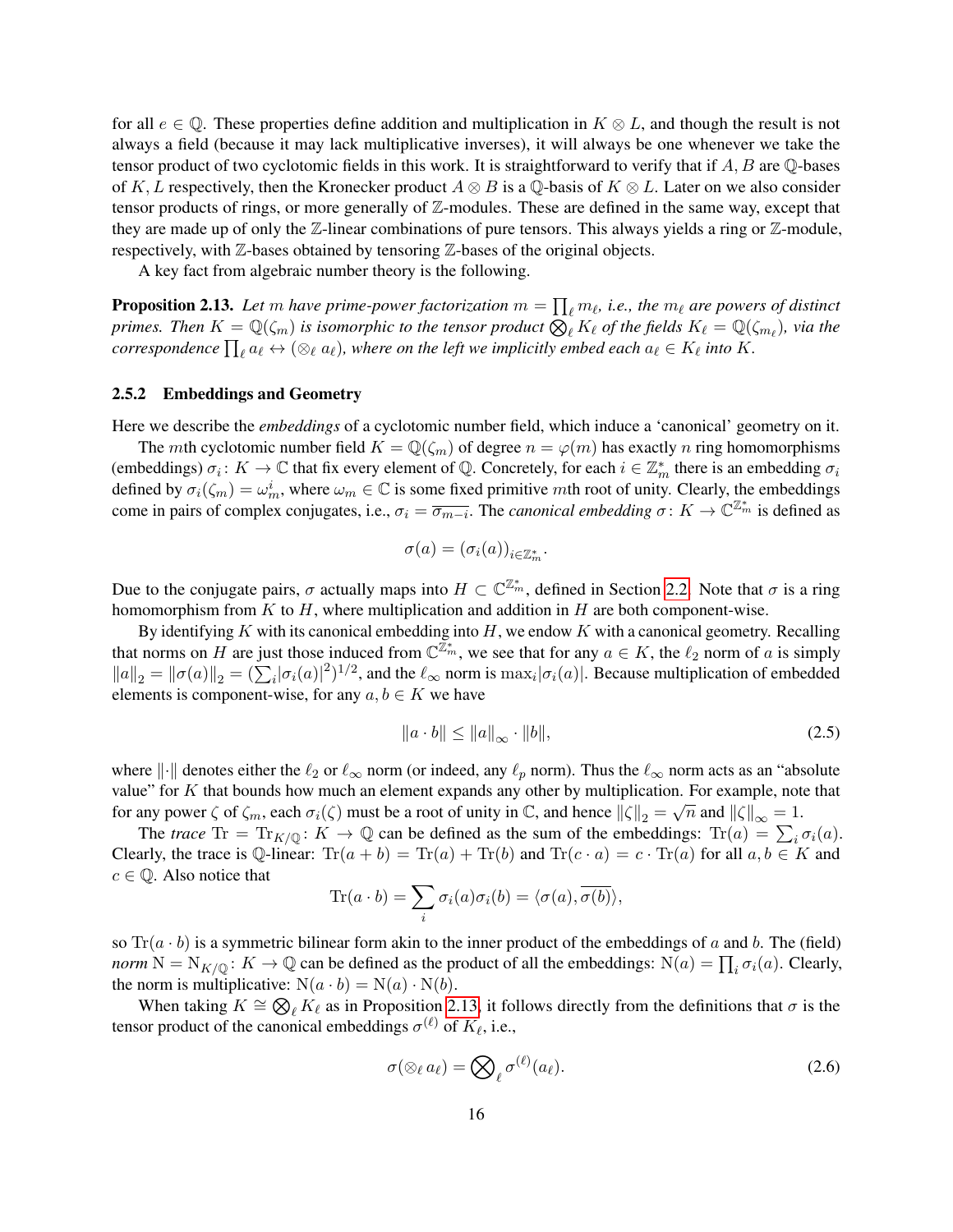(Here the index set of  $\sigma$  is  $\prod_{\ell} \mathbb{Z}_{m_{\ell}}^*$ , which corresponds bijectively to  $\mathbb{Z}_m^*$  via the Chinese remainder theorem.) This decomposition of  $\sigma$  in turn implies that the trace decomposes as

<span id="page-16-3"></span>
$$
\operatorname{Tr}_{K/\mathbb{Q}}(\otimes_{\ell}a_{\ell})=\prod_{\ell}\operatorname{Tr}_{K_{\ell}/\mathbb{Q}}(a_{\ell}).\tag{2.7}
$$

Using the canonical embedding also allows us to think of the Gaussian distribution  $D<sub>r</sub>$  over H as a distribution over K, or more accurately, over the field tensor product  $K_{\mathbb{R}} = K \otimes \mathbb{R}$ , which is isomorphic as a real vector space to H via  $\sigma$ . For our purposes it is usually helpful to ignore the distinction between K and  $K_{\mathbb{R}}$ , and to approximate the latter by the former using sufficient precision.

### <span id="page-16-0"></span>2.5.3 Ring of Integers and Its Ideals

Let  $R \subset K$  denote the set of all algebraic integers in a number field K. This set forms a ring (under the usual addition and multiplication operations in K), called the *ring of integers* of K. Note that the trace and norm of an algebraic integer are rational integers (i.e., in  $\mathbb{Z}$ ), so we have the induced functions Tr, N:  $R \to \mathbb{Z}$ .

For the mth cyclotomic number field  $K = \mathbb{Q}(\zeta_m)$  of degree  $n = \varphi(m)$ , the ring of integers happens to be  $R = \mathbb{Z}[\zeta_m] \cong \mathbb{Z}[X]/\Phi_m(X)$ , and hence has the power basis  $\{\zeta_m^j\}_{j \in [n]}$  as a  $\mathbb{Z}$ -basis. Alternatively—and this is the view we adopt throughout the paper—we can view  $R \cong \bigotimes_{\ell} R_{\ell}$  as a tensor product of the rings of integers  $R_\ell$  in  $K_\ell = \mathbb{Q}(\zeta_{m_\ell})$ , where  $m = \prod_\ell m_\ell$  is the prime-power factorization of m.

The (absolute) *discriminant*  $\Delta_K$  of K is a measure of the geometric sparsity of its ring of integers, defined as  $\Delta_K = \det(\sigma(R))^2$ , the squared determinant of the lattice  $\sigma(R)$ .<sup>[6](#page-16-1)</sup> The discriminant of the mth cyclotomic number field is

<span id="page-16-5"></span>
$$
\Delta_K = \left(\frac{m}{\prod_{\text{prime }p|m} p^{1/(p-1)}}\right)^n \le n^n,
$$
\n(2.8)

where the product in the denominator runs over all primes  $p$  dividing  $m$ . The above inequality is tight exactly when  $m$  is a power of two.

An *(integral) ideal*  $\mathcal{I} \subseteq R$  is a nontrivial (i.e.,  $I \neq \emptyset$  and  $\mathcal{I} \neq \{0\}$ ) additive subgroup that is closed under multiplication by R, i.e.,  $r \cdot a \in \mathcal{I}$  for any  $r \in R$  and  $a \in \mathcal{I}$ .<sup>[7](#page-16-2)</sup> A *principal* ideal  $\mathcal{I}$  is one that is generated by a single element, i.e.,  $\mathcal{I} = uR$  for some  $u \in R$  which is unique up to multiplication by units in R; we sometimes write  $\mathcal{I} = \langle u \rangle$ . An ideal  $\mathcal I$  always has a  $\mathbb Z$ -basis of cardinality n, which is not unique; if  $\mathcal{I} = \langle u \rangle$ and B is any  $\mathbb{Z}$ -basis of R, then uB is a  $\mathbb{Z}$ -basis of  $\mathcal{I}$ . A *fractional ideal*  $\mathcal{I} \subset K$  is a set such that  $d\mathcal{I} \subset R$  is an integral ideal for some  $d \in R$ , and is principal if it equals uR for some  $u \in K$ . Any fractional ideal  $\mathcal I$ embeds under  $\sigma$  as a lattice  $\sigma(\mathcal{I})$  in H, which we call an *ideal lattice*. We identify  $\mathcal I$  with this lattice and associate with  $\mathcal I$  all the usual lattice quantities (determinant, minimum distance, etc.).

The norm of an ideal  $\mathcal I$  is its index as an additive subgroup of R, i.e.,  $N(\mathcal I) = |R/\mathcal I|$ . This notion of norm generalizes the field norm, in that  $N(\langle a \rangle) = |N(a)|$  for any  $a \in R$ , and  $N(\mathcal{I} \mathcal{J}) = N(\mathcal{I}) N(\mathcal{J})$ . The norm of a fractional ideal I is defined as  $N(\mathcal{I}) = N(d\mathcal{I})/|N(d)|$ , where  $d \in R$  is such that  $d\mathcal{I} \subseteq R$ . It follows that the determinant of an ideal lattice  $\mathcal I$  is

<span id="page-16-4"></span>
$$
\det(\sigma(\mathcal{I})) = N(\mathcal{I}) \cdot \sqrt{\Delta_K}.
$$
\n(2.9)

The following lemma gives upper and lower bounds on the minimum distance of an ideal lattice. The upper bound is an immediate consequence of Minkowski's first theorem; the lower bound follows from the arithmetic mean/geometric mean inequality, and the fact that  $|N(a)| \geq N(\mathcal{I})$  for any nonzero  $a \in \mathcal{I}$ .

<span id="page-16-6"></span><span id="page-16-1"></span><sup>&</sup>lt;sup>6</sup>Some texts define the discriminant as a signed quantity, but in this work we only care about its magnitude.

<span id="page-16-2"></span><sup>&</sup>lt;sup>7</sup> Some texts also define the trivial set  $\{0\}$  as an ideal, but in this work it is more convenient to exclude it.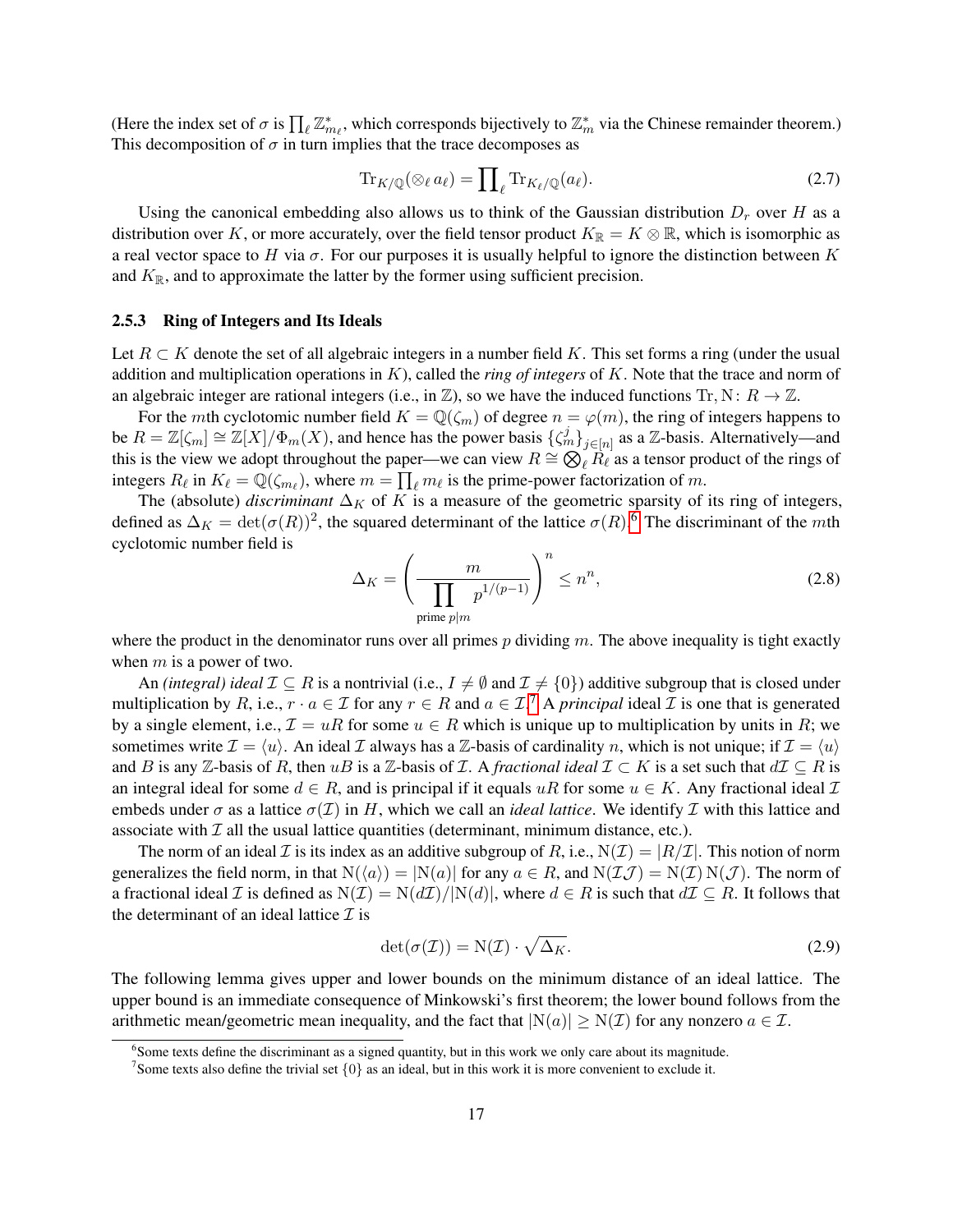Lemma 2.14. *For any fractional ideal* I *in a number field* K *of degree* n*,*

$$
\sqrt{n} \cdot N^{1/n}(\mathcal{I}) \leq \lambda_1(\mathcal{I}) \leq \sqrt{n} \cdot N^{1/n}(\mathcal{I}) \cdot \sqrt{\Delta_K^{1/n}}.
$$

The sum  $\mathcal{I} + \mathcal{J}$  of two ideals is the set of all  $a + b$  for  $a \in \mathcal{I}$ ,  $b \in \mathcal{J}$ , and the product ideal  $\mathcal{I} \mathcal{J}$  is the set of all finite sums of terms ab for  $a \in \mathcal{I}, b \in \mathcal{J}$ . Multiplication extends to fractional ideals in the obvious way, and the set of fractional ideals forms a group under multiplication; in particular, every fractional ideal  $I$  has a (multiplicative) inverse ideal, written  $\mathcal{I}^{-1}$ .

Two ideals  $\mathcal{I}, \mathcal{J} \subseteq R$  are *coprime* if  $\mathcal{I} + \mathcal{J} = R$ . An ideal  $\mathfrak{p} \subseteq R$  is *prime* if whenever  $ab \in \mathfrak{p}$  for some  $a, b \in R$ , then  $a \in \mathfrak{p}$  or  $b \in \mathfrak{p}$  (or both). An ideal p is prime if and only if it is *maximal*, i.e., if the only proper superideal of p is R itself, which implies that the quotient ring  $R/\mathfrak{p}$  is a finite field. The ring R has unique factorization of ideals, i.e., every ideal  $\mathcal I$  can be expressed uniquely as a product of powers of prime ideals.

### <span id="page-17-0"></span>2.5.4 Duality

Here we recall the notion of a dual ideal and explain its close connection to both the inverse ideal and the dual lattice. For more details, see [\[Con09\]](#page-48-16) as an accessible reference.

For any fractional ideal  $\mathcal I$  in  $K$ , its *dual* is defined as

$$
\mathcal{I}^{\vee} = \{ a \in K \; : \; \text{Tr}(a\mathcal{I}) \subseteq \mathbb{Z} \}.
$$

It is easy to verify that  $(\mathcal{I}^{\vee})^{\vee} = \mathcal{I}$ , that  $\mathcal{I}^{\vee}$  is a fractional ideal, and that  $\mathcal{I}^{\vee}$  embeds under  $\sigma$  as the (conjugate) dual lattice of  $I$ , as defined in Section [2.4.](#page-11-1)

For any Q-basis  $B = \{b_j\}$  of K, we denote its dual basis by  $B^{\vee} = \{b_j^{\vee}\}\$ , which is characterized by  $\text{Tr}(b_i \cdot b_j^{\vee}) = \delta_{ij}$ , the Kronecker delta. It is immediate that  $(B^{\vee})^{\vee} = B$ , and if B is a Z-basis of some fractional ideal  $\mathcal{I}$ , then  $B^\vee$  is a  $\mathbb{Z}$ -basis of its dual ideal  $\mathcal{I}^\vee$ . An important fact is that if  $a = \sum_j a_j \cdot b_j$  for  $a_j \in \mathbb{R}$  is the unique representation of  $a \in K_{\mathbb{R}}$  in basis B, then  $a_j = \text{Tr}(a \cdot b_j^{\vee})$  by linearity of trace.

Suppose that  $K \cong \bigotimes_{\ell} K_{\ell}$  as in Proposition [2.13.](#page-15-1) Then by linearity and the tensorial decomposition of the trace (Equation [\(2.7\)](#page-16-3)), taking the dual commutes with tensoring, i.e.,  $(\bigotimes_{\ell} B_{\ell})^{\vee} = \bigotimes_{\ell} B_{\ell}^{\vee}$  for any Of the trace (Equation (2.7)), taking the duar commutes with tensoring, i.e.,  $(\bigvee_{\ell} D_{\ell}) - \bigotimes_{\ell} D_{\ell}$  for  $\bigcirc_{\ell} D_{\ell}$  for  $\bigcirc_{\ell} D_{\ell}$  for  $K_{\ell}$ . In particular, this implies that  $(\bigotimes_{\ell} \mathcal{I}_{\ell})^{\vee} = \bigotimes_{$ 

Except in the trivial number field  $K = \mathbb{Q}$ , the ring of integers R is not self-dual, nor are an ideal and its inverse dual to each other. However, an ideal and its inverse *are* related by multiplication with the dual ideal  $R^{\vee}$  of the ring: for any fractional ideal *I*, its dual is  $\mathcal{I}^{\vee} = \mathcal{I}^{-1} \cdot R^{\vee}$ . The factor  $R^{\vee}$  is often called the *codifferent*, and its inverse  $(R^{\vee})^{-1}$  the *different*, which is in fact an ideal in R. By Equation [\(2.9\)](#page-16-4) and the fact that  $\det(\sigma(R)) = \det(\sigma(R^{\vee}))^{-1}$ , we have

<span id="page-17-2"></span>
$$
N(R^{\vee}) = \Delta_K^{-1}.\tag{2.10}
$$

The codifferent  $R^{\vee}$  plays an important role in ring-LWE and its applications. The following material shows that  $R^{\vee}$  is a principal ideal with a particularly simple generator, and that  $(R^{\vee})^{-1} \subseteq R$  is an integral ideal. We include proofs for completeness. We start with a useful lemma characterizing the traces of the powers of  $\zeta_m$ .

<span id="page-17-1"></span>**Lemma 2.15.** Let m be a power of a prime p and  $m' = m/p$ , and j be an integer. Then

$$
\text{Tr}(\zeta_m^j) = \begin{cases} \varphi(p) \cdot m' & \text{if } j = 0 \text{ mod } m \\ -m' & \text{if } j = 0 \text{ mod } m', j \neq 0 \text{ mod } m \\ 0 & \text{otherwise.} \end{cases}
$$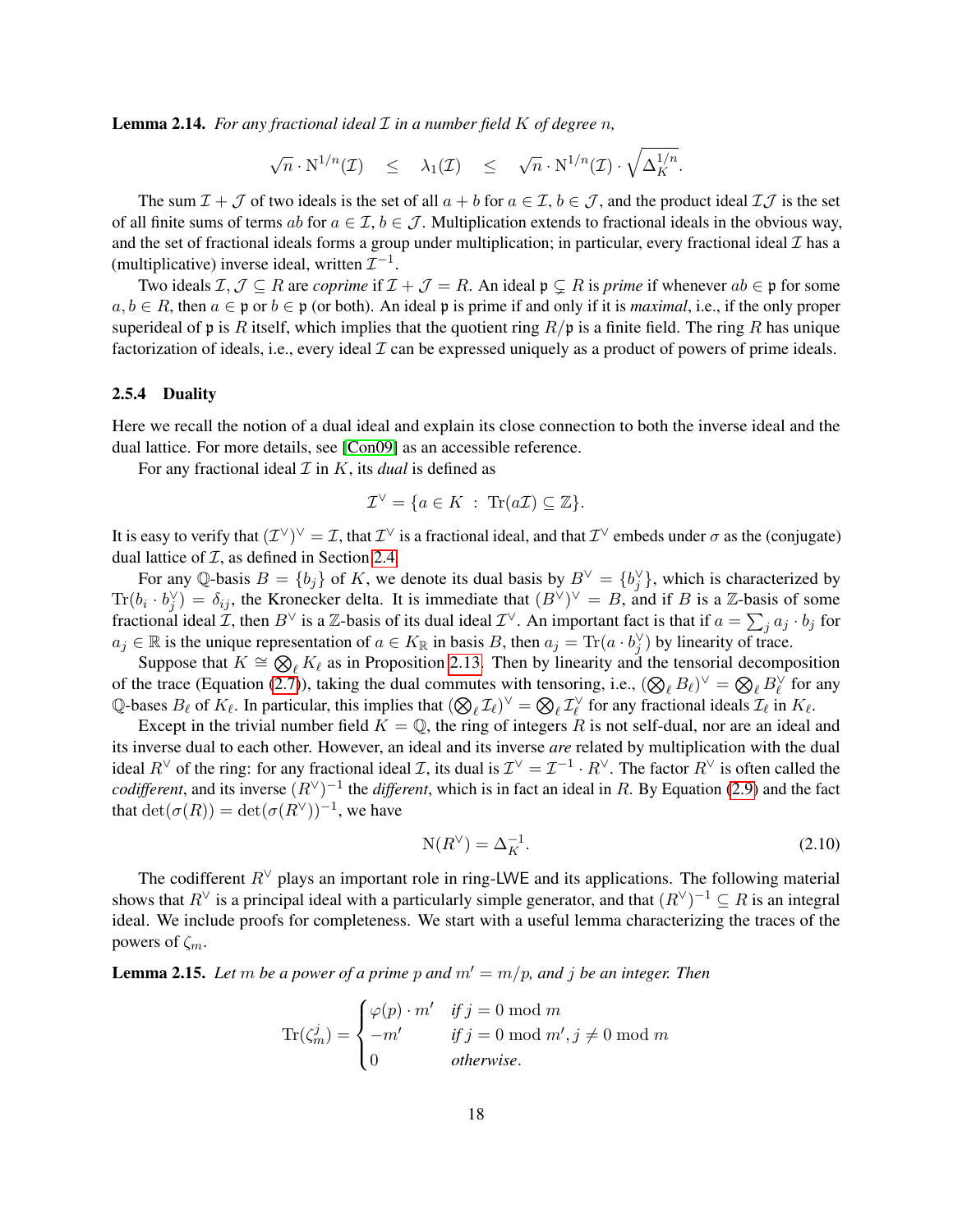*Proof.* The first case is immediate, since  $\zeta_m^j = 1$ . Otherwise, let  $d = \gcd(j,m)$  and  $\tilde{m} = m/d$ , so  $\text{Tr}(\zeta_{m}^j)=d\cdot\text{Tr}_{\mathbb{Q}(\zeta_{\tilde{m}})/\mathbb{Q}}(\zeta_{\tilde{m}}^{j/d})$  $\tilde{m}^{j/a}$ ). Because  $j/d$  is coprime with  $\tilde{m}$ , the latter trace is the sum of all complex primitive  $\tilde{m}$ th roots of unity, which is −1 when  $\tilde{m} = p$ , and 0 otherwise.  $\Box$ 

<span id="page-18-2"></span>**Lemma 2.16.** Let m be a power of a prime p and  $m' = m/p$ , and let  $g = 1 - \zeta_p \in R = \mathbb{Z}[\zeta_m]$ . Then  $R^{\vee} = \langle g/m \rangle$ ;  $p/g \in R$ ; and  $\langle g \rangle$  and  $\langle p' \rangle$  are coprime for every prime integer  $p' \neq p$ .

*Proof.* To prove the first claim, we first show that  $g/m \in R^{\vee}$ . Since the power basis is a Z-basis of R, it is necessary and sufficient to show that  $\text{Tr}(\zeta_m^j \cdot g/m) = \text{Tr}(\zeta_m^j - \zeta_m^{j+m'})/m$  is an integer for every  $j \in [\varphi(m)]$ . By Lemma [2.15,](#page-17-1) it is  $(\varphi(p) + 1)m'/m = 1$  for  $j = 0$ , and 0 for all other j. Now to show that  $R^{\vee} = \langle g/m \rangle$ , it suffices to show that  $N(g/m) = N(R^{\vee})$ , the latter of which is  $p^{m/p}/m^{\varphi(m)}$  by Equations [\(2.10\)](#page-17-2) and [\(2.8\)](#page-16-5). Now  $N(m) = m^{\varphi(m)}$ , and  $N(1 - \zeta_p) = N_{\mathbb{Q}(\zeta_p)/\mathbb{Q}}(1 - \zeta_p)^{m/p}$ . Because the roots of  $\Phi_p(X)$  are exactly the complex primitive pth roots of unity, the latter norm is exactly  $\Phi_p(1) = p$ , as desired.

To prove that  $p/g \in R$ , using  $1 + \zeta_p + \zeta_p^2 + \cdots + \zeta_p^{p-1} = 0$  one may verify that

$$
p = (1 - \zeta_p)((p - 1) + (p - 2)\zeta_p + \cdots + \zeta_p^{p-2}).
$$

To prove the third claim, recall again that the norm of  $\langle g \rangle$  is a power of p. Therefore, the norm of  $\langle g \rangle + \langle p' \rangle$ , being a divisor of both a power of p and of p', must be 1, implying that  $\langle g \rangle$  and  $\langle p' \rangle$  are coprime.

<span id="page-18-1"></span>**Definition 2.17.** For  $R = \mathbb{Z}[\zeta_m]$ , define  $g = \prod_p (1 - \zeta_p) \in R$ , where p runs over all odd primes dividing m. *Also define*  $t = \hat{m}/g \in R$ , where  $\hat{m} = m/2$  *if* m *is even, otherwise*  $\hat{m} = m$ .

Notice that  $\hat{m}/g \in R$  because  $(1 - \zeta_2) = 2$ , so  $\hat{m}/g = m/\prod_p (1 - \zeta_p) \in R$ , where here p runs over all primes dividing m.

<span id="page-18-3"></span>**Corollary 2.18.** Adopt the notation from Definition [2.17.](#page-18-1) Then  $R^{\vee} = \langle g/\hat{m} \rangle = \langle t^{-1} \rangle$ , and  $\langle g \rangle$  is coprime with  $\langle p' \rangle$  for every prime integer  $p'$  except those odd primes dividing  $m$ .

*Proof.* Letting  $m = \prod_{\ell} m_{\ell}$  be the prime-power factorization of m, where each  $m_{\ell}$  is a power of some prime  $p_\ell$ , and using the ring isomorphism  $R \cong \bigotimes_\ell R_\ell$  where  $R_\ell = \mathbb{Z}[\zeta_{m_\ell}]$ , we can equivalently express g as  $g = (\hat{m}/m)(\otimes_{\ell} g_{\ell})$ , where  $g_{\ell} = (1 - \zeta_{p_{\ell}})$ . Then by Lemma [2.16,](#page-18-2)

$$
\left(\bigotimes_{\ell}R_{\ell}\right)^{\vee}=\bigotimes_{\ell}(R_{\ell}^{\vee})=\bigotimes_{\ell}(g_{\ell}/m_{\ell})R_{\ell}=(g/\hat{m})\cdot\Big(\bigotimes_{\ell}R_{\ell}\Big),
$$

as desired.

For the coprimality claim, the norm of g is a product of powers of the odd primes dividing  $m$ , and the claim follows by the same reasoning as in Lemma [2.16.](#page-18-2)  $\Box$ 

#### <span id="page-18-0"></span>2.5.5 Prime Splitting and Chinese Remainder Theorem

For an integer prime  $p \in \mathbb{Z}$ , the factorization of the principal ideal  $\langle p \rangle \subset R = \mathbb{Z}[\zeta_m]$  is as follows. Let  $d \geq 0$ be the largest integer such that  $p^d$  divides m, let  $h = \varphi(p^d)$ , and let  $f \ge 1$  be the multiplicative order of p modulo  $m/p^d$ . Then  $\langle p \rangle = \mathfrak{p}_1^h \cdots \mathfrak{p}_g^h$ , where  $g = n/(hf)$  and the  $\mathfrak{p}_i$  are distinct prime ideals each of norm  $p^f$ .

A particular case of interest for us is the factorization of an integer prime  $q = 1 \text{ mod } m$ , and the form of its prime ideal factors. Here the order of q modulo m is 1, and so  $\langle q \rangle$  "splits completely" into n distinct prime ideals of norm q. Notice that the field  $\mathbb{Z}_q$  has a primitive root of unity  $\omega_m$ , because the multiplicative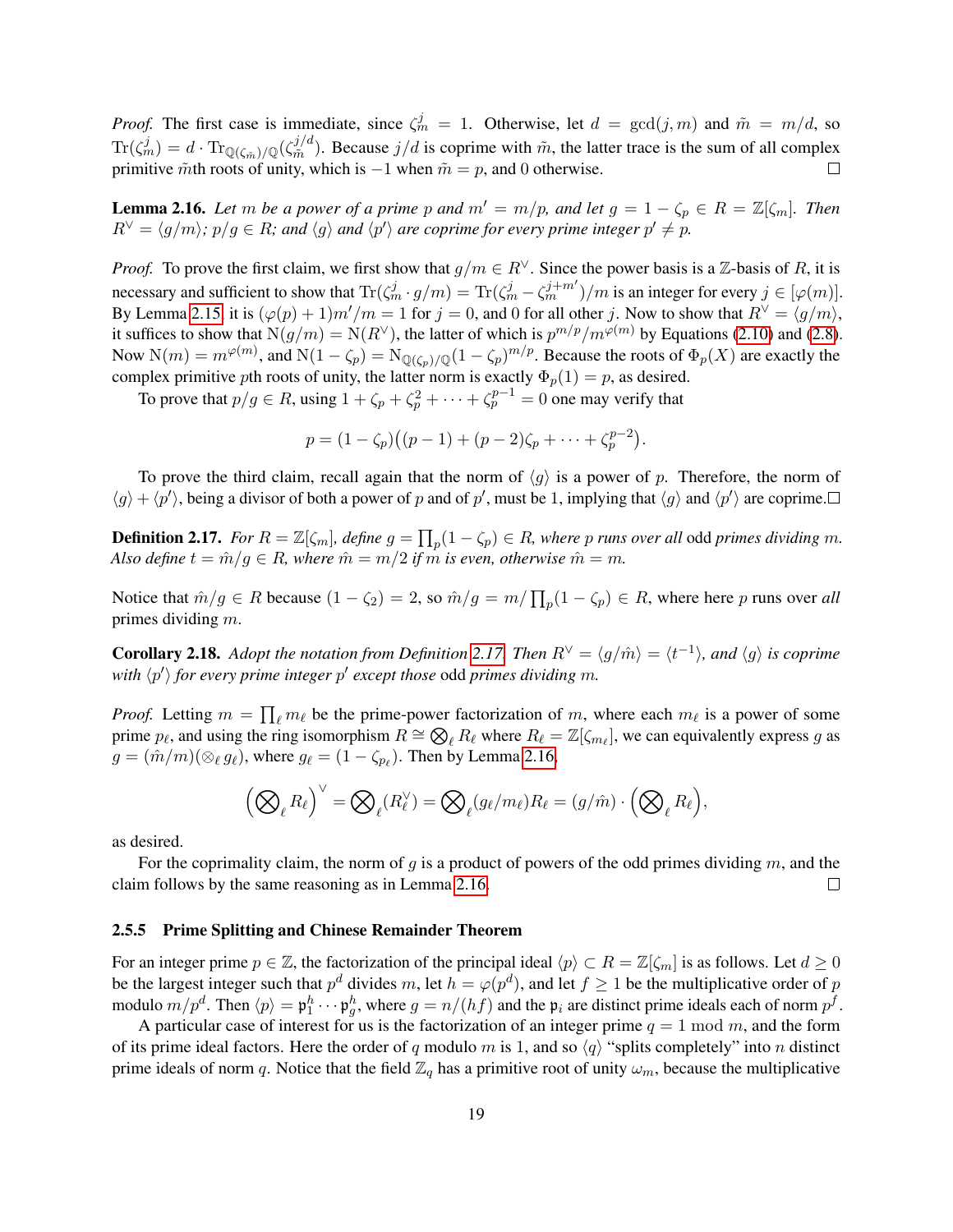group of  $\mathbb{Z}_q$  is cyclic with order  $q-1$ . Indeed, there are  $n = \varphi(m)$  distinct such roots of unity  $\omega_m^i \in \mathbb{Z}_q$ , for  $i \in \mathbb{Z}_m^*$ , and the prime ideal factors of  $\langle q \rangle$  are simply  $\mathfrak{q}_i = \langle q \rangle + \langle \zeta_m - \omega_m^i \rangle$ . Therefore, each quotient ring  $R/\mathfrak{q}_i$  is isomorphic to the field  $\mathbb{Z}_q$ , via the map  $\zeta_m \mapsto \omega_m^i$ .

The Chinese Remainder Theorem says that if  $\mathfrak{p}_i$  are pairwise coprime ideals in R, then the natural ring homomorphism from  $R/\prod_i \mathfrak{p}_i$  to the product ring  $\prod_i (R/\mathfrak{p}_i)$  is in fact an isomorphism. To support efficient operations in  $R_q = R/qR$ , we will use the following special case, which we use to define a special  $\mathbb{Z}_q$ -basis of  $R_q$  (see Section [5](#page-26-0) for details).

<span id="page-19-2"></span>**Lemma 2.19.** *Let*  $q = 1 \text{ mod } m$  *be prime, and let*  $\omega_m \in \mathbb{Z}_q$  *and ideals*  $\mathfrak{q}_i$  *be as above. Then the natural ring homomorphism*  $R/\langle q \rangle \to \prod_{i \in \mathbb{Z}_m^*} (R/\mathfrak{q}_i) \cong (\mathbb{Z}_q)^n$  *is an isomorphism.* 

### 2.6 Ring-LWE

We now provide the formal definition of the ring-LWE problem and describe the worst-case hardness result shown in [\[LPR10\]](#page-49-1). We remark that our definition here differs very slightly from the one used in [LPR10]: we scale the b component by a factor of q, so that it is an element of  $K_{\mathbb{R}}/qR^{\vee}$  and not  $K_{\mathbb{R}}/R^{\vee}$  as in [\[LPR10\]](#page-49-1). This is done for convenience when later discretizing the b component, and the two definitions are easily seen to be equivalent.

**Definition 2.20 (Ring-LWE Distribution).** For a "secret"  $s \in R_q^{\vee}$  (or just  $R^{\vee}$ ) and a distribution  $\psi$ *over*  $K_{\mathbb{R}}$ , a sample from the ring-LWE distribution  $A_{s,\psi}$  over  $R_q \times (K_{\mathbb{R}}/qR^{\vee})$  is generated by choosing  $a \leftarrow R_q$  *uniformly at random, choosing*  $e \leftarrow \psi$ *, and outputting*  $(a, b = a \cdot s + e \mod qR^{\vee})$ *.* 

<span id="page-19-0"></span>Definition 2.21 (Ring-LWE, Average-Case Decision). *The* average-case decision *version of the ring-*LWE *problem, denoted* R*-*DLWEq,ψ*, is to distinguish with non-negligible advantage between independent samples* from  $A_{s,\psi}$ , where  $s \leftarrow R_q^{\vee}$  is uniformly random, and the same number of uniformly random and independent *samples from*  $R_q \times (K_{\mathbb{R}}/qR^{\vee}).$ 

<span id="page-19-1"></span>**Theorem 2.22.** Let K be the mth cyclotomic number field having dimension  $n = \varphi(m)$  and  $R = \mathcal{O}_K$  be *its ring of integers. Let*  $\alpha = \alpha(n) > 0$ *, and let*  $q = q(n) \ge 2$ ,  $q = 1 \mod m$  be a  $\text{poly}(n)$ *-bounded prime* such that  $\alpha q \ge \omega(\sqrt{\log n})$ . Then there is a polynomial-time quantum reduction from  $\tilde O(\sqrt{n}/\alpha)$ -approximate SIVP *(or* SVP*)* on ideal lattices in K to the problem of solving R-DLWE<sub>q, $\psi$ </sub> given only  $\ell$  samples, where  $\psi$  is *the Gaussian distribution*  $D_{\xi q}$  *for*  $\xi = \alpha \cdot (n\ell / \log(n\ell))^{1/4}$ *.* 

Note that the above worst-case hardness result deteriorates with the number of samples  $\ell$ . Since most applications only require a small (or even a constant) number of samples, this is not a serious issue. In cases where a large number of samples is needed, one can use two alternative hardness theorems proven in [\[LPR10\]](#page-49-1). The first assumes hardness of the search problem for spherical Gaussian error, which as yet lacks a reduction from a worst-case problem. The second is a reduction from a worst-case problem, and it allows an arbitrary number of samples without any deterioration in the approximation factor; it does, however, require the error distribution to be non-spherical and chosen in a specific way, which makes it somewhat less convenient in implementations. We refer to [\[LPR10\]](#page-49-1) for additional information.

In applications it is often useful to work with a version of ring-LWE whose error distribution is discrete. This leads naturally to a definition of  $A_{s,y}$  for a discrete error distribution  $\chi$  over  $R^{\vee}$ , with b being an element of  $R_q^{\vee}$ . We similarly modify Definition [2.21](#page-19-0) by letting R-DLWE<sub>q, $\chi$ </sub> be the problem of distinguishing between  $A_{s,x}$  and uniform samples from  $R_q \times R_q^{\vee}$ . As we show next, for a wide family of discrete error distributions, the hardness of the discrete version follows from that of the continuous one. In more detail, the lemma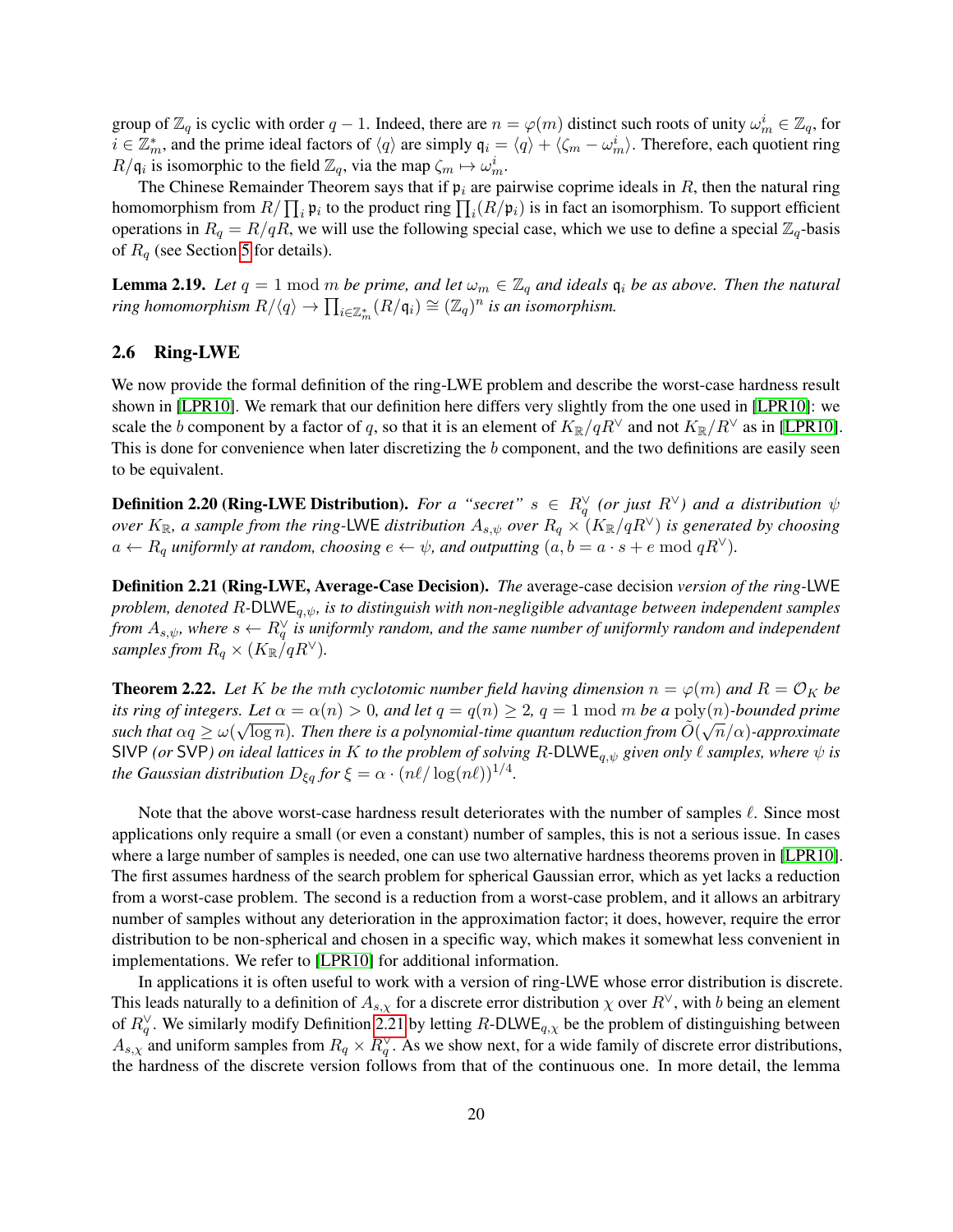below implies that if R-DLWE<sub>q, $\psi$ </sub> is hard with some number  $\ell$  of samples, then so is R-DLWE<sub>q, $\chi$ </sub> with the same number of samples, where the error distribution  $\chi$  is  $[p \cdot \psi]_{w+nR} \vee$  for some integer p coprime to q, [⋅] is any valid discretization to (cosets of)  $pR<sup>∨</sup>$ , and w is an arbitrary element in  $R<sup>∨</sup><sub>p</sub>$  that can vary from sample to sample (even adaptively and adversarially). In particular, for  $p = 1$  we get hardness with error distribution  $\|\psi\|_{B}$ .

<span id="page-20-0"></span>**Lemma 2.23.** Let p and q be positive coprime integers, and  $\vert \cdot \vert$  be a valid discretization to (cosets of) pR<sup> $\vee$ </sup>. There exists an efficient transformation that on input  $w\in R_p^\vee$  and a pair in  $(a',b')\in R_q\times K_\R/qR^\vee$ , outputs a  $pair$   $(a = pa' \bmod qR, b) \in R_q \times R_q^{\vee}$  with the following guarantees: if the input pair is uniformly distributed *then so is the output pair; and if the input pair is distributed according to the ring-*LWE *distribution* As,ψ *for some (unknown)*  $s \in R^{\vee}$  *and distribution*  $\psi$  *over*  $K_{\mathbb{R}}$ *, then the output pair is distributed according to*  $A_{s,x}$ *, where*  $\chi = [p \cdot \psi]_{w+pR}$ <sup> $\vee$ </sup>*.* 

*Proof.* Given w and a sample  $(a', b') \in R_q \times K_{\mathbb{R}}/qR^{\vee}$ , the transformation discretizes  $pb' \in K_{\mathbb{R}}/pqR^{\vee}$ to  $[pb']_{w+pR^{\vee}} \in (w+pR^{\vee})+pqR^{\vee}$ . It then lets  $a = pa' \bmod qR$  and  $b = [pb']_{w+pR^{\vee}} \bmod qR^{\vee}$ , and outputs the sample  $(a, b) \in R_q \times R_q^{\vee}$ .

If the distribution of  $(a', b')$  is  $A_{s,\psi}$ , then  $pb' = (pa') \cdot s + pe' \bmod pqR^{\vee}$  for  $e' \leftarrow \psi$ . Because  $(pa') \cdot s \in pR^\vee / pqR^\vee$ , by validity of the discretization we have that  $\left\lfloor pb' \right\rfloor_{w+pR^\vee}$  and  $(pa') \cdot s + \left\lfloor pe' \right\rfloor_{w+pR^\vee}$ are identically distributed. Because p and q are coprime,  $a = pa' \mod qR$  is uniformly random over  $R_q$ , so  $(a, b)$  has distribution  $A_{s,x}$ .

On the other hand, if  $(a', b')$  is uniformly random, then a is uniform over  $R_q$ . Moreover, since the uniform distribution over  $K_{\mathbb{R}}/pqR^{\vee}$  is invariant under shifts by  $pR^{\vee}$ , then by validity so is the distribution of  $b = \lfloor p b' \rfloor_{w+pR}$  mod  $qR^{\vee}$ , for any  $w \in R^{\vee}$ . Then because p and q are coprime, b is uniformly random over  $R_q^{\vee}$  and independent of a, as desired.  $\Box$ 

Finally, another important variant of ring-LWE, known as the "normal form," is the one in which the secret, instead of being uniformly distributed, is chosen from the error distribution (discretized to  $R<sup>V</sup>$ , or a coset of  $pR<sup>∨</sup>$  as in Lemma [2.23](#page-20-0) above). This modification makes the secret short, which is very useful in some applications. We now show that this variant of ring-LWE is as hard as the original one, closely following the technique of [\[ACPS09\]](#page-47-9).

<span id="page-20-1"></span>**Lemma 2.24.** Let p and q be positive coprime integers,  $|\cdot|$  be a valid discretization to (cosets of) pR<sup> $\vee$ </sup>, and  $w$  be an arbitrary element in  $R_p^{\vee}$ . If R-DLWE<sub>q, $\psi$ </sub> is hard given some number  $\ell$  of samples, then so is the *variant of*  $R$ -DLWE<sub>q, $\psi$ </sub> *in which the secret is sampled from*  $\chi := [p \cdot \psi]_{w+pR}$ , given  $\ell - 1$  *samples.* 

*Proof.* We show how to solve the former problem given an oracle for the latter. Start by drawing one sample from the unknown distribution and apply the transformation from Lemma [2.23](#page-20-0) (with p, w, and  $\lceil \cdot \rceil$ ) to it. Let  $(a_0, b_0) \in R_q \times R_q^{\vee}$  be the result. If  $a_0$  is not in  $R_q^*$ , abort and reject. Otherwise, let  $a_0^{-1} \in R_q^*$  denote its inverse. Draw  $\ell - 1$  additional samples  $(a_i, b_i) \in R_q \times K_{\mathbb{R}}/qR^{\vee}$   $(i = 1, \ldots, \ell - 1)$  from the unknown distribution, and return the oracle's output when applied to the pairs

$$
(a'_i = -a_0^{-1}a_i \;,\; b'_i = b_i + a'_i b_0) \in R_q \times K_{\mathbb{R}}/qR^{\vee}.
$$

To prove this gives a valid distinguisher, notice first that by Claim [2.25](#page-21-0) below, it suffices to show a noticeable distinguishing gap conditioned on  $a_0$  being invertible. Next, observe that if the input distribution is uniform, then so is the distribution of the pairs  $(a'_i, b'_i)$ . Finally, if the input distribution is  $A_{s,\psi}$  for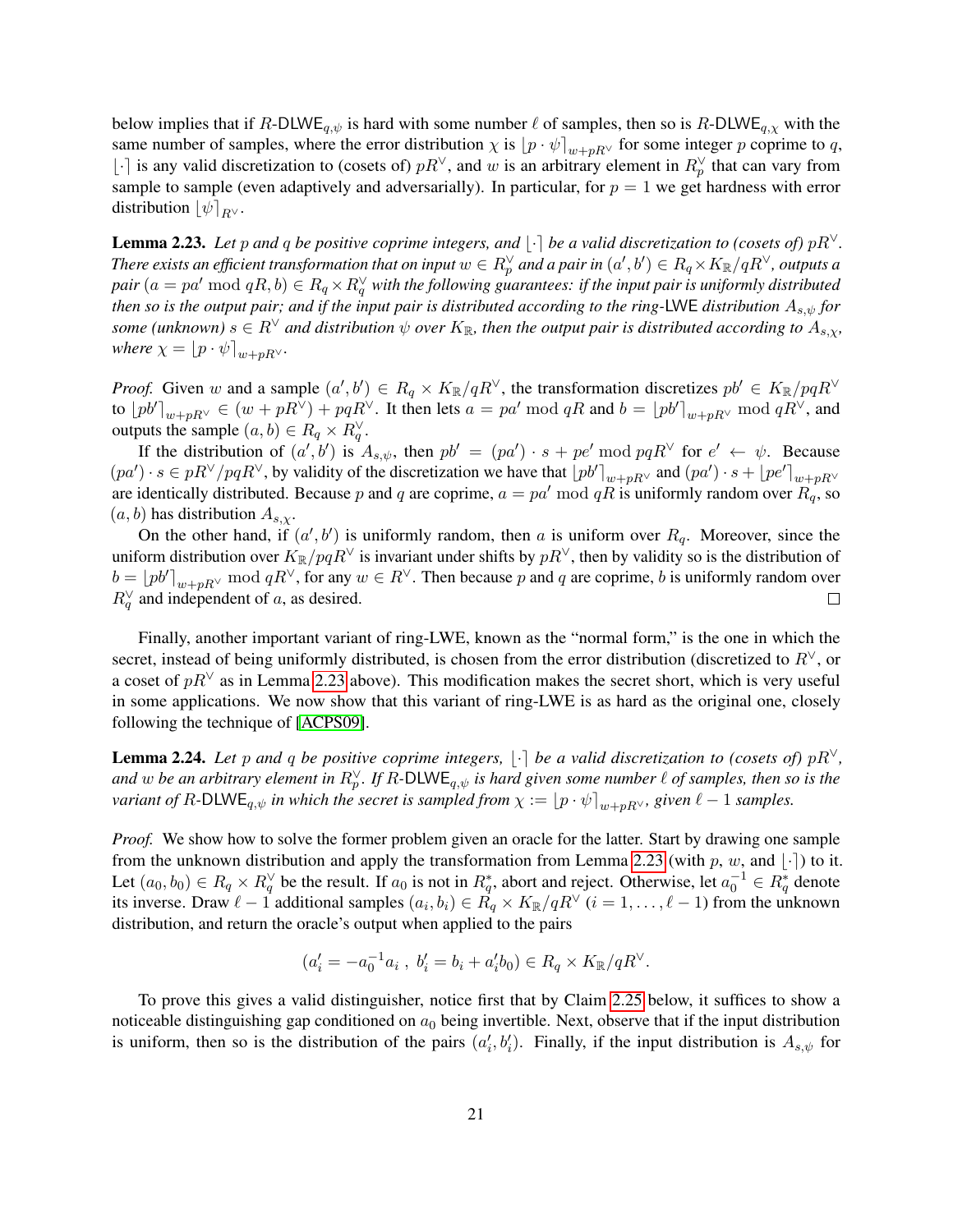some  $s \in R^{\vee}$ , then we have  $b_0 = a_0 \cdot s + e_0$  where  $e_0$  is distributed according to  $\chi$ . Therefore, for each  $i = 1, \ldots, \ell - 1,$ 

$$
b'_{i} = (a_{i} \cdot s + e_{i}) - a_{0}^{-1} a_{i} (a_{0} \cdot s + e_{0}) = e_{i} + a'_{i} e_{0},
$$

where the  $e_i$  are distributed according to  $\psi$ , and so the input to the oracle consists of independent samples from  $A_{e_0,\psi}$ , as required. П

<span id="page-21-0"></span>**Claim 2.25.** *Consider the mth cyclotomic field of degree*  $n = \varphi(m)$  *for some*  $m \geq 2$ *. Then for any*  $q \geq 2$ *, the fraction of invertible elements in*  $R_q$  *is at least*  $1/\text{poly}(n, \log q)$ *.* 

When  $q = 1 \text{ mod } m$  is a prime (as in Theorem [2.22\)](#page-19-1), we have by Lemma [2.19](#page-19-2) that the fraction of invertible elements in  $R_q$  is  $(1-1/q)^n \ge (1-1/(n+1))^n \ge e^{-1}$ . This uses the inequality  $1-1/(\alpha+1) \ge e^{-1/\alpha}$ for  $\alpha > 0$ , which we will use again in the proof below.

*Proof.* We first observe that for any integer  $r \geq 1$  and prime ideal p, an element  $a \in R$  is invertible modulo  $\mathfrak{p}^r$ if and only if  $a \neq 0 \text{ mod } \mathfrak{p}$ , and therefore the fraction of uninvertible elements in  $R/\mathfrak{p}^r$  is  $1/N(\mathfrak{p})$ . One direction is obvious: if  $a = 0 \text{ mod } \mathfrak{p}$ , then so is  $a \cdot b$  for any  $b \in R$ , so a is uninvertible (because  $1 \notin \mathfrak{p}$ ). For the other direction, if  $a \neq 0 \mod p$ , then  $p \nmid \langle a \rangle$ , and so  $\langle a \rangle$ ,  $p^r$  are coprime, i.e.,  $\langle a \rangle + p^r = R$ . Therefore, there exists  $b \in R$  such that  $ab \in 1 + \mathfrak{p}^r$ .

Using the factorization of the ideals  $\langle p \rangle$  given in Section [2.5.5](#page-18-0) and the Chinese remainder theorem, we get that the fraction of invertible elements in  $R_q$  is

<span id="page-21-1"></span>
$$
\prod_{\text{prime }p|q} (1 - p^{-f_p})^{n/(f_p \varphi(p^{dp}))} \ge \prod_{\text{prime }p|q} (1 - p^{-f_p})^{n/\varphi(p^{dp})},\tag{2.11}
$$

where  $d_p$  is the largest integer such that  $p^{d_p}$  divides m and  $f_p$  is the multiplicative order of p modulo  $m/p^{d_p}$ . For any prime p we clearly have  $p^{f_p} > m \ge m/p^{d_p}$ , and therefore

$$
(1 - p^{-f_p})^{n/\varphi(p^{d_p})} = (1 - p^{-f_p})^{\varphi(m/p^{d_p})}
$$
  
\n
$$
\ge (1 - p^{-f_p})^{m/p^{d_p}} \ge e^{-1}
$$

As a result, the product in [\(2.11\)](#page-21-1), restricted to primes p dividing m, of which there are at most  $\log_2 m$ , is at least  $1/poly(m)$ . It therefore suffices to bound from below the product in [\(2.11\)](#page-21-1) restricted to primes p not dividing m. For such primes p we have  $d_p = 0$ , and the expression simplifies to

$$
\prod_{p|q, p\nmid m} (1 - p^{-f_p})^n,\tag{2.12}
$$

<span id="page-21-2"></span>.

where  $f_p$  is the multiplicative order of p modulo m. Notice that the values  $p^{f_p}$  are distinct for distinct p. Moreover, they are all 1 modulo m. Therefore, since the product in  $(2.12)$  includes at most  $\log_2 q$  terms, we can bound it from below by

$$
\prod_{k=1}^{\log_2 q} \left(1 - \frac{1}{km+1}\right)^n \ge \prod_{k=1}^{\log_2 q} e^{-n/km} \ge \prod_{k=1}^{\log_2 q} e^{-1/k} \ge e^{-1} \prod_{k=2}^{\log_2 q} \left(1 - \frac{1}{k}\right) = (e \cdot \log_2 q)^{-1}.
$$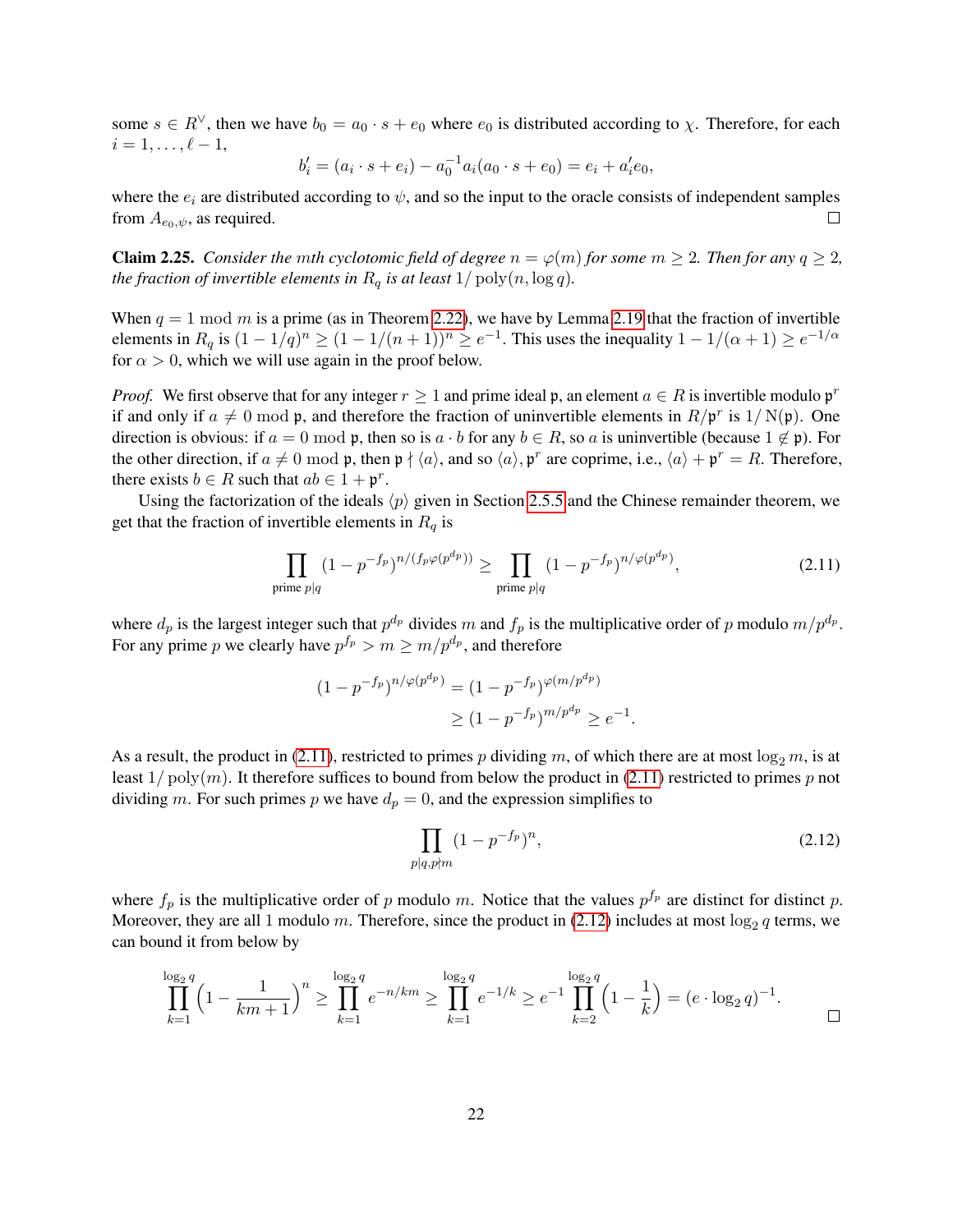# <span id="page-22-0"></span>3 Sparse Decompositions of DFT and CRT

Here we give structured (or "sparse") decompositions of two important linear transformations, which lead to fast algorithms for applying them. We follow the algebraic framework of [\[PM08\]](#page-49-14).

**Definition 3.1.** Let m be a prime power and let R denote any commutative ring containing some element  $\omega_m$ *of multiplicative order* m*, i.e., a primitive* m*th root of unity.*

- *The* discrete Fourier transform  $\text{DFT}_m$  *over* R *is the*  $\mathbb{Z}_m$ -by- $\mathbb{Z}_m$  *matrix whose*  $(i, j)$ *th entry is*  $\omega_m^{ij}$ .
- *The* Chinese remainder transform  $CRT_m$  *over* R is the (square) submatrix of  $DFT_m$  *obtained by restricting to the rows indexed by*  $\mathbb{Z}_m^*$  and the columns indexed by  $[\varphi(m)]$ .

For an arbitrary positive integer  $m$  having prime-power factorization  $m=\prod_{\ell}m_\ell,$  where  ${\cal R}$  has an  $m$ th root  $of$  unity (and hence has primitive  $m_\ell$ th roots of unity for each  $m_\ell$ ), the DFT and CRT matrices are

$$
\text{DFT}_m = \bigotimes_{\ell} \text{DFT}_{m_{\ell}} \quad \text{and} \quad \text{CRT}_m = \bigotimes_{\ell} \text{CRT}_{m_{\ell}}.
$$

*We identify the matrices*  $DFT_m$  *and*  $CRT_m$  *with the linear transforms they represent.* 

For a prime power m, applying  $\text{DFT}_m$  corresponds with evaluating a polynomial in  $\mathcal{R}[X]$  of degree less than m (represented by its vector of coefficients in the natural order) at all the mth roots of unity  $\omega_m^i \in \mathcal{R}$ for  $i \in [m]$ . Similarly, CRT<sub>m</sub> corresponds with evaluating a polynomial of degree less than  $\varphi(m)$  at all the *primitive* mth roots of unity  $\omega_m^i$  for  $i \in \mathbb{Z}_m^*$ . (This interpretation, and its connection with Lemma [2.19,](#page-19-2) explains our choice of the name "Chinese remainder transform.")

For m with prime-power factorization  $m = \prod_{\ell} m_{\ell}$ , it can be shown using the Good-Thomas decomposition that  $\text{DFT}_m$  again corresponds with polynomial evaluation at all mth roots of unity, but under some permutations of the input and output vectors. For  $CRT_m$ , the correspondence with polynomial evaluation is different, because the columns of  $\mathrm{CRT}_m$  typically do not correspond to powers  $0, \ldots, \varphi(m) - 1$  of a primitive mth root of unity  $\omega_m$ . Instead, CRT<sub>m</sub> corresponds with evaluation of a multivariate polynomial (with one variable per factor  $m_\ell$ ) at all input tuples in which the  $\ell$ th element is a primitive  $m_\ell$ th root of unity. We adopt the tensorial form of  $CRT_m$  because it corresponds directly with the tensorial (or multivariate) decomposition of the mth cyclotomic number field, and admits a finer-grained decomposition and more efficient algorithms than the univariate perspective.

**Decomposition of** DFT<sub>m</sub>. Let m be a power of some prime p, and let  $m' = m/p$ . Using the Cooley-Tukey decomposition we can express  $\text{DFT}_m$  in terms of smaller DFTs of dimensions p and  $m'$ , and by iterating, in terms of DFT<sub>p</sub> alone. Reindex the columns of DFT<sub>m</sub> by pairs  $(j_0, j_1) \in [p] \times [m']$ , using the standard correspondence  $j = m'j_0 + j_1 \in [m]$ . Similarly, reindex the rows by pairs  $(i_0, i_1) \in [p] \times [m']$ , this time using the (nonstandard) correspondence  $i = pi_1 + i_0 \in [m]$ .<sup>[8](#page-22-1)</sup> We then have the decomposition

<span id="page-22-2"></span>
$$
\text{DFT}_m = (I_{[p]} \otimes \text{DFT}_{m'}) \cdot T_m \cdot (\text{DFT}_p \otimes I_{[m']}),\tag{3.1}
$$

where all three terms are  $([p] \times [m'])$ -by- $([p] \times [m'])$  matrices, and  $T_m$  is the diagonal "twiddle" matrix having entry  $\omega_m^{i_0i_1}$  in its  $(i_0, i_1)$ th diagonal entry. Therefore, applying  $\text{DFT}_m$  reduces to  $m'$  parallel applications of  $\text{DFT}_p$ , followed by m parallel scalar multiplications by twiddle factors, followed by p parallel applications

<span id="page-22-1"></span> ${}^{8}$ This relabeling corresponds with the "bit-reversal" or related "stride" output permutation in the standard decimation-in-frequency FFT algorithm. In an implementation, the permutation can be omitted because the output does not need to be in any particular order.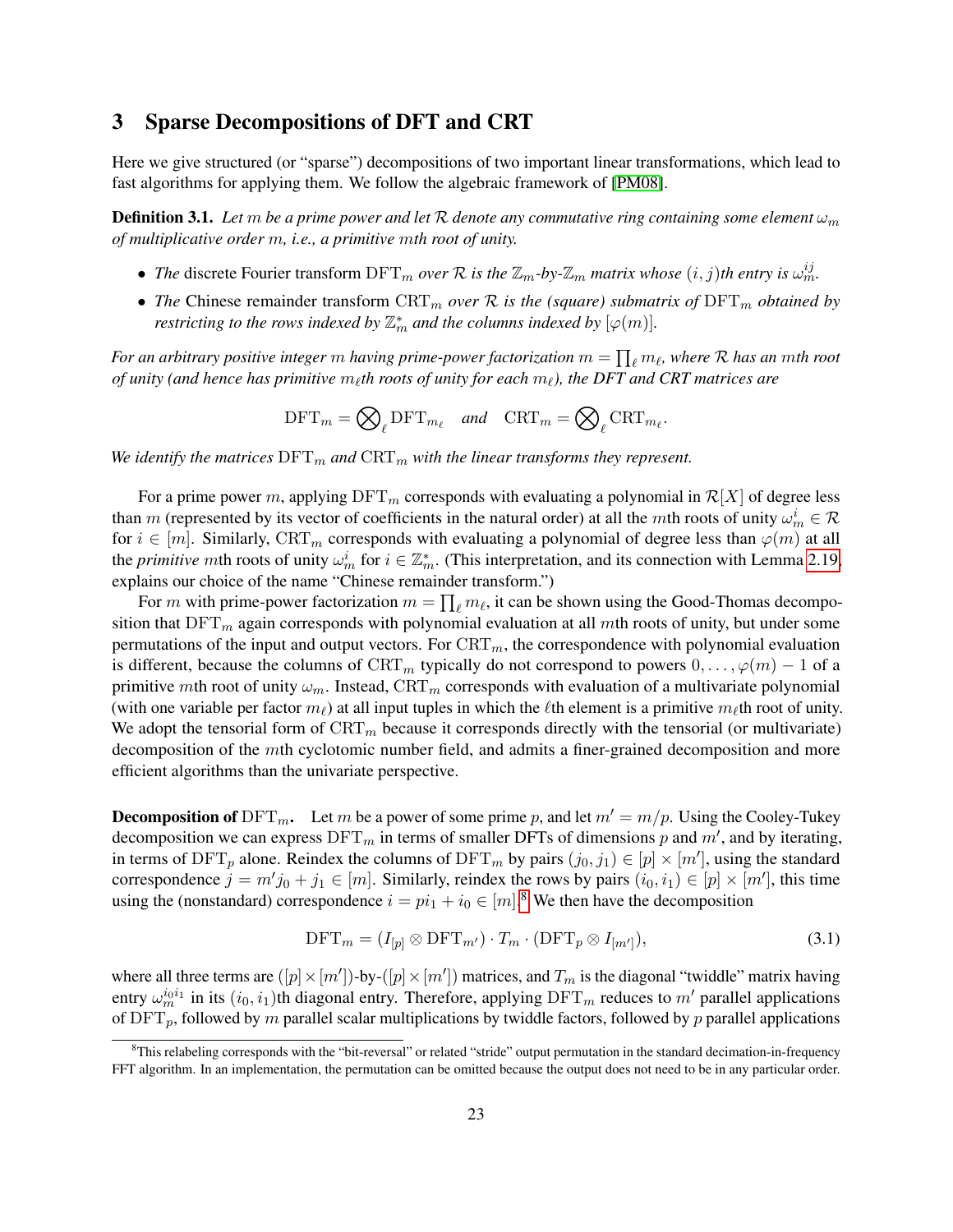of  $\text{DFT}_{m'}$ . Of course, each  $\text{DFT}_{m'}$  can be further decomposed in the same way, down to the  $\text{DFT}_p$  base case. Using any of the Rader, Winograd, or Bluestein FFT algorithms, we can apply such base cases in  $O(p \log p)$  time, which implies that  $\text{DFT}_m$  can be applied in  $O(n \log n)$  time, where  $n = \varphi(m)$ .

To verify Equation [\(3.1\)](#page-22-2), it suffices by linearity to compare the action of both sides on the standard basis vectors. Take any  $(j_0, j_1) \in [p] \times [m']$  and consider the vector with 1 in location  $(j_0, j_1)$  and zero elsewhere. Applying  $\text{DFT}_p \otimes I_{[m']}$  to it yields the vector that is  $\omega_p^{i_0 j_0}$  in locations  $(i_0, j_1)$  for  $i_0 \in [p]$  and zero elsewhere. The matrix  $T_m$  changes these nonzero entries to  $\omega_p^{i_0j_0}\omega_m^{i_0j_1}$ , and finally,  $I_{[p]}\otimes$  DFT $_m$ ' yields the vector with

$$
\omega_p^{i_0j_0} \cdot \omega_m^{i_0j_1} \cdot \omega_{m'}^{i_1j_1} = \omega_m^{m' i_0j_0 + i_0j_1 + pi_1j_1} = \omega_m^{(pi_1 + i_0)(m'j_0 + j_1)}
$$

in any location  $(i_0, i_1) \in [p] \times [m']$ , as required.

**Decomposition of** CRT<sub>m</sub>. Letting m, p, and m' be as above, notice that  $\varphi(m) = \varphi(p) \cdot m'$ . Moreover, with the above reindexing of rows and columns,  $\text{CRT}_m$  is the submatrix of  $\text{DFT}_m$  restricted to rows  $\mathbb{Z}_p^* \times [m']$ and columns  $[\varphi(p)] \times [m']$ . By appropriately restricting the matrices in Equation [\(3.1\)](#page-22-2), we obtain the decomposition (which can be verified in the same way as above)

<span id="page-23-1"></span>
$$
\text{CRT}_m = (I_{\mathbb{Z}_p^*} \otimes \text{DFT}_{m'}) \cdot \hat{T}_m \cdot (\text{CRT}_p \otimes I_{[m']}),\tag{3.2}
$$

where  $\hat{T}_m$  is the diagonal twiddle matrix  $T_m$  from above, restricted to the rows and columns indexed by  $\mathbb{Z}_p^* \times [m']$ . Applying CRT<sub>m</sub> therefore reduces to m' parallel applications of CRT<sub>p</sub>, followed by  $\varphi(m)$ parallel scalar multiplications by twiddle factors, followed by  $\varphi(p)$  parallel applications of DFT<sub>m'</sub>.

Inversion. Using the inversion rules for matrix multiplication and the Kronecker product, the inverse DFT and CRT decompose as

$$
DFT_m^{-1} = (DFT_p^{-1} \otimes I_{[m']}) \cdot T_m^{-1} \cdot (I_{[p]} \otimes DFT_{m'}^{-1})
$$
\n(3.3)

$$
\text{CRT}_{m}^{-1} = (\text{CRT}_{p}^{-1} \otimes I_{[m']} ) \cdot (\hat{T}_{m})^{-1} \cdot (I_{\mathbb{Z}_{p}^{*}} \otimes \text{DFT}_{m'}^{-1}), \tag{3.4}
$$

and can be applied at exactly the same cost as their forward counterparts. Note that the row and column index sets of  $\mathrm{CRT}_m$  are different (as they are for  $\mathrm{CRT}_p$  and  $\hat{T}_m$  as well), so  $\mathrm{CRT}_m^{-1} \cdot \mathrm{CRT}_m$  and  $\mathrm{CRT}_m \cdot \mathrm{CRT}_m^{-1}$ are "different" matrices, although they are both still identity matrices over the appropriate index sets.

Arbitrary m. For m that may have more than one prime divisor, the tensorial form of  $CRT_m$  leads immediately to a fast algorithm. Specifically, if m has prime-power factorization  $m = \prod_{\ell} m_{\ell}$ , then by the mixed-product property, applying  $\mathrm{CRT}_m = \bigotimes_{\ell} \mathrm{CRT}_{m_{\ell}}$  reduces to  $\varphi(m/m_{\ell})$  parallel applications of  $CRT_{m_{\ell}}$ , in sequence for each  $\ell$  (see the end of Section [2.1\)](#page-7-1). Since each  $CRT_{m_{\ell}}$  can be applied in  $O(m_\ell \log m_\ell)$  time and  $O(\log m_\ell)$  parallel depth, the total runtime and parallel depth are  $O(m \log m)$  and  $O(\log m)$ , respectively.

## <span id="page-23-0"></span>4 The Powerful Basis

In this section (and Section [6\)](#page-27-0) we study certain Z-bases of certain fractional ideals  $\mathcal I$  in  $K = \mathbb Q(\zeta_m)$ , which are therefore  $\mathbb{Z}_q$ -bases of the quotients  $\mathcal{I}_q = \mathcal{I}/q\mathcal{I}$  for any positive integer q. Fixing such a basis b and viewing it as a (column) vector over *I*, we can represent any  $a \in I$  (respectively,  $a \in I_q$ ) uniquely as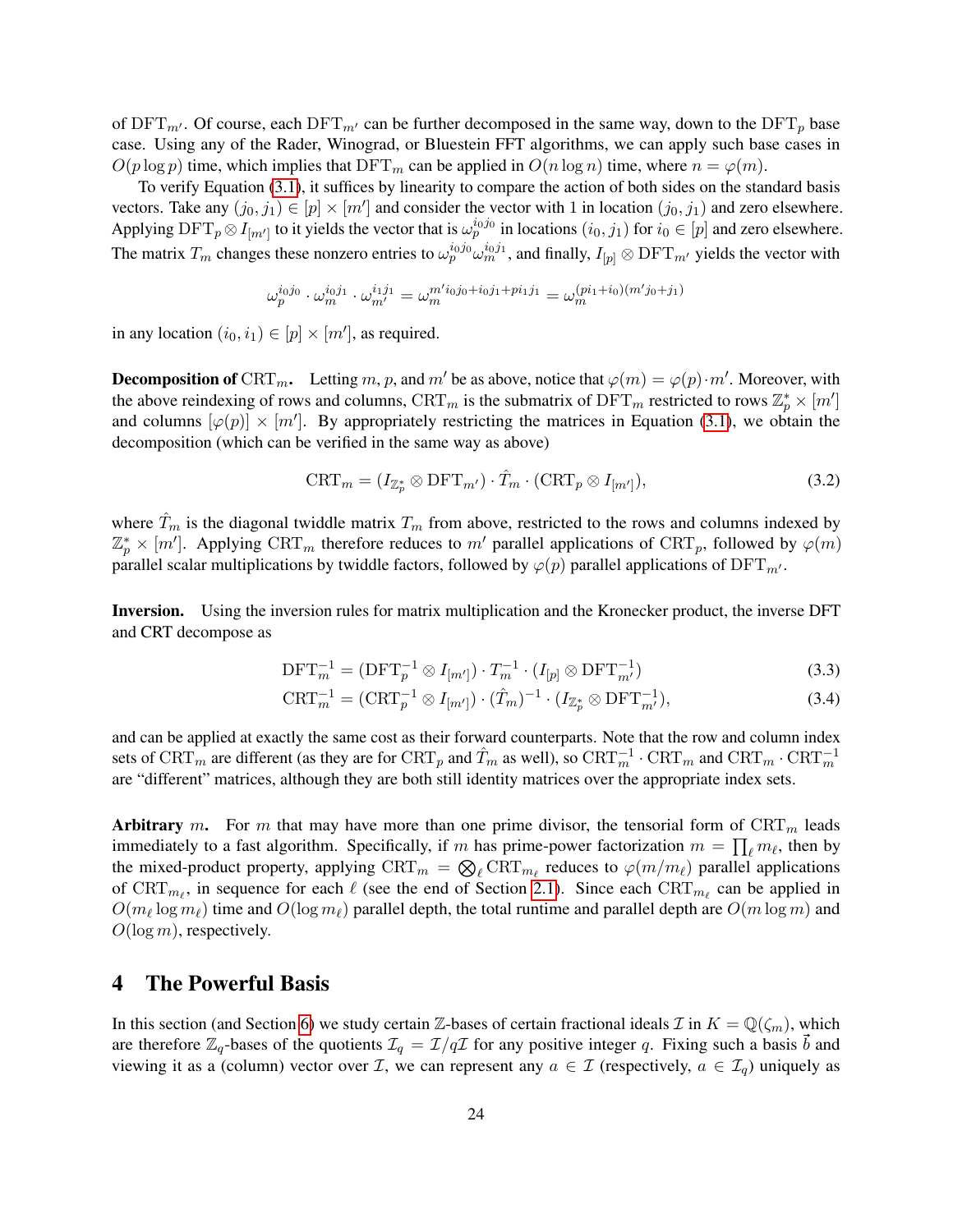$a = \langle \vec{b}, \mathbf{a} \rangle = \vec{b}^T \cdot \mathbf{a}$  for some coefficient vector a over Z (respectively,  $\mathbb{Z}_q$ ) having the same index set as  $\vec{b}$ . Our algorithms simply store and operate on these coefficient vectors, while also keeping track of the corresponding basis, which will be one of the few we define below. Notice that by linearity, if we have some  $a \in \mathcal{I}$  represented by coefficient vector a in basis  $\vec{b}$ , then a is also the representation of  $ra \in r\mathcal{I}$  in the basis rb for any  $r \in K$ , so we can switch between the two values at essentially no cost.

Here we define a certain useful  $\mathbb Z$ -basis of R, and hence  $\mathbb Q$ -basis of K. We call it the "powerful" basis, due to its decomposition in terms of the power bases of prime-power cyclotomics, and the fast algorithms associated with it.<sup>[9](#page-24-0)</sup>

**Definition 4.1.** *The* powerful *basis*  $\vec{p}$  *of*  $K = \mathbb{Q}(\zeta_m)$  *and*  $R = \mathbb{Z}[\zeta_m]$  *is defined as follows:* 

- For a prime power m, define  $\vec{p}$  to be the power basis  $(\zeta_m^j)_{j\in[\varphi(m)]}$ , treated as a vector over  $R\subset K$ .
- For  $m$  having prime-power factorization  $m = \prod_{\ell} m_{\ell}$ , define  $\vec{p} = \bigotimes_{\ell} \vec{p_{\ell}}$ , the tensor product of the *power(ful) bases*  $\overrightarrow{p_{\ell}}$  *of each*  $K_{\ell} = \mathbb{Q}(\zeta_{m_{\ell}})$ *.*

*For any power*  $\mathcal{I} = (R^{\vee})^k$  *of*  $R^{\vee} = \langle t^{-1} \rangle$ *, define the powerful basis of*  $\mathcal I$  *to be*  $t^{-k} \cdot \vec{p}$ *.* 

By definition of the tensor product,  $\vec{p}$  is a vector with index set  $\prod_{\ell} [\varphi(m_\ell)]$ . So to specify an entry of  $\vec{p}$ we need one index  $j_\ell \in [\varphi(m_\ell)]$  per prime divisor of m, and the specified entry is  $p_{(j_\ell)} = \prod_\ell \zeta_{m_\ell}^{j_\ell}$ . Note that because  $\zeta_{m_\ell} = \zeta_m^{m/m_\ell} \in K$ , it is possible to "flatten" the index set to a size- $\varphi(m)$  subset of  $[m]$ , where index tuple  $(j_\ell)$  maps to  $j = \sum_\ell (m/m_\ell) j_\ell \text{ mod } m$ , and  $p_j = \zeta_m^j$ . We note that unless m is a prime power, the flattened index set is *not* equal to  $[\varphi(m)]$ , so the powerful basis differs from the power basis, although it still consists of powers of  $\zeta_m$ . For instance, for  $m = 15$  and  $\zeta = \zeta_{15}$ , the powerful basis consists of  $\zeta^0, \zeta^3, \zeta^5, \zeta^6, \zeta^8, \zeta^9, \zeta^{11}$ , and  $\zeta^{14}$ . Because the flattened indices tend to be a somewhat irregular subset of  $[m]$ , it is usually preferable to maintain the structured index set.

Observe that  $\vec{p}^T$  is a row vector (over K) with columns indexed by  $\prod_{\ell} [\varphi(m_{\ell})]$ . Applying the canonical embedding  $\sigma$  entry-wise to obtain column vectors indexed by  $\mathbb{Z}_m^*$  (or equivalently,  $\prod_{\ell} \mathbb{Z}_{m_{\ell}}^*$ ), by Equation [\(2.6\)](#page-15-2) we obtain the complex matrix  $\sigma(\vec{p}^T) = \text{CRT}_m$ . With this fact in mind, we now prove two basic facts about the geometry of the powerful basis. The first says that all its elements are short (and in fact, by Lemma [2.14](#page-16-6) they are shortest nonzero elements of  $R$ ), and the second statement says essentially that the elements are close to orthogonal.

<span id="page-24-2"></span>**Claim 4.2.** The length of each element  $p_j$  of  $\vec{p}$  in  $\ell_{\infty}$  norm is  $||p_j||_{\infty} = 1$ , and in  $\ell_2$  norm is  $||p_j||_2 = 1$ Claim 4.2. The<br> $\sqrt{\varphi(m)} = \sqrt{n}$ .

*Proof.* Each entry in the CRT<sub>m</sub> matrix is a root of unity, hence it has magnitude 1, and so the  $\ell_{\infty}$  and  $\ell_2$ norms of each column are 1 and  $\sqrt{\varphi(m)}$ , respectively.

<span id="page-24-1"></span>**Lemma 4.3.** The largest singular value of  $\sigma(\vec{p}^T)$  (or equivalently, of  $\text{CRT}_m$ ) is  $s_1(\vec{p}) = \sqrt{\hat{m}}$ , and the *smallest singular value is*  $s_n(\vec{p}) = \sqrt{m/\operatorname{rad}(m)}$ .

Notice that the ratio of  $s_1(\vec{p})$  to  $\sqrt{\varphi(m)}$  (i.e., the  $\ell_2$  norm of each basis element) is just  $\sqrt{\hat{m}/\varphi(m)} =$  $(\prod_p p/(p-1))^{1/2} = O(\sqrt{\log \log m})$ , where the product runs over all odd primes dividing m.

<span id="page-24-0"></span><sup>&</sup>lt;sup>9</sup>Although we define the powerful basis in a different way, it can be seen that it coincides with what Bosma [\[Bos90\]](#page-47-10) calls the "canonical" basis of R. Bosma's work is the only one we know of that explicitly considers this basis.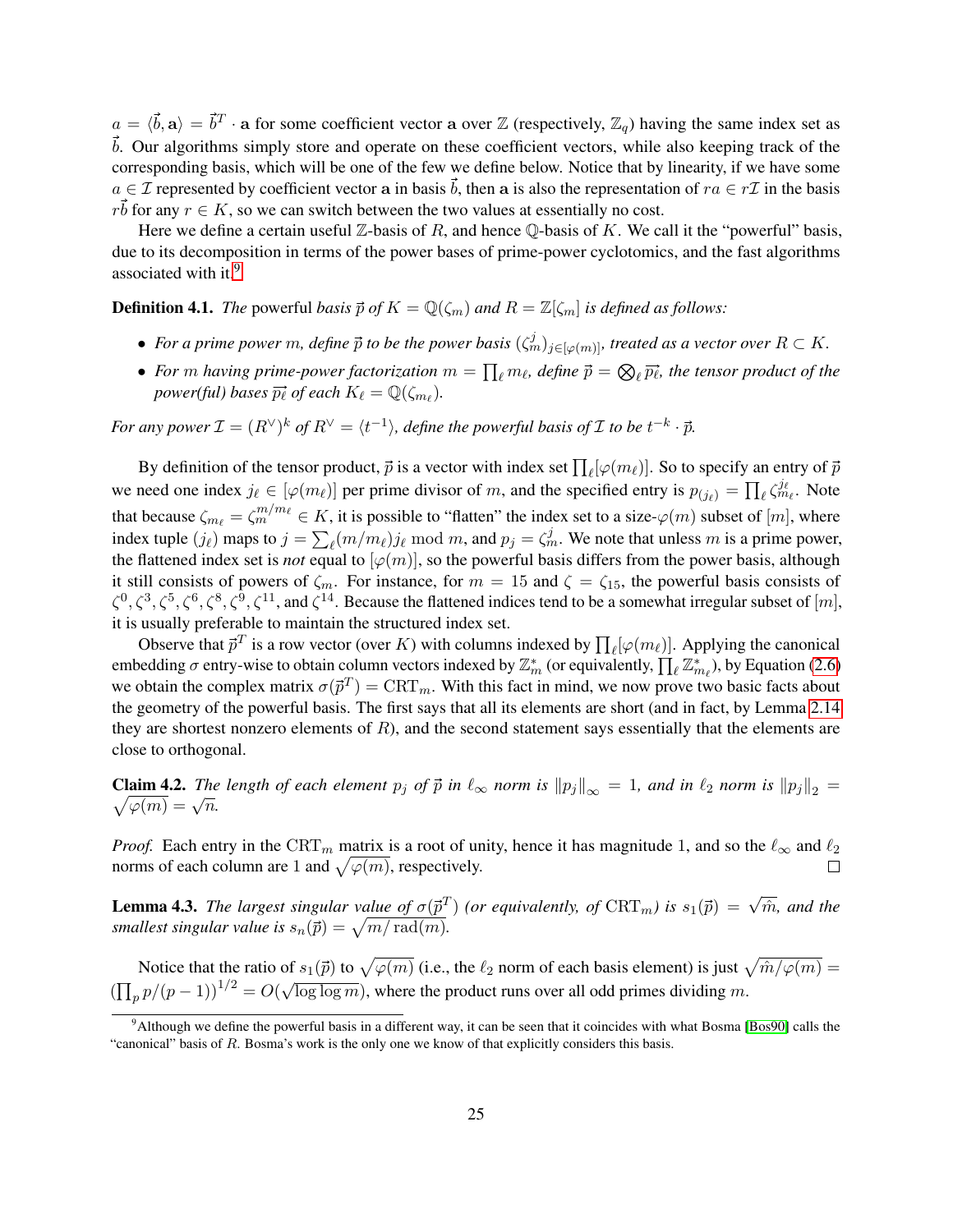*Proof.* It suffices to prove the statement when m is a prime power, due to the tensor structure of  $CRT_m$ , and the fact that the vector of singular values of  $A \otimes B$  is the tensor product of the two vectors of singular values of A and B. So let m be a power of a prime p, and let  $m' = m/p$ . By Equation [\(3.2\)](#page-23-1),

$$
\text{CRT}_m = (\sqrt{m'}Q) \cdot (\text{CRT}_p \otimes I_{[m']})
$$

for some unitary matrix  $Q$ , because  $\text{DFT}_{m'}/$ √  $\overline{m'}$  is unitary for any  $m'$ , and so is the twiddle matrix  $\hat{T}_m$ . The lemma then follows immediately from the fact that the  $\varphi(p) = p - 1$  eigenvalues of the Gram matrix

<span id="page-25-1"></span>
$$
\text{CRT}_{p}^{*} \cdot \text{CRT}_{p} = (pI_{[\varphi(p)]} - \mathbf{1} \cdot \mathbf{1}^{T})
$$
\n(4.1)

are  $p, \ldots, p$  ( $p-2$  times) and 1, where the asterisk denotes the conjugate transpose,  $\mathbf{1} \in \mathbb{R}^{[\varphi(p)]}$  is the all-ones vector, and the equality is by the fact that  $CRT_p$  is obtained by removing the all-1s row and one column from  $\text{DFT}_p$ , which is a unitary matrix scaled up by a  $\sqrt{p}$  factor.  $\Box$ 

We conclude this section by characterizing the Gram-Schmidt orthogonalization  $\widehat{\text{CRT}}_m$  of the powerful basis (under the canonical embedding), in Lemma [4.4](#page-25-0) below. This orthogonalization is used in the nearestplane [\[Bab85\]](#page-47-7) and Klein/GPV [\[GPV08\]](#page-48-11) algorithms (see Lemma [2.9\)](#page-12-0), which we use for sampling from discrete Gaussians over R. The lemma implies that the orthogonalization is structured so that these algorithms can be executed in substantially less time, and using much less precision, than is required for an arbitrary basis. This is because the U matrix associated with the orthogonalization is block diagonal with  $m/\text{rad}(m)$  identical square blocks of dimension rad(m), which allows an implementation to make  $m/\text{rad}(m)$  parallel and independent calls to a quadratic-time subroutine on dimension rad $(m)$ , for  $O(m \text{ rad}(m))$  scalar operations in total. Moreover, each row of U has a small (common) denominator, allowing an implementation to compute inner products with the rows of  $U$  using low-precision integers (see the discussion following Lemma [2.9\)](#page-12-0).

Recalling from Section [2.2](#page-8-1) the matrix form of the Gram-Schmidt orthogonalization, it follows by the mixed-product property that  $\widetilde{A \otimes B} = \widetilde{A} \otimes \widetilde{B}$ . By the tensor structure of  $CRT_m$ , it therefore suffices to consider the case where  $m$  is a prime power.

<span id="page-25-0"></span>**Lemma 4.4.** Let m be a power of a prime p and  $m' = m/p$ . Then

$$
\text{CRT}_m = Q_m \cdot (\sqrt{m'} D_p \otimes I_{[m']}) \cdot (U_p \otimes I_{[m']})
$$

where  $Q_m$  is unitary,  $D_p$  is the real diagonal  $[\varphi(p)]$ -by- $[\varphi(p)]$  matrix with  $\sqrt{(p-1)-j/(p-j)}$  in its  $j$ th *diagonal entry, and*  $U_p$  *is the upper unitriangular*  $[\varphi(p)]$ *-by-* $[\varphi(p)]$  *matrix with*  $-1/(p-i-1)$  *in its*  $(i, j)$ *th entry, for*  $0 \leq i < j < \varphi(p)$ *.* 

*Proof.* By Equation [\(3.2\)](#page-23-1) and the fact that  $\hat{T}_m$  and  $\text{DFT}_{m'}/\sqrt{ }$  $\overline{m'}$  are unitary matrices, we have

$$
\text{CRT}_m = \sqrt{m'}Q' \cdot (\text{CRT}_p \otimes I_{[m']})
$$

for some unitary Q'. Thus it suffices to show that  $\text{CRT}_p = Q_p \cdot D_p \cdot U_p$  for some unitary  $Q_p$ .

Let  $G = \text{CRT}_{p}^{*} \cdot \text{CRT}_{p}$  be the Gram matrix of  $\text{CRT}_{p}$  and recall from Equation [\(4.1\)](#page-25-1) that G has diagonal entries  $p - 1$ , and  $-1$  entries elsewhere. As discussed in Section [2.2,](#page-8-1) by the uniqueness of the Cholesky decomposition it suffices to show that

$$
G = U_p^T \cdot D_p^2 \cdot U_p.
$$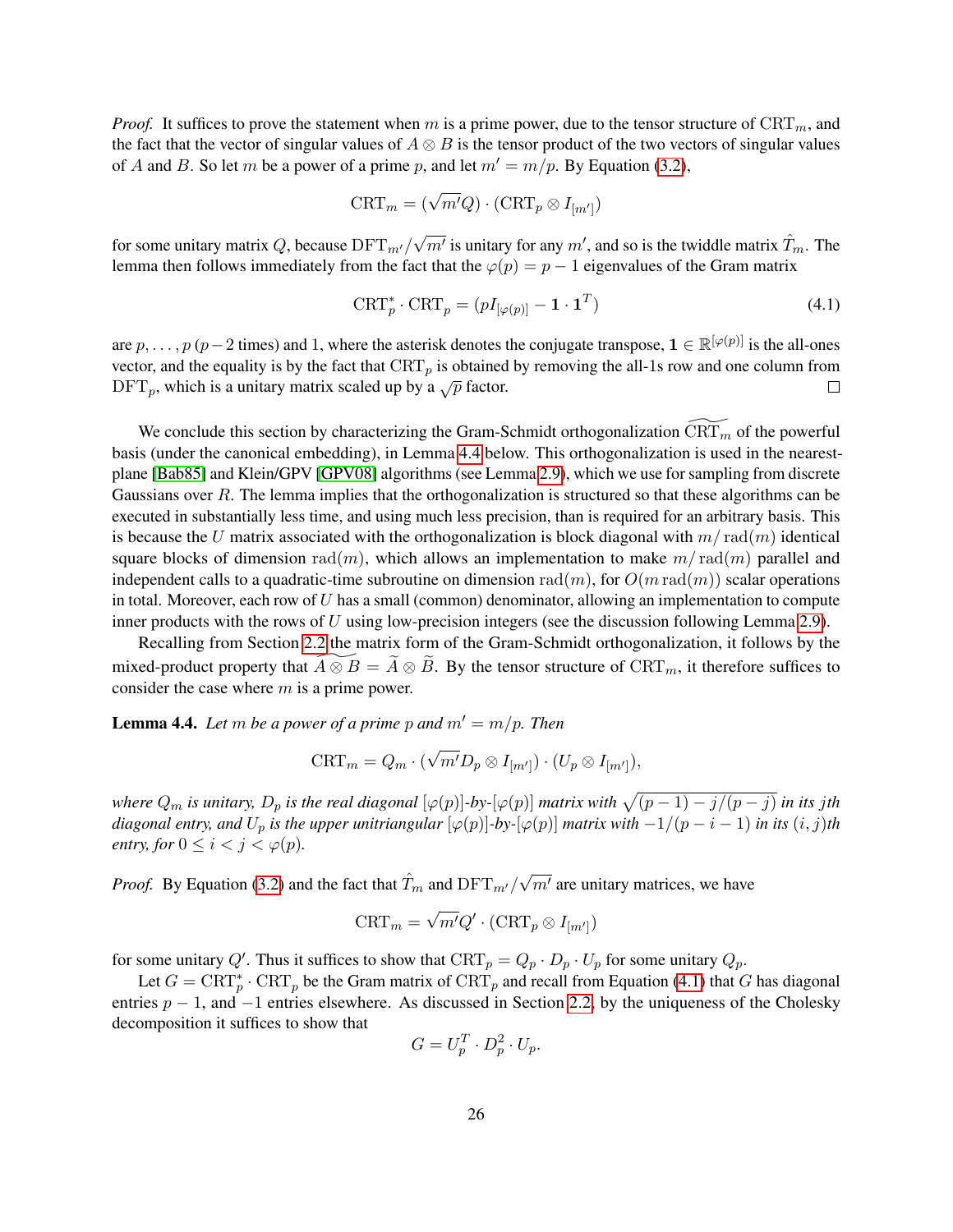This equality can be verified by an elementary calculation, as follows. For  $k \geq 1$ , define

$$
T(k) := \frac{1}{1 \cdot 2} + \frac{1}{2 \cdot 3} + \dots + \frac{1}{(k-1) \cdot k}.
$$

It is easy to see (by induction, or by noticing that adding  $1/k$  to the above collapses the sum) that  $T(k)$  =  $1 - 1/k$ . For any  $i \in [\varphi(p)]$ , the *i*th diagonal entry in  $U_p^T \cdot D_p^2 \cdot U_p$  is

$$
p-1-\frac{i}{p-i}+\sum_{k=0}^{i-1}\frac{1}{(p-k-1)^2}\Big(p-1-\frac{k}{p-k}\Big).
$$

The summation in the above expression is

$$
p\sum_{k=0}^{i-1} \frac{1}{(p-k)(p-k-1)} = p(T(p) - T(p-i)) = p\left(1 - \frac{1}{p} - 1 + \frac{1}{p-i}\right) = \frac{i}{p-i},
$$

and so the *i*th diagonal entry is  $p - 1$ , as required. The off-diagonal entries are calculated in essentially the same way.  $\Box$ 

## <span id="page-26-0"></span>5 The Chinese Remainder Basis and Fast Ring Operations

When working in K or R, we can perform ring operations efficiently by representing elements under the canonical embedding  $\sigma$ . Recall that  $\sigma$  is the ring embedding from  $K = \mathbb{Q}(\zeta_m)$  into the product ring  $H \subset \mathbb{C}^{\mathbb{Z}_m^*}$  that maps  $\zeta_m$  to each power  $\omega_m^i \in \mathbb{C}$  for  $i \in \mathbb{Z}_m^*$ , where  $\omega_m$  is a primitive complex mth root of unity. Under the canonical embedding, addition and multiplication simply apply coordinate-wise on each complex coordinate. Converting to the embedding representation from the powerful basis  $\vec{p}$  is done simply by multiplying (with sufficient precision) by the complex matrix  $\mathrm{CRT}_m = \sigma(\vec{p}^T)$ , i.e., if  $a = \langle \vec{p}, \mathbf{a} \rangle \in K$  for some rational vector a then  $\sigma(a) = \text{CRT}_m \cdot \mathbf{a}$ .

In ring-LWE and its applications, we often work in  $R_q$  and  $R_q^{\vee}$ , and sometimes in  $\mathcal{I}_q$  for  $\mathcal{I} = (R^{\vee})^k$ , where q is a prime integer congruent to 1 modulo  $m$ .<sup>[10](#page-26-1)</sup> While using the canonical embedding as above lets us perform ring operations relatively efficiently in these quotients (by using an arbitrary set of representatives), here we describe more efficient and practical algorithms that only use arithmetic in  $\mathbb{Z}_q$ , rather than on high-precision complex numbers. These algorithms are facilitated by what we call the *Chinese remainder* (CRT) basis for  $\mathcal{I}_q$ , defined next.

Recalling that  $R \cong \bigotimes_{\ell} R_{\ell}$  where  $m = \prod_{\ell} m_{\ell}$  is the prime-power factorization of m and  $R_{\ell}$  is the  $m_{\ell}$ th cyclotomic ring, it is easy to verify that the quotient ring  $R_q \cong \bigotimes_{\ell} (R_{\ell}/qR_{\ell})$ . Therefore we may focus on the case of prime-power m. Also recall from Section [2.5.5](#page-18-0) the prime ideal factorization  $\langle q \rangle = \prod_{i \in \mathbb{Z}_m^*} q_i$ in R, where  $\mathfrak{q}_i = \langle q \rangle + \langle \zeta_m - \omega_m^i \rangle$  is prime in R and  $\omega_m$  is some fixed element of order m in  $\mathbb{Z}_q$ .

**Definition 5.1.** *For a positive integer* m, the Chinese remainder (or CRT)  $\mathbb{Z}_q$ -basis  $\vec{c}$  of  $R_q$  is as follows:

• *For a prime power*  $m, \vec{c} = (c_i)_{i \in \mathbb{Z}_m^*}$  *is characterized by*  $c_i = 1 \bmod q_i$  *and*  $c_i = 0 \bmod q_j$  *for*  $i \neq j$ *. (Its existence is guaranteed by Lemma [2.19,](#page-19-2) the Chinese remainder theorem.)*

<span id="page-26-1"></span><sup>&</sup>lt;sup>10</sup>The modulus q may also be a product of several primes  $q_i = 1 \text{ mod } m$ , in which case we can use the Chinese Remainder Theorem to decompose  $R_q$  into the product of rings  $R_{q_i}$ .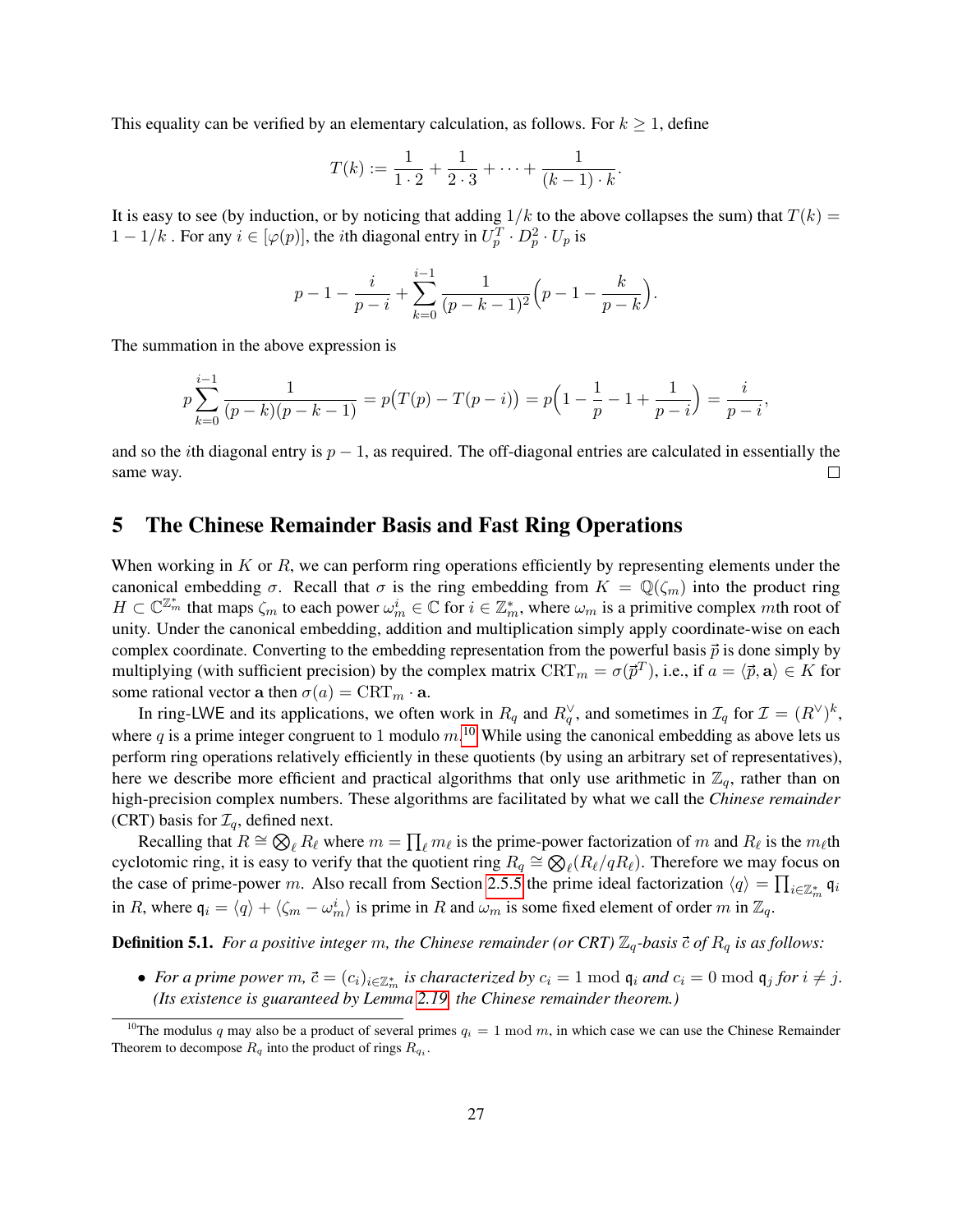$\bullet$  *For*  $m$  *having prime-power factorization*  $m = \prod_{\ell} m_{\ell}$ *, define*  $\vec{c} = \bigotimes_i \vec{c_\ell}$ *, the tensor product of the CRT* bases  $\overrightarrow{c_\ell}$  of each  $R_\ell/qR_\ell.$ 

*For any power*  $\mathcal{I} = (R^{\vee})^k$  *of*  $R^{\vee} = \langle t^{-1} \rangle$ *, the CRT*  $\mathbb{Z}_q$ *-basis of*  $\mathcal{I}_q$  *is*  $t^{-k} \cdot \vec{c}$ *.* 

Note that  $\vec{c}$  is a vector over  $R_q$  having as its index set the Cartesian product  $\prod_{\ell} \mathbb{Z}_{m_{\ell}}^*$ , which may be flattened to the set  $\mathbb{Z}_m^*$  using the bijective correspondence  $(j_\ell) \leftrightarrow j = \sum_\ell (m/m_\ell) \cdot j_\ell \in \mathbb{Z}_m^*$ . But for our purposes it is usually more convenient to retain the structured index set.

Working in the CRT basis yields very fast arithmetic operations. Suppose that  $m$  is a prime power. Since  $c_i^2 = c_i \in R_q$  and  $c_i \cdot c_{i'} = 0 \in R_q$  for distinct  $i, i' \in \mathbb{Z}_m^*$ , the CRT basis has the property that if  $a, b \in R_q$  have coefficient vectors  $a, b$  (respectively) over  $\mathbb{Z}_q$  in the CRT basis—i.e.,  $a = \langle \vec{c}, \mathbf{a} \rangle$  and  $b = \langle \vec{c}, \mathbf{b} \rangle$ —then the coefficient vector of  $a \cdot b \in R_q$  is the componentwise product  $\mathbf{a} \odot \mathbf{b}$  over  $\mathbb{Z}_q$ . (Addition is componentwise as well, by linearity.) Moreover, this extends immediately to powers of  $R^{\vee}$ : if a, b are the respective coefficient vectors of  $a \in (R^{\vee})_q^{k_1}$ ,  $b \in (R^{\vee})_q^{k_2}$  in the respective CRT bases  $t^{-k_1} \cdot \vec{c}$  and  $t^{-k_2} \cdot \vec{c}$ , then  $\mathbf{a} \odot \mathbf{b}$  is the coefficient vector of  $a \cdot b \in (R^{\vee})^k_q$  in the CRT basis  $t^{-k} \cdot \vec{c}$ , where  $k = k_1 + k_2$ .

Still treating m as a prime power, using the field isomorphisms  $R/\mathfrak{q}_i \cong \mathbb{Z}_q$  given by  $\zeta_m \mapsto \omega_m^i$ , we see that the CRT basis  $\vec{c}$  and powerful basis  $\vec{p} = (\zeta_m^j)_{j \in [\varphi(m)]}$  of  $R_q$  are related by

<span id="page-27-1"></span>
$$
\vec{p}^T = \vec{c}^T \cdot \text{CRT}_m,\tag{5.1}
$$

where the matrix  $CRT_m$  is over  $\mathbb{Z}_q$ . So if  $a \in R_q$  has coefficient vector  $\mathbf{a} \in \mathbb{Z}_q^{[\varphi(m)]}$  in the powerful basis—i.e.,  $a = \langle \vec{p}, \mathbf{a} \rangle$ —then its coefficient vector in the CRT basis is CRT<sub>m</sub> ·  $\mathbf{a} \in \mathbb{Z}_q^{\mathbb{Z}_m^*}$ —i.e.,  $a = \langle \vec{c}, \text{CRT}_m \cdot \mathbf{a} \rangle$ —and similarly for  $\mathcal{I}_q$  by linearity. Using the sparse decomposition of  $\mathrm{CRT}_m$  and its inverse from Section [3,](#page-22-0) we can therefore switch efficiently between the power and Chinese remainder bases.

Finally, for arbitrary m, by the tensorial decomposition of  $R_q$ , multiplication is still componentwise in the CRT basis. Moreover, by the definitions of  $\vec{p}$ ,  $\vec{c}$ , and  $CRT_m$  as tensor products and the mixed-product property, it immediately follows that Equation [\(5.1\)](#page-27-1) holds as well.

# <span id="page-27-0"></span>6 The Decoding Basis of  $R<sup>∨</sup>$

When working with ring-LWE we need to perform a variety of operations over  $R^{\vee} = \langle t^{-1} \rangle$  or  $R_q^{\vee}$ . For certain operations it is best to use a certain  $\mathbb{Z}$ -basis of  $R^{\vee}$  (and  $\mathbb{Z}_q$ -basis of  $R_q^{\vee}$ ), defined below.

Let  $\tau$  be the automorphism (and involution) of K that maps  $\zeta_m$  to  $\dot{\zeta}_m^{-1} = \zeta_m^{m-1}$ . We refer to  $\tau$ as the conjugation map, since under the canonical embedding it corresponds to complex conjugation:  $\sigma(\tau(a)) = \sigma(a)$ . Notice that for any m' dividing m,  $\tau$  also maps  $\zeta_{m'} = \zeta_m^{m/m'}$  to  $\zeta_{m'}^{-1} = \zeta_m^{-m/m'}$ . Also note that  $\tau(\vec{p})$  is a Z-basis of R, since  $\tau$  is an automorphism and hence fixes R.

**Definition 6.1.** The decoding basis of  $R^{\vee}$  is  $\vec{d} = \tau(\vec{p})^{\vee}$ , the dual of the conjugate of the powerful basis  $\vec{p}$ .<sup>[11](#page-27-2)</sup>

The decoding basis therefore has the same index set as  $\vec{p}$ . When m is a prime power,  $\vec{d}$  is simply the dual of the conjugate power basis  $\tau(\vec{p}) = (\zeta_m^{-j})_{j \in [\varphi(m)]}$  of R. For general m, because  $\tau(\vec{p})$  is the tensor product

<span id="page-27-2"></span><sup>&</sup>lt;sup>11</sup>Note that unlike the powerful and CRT bases, we do not define a decoding basis for any other power of  $R^{\vee}$ ; see Section [6.2](#page-29-0) for discussion. Also, there is some flexibility in the choice of  $\vec{d}$ , and other definitions may be nearly as good, e.g.,  $\vec{d} = \vec{p}^{\vee}$  (without conjugation). We adopt the above definition because it corresponds to the adjoint of  $\sigma(\vec{p}^T)$ , and yields a particularly simple connection between  $\vec{d}$  and the powerful basis  $t^{-1}\vec{p}$  of  $R^{\vee}$  (see Lemma [6.3\)](#page-28-0).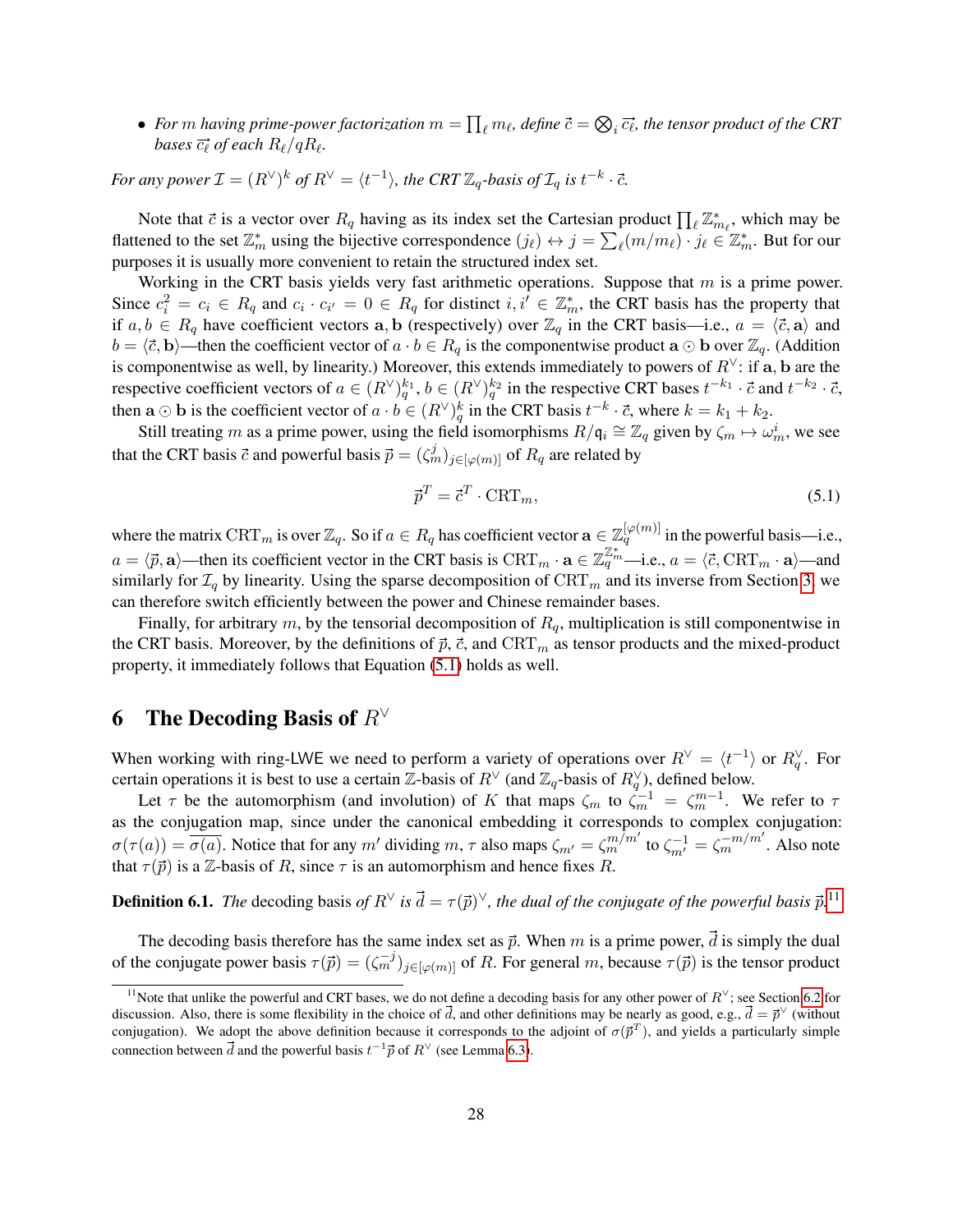of the conjugate power bases for prime-power cyclotomics  $R_\ell$ , and  $(\vec{a} \otimes \vec{b})^\vee = (\vec{a}^\vee \otimes \vec{b}^\vee)$ , it follows that  $\vec{d}$  is the tensor product of the decoding bases for each  $R_{\ell}^{\vee}$ .

We start with some basic facts about the decoding basis. Any  $a \in K_{\mathbb{R}}$  can be represented in the decoding basis as  $a = \langle \vec{d}, \mathbf{a} \rangle$  for some vector a of real coefficients, given by

$$
a_j = \text{Tr}(a \cdot d_j^{\vee}) = \text{Tr}(a \cdot \tau(p_j)) = \langle \sigma(a), \sigma(p_j) \rangle \iff \mathbf{a} = \text{CRT}_m^* \cdot \sigma(a). \tag{6.1}
$$

Since  $\vec{d}$  is the dual basis of  $\tau(\vec{p})$ , which embeds as  $\sigma(\tau(\vec{p}^T)) = \overline{\text{CRT}_m}$  over  $\mathbb{C}$ , we have that  $\vec{d}$  embeds as

<span id="page-28-2"></span>
$$
\sigma(\vec{d}^T) = (\text{CRT}_m^*)^{-1}.
$$

Lemma [4.3,](#page-24-1) and the fact that complex conjugation leaves singular values unchanged, implies the following geometric fact about the decoding basis.

<span id="page-28-3"></span>**Lemma 6.2.** *The spectral norm of*  $\vec{d}$  *is*  $s_1(\vec{d}) = \sqrt{\text{rad}(m)/m}$ .

We point out that  $s_1(\vec{d})$  can be as large as 1 (in the extreme case where m is square free), which, unlike for  $\vec{p}$  (see Lemma [4.3\)](#page-24-1), is much larger than the normalized determinant  $\det(R^{\vee})^{1/n} = \Delta_K^{-1/(2n)} \approx 1/\sqrt{n}$ . Fortunately, the decoding basis is still always a good choice for discretizing a continuous ring-LWE error distribution (while increasing the subgaussian parameter only slightly), because the input error distribution needs to have Gaussian parameter at least  $\omega(\sqrt{\log n})$  for provable worst-case hardness (see Theorem [2.22\)](#page-19-1). We also point out that if  $\vec{d}$  were instead defined as the dual of the *power* basis (or its conjugate), then its spectral norm could be much larger: e.g., for  $m = 1155 = 3 \cdot 5 \cdot 7 \cdot 11$  we would have  $s_1(\vec{d}) \approx 22.6$ .

In the next few subsections, we prove several important and useful properties of the decoding basis, summarized as follows:

- There are very fast linear transformations (requiring  $O(nd)$  scalar operations with small hidden constant, where d is the number of prime divisors of m) for converting between the decoding basis  $\vec{d}$ and the powerful basis  $t^{-1} \vec{p}$  of  $R^{\vee}$  (see Section [6.1\)](#page-28-1).
- Short elements (as always, in the sense of the canonical embedding) of  $K$  have optimally small coefficients with respect to  $\vec{d}$ , making it a best choice for decoding  $R^{\vee}$ . Moreover,  $\vec{d}$  also yields (nearly) optimal decoding in higher powers of  $R^{\vee}$ . (See Section [6.2.](#page-29-0))
- Continuous Gaussians (especially spherical ones) as represented in the decoding basis can be sampled very simply and efficiently (see Section [6.3\)](#page-32-0).

The first fact, combined with the fast CRT transformation, means that we can efficiently convert among the decoding, power, and CRT bases of  $R^{\vee}$  (or  $R_q^{\vee}$ ) as needed. The latter two facts mean that the decoding basis is an excellent choice for generating and decoding error terms (e.g., in encryption and decryption, respectively). By contrast, the power basis and other natural bases of R or  $R<sup>∨</sup>$  do not typically enjoy the above properties (except when  $m$  is a power of 2), and while they can in principle be used for all the same tasks, it would come at a potentially large loss in tightness and/or computational efficiency.

### <span id="page-28-1"></span>6.1 Relation to the Powerful Basis

<span id="page-28-0"></span>Recall that both  $\vec{d}$  and  $t^{-1}\vec{p}$  are  $\mathbb{Z}$ -bases of  $R^{\vee}$ , so there is a unimodular transformation that relates them, which is given in the following lemma.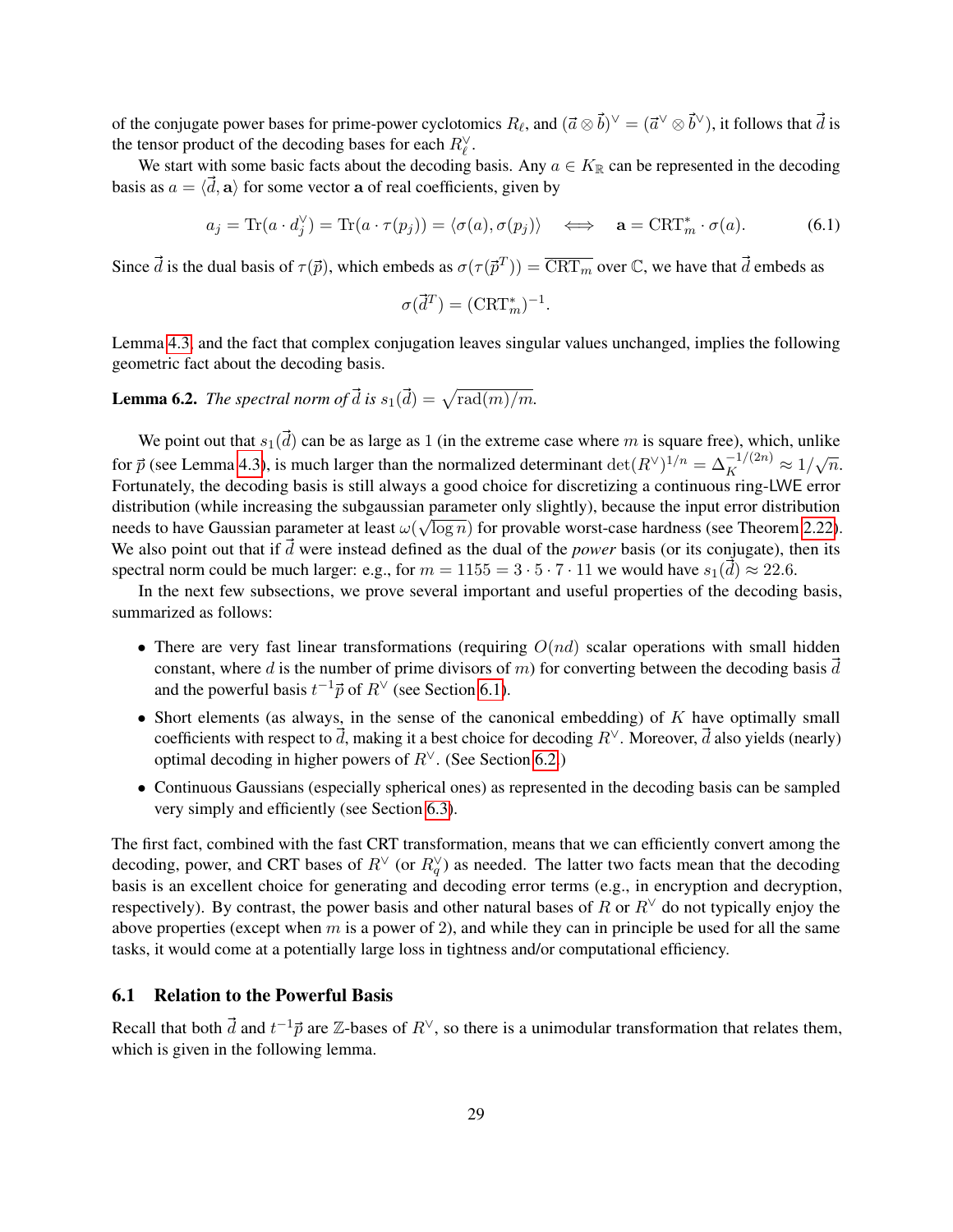**Lemma 6.3.** Let m be a power of a prime p and let  $m' = m/p$ , so  $\varphi(m) = \varphi(p) \cdot m'$ . Then

<span id="page-29-3"></span><span id="page-29-1"></span>
$$
\vec{d}^T = t^{-1} \vec{p}^T \cdot (L_p \otimes I_{[m']})\tag{6.2}
$$

 $where L_p \in \mathbb{Z}^{[\varphi(p)]\times[\varphi(p)]}$  is the lower-triangular matrix with 1s throughout its lower-left triangle, i.e., its  $(i, j)$ *th entry is* 1 *for*  $i \geq j$ *, and* 0 *otherwise.* 

*Proof.* First reindex the conjugate power basis using index set  $[\varphi(p)] \times [m']$ , as  $\tau(p_{(j_0,j_1)}) = \zeta_p^{-j_0} \cdot \zeta_m^{-j_1}$ , and reindex  $\vec{d}$  similarly. Equation [\(6.2\)](#page-29-1) may then be rewritten equivalently as

$$
d_{(j_0,j_1)} = t^{-1} \cdot \left(\zeta_p^{j_0} + \zeta_p^{j_0+1} + \dots + \zeta_p^{p-2}\right) \cdot \zeta_m^{j_1} = \frac{1}{m} \left(\zeta_p^{j_0} - \zeta_p^{p-1}\right) \cdot \zeta_m^{j_1},\tag{6.3}
$$

where recall from Definition [2.17](#page-18-1) that  $t^{-1} = (1 - \zeta_p)/m$ . To verify the above equation, observe that the product of the right-hand expression with  $\tau(p_{(j'_0,j'_1)})$  for any  $(j'_0,j'_1) \in [\varphi(p)] \times [m']$  is

$$
\frac{1}{m} \left( \zeta_p^{j_0 - j_0'} - \zeta_p^{p-1-j_0'} \right) \cdot \zeta_m^{j_1 - j_1'}.
$$

By Lemma [2.15,](#page-17-1) the trace of this is 0 if  $j_1 \neq j'_1$  (because  $j_1 - j'_1 \neq 0 \mod m'$ ); otherwise it is 0 if  $j_0 \neq j'_0$ (because both  $j_0 - j'_0, p - 1 - j'_0 \neq 0 \text{ mod } p$ ); otherwise, it is 1, as desired.

Observe that multiplication by  $L_p$  can be done in  $O(\varphi(p))$  scalar operations via partial sums, and similarly for  $L_p^{-1}$  via successive differences. Therefore, multiplication by  $L_m = (L_p \otimes I_{[m']})$  or  $L_m^{-1}$  can be done in a linear number of scalar operations. Finally, for arbitrary m having prime-power factorization  $m = \prod_{\ell} m_{\ell}$ , by the definitions of  $\vec{p}$ ,  $\vec{d}$ , and t as tensor products and the mixed-product property, we also have

$$
\vec{d}^T = t^{-1} \vec{p}^T \cdot L_m, \quad \text{where} \quad L_m = \bigotimes_{\ell} L_{m_{\ell}}.
$$
 (6.4)

By the discussion at the end of Section [2.1,](#page-7-1) we can therefore multiply by  $L_m$  or  $L_m^{-1}$  in  $O(nd)$  scalar operations, where d is the number of distinct prime divisors of m and  $n = \varphi(m)$ .

# <span id="page-29-0"></span>6.2 Decoding  $R^{\vee}$  and Its Powers

Recall from Section [2.4.1](#page-12-1) the "round-off" decoding procedure, which uses short linearly independent vectors in a dual lattice  $\Lambda^{\vee}$  to recover a sufficiently short x, given x mod  $\Lambda$ . To decode  $K/R^{\vee}$ , we apply the procedure using the decoding basis  $\vec{d}$  of  $R^{\vee}$ , whose dual basis in  $(R^{\vee})^{\vee} = R$  is the conjugate powerful basis  $\tau(\vec{p})$ . By Claim [2.10,](#page-12-2) the distance (or subgaussian parameter) that the procedure successfully decodes from depends inversely on the maximum length of the dual elements, and by Claim [4.2,](#page-24-2) every  $p_j$  in the powerful basis has  $\|\tau(p_j)\|_2 = \sqrt{n}$ . From this we get corresponding bounds on the decoding operation, as summarized below in Lemmas [6.5](#page-30-0) and [6.6.](#page-30-1) We remark that the decoding basis is an optimal choice here: by Lemma [2.14,](#page-16-6) every nonzero element of R has length at least  $\sqrt{n}$ , hence no shorter set of dual elements exists.

In some applications (e.g., homomorphic encryption), we need to solve the more general problem of decoding  $K/\mathcal{I}$ , where  $\mathcal{I} = (R^{\vee})^k = \langle t^{-k} \rangle$  for some (usually small)  $k \ge 1$ . The naïve way to do this would be to apply the round-off procedure with the Z-basis  $t^{1-k} \vec{d}$  of  $\mathcal{I}$ . This, however, turns out to be highly suboptimal for many values of m, because the elements of the dual basis  $t^{k-1}\tau(\vec{p})$  might be much longer than the shortest nonzero elements of  $\mathcal{I}^{\vee} = \langle t^{k-1} \rangle^{12}$  $\mathcal{I}^{\vee} = \langle t^{k-1} \rangle^{12}$  $\mathcal{I}^{\vee} = \langle t^{k-1} \rangle^{12}$ .

<span id="page-29-2"></span><sup>&</sup>lt;sup>12</sup>This can be seen already when  $k = 2$  and m is a moderately large prime: using the equality  $t = m/g$  and noticing that some of the embeddings of  $g = 1 - \zeta_m$  are very close to zero, we see that the length of t is a rather large  $\Omega(m^2)$ .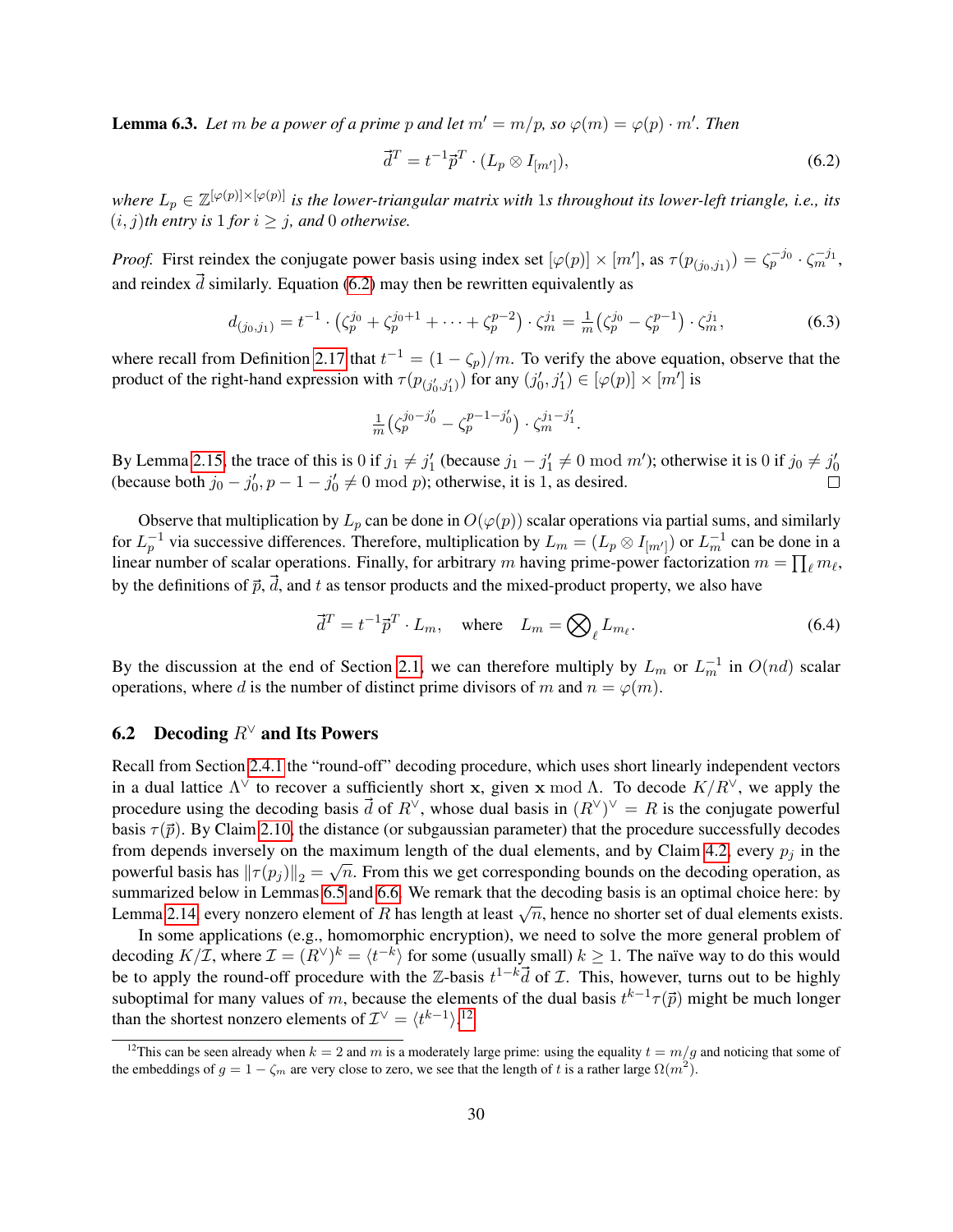Instead, in the round-off algorithm we use the *scaled decoding basis*  $\hat{m}^{1-k}$ , which generates the superideal  $\mathcal{J} = \hat{m}^{1-k} R^{\vee} = t^{-k} g^{1-k} \supseteq \mathcal{I}$ , and whose dual elements are  $\hat{m}^{k-1} \tau(\vec{p}) \subset \mathcal{I}^{\vee}$ . (Recall from Definition [2.17](#page-18-1) that  $\hat{m} = t \cdot g$  for some  $g \in R$ , where  $\hat{m} = m/2$  if m is even and  $\hat{m} = m$  otherwise.) Definition 2.17 that  $m = v \cdot y$  for some  $y \in R$ , where  $m = m/2$  if m is even and  $m = m$  otherwise.)<br>The lengths of the dual elements are therefore  $\hat{m}^{k-1}\sqrt{n}$ , from which one gets the bounds summarized in Lemma [6.6](#page-30-1) below.

We point out that the use of  $\hat{m}^{1-k} \vec{d}$  for decoding  $K/\mathcal{I}$  is either optimal or nearly so. Indeed, by We point out that the use of  $m = a$  for decounts  $K/L$  is either optimal of hearty so. This is at least  $\sqrt{n} \cdot N(R^{\vee})^{(1-k)/n}$  = Lemma [2.14](#page-16-6) and Equation [\(2.10\)](#page-17-2), the minimum distance of  $\mathcal{I}^{\vee} = (R^{\vee})^{1-k}$  is at least  $\sqrt{n} \cdot \Delta_K^{(k-1)/n}$ , so by Equation [\(2.8\)](#page-16-5), the dual elements  $\hat{m}^{k-1}\tau(\vec{p}) \subset \mathcal{I}^{\vee}$  are nearly as short as possible:

$$
\frac{\|\hat m^{k-1}\tau(\vec p)\|_2}{\lambda_1(\mathcal I^\vee)}=\frac{\hat m^{k-1}\sqrt n}{\lambda_1(\mathcal I^\vee)}\leq \Big(\prod_{\mathrm{odd\ prime}\ p|m}p^{1/(p-1)}\Big)^{k-1},
$$

which for almost all choices of m and small k is quite small. (For example, the term inside the parentheses is only  $\approx$  6.73 when taking all odd primes up to 17, which corresponds to  $m \ge 255,255$ .) Moreover, the above lower bound on  $\lambda_1(\mathcal{I}^{\vee})$  may not be tight; we suspect that in most cases of interest the minimum distance bower bound on  $\lambda_1(\mathcal{L})$  hay not be tight, we suspect that in most cases of interest the of  $\mathcal{I}^{\vee}$  is exactly  $\hat{m}^{k-1}\sqrt{n}$ , which would imply that the scaled decoding basis is optimal.

We summarize the above discussion in the following definition and lemmas. As it will be more convenient for applications, we consider a "scaled up and discretized" version of the decoding procedure, where we decode from  $\mathcal{I}_q$  to  $\mathcal I$  for some  $q \geq 1$ . So the unknown short element is guaranteed to be in  $\mathcal I$  but is given modulo  $q\mathcal{I}$ , and the output is also expected to be in  $\mathcal{I}$ . The only difference this makes (apart from the scaling by q) is that for  $k \geq 2$ , since the scaled decoding basis  $\hat{m}^{1-k} \vec{d}$  may generate a strict superideal  $\mathcal{J} \supset \mathcal{I}$ , the round-off procedure might output an element that is not in  $\mathcal I$ . In such a case we just consider the output to be undefined. Lemmas [6.5](#page-30-0) and [6.6](#page-30-1) show that as long as the unknown element in  $\mathcal I$  is short enough (or has a small enough subgaussian parameter), the decoding procedure correctly outputs it.

<span id="page-30-2"></span>**Definition 6.4 (Decoding**  $\mathcal{I}_q$  to *I*). Let  $\mathcal{I} = (R^{\vee})^k$  for some  $k \geq 1$ , and define the decoding function  $\llbracket \cdot \rrbracket$ :  $\mathcal{I}_q \to \mathcal{I}$  as follows. For input  $\bar{a} \in \mathcal{I}_q$ , write  $\bar{a} = \langle \hat{m}^{1-k} \vec{d}, \bar{a} \rangle \bmod q \mathcal{J}$  for some vector  $\bar{a}$  over  $\mathbb{Z}_q$ , where  $\mathcal{J} = \hat{m}^{1-k} R^\vee \supseteq \mathcal{I}$ . Define  $[\![\bar{a}]\!] := \langle \hat{m}^{1-k} \vec{d}, [\![\bar{a}]\!] \rangle$  if this value is in  $\mathcal{I}$ , otherwise  $[\![\bar{a}]\!]$  is undefined.<br>Closell that  $[\![\bar{a}]\!]$  is a vactor over  $\mathbb{Z}$ , as defined in the begi *(Recall that*  $\lceil \bar{a} \rceil$  *is a vector over*  $\mathbb{Z}$ *, as defined in the beginning of Section* [2.](#page-7-0)*)* 

<span id="page-30-0"></span>**Lemma 6.5.** Let  $\mathcal{I} = (R^{\vee})^k$  for some  $k \geq 1$ , let  $a \in \mathcal{I}$  and write  $a = \langle \hat{m}^{1-k} \vec{d}, \mathbf{a} \rangle$  for some integral *coefficient vector* a*, and let*  $q \ge 1$  *be an integer. If every coefficient*  $a_j \in [-q/2, q/2)$ *, then*  $[a \mod q\mathcal{I}] = a$ *. In particular, if every*  $a_j$  *is*  $\delta$ -subgaussian with parameter s, then  $[a \bmod q\mathcal{I}] = a$  except with probability at *most*  $2n \exp(\delta - \pi q^2/(2s)^2)$ .

*Proof.* The first part is by Claim [2.10.](#page-12-2) The second part is by the tail bound on subgaussian random variables (Equation [\(2.2\)](#page-9-0)), and the union bound.  $\Box$ 

<span id="page-30-1"></span>**Lemma 6.6.** Let  $\mathcal{I} = (R^{\vee})^k$  for some  $k \geq 1$ , and let  $a \in \mathcal{I}$ .

- Writing  $a = \langle \hat{m}^{1-k} \vec{d}, \mathbf{a} \rangle$  for some integral vector  $\mathbf{a}$ , we have that every  $|a_j| \leq \hat{m}^{k-1} \sqrt{n} \cdot ||a||_2$ .
- If a is  $\delta$ -subgaussian with parameter s, and  $b \in (R^{\vee})^{\ell}$  for some  $\ell \geq 0$  is arbitrary, then writing  $a\cdot b=\langle \hat{m}^{1-k-\ell}\vec{d},{\bf c}\rangle$  for some integral vector  ${\bf c}$ , we have that every  $c_j$  is  $\delta$ -subgaussian with parameter  $\hat{m}^{k+\ell-1} {\lVert b \rVert}_2 \cdot s.$

We remark that the second item above gives a bound that is a  $\sqrt{n}$  factor tighter than what we would obtain by treating  $a \cdot b$  as  $\delta$ -subgaussian with parameter  $s||b||_2$ . The tighter bound results from using the particular properties of the powerful basis, namely, that all its elements have  $\ell_{\infty}$  norm 1.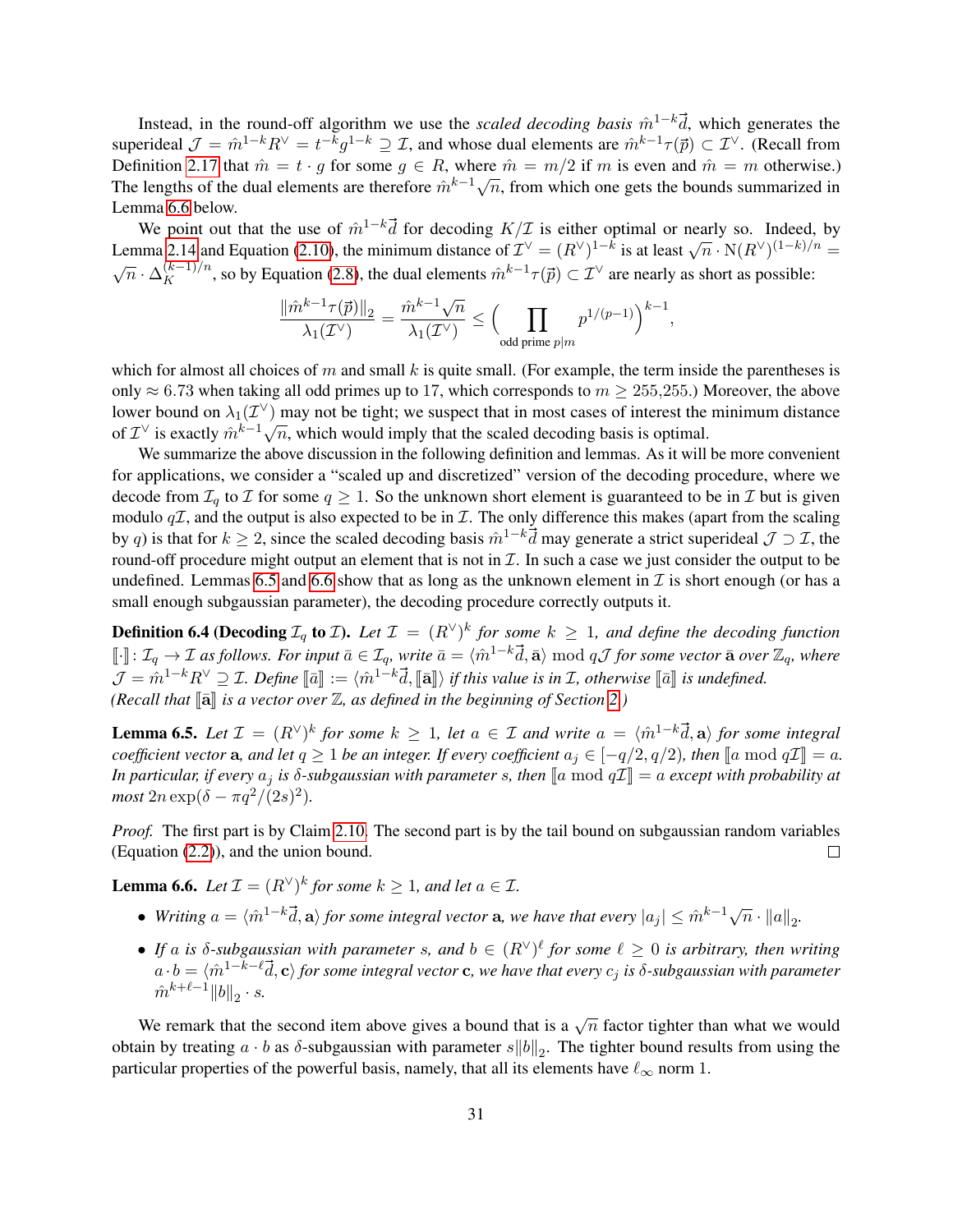*Proof.* The dual elements of  $\hat{m}^{1-k} \vec{d}$  are  $\hat{m}^{k-1}\tau(\vec{p})$ , which all have  $\ell_2$  norm  $\hat{m}^{k-1}\sqrt{n}$ . The first item then follows by the Cauchy-Schwarz inequality.

For the second item, notice that the coefficient  $c_j$  of  $a \cdot b$  in the scaled decoding basis  $\hat{m}^{1-k-\ell} \vec{d}$  is

$$
c_j = \text{Tr}(\hat{m}^{k+\ell-1}\tau(p_j) \cdot ab) = \hat{m}^{k+\ell-1} \text{Tr}((\tau(p_j) \cdot b) \cdot a),
$$

which by definition and by Claim [4.2](#page-24-2) is  $\delta$ -subgaussian with parameter

$$
\hat{m}^{k+\ell-1} \|\tau(p_j) \cdot b\|_2 \cdot s \le \hat{m}^{k+\ell-1} \|\tau(p_j)\|_{\infty} \cdot \|b\|_2 \cdot s = \hat{m}^{k+\ell-1} \|b\|_2 \cdot s.
$$

### 6.2.1 Implementation Notes

We conclude this subsection by outlining an efficient implementation of the decoding operation from Definition [6.4.](#page-30-2) As usual, we wish to use only (nearly) linear time operations, and avoid high-precision quantities. Recall that our goal is to recover an unknown element  $a \in \mathcal{I}$  given  $\bar{a} = a \mod q\mathcal{I}$ , where  $\mathcal{I} = (R^{\vee})^k$  for some  $k \geq 1$ . We assume that the input  $\bar{a} \in \mathcal{I}_q$  is given in the form of a coefficient vector  $\bar{a}$ over  $\mathbb{Z}_q$  satisfying  $\bar{a}=\langle t^{1-k}\vec{b}, \bar{\mathbf{a}}\rangle \bmod q\mathcal{I}$ , where  $\vec{b}$  is some  $\mathbb{Z}_q$ -basis of  $R_q^{\vee}$ . The output will be given as a coefficient vector a over  $\mathbb Z$  with respect to the decoding basis  $t^{1-k} \vec{d}$  of  $\mathcal I$ .

The case  $k = 1$  can be implemented straightforwardly. Suppose the basis  $\vec{b}$  used to specify the input  $\bar{a} \in R_q^{\vee}$  is the decoding basis, i.e.,  $\bar{a} = \langle \vec{d}, \bar{\mathbf{a}} \rangle \bmod qR^{\vee}$ . We then simply output the integer coefficient vector  $\mathbf{a} = \|\mathbf{\bar{a}}\|$  also relative to the decoding basis, i.e.,  $a = \langle \mathbf{\vec{d}}, \mathbf{a} \rangle \in R^{\vee}$ . The number of operations is clearly linear. If the input is represented in a different basis  $\vec{b}$ , we first convert to the decoding basis, which is very efficient for all bases we consider.

The case  $k > 1$  is more interesting, and consists of three efficient steps:

- 1. compute the representation of  $\bar{a}' = \bar{a} \mod q\mathcal{J}$  in the  $\mathbb{Z}_q$ -basis  $\hat{m}^{1-k}\vec{b}$  of  $\mathcal{J}_q$  (where recall that  $\mathcal{J} = \hat{m}^{1-k} R^{\vee} \supset \mathcal{I}$ ;
- 2. decode it as in the case  $k = 1$  to an element  $a' \in \mathcal{J}$  (which will equal a if decoding was successful);
- 3. compute the representation of  $a'$  in the  $\mathbb{Z}$ -basis  $t^{1-k} \vec{d}$  of  $\mathcal{I}$ .

We next explain each of the three steps in detail.

The first step, it turns out, is equivalent to multiplication by  $g^{k-1} \in R$ , where recall from Definition [2.17](#page-18-1) that  $\hat{m} = g \cdot t$ . Indeed, by factoring out  $g^{k-1}$  from the modulus and both sides of the equality, we have

$$
g^{k-1}\cdot \bar a=\langle t^{1-k}\vec b, \bar{\mathbf a}\rangle \bmod q\mathcal I\quad \Longleftrightarrow\quad \bar a=\langle \hat m^{1-k}\vec b, \bar{\mathbf a}\rangle \bmod q\mathcal J,
$$

i.e., the desired coefficients of  $\bar{a} \bmod q\mathcal{J}$  in basis  $\hat{m}^{1-k}\vec{b}$  are exactly those of  $g^{k-1}\bar{a}$  in basis  $t^{1-k}\vec{b}$ . Typically the input basis  $\vec{b}$  at this stage would be the CRT basis, and for efficiency one could precompute the CRT coefficients of  $g^{k-1}$ , making this step linear time. In addition, multiplication by g in the powerful and decoding bases is also (nearly) linear time, as described below.

The second step is essentially identical to the case  $k = 1$ . Take the output  $\bar{a}'$  of the first step, convert it (if needed) to a representation in the scaled decoding basis  $\hat{m}^{1-k}\vec{d}$ , so that  $\bar{a}'=\langle \hat{m}^{1-k}\vec{d},\bar{\mathbf{a}}'\rangle$  for some  $\bar{\mathbf{a}}'$  over  $\mathbb{Z}_q$ , and then output the coefficient vector  $[\![\mathbf{\bar{a}}']\!]$  over  $\mathbb{Z}$ , which represents the element  $a' = \langle \hat{m}^{1-k} \vec{d}, [\![\mathbf{\bar{a}}']\!] \rangle \in \mathcal{J}$ .<br>The element  $a'$  is exactly the output of the decoding procedure as in Defin The element  $a'$  is exactly the output of the decoding procedure as in Definition [6.4,](#page-30-2) except that it might not be in  $\mathcal I$  (in which case decoding failed).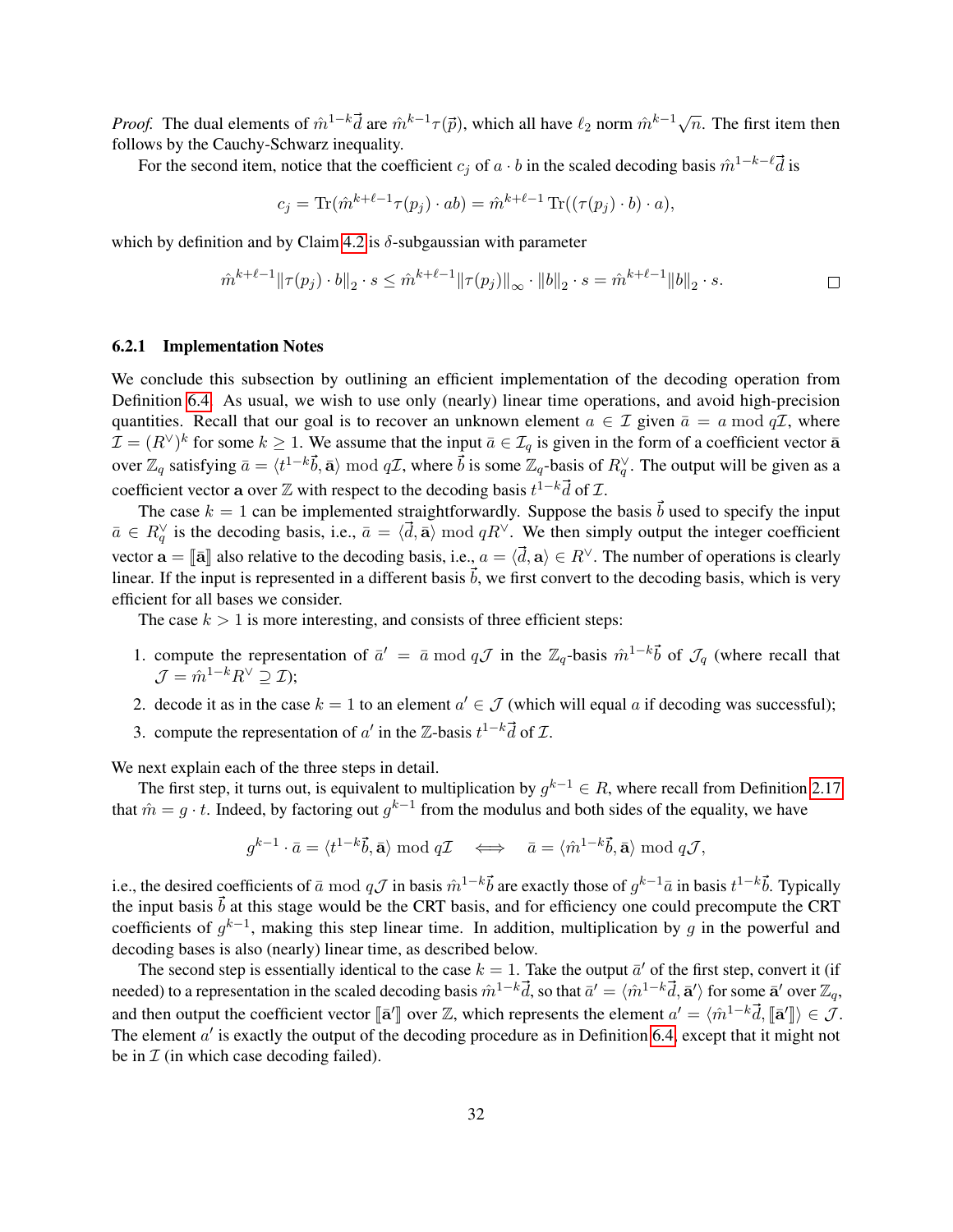Finally, in the third step, we convert the representation of  $a'$  in the Z-basis  $\hat{m}^{1-k} \vec{d}$  of  $\cal J$  to a representation in a Z-basis of *I*, namely  $t^{1-k}$ *d*. This conversion might be impossible if  $a' \notin I$ , which indicates decoding failure. Assuming  $a' \in \mathcal{I}$ , it is immediate to see that this conversion is equivalent to division by  $g^{k-1}$ :

$$
g^{1-k} \cdot a' = \langle \hat{m}^{1-k} \vec{d}, \mathbf{a} \rangle \in \mathcal{J} \quad \Longleftrightarrow \quad a' = \langle t^{1-k} \vec{d}, \mathbf{a} \rangle \in \mathcal{I},
$$

i.e., the desired coefficients of a' in the Z-basis  $t^{1-k} \vec{d}$  of  $\mathcal I$  are exactly those of  $g^{1-k} \cdot a'$  in basis  $\hat{m}^{1-k} \vec{d}$ .

Division by  $g^{k-1}$  can be performed somewhat efficiently using the CRT transform over  $\mathbb C$ , but this requires  $\Omega(n \log n)$  time and high-precision operations (since in contrast with the first step, here we are working with  $\mathbb{Z}$ -bases, and not modulo q). A better way follows from noticing that multiplication and division by g have nice forms in the decoding basis, i.e.,  $g \cdot \vec{d}^T = \vec{d}^T \cdot A$  for some integral matrix A that is efficient to multiply and divide by. By the tensorial decompositions of  $\vec{d}$  and of g, it suffices to consider the case where m is a power of a prime p. Using Equation [\(6.3\)](#page-29-3) and letting  $m' = m/p$ , one can verify that multiplication and division by  $g = 1 - \zeta_p$  in the decoding basis are given, respectively, by the [n]-by-[n] matrices

$$
A = \begin{pmatrix} 2 & 1 & 1 & 1 & 1 \\ -1 & 1 & & & \\ & -1 & 1 & & \\ & & & \ddots & \\ & & & & -1 & 1 \end{pmatrix} \otimes I_{[m']}, \quad A^{-1} = \frac{1}{p} \begin{pmatrix} 1 & 2-p & 3-p & \cdots & -1 \\ 1 & 2 & 3-p & \cdots & -1 \\ 1 & 2 & 3 & \cdots & -1 \\ \vdots & \vdots & \vdots & \ddots & \vdots \\ 1 & 2 & 3 & \cdots & p-1 \end{pmatrix} \otimes I_{[m']}.
$$

It is easy to see that left-multiplication by A can be performed in time linear in  $n$ . Moreover, multiplication by  $A^{-1}$  can also be done in linear time, because every row differs from each of its adjacent rows in just one entry. Note that to avoid rational arithmetic, one would actually multiply by the integer matrix  $pA^{-T}$  and then evenly divide the result by  $p$ . If the latter step is not possible, that indicates decoding failure.

Lastly, we also note that multiplication by g in the powerful basis is given by  $JA^TJ$ , where  $J = J_{[n]}$  is the [n]-by-[n] reversal matrix, obtained by reversing the columns of the identity matrix  $I_{[n]}$  (so  $J = J^{-1}$  and  $J_{[n]} = J_{[\varphi(p)]} \otimes J_{[m']}$ ). Therefore, in the powerful basis we can also multiply and divide by g in linear time per prime-power divisor of m.

## <span id="page-32-0"></span>6.3 Sampling Gaussians in the Decoding Basis

We now describe how to efficiently sample continuous Gaussians over  $K_{\mathbb{R}}$ , as represented in the decoding basis. In order to obtain the real coefficient vector a of some Gaussian-distributed  $a \in K_{\mathbb{R}}$ , by Equation [\(6.1\)](#page-28-2) it suffices to sample  $\sigma(a)$  from the continuous Gaussian distribution over H and then left-multiply by  $\text{CRT}^*_m$ . The latter step is best done using the sparse decomposition given in Section [3.](#page-22-0) Recalling the definition of  $H$ and its unitary basis matrix  $B = \frac{1}{\sqrt{2}}$ 2  $\left(1 \ \sqrt{-1}J\right)$  $\frac{1}{J} - \sqrt{-1}I$  $\mathcal{C} \in \mathbb{C}^{\mathbb{Z}_m^* \times [\varphi(m)]}$  from Section [2.2,](#page-8-1) we see that sampling  $\sigma(a)$ amounts to sampling  $n$  independent real Gaussians used as coefficients for the columns of  $B$ , or equivalently, sampling the first  $n/2$  complex coordinates as independent complex Gaussians, and completing the remaining  $n/2$  coordinates using the conjugate symmetry of H.

While the above is already quite efficient, here we show that a significantly faster algorithm exists when rad $(m) \ll m$ . The basic idea is to notice that multiplication by the matrix  $\text{CRT}^*_m$ , with its decomposition as in Equation [\(3.2\)](#page-23-1), starts with multiplication by two scaled unitary matrices: a (typically high-dimensional) DFT tensored with identity, and a twiddle matrix. Since spherical Gaussians are invariant under unitary transformations, we can effectively skip these two multiplications, and we only need to multiply by the (often much lower-dimensional) CRT<sup>\*</sup><sub>p</sub> matrices for those primes p dividing m. Details follow.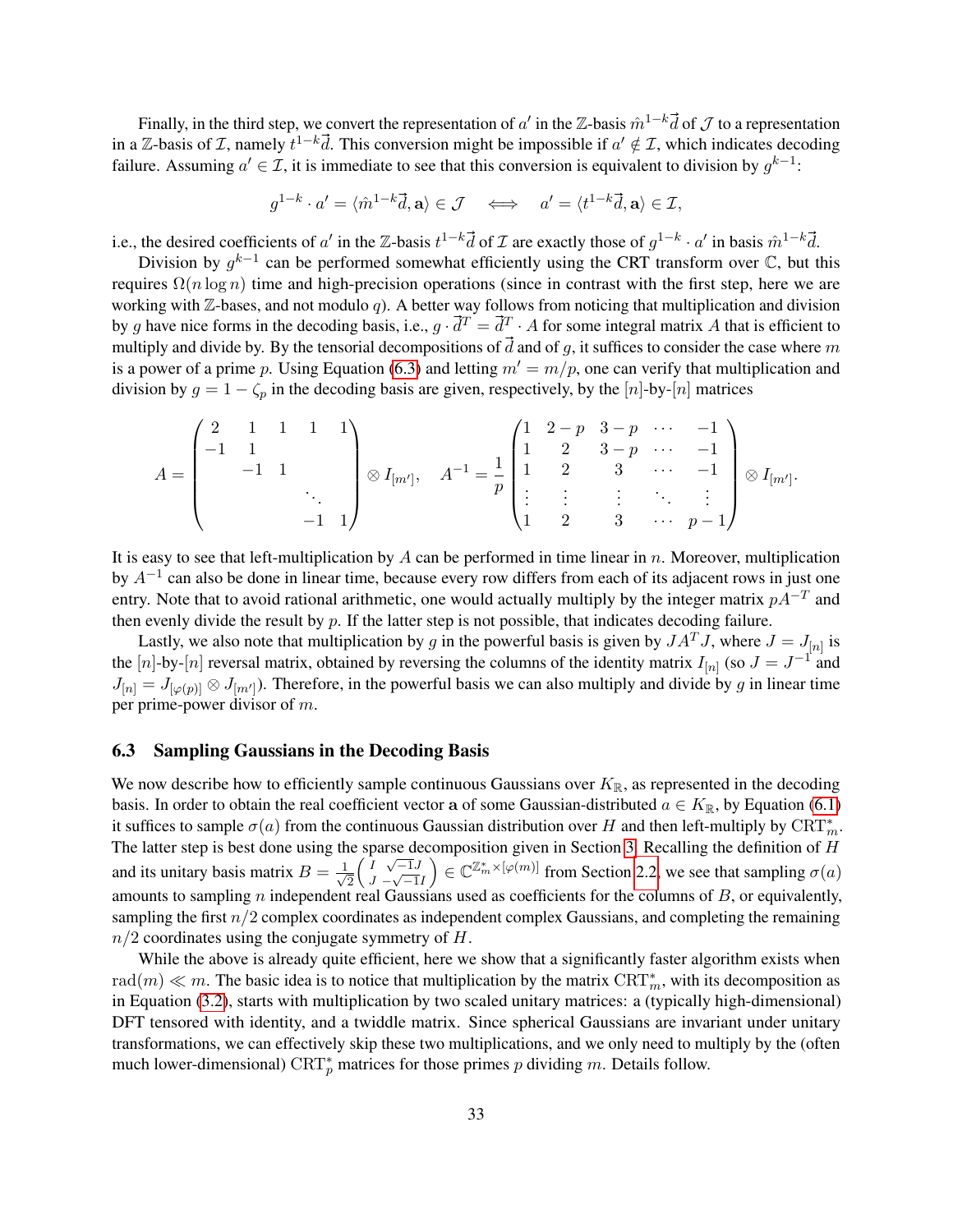Using Equation [\(3.2\)](#page-23-1), for any  $m_\ell$  that is a power of a prime  $p_\ell$ , letting  $m'_\ell = m_\ell/p_\ell$  we have

$$
\text{CRT}_{m_{\ell}}^* = (\text{CRT}_{p_{\ell}}^* \otimes I_{[m'_{\ell}]} ) \cdot \sqrt{m'_{\ell}} \cdot Q_{\ell}
$$

for some unitary  $Q_\ell$ , because the twiddle matrix  $\hat{T}_{m_\ell}$  and scaled Fourier matrix  $\text{DFT}_{m'_\ell}/\sqrt{m'_\ell}$  are both unitary. Therefore, by the mixed-product property we have

$$
\text{CRT}_{m}^{*} = \bigotimes_{\ell} \text{CRT}_{m_{\ell}}^{*} = \bigotimes_{\ell} (\text{CRT}_{p_{\ell}}^{*} \otimes I_{[m'_{\ell}]} ) \cdot \sqrt{m / \text{rad}(m)} \bigotimes_{\ell} Q_{\ell}.
$$

Since  $Q = \bigotimes_{\ell} Q_{\ell}$  is unitary, it sends a spherical Gaussian distribution over  $H \subset \mathbb{C}^{\mathbb{Z}_m^*}$  to a spherical Gaussian distribution (of the same parameter) over the subspace  $H' = QH \subset \mathbb{C}^{\mathbb{Z}_m^*}$ .<sup>[13](#page-33-1)</sup> Therefore, to sample a continuous Gaussian of parameter s in the decoding basis, it suffices to generate a Gaussian of parameter  $s\sqrt{m/\operatorname{rad}(m)}$  over  $H'$  and then left-multiply the result by

$$
C^* := \bigotimes_{\ell} (\operatorname{CRT}_{p_{\ell}}^* \otimes I_{[m'_{\ell}]} ) = \operatorname{CRT}^*_{\operatorname{rad}(m)} \otimes I_{[m/\operatorname{rad}(m)]}.
$$

The latter requires  $n/\varphi(p_\ell)$  parallel applications of  $\mathrm{CRT}_{p_\ell}^*$ , in sequence for each  $\ell$ , which can be done in a total of  $O(n \log(\text{rad}(m)))$  scalar operations.

It remains to explain how to sample a spherical Gaussian from  $H'$ . For this it suffices to give a unitary basis matrix  $B'$  of  $H'$ , which allows us to generate a Gaussian over  $H'$  as  $B'c$ , where c is real Gaussian. Now, observe that the subspace  $H'$  is

$$
H' = \{ \mathbf{x} \in \mathbb{C}^{\mathbb{Z}_m^*} : C^* \mathbf{x} \in \mathbb{R}^{[\varphi(m)]} \},
$$

because H' is a real vector space of dimension n, and  $C^*H' = \mathbb{R}^{[\varphi(m)]}$ . So it suffices to give a unitary matrix  $B'$  such that  $C^*B'$  is real. By the mixed-product property, such a matrix is

$$
B'=\bigotimes\nolimits_{\ell} (B'_{p_{\ell}}\otimes I_{[m'_{\ell}]}),
$$

where  $B'_{p_\ell} = \frac{1}{\sqrt{\ell}}$ 2  $(I \sqrt{-1}J$  $\frac{1}{J} - \sqrt{-1}I$ for  $p_\ell > 2$ , and is the scalar identity for  $p_\ell = 2$ . Clearly, multiplication by B' is a simple linear-time operation in the dimension.

Finally, we remark that because the final vector of decoding basis coefficients is  $C^*B'$ c for a real Gaussian c, it is possible to generate these coefficients using just real arithmetic as Dc, where  $D =$  $\bigotimes_{\ell} (D_{p_{\ell}} \otimes I_{[m'_{\ell}]} )$  and  $D_{p_{\ell}} = \text{CRT}_{p_{\ell}}^* \cdot B'_{p_{\ell}}$  is a real  $\varphi(p_{\ell})$ -by- $\varphi(p_{\ell})$  matrix.

## <span id="page-33-0"></span>7 Regularity

In this section we prove a certain "regularity lemma" that is useful in cryptographic applications, such as when adapting the "primal" [\[Reg05\]](#page-49-2) and "dual" [\[GPV08\]](#page-48-11) LWE-based cryptosystems, and the identity-based versions of the latter scheme, to ring-LWE. (See Section [8.1](#page-37-1) for such an adaptation of the dual cryptosystem.) Independently, a closely related statement, specialized to power-of-2 cyclotomics, was recently shown in [\[SS11\]](#page-49-5) with a different style of proof.

The theorem says the following. Assume we are working with the mth cyclotomic of degree  $n = \varphi(m)$ , and let  $q \ge 1$  be a prime integer. Let  $a_1, \ldots, a_{\ell-1}$  be chosen uniformly and independently from  $R_q$ . Then,

<span id="page-33-1"></span><sup>&</sup>lt;sup>13</sup>Here and in what follows, we identify the index set  $\mathbb{Z}_m^*$  with the set  $\prod_{\ell}(\mathbb{Z}_{p_\ell}^*\times [m'_\ell])$  as in the decomposition of  $\mathrm{CRT}_m$ , and similarly identify  $[\varphi(m)]$  with  $\prod_{\ell} [\varphi(m_{\ell})]$ .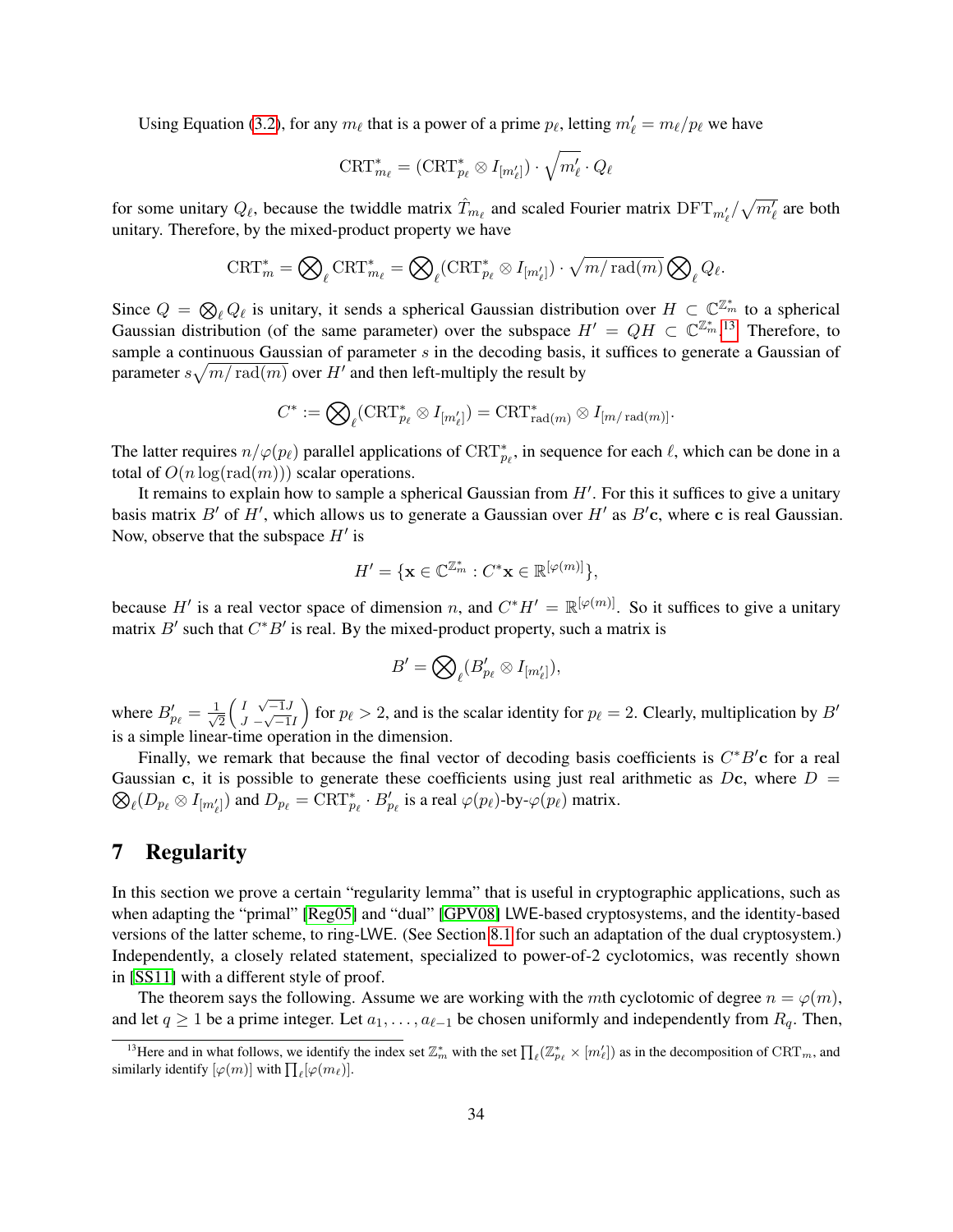with high probability over the choice of the  $a_i$ , the distribution of  $b_0 + \sum_{i=1}^{\ell-1} b_i a_i$  is within statistical distance  $2^{-\Omega(n)}$  of uniform, where the  $b_i$  are chosen from a discrete Gaussian distribution on R of width essentially  $n \cdot q^{1/\ell}$  (in the canonical embedding). Equivalently, the lemma says that if  $a_0$  is any fixed invertible element of  $R_q$  and  $a_1, \ldots, a_{\ell-1}$  are uniformly and independently chosen from  $R_q$ , then  $\sum_{i=0}^{\ell-1} b_i a_i$  is within  $2^{-\Omega(n)}$ of uniform, where the  $b_i$  are chosen as before. The equivalence follows by simply dividing by  $a_0$ . (The lemma we prove is actually more general, and applies to the joint distribution of  $k \geq 1$  sums as above; see Theorem [7.4](#page-35-0) and Corollary [7.5](#page-35-1) for the exact statement.)

This regularity statement is already interesting and non-trivial when  $\ell$  is as small as 2, and is close to being tight: for instance, when m is a power of 2, a width of at least  $\sqrt{nq^{1/\ell}}$  is required just for entropy being tight. For instance, when *m* is a power of 2, a widdle of at least  $\sqrt{nq}$  is required just for entropy reasons. To see this, recall that R is a rotation of  $\sqrt{n}\mathbb{Z}^n$ , so roughly speaking, a discrete Gaussian o covers  $(t/\sqrt{n})^n$  points.

 $\sum_{i=0}^{\ell-1} b_i a_i$  when all the  $a_i$  are chosen uniformly from  $R_q$ . In fact, a regularity lemma for exactly such sums One might wonder about the significance of the  $b_0$  term, and why we do not analyze the regularity of was shown by Micciancio [\[Mic02\]](#page-49-0). (His work is specialized to the ring  $R = \mathbb{Z}[x]/\langle x^n - 1 \rangle$ , but can be extended to other rings, as observed in [\[SSTX09\]](#page-49-10).) Unfortunately, such sums have a much worse regularity property, and in particular require super-constant  $\ell$  to get negligible distance to uniformity. To see why this is the case, assume that q is a prime satisfying  $q = 1 \mod m$ , so that  $\langle q \rangle$  splits completely into n ideals of norm q each. Letting q denote one of these prime factors, notice that with probability  $q^{-\ell}$ , all the  $a_i$  are in q. In this case,  $\sum_{i=1}^{m} b_i a_i$  is in q with certainty, and its distribution is therefore very far from uniform. By adding the  $b_0$  term we avoid this "common divisor" problem and get much better regularity, providing exponentially small distance to uniformity already for  $\ell$  as small as 2. It is also worth mentioning that including the  $b_0$  term (or equivalently, requiring  $a_0$  to be uniform) corresponds to the "normal form" of ring-LWE and ring-SIS.

We start with a technical claim on the Gaussian weight on a lattice.

**Claim 7.1.** *For any n-dimensional lattice*  $\Lambda$  *and*  $\varepsilon, r > 0$ *,* 

$$
\rho_{1/r}(\Lambda) \leq \max\left(1,\left(\frac{\eta_\varepsilon(\Lambda^\vee)}{r}\right)^n\right)(1+\varepsilon).
$$

*Proof.* For  $r \geq \eta_{\varepsilon}(\Lambda^{\vee})$ , the claim follows from Definition [2.5.](#page-11-2) For  $r < \eta = \eta_{\varepsilon}(\Lambda^{\vee})$ , it follows from the Poisson summation formula (see [\[MR04,](#page-49-11) Lemma 2.8]) that

$$
\rho_{1/r}(\Lambda) = (\det \Lambda)^{-1} \cdot r^{-n} \cdot \rho_r(\Lambda^\vee) < (\det \Lambda)^{-1} \cdot r^{-n} \cdot \rho_\eta(\Lambda^\vee) = (\eta/r)^n \cdot \rho_{1/\eta}(\Lambda),
$$

and the claim follows from the previous case.

Using Lemma [2.6](#page-11-3) and Lemma [2.14](#page-16-6) we have

$$
\eta_{2^{-2n}}(\mathcal{I}^{\vee}) \leq \sqrt{n}/\lambda_1(\mathcal{I}) \leq (N(\mathcal{I}))^{-1/n},
$$

<span id="page-34-0"></span>which implies the following corollary.

**Corollary 7.2.** *For any ideal*  $\mathcal{I}$  *and*  $r > 0$ *,* 

$$
\rho_{1/r}(\mathcal{I}) \le \max\left(1, N(\mathcal{I})^{-1} r^{-n}\right) (1 + 2^{-2n}).
$$

<span id="page-34-1"></span>We will also need the following algebraic claim.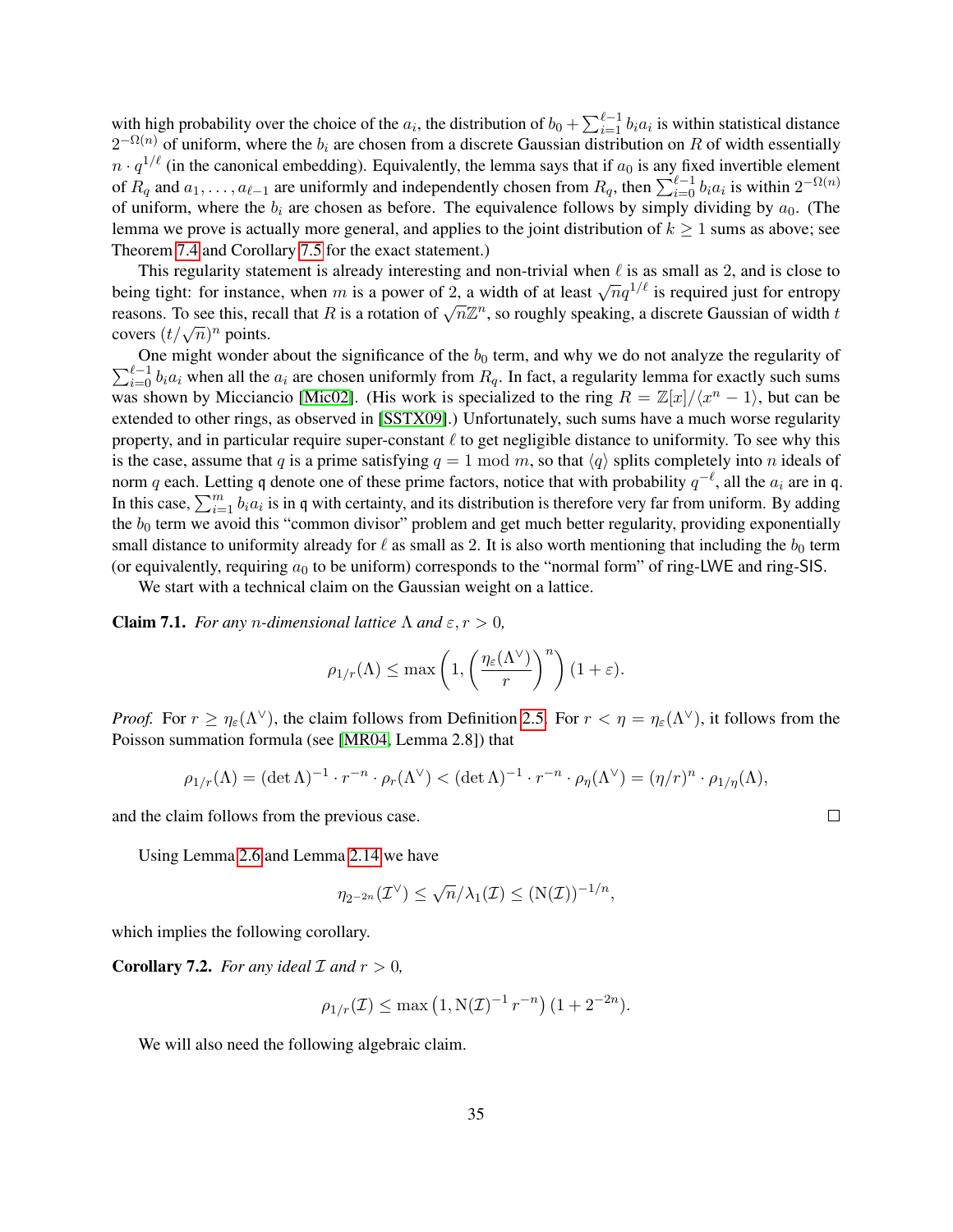**Claim 7.3.** *In the mth cyclotomic number field of degree n, for any*  $q, k \geq 1$ *,* 

$$
\sum_{\mathcal{J}|\langle q\rangle} \mathcal{N}(\mathcal{J})^k \le \exp(c) q^{kn} \le q^{kn+2},
$$

*where* c *is the number of distinct prime integer divisors of* q*.*

*Proof.* The second inequality is clear. For the first inequality, it suffices to consider the case of a prime power  $q = p^e$ . Indeed, if  $q_1$  and  $q_2$  are coprime then

$$
\sum_{\mathcal{J}|\langle q_1 q_2\rangle} N(\mathcal{J})^k = \left(\sum_{\mathcal{J}|\langle q_1\rangle} N(\mathcal{J})^k\right) \left(\sum_{\mathcal{J}|\langle q_2\rangle} N(\mathcal{J})^k\right).
$$

Next, recall from Section [2.5.5](#page-18-0) that for any integer prime p, the ideal  $\langle p \rangle$  factors as  $\mathfrak{p}_1^h \cdots \mathfrak{p}_g^h$  where  $h = \varphi(p^d)$ ,  $d \geq 0$  is the largest integer such that  $p^d$  divides m, each  $\mathfrak{p}_i$  is of norm  $p^f$  where  $f \geq 1$  is the multiplicative order of p modulo  $m/p^d$ , and  $g = n/(hf)$ . Therefore,  $\langle q \rangle = \mathfrak{p}_1^{eh} \cdots \mathfrak{p}_g^{eh}$ , and

$$
\sum_{\mathcal{J}|\langle q \rangle} \mathcal{N}(\mathcal{J})^k = \prod_{i=1}^g (1 + \mathcal{N}(\mathfrak{p}_i)^k + \dots + \mathcal{N}(\mathfrak{p}_i)^{ehk})
$$

$$
= \left(1 + p^{fk} + \dots + p^{ehfk}\right)^g
$$

$$
\leq p^{ehfkg}(1 - p^{-fk})^{-g}
$$

$$
\leq q^{nk} \exp(g \cdot p^{-fk}).
$$

Next, observe that  $p^f$  is greater than  $m/p^d$  (since it is greater than 1 and equals 1 modulo  $m/p^d$ ) and that  $g \leq n/\varphi(p^d) = \varphi(m/p^d)$ , hence

$$
g \cdot p^{-fk} \le g \cdot p^{-f} \le 1,
$$

which completes the proof.

The following is the regularity theorem. Here, for a matrix  $A \in R_q^{[k] \times [\ell]}$  we define

$$
\Lambda^{\perp}(A) = \{ \vec{z} \in R^{[\ell]} : A\vec{z} = 0 \bmod qR \},
$$

which we identify with a lattice in  $H^{\ell}$ . Its dual lattice (which is again a lattice in  $H^{\ell}$ ) is denoted by  $\Lambda^{\perp}(A)^{\vee}$ .

<span id="page-35-0"></span>**Theorem 7.4.** Let R be the ring of integers in the mth cyclotomic number field K of degree n, and  $q \ge 2$  and integer. For positive integers  $k \leq \ell \leq \text{poly}(n)$ , let  $A = [I_{[k]} \mid \bar{A}] \in (R_q)^{[k] \times [\ell]}$ , where  $I_{[k]} \in (R_q)^{[k] \times [k]}$  is the identity matrix and  $\bar{A} \in (R_q)^{[k] \times [\ell - k]}$  is uniformly random. Then for all  $r > 2n$ ,

$$
\mathbb{E}_{\bar{A}}\Big[\rho_{1/r}\big(\Lambda^{\perp}(A)^{\vee}\big)\Big] \leq 1 + 2(r/n)^{-n\ell} q^{kn+2} + 2^{-\Omega(n)}.
$$

In particular, if  $r > 2n \cdot q^{k/\ell + 2/(n\ell)}$  then  $\mathbb{E}_{\bar{A}}[\rho_{1/r}(\Lambda^\perp(A)^\vee)] \leq 1 + 2^{-\Omega(n)}$ , and so by Markov's inequality,  $\eta_{2^{-\Omega(n)}}(\Lambda^{\perp}(A)) \leq r$  except with probability at most  $2^{-\Omega(n)}$ .

<span id="page-35-1"></span>Using Lemma [2.7,](#page-11-4) and the fact that A contains an identity submatrix  $I_{[k]}$  and so the columns of A generate all of  $R_q^{[k]}$ , we obtain the following corollary, which is often more useful in applications.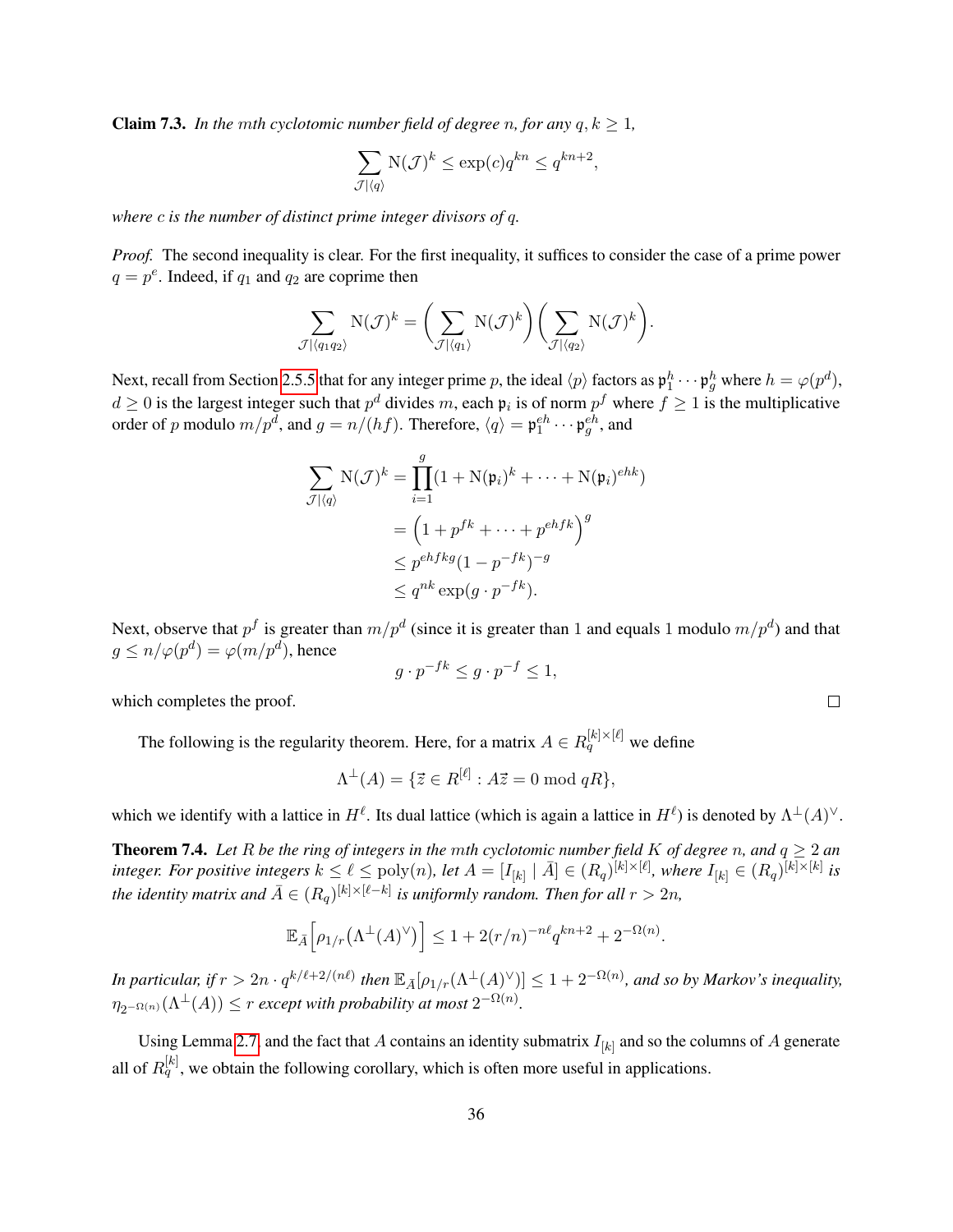**Corollary 7.5.** Let R, n, q, k, and  $\ell$  be as in Theorem [7.4.](#page-35-0) Assume that  $A = [I_{[k]} \mid \bar{A}] \in (R_q)^{[k] \times [\ell]}$  is *chosen as in Theorem [7.4.](#page-35-0) Then, with probability*  $1 - 2^{-\Omega(n)}$  *over the choice of*  $\bar{A}$ *, the distribution of*  $A\vec{x}\in R^{[k]}_q$  where each coordinate of  $\vec{x}\in R^{[\ell]}_q$  is chosen from a discrete Gaussian distribution of parameter  $r > 2n \cdot q^{k/\ell + 2/(n\ell)}$  over R, satisfies that the probability of each of the  $q^{nk}$  possible outcomes is in the  $\tilde{p}$  interval  $(1\pm 2^{-\Omega(n)})q^{-nk}$  (and in particular is within statistical distance  $2^{-\Omega(n)}$  of the uniform distribution over  $R^{[k]}_q$  ).

*Proof of Theorem [7.4.](#page-35-0)* Observe that for any  $A \in (R_q)^{[k] \times [\ell]}$ , the dual lattice of  $\Lambda^{\perp}(A)$  is

$$
\Lambda^{\perp}(A)^{\vee} = (R^{\vee})^{[\ell]} + \left\{ \frac{1}{q} A^T \vec{s} : \vec{s} \in (R_q^{\vee})^{[k]} \right\}.
$$

We therefore have

$$
\mathbb{E}_{\bar{A}}\Big[\rho_{1/r}\big(\Lambda^{\perp}(A)^{\vee}\big)\Big] = \sum_{\vec{s}\in(R_q^{\vee})^{[k]}} \mathbb{E}_{\bar{A}}\Big[\rho_{1/r}\Big((R^{\vee})^{[\ell]} + \frac{1}{q}A^T\vec{s}\Big)\Big] \n= \sum_{\vec{s}\in(R_q^{\vee})^{[k]}} \rho_{1/r}\Big((R^{\vee})^{[k]} + \frac{1}{q}\vec{s}\Big) \cdot \mathbb{E}_{\vec{a}}\Big[\rho_{1/r}\Big(R^{\vee} + \frac{1}{q}\langle\vec{a},\vec{s}\rangle\Big)\Big]^{ \ell-k},
$$
\n(7.1)

where  $\vec{a}$  is chosen uniformly from  $R_q^{[k]}$ . For any  $\vec{s} = (s_1, \ldots, s_k) \in (R_q^{\vee})^{[k]}$ , define the ideal  $\mathcal{I}_{\vec{s}} =$  $s_1R+\cdots+s_kR+qR^{\vee}\subseteq R^{\vee}$ ; this is the "greatest common divisor" ideal of all the  $s_i$  and  $qR^{\vee}$ . Note that  $\langle \vec{a}, \vec{s} \rangle$  is uniformly random over  $\mathcal{I}_{\vec{s}}/qR^{\vee}$ , and so the expectation above is

<span id="page-36-1"></span><span id="page-36-0"></span>
$$
\left|\mathcal{I}_{\vec{s}}/qR^{\vee}\right|^{-1}\cdot\rho_{1/r}(\frac{1}{q}\mathcal{I}_{\vec{s}}).
$$

Therefore, if we let T denote the set of all ideals J satisfying  $qR^{\vee} \subseteq \mathcal{J} \subseteq R^{\vee}$ , we can write [\(7.1\)](#page-36-0) as

$$
\sum_{\mathcal{J}\in\mathcal{T}} |\mathcal{J}/qR^{\vee}|^{-(\ell-k)} \cdot \rho_{1/r}(\frac{1}{q}\mathcal{J})^{\ell-k} \sum_{\vec{s}\text{ s.t. } \mathcal{I}_{\vec{s}}=\mathcal{J}} \rho_{1/r}((R^{\vee})^{[k]} + \frac{1}{q}\vec{s})
$$
\n
$$
\leq \rho_{1/r}(R^{\vee})^{\ell} + \sum_{\mathcal{J}\in\mathcal{T}\backslash\{qR^{\vee}\}} |\mathcal{J}/qR^{\vee}|^{-(\ell-k)} \cdot \rho_{1/r}(\frac{1}{q}\mathcal{J})^{\ell-k} \cdot (\rho_{1/r}(\frac{1}{q}\mathcal{J})^k - 1)
$$
\n
$$
\leq \rho_{1/r}(R^{\vee})^{\ell} + \sum_{\mathcal{J}\in\mathcal{T}\backslash\{qR^{\vee}\}} |\mathcal{J}/qR^{\vee}|^{-(\ell-k)} \cdot (\rho_{1/r}(\frac{1}{q}\mathcal{J})^{\ell} - 1)
$$
\n
$$
= 1 + \sum_{\mathcal{J}\in\mathcal{T}} |\mathcal{J}/qR^{\vee}|^{-(\ell-k)} \cdot (\rho_{1/r}(\frac{1}{q}\mathcal{J})^{\ell} - 1), \tag{7.2}
$$

where in the first inequality we used the fact that for every  $\mathcal{J} \in T \setminus \{qR^{\vee}\}\,$ , the sets  $(R^{\vee})^{[k]} + \frac{1}{q}$  $\frac{1}{q}$  $\vec{s}$  for all  $\vec{s}$ satisfying  $\mathcal{I}_{\vec{s}} = \mathcal{J}$  are disjoint, and their union is contained in  $\left(\frac{1}{q}\right)$  $\frac{1}{q}\mathcal{J})^{[k]}\setminus\{\mathbf{0}\}.$  Next, using Corollary [7.2,](#page-34-0) we see that

$$
\rho_{1/r}(\frac{1}{q}\mathcal{J})^{\ell} \le \max\left(1, \left(|\mathcal{J}/qR^{\vee}| \cdot \Delta_K r^{-n})^{\ell}\right) (1 + 2^{-2n})^{\ell} \le 1 + \ell 2^{1-2n} + 2(|\mathcal{J}/qR^{\vee}| \cdot \Delta_K r^{-n})^{\ell}.
$$

This, together with Claim [7.3](#page-34-1) and [\(2.8\)](#page-16-5), allows us to bound [\(7.2\)](#page-36-1) by

$$
1 + 2^{-\Omega(n)} + 2\Delta_K^{\ell} r^{-n\ell} \sum_{\mathcal{J} \in T} |\mathcal{J}/qR^{\vee}|^k
$$
  

$$
\leq 1 + 2^{-\Omega(n)} + 2(r/n)^{-n\ell} q^{kn+2},
$$

and the theorem follows.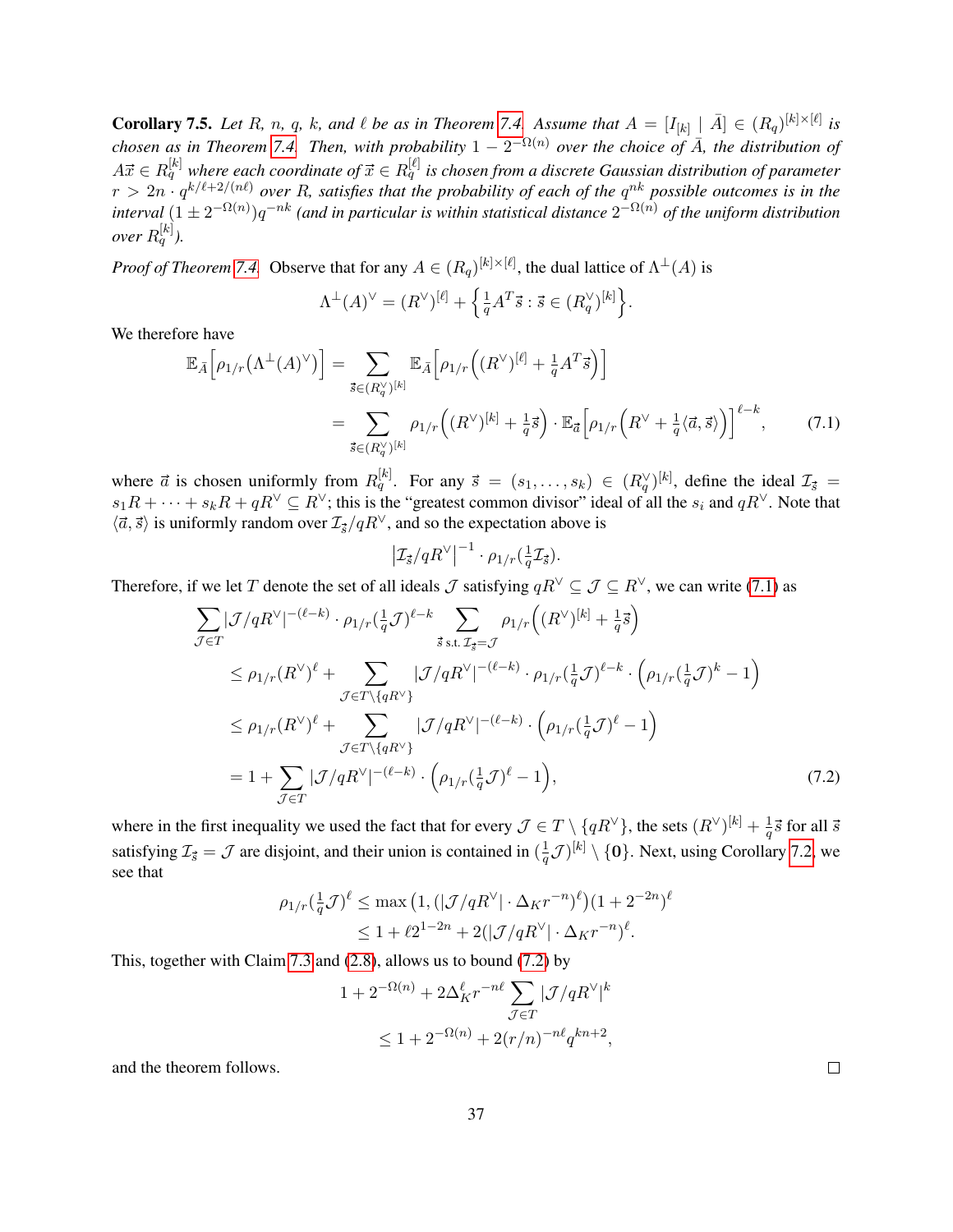# <span id="page-37-0"></span>8 Cryptosystems

Here we give three example applications of our toolkit, which all work in arbitrary cyclotomic rings:

- In Section [8.1,](#page-37-1) we give a simple adaptation of the "dual" LWE-based public-key cryptosystem of [\[GPV08\]](#page-48-11), which uses our regularity lemma of Section [7,](#page-33-0) and which can serve as a foundation for (hierarchical) identity-based encryption;
- In Section [8.2,](#page-38-0) we give a public-key cryptosystem with more compact public keys and ciphertexts (of only two ring elements each), analogous to the ones of [\[LPS10,](#page-49-15) [LP11\]](#page-49-16);
- In Section [8.3,](#page-40-0) we describe a symmetric-key "somewhat homomorphic" cryptosystem and associated "modulus reduction" and "key switching" algorithms.

We emphasize that throughout this section, the cryptosystems and associated operations are defined almost entirely in an implementation- and basis-independent manner, using just abstract mathematical objects and operations (e.g., ring addition and multiplication, cosets of ideals and probability distributions over them, etc.). All of the operations can be performed very efficiently using the algorithms described earlier in the paper.

In particular, our cryptosystems need to sample from subgaussian distributions over cosets of  $R<sup>0</sup>$  (or a scaling of it). For this purpose we can use any valid discretization  $|\cdot|$  as described in Section [2.4.2,](#page-13-0) applied to any continuous error distribution  $\psi$  over  $K_{\mathbb{R}}$ . The choice of discretization affects only the resulting subgaussian parameter of the sample. For example, we can use the "coordinate-wise randomized rounding" method with the decoding basis  $\vec{d}$  of  $R^{\vee}$ , which gives good subgaussian bounds (see Lemma [6.2\)](#page-28-3).

### <span id="page-37-1"></span>8.1 Dual-Style Cryptosystem

In this section we present the ring-based variant of what is commonly called "dual" LWE encryption, first introduced in [\[GPV08\]](#page-48-11) for the purposes of constructing identity-based encryption schemes. (The name "dual" refers to the fact that the system has dual properties to Regev's first LWE-based cryptosystem [\[Reg05\]](#page-49-2), namely, the public key is statistically close to uniform, whereas ciphertexts are only pseudorandom and have unique encryption randomness.)

Let R denote the mth cyclotomic ring (of degree  $n = \varphi(m)$ ) and let p and q be coprime integers, where p defines the message space  $R_p$  and q is the ring-LWE modulus. Let  $\psi$  be a continuous LWE error distribution over  $K_{\mathbb{R}}$ , and let  $\lfloor \cdot \rfloor$  denote a valid discretization to (cosets of)  $R^{\vee}$  or  $pR^{\vee}$ . In the key-generation algorithm we need to sample from the discrete Gaussian distribution  $D_{R,r}$  for some  $r \ge \sqrt{n} \cdot \omega(\sqrt{\log n})$ ; we can do so using the algorithm from Lemma [2.9](#page-12-0) with the powerful basis  $\vec{p}$  of R, since by Claim [4.2](#page-24-2) its (Gram-Schmidt orthogonalized) elements have maximum length  $\sqrt{n}$ . We also let  $\ell \geq 2$  be a parameter.

The cryptosystem is defined as follows.

- Gen: choose  $a_0 = -1 \in R_q$  and uniformly random and independent  $a_1, \ldots, a_{\ell-1} \in R_q$ , and independent  $x_0, \ldots, x_{\ell-1} \leftarrow D_{R,r}$ . Output  $\vec{a} = (a_1, \ldots, a_{\ell-1}, a_\ell = -\sum_{i \in [\ell]} a_i x_i) \in R_q^{\{1, \ldots, \ell\}}$  as the public key, and  $\vec{x} = (x_1, \dots, x_{\ell-1}, x_\ell = 1) \in R^{\{1, \dots, \ell\}}$  as the secret key. Note that  $\langle \vec{a}, \vec{x} \rangle = x_0 \in R_q$ , by construction.
- Enc<sub> $\vec{a}(\mu \in R_p)$ : choose independent  $e_0, e_1, \ldots, e_{\ell-1} \leftarrow [p \cdot \psi]_{pR}$ , and  $e_{\ell} \leftarrow [p \cdot \psi]_{t^{-1}\mu + pR}$ . Let</sub>  $\vec{e} = (e_1, \ldots, e_\ell) \in (R^\vee)^{\{1, \ldots, \ell\}}$ . Output ciphertext  $\vec{c} = e_0 \cdot \vec{a} + \vec{e} \in (R^\vee_q)^{\{1, \ldots, \ell\}}$ .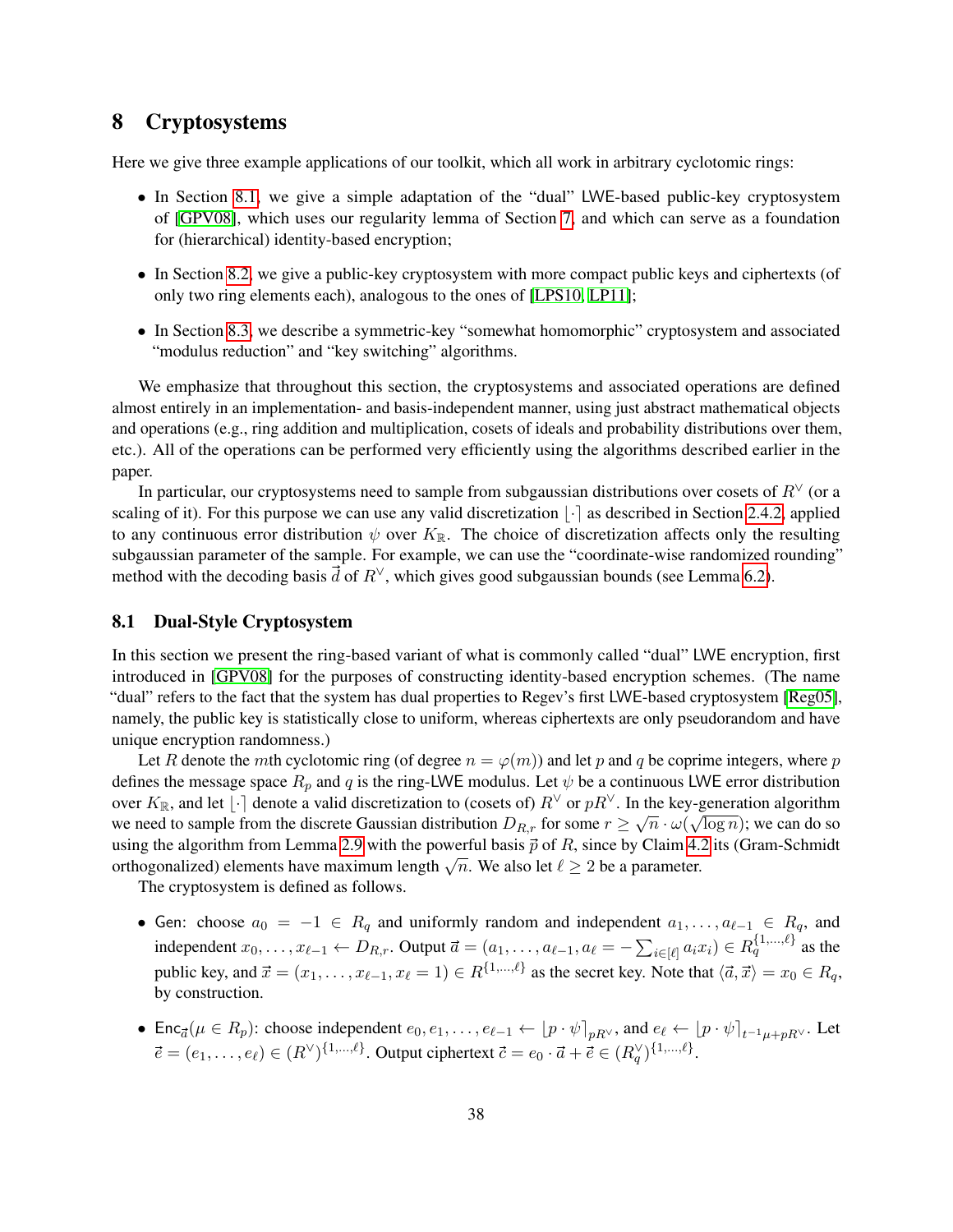• Dec<sub> $\vec{x}(\vec{c})$ : compute  $d = [(\vec{c}, \vec{x})] \in R^{\vee}$  (see Definition [6.4\)](#page-30-2), and output  $\mu = t \cdot d \mod pR$ .</sub>

**Lemma 8.1.** If  $r > 2n \cdot q^{1/\ell + 2/(n\ell)}$ , then the above cryptosystem is IND-CPA secure assuming the hardness *of*  $R$ -DLWE<sub>a, $\psi$ </sub> given  $\ell + 1$  *samples.* 

*Proof.* By Corollary [7.5](#page-35-1) (with  $k = 1$ ), the public key  $\vec{a}$  is within statistical distance  $2^{-\Omega(n)}$  of the uniform distribution over  $R_q^{\{1,\ldots,\ell\}}$ . By Lemma [2.23](#page-20-0) and Lemma [2.24,](#page-20-1) it follows that for any message  $\mu$  (chosen adversarially given  $\vec{a}$ ), the ciphertext  $\vec{c} = e_0 \cdot \vec{a} + \vec{e}$  is computationally indistinguishable from uniform and independent of the public key, under the hardness assumption.  $\Box$ 

**Lemma 8.2.** Suppose that for any  $c \in R_p^{\vee}$ ,  $[p \cdot \psi]_{c+pR^{\vee}}$  is  $\delta$ -subgaussian with parameter s for some  $\delta = O(1/\ell)$ , and  $q \ge s\sqrt{(r^2\ell+1)n} \cdot \omega(\sqrt{\log n})$ . Then decryption is correct with probability  $1 - \text{negl}(n)$ *over all the randomness of key generation and encryption.*

In particular, if  $\psi$  is a continuous Gaussian with parameter  $s' \geq 1$ , and we use coordinate-wise randomized rounding in the decoding basis for discretization, then by the discussion in Section [2.4.2](#page-13-0) and the equality  $s_1(\vec{d}) = \sqrt{\text{rad}(m)/m}$  from Lemma [6.2,](#page-28-3) we have that  $\left[p \cdot \psi\right]_{c+pR}$  is 0-subgaussian with parameter  $s = p\sqrt{s^{2} + 2\pi \text{ rad}(m)/m} = O(ps').$ 

*Proof.* By construction,  $\langle \vec{c}, \vec{x} \rangle = e_0 x_0 + \langle \vec{e}, \vec{x} \rangle = \langle \vec{e}', \vec{x}' \rangle \bmod qR^{\vee}$ , where  $\vec{e}' = (e_0, e_1, \dots, e_{\ell}) \in (R^{\vee})^{[\ell+1]}$ and  $\vec{x}' = (x_0, x_1, \dots, x_\ell = 1) \in R^{[\ell+1]}$ . Furthermore,  $\langle \vec{e}', \vec{x}' \rangle = t^{-1} \mu \bmod pR^\vee$ , so decryption is correct as long as  $[\langle \vec{e}', \vec{x}' \rangle \mod qR^{\vee}] = \langle \vec{e}', \vec{x}' \rangle \in R^{\vee}$ . We next show that this holds with probability  $1 - \text{negl}(n)$  over the choice of  $\vec{e}'$  and  $\vec{e}'$ the choice of  $\vec{e}', \vec{x}'$ .

By Lemma [2.8,](#page-12-3) for each  $i \in [\ell]$  we have  $||x_i||_2 \le r\sqrt{n}$  except with probability at most  $2^{-n} = \text{negl}(n)$ , and  $||x_\ell||_2 = ||1||_2 = \sqrt{n}$ . Then by Item [6.6](#page-30-1) of Lemma 6.6 (with  $k = 1$ ,  $\ell = 0$ ), for every  $i \in [\ell]$  each and  $||x_{\ell}||_2 = ||1||_2 = \sqrt{n}$ . Then by item 6.0 of Lemma 6.6 (with  $\kappa = 1$ ,  $\ell = 0$ ), for every  $\ell \in [\ell]$  each coefficient of  $e_i x_i$  when represented in the decoding basis is  $\delta$ -subgaussian with parameter  $s\gamma/\overline{n}$ , and one of  $e_\ell x_\ell$  is  $\delta$ -subgaussian with parameter  $s\sqrt{n}$ . Since the  $e_i$  are mutually independent, each decoding-basis coefficient of  $\langle \vec{e}', \vec{x}' \rangle$  is  $\delta(\ell+1)$ -subgaussian with parameter  $s\sqrt{(r^2\ell+1)n}$ . Since  $\delta(\ell+1) = O(1)$ , the claim follows by Lemma [6.5.](#page-30-0)  $\Box$ 

### <span id="page-38-0"></span>8.2 Compact Public-Key Cryptosystem

As in the previous subsection, let R denote the mth cyclotomic ring and let  $p, q$  be coprime integers, where the message space is  $R_p$ . We also require q to be coprime with every odd prime dividing m. Also let  $\psi$  be a continuous LWE error distribution over  $K_{\mathbb{R}}$ , and let  $\lfloor \cdot \rfloor$  denote a valid discretization to (cosets of)  $R^{\vee}$  or  $pR^{\vee}$ . The cryptosystem is defined as follows.

• Gen: choose a uniformly random  $a \leftarrow R_q$ . Choose  $x \leftarrow |\psi|_{R^{\vee}}$  and  $e \leftarrow |p \cdot \psi|_{R^{\vee}}$ .

Output  $(a, b = \hat{m}(a \cdot x + e) \mod qR) \in R_q \times R_q$  as the public key, and x as the secret key. (Note that because  $\hat{m} = t \cdot g$ ,  $R^{\vee} = \langle t^{-1} \rangle$ , and  $a \cdot x + e \in R^{\vee}/qR^{\vee}$ , we have  $\hat{m}(a \cdot x + e) \in gR/gqR$ , which is then reduced mod qR to obtain  $b \in R_q$ .)

- Enc<sub>(a,b)</sub>( $\mu \in R_p$ ): choose  $z \leftarrow [\psi]_{R^{\vee}}$ ,  $e' \leftarrow [p \cdot \psi]_{pR^{\vee}}$ , and  $e'' \leftarrow [p \cdot \psi]_{t^{-1}\mu + pR^{\vee}}$ . Let  $u = \hat{m}(z \cdot a + e') \mod qR$  and  $v = z \cdot b + e'' \in R_q^{\vee}$ . Output  $(u, v) \in R_q \times R_q^{\vee}$ .
- Dec<sub>x</sub>(u, v): compute  $v-u \cdot x = \hat{m}(e \cdot z e' \cdot x) + e'' \mod qR^\vee$ , and decode it to  $d = [v-u \cdot x] \in R^\vee$ <br>(see Definition 6.4). Output  $u = t$ , d mod pR (see Definition [6.4\)](#page-30-2). Output  $\mu = t \cdot d \mod pR$ .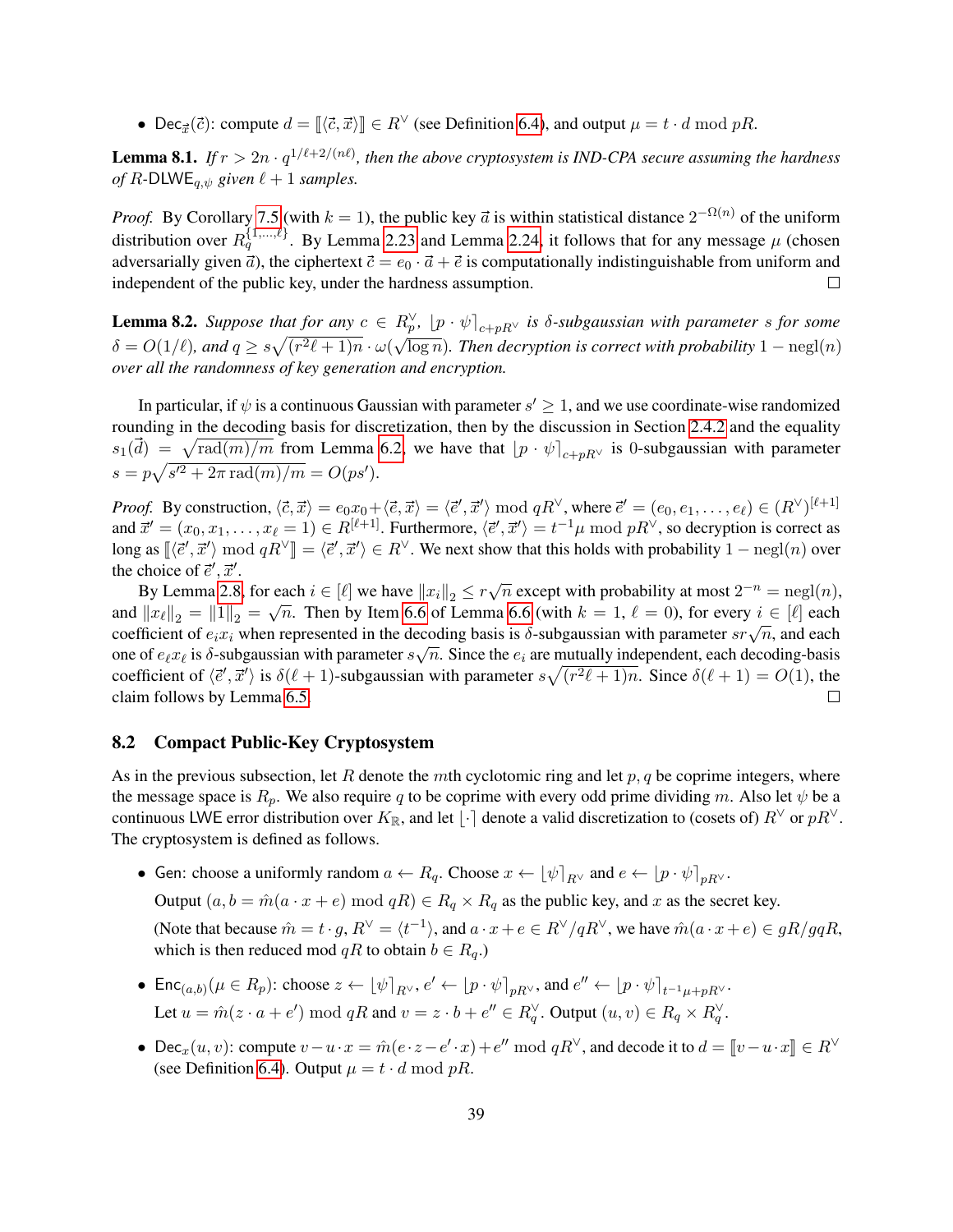### **Lemma 8.3.** *The above cryptosystem is IND-CPA secure assuming the hardness of R-DLWE*<sub> $q,\psi$ </sub>.

*Proof.* The security proof follows from two applications of the ring-LWE assumption in its normal form (see Lemma [2.24\)](#page-20-1), with secret drawn from  $\psi|_{R}$ ∨. First, we claim that the public key is indistinguishable from uniform. Using the transformation from Lemma [2.23](#page-20-0) with  $w = 0$ , we see that the pair  $(a, a \cdot x + e) \in R_q \times R_q^{\vee}$ , where  $a, x, e$  are sampled as in the Gen procedure, is indistinguishable from uniform. Now consider the transformation that multiplies the second component by  $\hat{m}$  and reduces the result modulo qR. This transformation maps pairs  $(a, a \cdot x + e)$  distributed as before, to pairs in  $R_q \times R_q$  distributed as the output of the Gen procedure. Moreover, since  $\langle g \rangle$  and  $\langle q \rangle$  are coprime by Corollary [2.18,](#page-18-3) and recalling that  $\hat{m}R^{\vee} = gR$ , we see that this transformation maps the uniform distribution over  $R_q \times R_q^{\vee}$  to the uniform distribution over  $R_q \times R_q$ . This completes the proof of the first claim.

It remains to show that if the public key  $(a, b)$  is uniformly random in  $R_q \times R_q$ , then for any message  $\mu \in R_p$ , the joint distribution of the public key together with  $Enc_{(a,b)}(\mu)$  is computationally indistinguishable from uniform. To see this, consider a reduction that is given access to a distribution over  $R_q \times K_{\mathbb{R}}/qR^{\vee}$ which is either  $A_{z,\psi}$  (for  $z \leftarrow [\psi]_{R^{\vee}}$ ) or uniform. It obtains two samples  $(a', u'')$  and  $(b', v')$  from the distribution, and applies the transformation from Lemma [2.23](#page-20-0) with  $w = 0$  to  $(a', u'')$  to obtain  $(a, u')$ , and with  $w = t^{-1}\mu \in R_p^{\vee}$  to  $(b', v')$  to obtain  $(b, v)$ . The reduction then outputs  $(a, b)$  as the public key, and  $(u = \hat{m}u' \bmod qR, v) \in R_q \times R_q^{\vee}$  as the encryption of  $\mu$ .

If the unknown distribution was uniform, then it follows that  $(a,b,u,v)$  is uniform in  $R^{[3]}_q\times R^\vee_q$  . (Showing that u is uniform in  $R_q$  is done as above, in the proof of the first claim.) On the other hand, if the unknown distribution is  $A_{z,\psi}$ , then  $(a, b)$  has uniform distribution, and it can be verified that  $(u, v)$  has the same distribution as generated by  $\mathsf{Enc}_{(a,b)}(\mu)$ . This completes the proof.  $\Box$ 

We finally show that under suitable parameters, decryption is correct with overwhelming probability.

**Lemma 8.4.** *Suppose that*  $\left[\psi\right]_{R^\vee}$  *outputs elements having*  $\ell_2$  *norm bounded by*  $\ell$  *with* 1−negl(*n*) *probability, that*  $\left[p \cdot \psi\right]_{c+pR} \vee$  (*for any coset*  $c + pR^{\vee}$ *) is*  $\delta$ *-subgaussian with parameter s for some*  $\delta = O(1)$ *, and that*  $q \geq s\sqrt{2(\hat{m}\ell)^2+n}\cdot\omega(\sqrt{\log n})$ . Then decryption is correct with probability  $1-\text{negl}(n)$  over all the *randomness of key generation and encryption.*

In particular, and just as in the previous subsection, if  $\psi$  is a continuous Gaussian with parameter  $s' \geq 1$ , and we use coordinate-wise randomized rounding in the decoding basis for discretization, then  $\left[p \cdot \psi\right]_{c+nR}$ is 0-subgaussian with parameter  $s = p\sqrt{s'^2 + 2\pi \text{ rad}(m)/m} = O(ps')$ . Moreover, by the fact that  $\psi$  has Is 0-subgaussian with parameter  $s = p\sqrt{s} + 2\pi \tan(m)/m = O(ps)$ . Moreover, by the fact that  $\psi$  has  $1 - 2^{-\Omega(n)}$  of its mass on vectors of length at most  $s'\sqrt{n}$ , and because discretization increases lengths by at most  $s_1(d)\sqrt{n}$  (by the triangle inequality), we have that  $\lfloor \psi \rfloor_{R^{\vee}}$  outputs elements having norm bounded by those  $s_1(a)\sqrt{n}$  (by the triangle inequality), we have that  $\lfloor \psi \rfloor_{R}$  burplus electric  $\ell := (s' + \sqrt{\text{rad}(m)/m})\sqrt{n} = O(s'\sqrt{n})$ , except with negl(n) probability.

*Proof.* By construction,  $e, e' \in pR^{\vee}$  and  $x, z \in R^{\vee}$ , so  $\hat{m}(e \cdot z - e' \cdot x) \in pR^{\vee}$ . Therefore,  $E :=$  $\hat{m}(e \cdot z - e' \cdot x) + e'' \in R^{\vee}$  satisfies  $E = \mu \mod pR^{\vee}$  when  $e''$  is chosen as when encrypting  $\mu$ , so decryption is correct as long as  $\llbracket E \bmod qR^{\vee} \rrbracket = E$ . We next show that this holds with probability  $1 - \text{negl}(n)$ .

By assumption,  $||x||_2$ ,  $||z||_2 \le \ell$  with probability  $1 - \text{negl}(n)$ , and  $e$ ,  $e'$ , and  $e''$  are  $\delta$ -subgaussian with parameter s. Then by Item 2 of Lemma [6.6](#page-30-1) (with  $k = 1, \ell = 0$ ), each coefficient of  $\hat{m} \cdot ez, \hat{m} \cdot e'x \in R^{\vee}$  when represented in the decoding basis is  $\delta$ -subgaussian with parameter  $\hat{sn} \ell$ , and those of  $e''$  are  $\delta$ -subgaussian represented in the decoding basis is *o*-subgaussian with parameter *since*, and those or  $e^x$  are *o*-subgaussian<br>with parameter  $s\sqrt{n}$ . Since  $e, e', e''$  are mutually independent, each decoding-basis coefficient of E is 3 $\delta$ -subgaussian with parameter  $s\sqrt{2(\hat{m}\ell)^2 + n}$ . The claim follows by Lemma [6.5.](#page-30-0)  $\Box$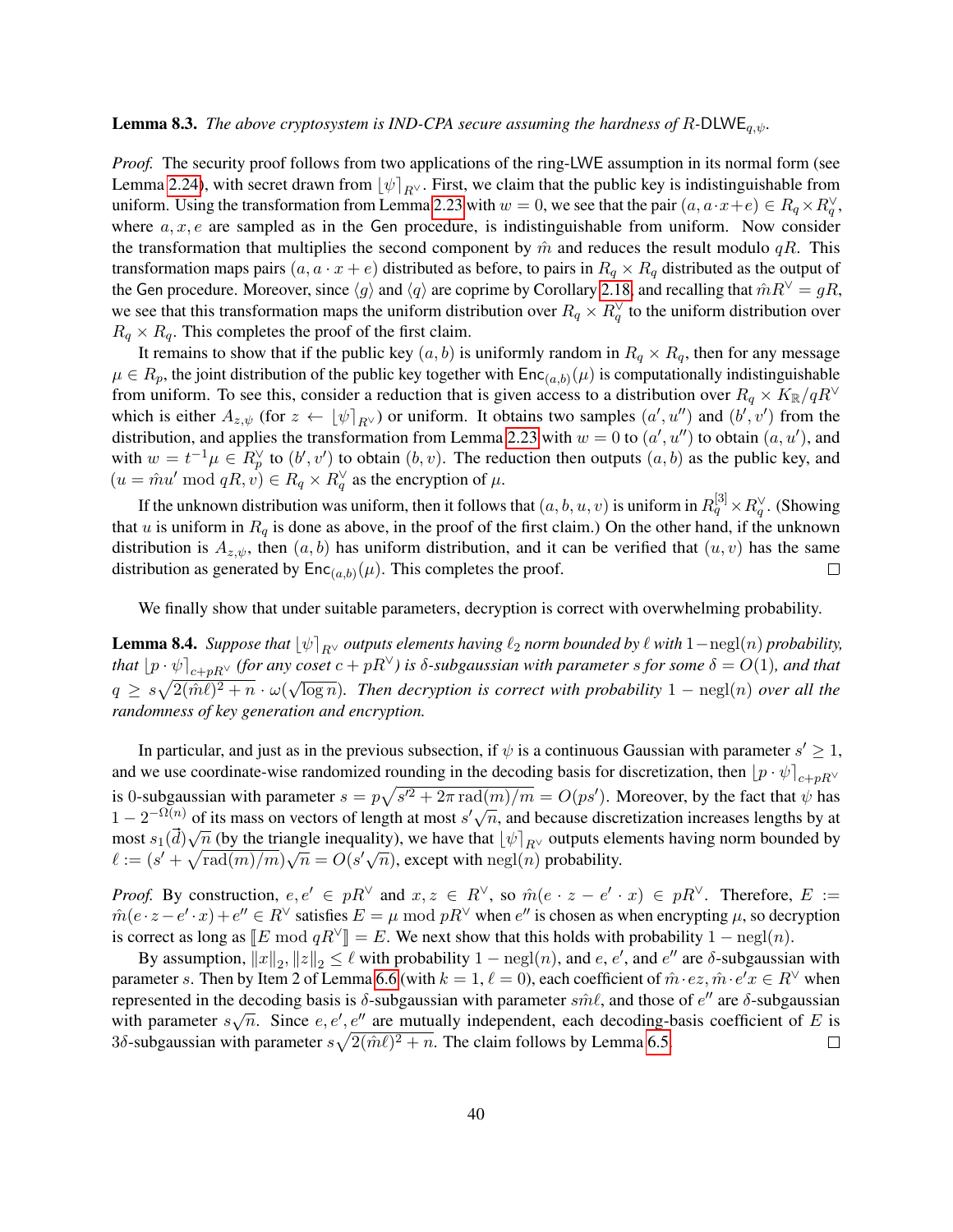### <span id="page-40-0"></span>8.3 Symmetric-Key Homomorphic Cryptosystem

Here we define a symmetric-key cryptosystem that is "somewhat homomorphic," i.e., it supports limited additive and multiplicative homomorphic operations. It is essentially the Brakerski-Vaikuntanathan system [\[BV11b\]](#page-48-7) based on ring-LWE, but with improved parameters and generalized to arbitrary cyclotomics, which introduces several technical challenges. We also describe generalized "key switching" (also known as degree reduction) and "modulus reduction" procedures akin to those first described for standard LWE in [\[BV11a\]](#page-47-2), and for ring-LWE in power-of-2 cyclotomics in [\[BGV12\]](#page-47-0). (The techniques developed here can also be adapted to work with the "scale free" perspective adopted in [\[Bra12\]](#page-47-11).) The scheme can also be made to support unbounded homomorphic operations using Gentry's "bootstrapping" technique [\[Gen09b,](#page-48-0) [Gen09a\]](#page-48-1), and also can be efficiently adapted to a public-key system using the regularity lemma from Section [7.](#page-33-0)

**Description of the scheme.** Let R denote the mth cyclotomic ring (of degree  $n = \varphi(m)$ ) and let p and q be coprime integers, where p defines the message space  $R_p$  and q is the ring-LWE modulus. To support "degree reduction" (see Section [8.3.2](#page-43-0) below), we also require  $\langle p \rangle$ ,  $\langle q \rangle \subseteq R$  to be coprime ideals, which is the case if and only if p is coprime with all odd primes dividing  $m$  (see Corollary [2.18\)](#page-18-3).

The secret key is a ring element  $s \in R$  chosen from a certain distribution (specifically, t times the LWE error distribution over R<sup>∨</sup>; see below). We say that a ciphertext of *degree*  $k \ge 1$  is a polynomial  $c = c(S)$  of degree at most (and usually equal to) k in an indeterminate S, having coefficients in  $\mathcal{I}_q$  where  $\mathcal{I} = (R^{\vee})^k$ . (Fresh ciphertexts produced by the encryption algorithm will have degree  $k = 1$ , whereas those produced by the homomorphic operations may have larger degree.) A ciphertext  $c(S)$  encrypting a message  $\mu \in R_p$  under secret key  $s \in R$  satisfies the relation

$$
c(s) = e \bmod q\mathcal{I}
$$

for some sufficiently "short"  $e\in\mathcal{I}$  such that  $e=t^{-k}\cdot \mu \bmod p\mathcal{I}$  (where "short" can refer to the  $\ell_2$  norm,  $\ell_{\infty}$  norm, or subgaussian parameter as needed). Therefore, given the secret key  $s \in R$  one can compute  $e = [c(s)] \in \mathcal{I}$  and recover the message as  $t^k \cdot e \mod pR$ . We refer to e as the "noise" in the ciphertext, and  $i\in \mathcal{I}$  and  $i\in \mathcal{I}$  are not determines the circle of a needed to ensure correct decreation with high its subgaussian parameter or  $\ell_2$  norm determines the size of q needed to ensure correct decryption with high probability, and the underlying hardness assumption. For each operation supported by the system, we give (nearly) tight bounds on the growth or shrinkage of the noise's subgaussian parameter and  $\ell_2$  norm; these bounds can be combined in a modular way to calculate appropriate parameters for a particular application.

Throughout this subsection, let  $\psi$  be a continuous LWE error distribution over  $K_{\mathbb{R}}$ , and let  $\lfloor \cdot \rceil$  denote any valid discretization to cosets of some scaling of R<sup> $\lor$ </sup> (e.g., using the decoding basis  $\vec{d}$  of  $R^{\lor}$ ). The cryptosystem is defined formally as follows.

- Gen: choose  $s' \leftarrow \lfloor \psi \rceil_{R^{\vee}}$ , and output  $s = t \cdot s' \in R$  as the secret key.
- Enc<sub>s</sub>( $\mu \in R_p$ ): choose  $e \leftarrow [p \cdot \psi]_{t^{-1}\mu + pR}$ . Let  $c_0 = -c_1 \cdot s + e \in R_q^{\vee}$  for uniformly random  $c_1 \leftarrow R_q^{\vee}$ , and output the ciphertext  $c(S) = c_0 + c_1S$ . The "noise" in  $c(S)$  is defined to be e.
- Dec<sub>s</sub>(c(S)) for c of degree k: compute  $c(s) \in (R^{\vee})_q^k$ , and decode it to  $e = [c(s)] \in (R^{\vee})^k$ . Output  $\mu = t^k \cdot e \bmod pR$ .

The homomorphic operations are defined as follows. For ciphertexts  $c, c'$  of arbitrary degrees  $k, k'$ (respectively), their homomorphic product is the degree- $(k + k')$  ciphertext  $c(S) \sqsupset c'(S) = c(S) \cdot c'(S)$  (i.e., atomorphic product polynomial multiplication). The naise in the result is defined to be the product of the naise ter standard polynomial multiplication). The noise in the result is defined to be the product of the noise terms of  $c, c'$ . Similarly, for ciphertexts  $c, c'$  of *equal* degree k, their homomorphic sum is defined as the degree-k ciphertext  $c(S) \boxplus c'(S) = c(S) + c'(S)$ , and the noise in the resulting ciphertext is the sum of those of c, c'.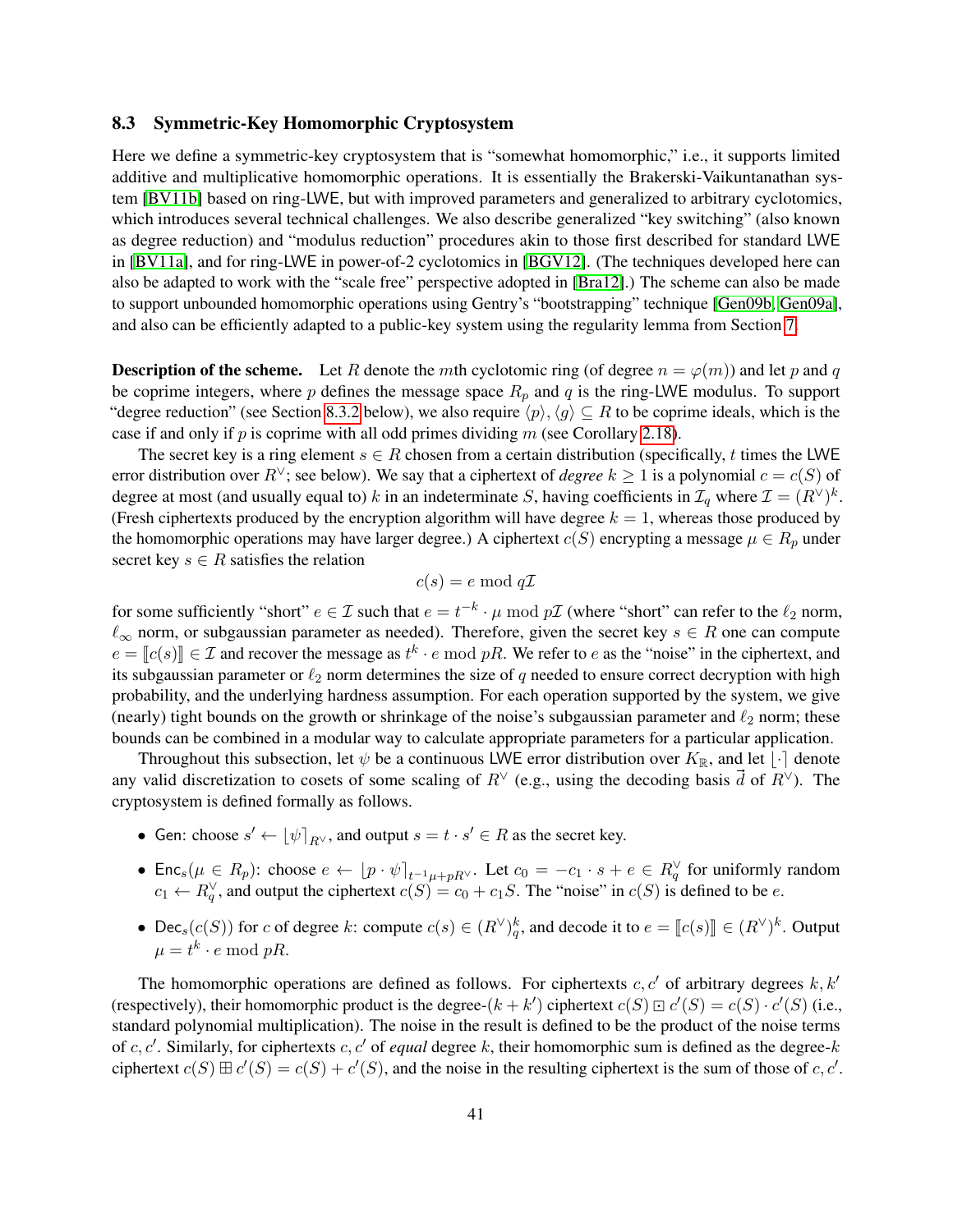(Observe that any degree-k ciphertext resulting from these operations has coefficients in  $(R^{\vee})_q^k$ , as required.) To homomorphically add two ciphertexts of different degrees, we must first homomorphically multiply the one having smaller degree by a fixed public encryption of  $1 \in R_p$  enough times to match the larger degree.<sup>[14](#page-41-0)</sup>

It is easy to verify that if the noise terms in all the ciphertexts are correctly decoded by the decryption algorithm, then its output is correct:

$$
\begin{aligned} \textsf{Dec}_s(\textsf{Enc}_s(\mu)) &= \mu, \\ \textsf{Dec}_s(c \boxplus c') &= \textsf{Dec}_s(c) + \textsf{Dec}_s(c') \bmod pR, \\ \textsf{Dec}_s(c \boxdot c') &= \textsf{Dec}_s(c) \cdot \textsf{Dec}_s(c') \bmod pR. \end{aligned}
$$

The following lemma gives a sufficient condition for correct decoding to occur, and follows directly from Lemmas [6.5](#page-30-0) and [6.6.](#page-30-1)

Lemma 8.5. *Suppose the noise* e *in a degree-*k *ciphertext* c *is* δ*-subgaussian with parameter* r *for some* √ **Example 6.5.** Suppose the noise  $e$  in a degree-k cipheriext c is 0-subgaussian with parameter 1 for some  $\delta = O(1)$ , and  $q \ge r \cdot \hat{m}^{k-1} \sqrt{n} \cdot \omega(\sqrt{\log n})$ . Then  $\text{Dec}_s(c)$  correctly recovers e with probability  $1 - \text{negl}(n)$  $\alpha = O(1)$ , and  $q \ge 1/m$   $\sqrt{n} \cdot \omega(\sqrt{\log n})$ . Then  $\text{Dec}_s(c)$  correctly recover<br>Alternatively, if  $q > 2||e||_2 \hat{m}^{k-1} \sqrt{n}$ , then  $\text{Dec}_s(c)$  recovers e with certainty.

The next two lemmas give (nearly) tight bounds on the subgaussian parameter of the noise under the homomorphic operations. They follow directly from the definition of the noise term, the properties of subgaussian random variables (described in Section [2.3\)](#page-9-2), and the triangle inequality.

**Lemma 8.6.** *If the noise terms in ciphertexts*  $c_i$  *are independent and*  $\delta_i$ -subgaussian with parameters  $r_i$ *(respectively), then the noise in the ciphertext*  $\oplus_i c_i$  *is*  $(\sum_i \delta_i)$ -subgaussian with parameter  $(\sum_i r_i^2)^{1/2}$ . *Moreover, it is always the case that the*  $\ell_2$  *and*  $\ell_\infty$  *norms of the noise terms in*  $\boxplus_i c_i$  *are at most the sums of those in the*  $c_i$ .

**Lemma 8.7.** Let  $e, e'$  be the noise terms in ciphertexts  $c, c'$ , respectively. Then the noise  $e \cdot e'$  in the ciphertext  $c ⊡ c'$  satisfies  $\parallel e \cdot e' \parallel$  ≤  $\parallel e \parallel \cdot \parallel e' \parallel_{\infty}$ , where  $\parallel \cdot \parallel$  denotes either the  $\ell_2$  or  $\ell_{\infty}$  norm. Moreover, if e is  $\delta$ -subgaussian with parameter  $r$ , then the noise  $e\cdot e'$  is  $\delta$ -subgaussian with parameter  $r\cdot \|e'\|_\infty.$  In particular, *if*  $e'$  *is* δ-subgaussian with parameter r' and is independent of e, then  $e \cdot e'$  is within negl(n) statistical distance of a  $\delta$ -subgaussian with parameter  $r \cdot r' \cdot \omega(\sqrt{\log n})$ .

*Proof.* The first claim follows directly from Equation [\(2.5\)](#page-15-3), and the second one by the first part of Claim [2.4.](#page-11-5) For the last claim, by subgaussianity we have  $||e'||_{\infty} \leq r' \cdot \omega(\sqrt{\log n})$ , except with  $\text{negl}(n)$  probability.

**Lemma 8.8.** *The above cryptosystem is IND-CPA secure assuming the hardness of R-DLWE*<sub> $q,\psi$ </sub>.

*Proof.* We describe a reduction that is given access to either an LWE distribution  $A_{s',\psi}$  or the uniform distribution over  $R_q \times K_{\mathbb{R}}/qR^{\vee}$ . In the former case we can assume that the distribution is in normal form, i.e., the secret  $s' \in R^{\vee}$  is distributed according to  $\lfloor \psi \rceil_{R^{\vee}}$  (see Lemma [2.24\)](#page-20-1). The reduction simulates an encryption oracle that in the former case implements the encryption algorithm  $\text{Enc}_s$  for secret key  $s = t \cdot s' \in R$  (which is distributed according to the output of Gen), and in the latter case simply returns ciphertexts that are uniformly random and independent of the queried messages. This suffices to prove IND-CPA security.

To respond to an encryption query on message  $\mu \in R_p$ , the reduction draws a sample  $(a', b') \in R_p$  $R_q \times K_{\mathbb{R}}/qR^{\vee}$  from the unknown distribution. It then applies the transformation from Lemma [2.23](#page-20-0) with

<span id="page-41-0"></span><sup>&</sup>lt;sup>14</sup>In particular, we can just multiply  $c(S)$  by (an appropriate power of)  $t^{-1} = g/\hat{m} \in R^{\vee}$ . By definition of g, this element has  $\ell_{\infty}$ norm  $||t^{-1}||_{\infty} \le 2^{\ell}/m \le 1$ , where  $\ell$  is the number of odd primes dividing m, so multiplication by  $t^{-1}$  does not increase the  $\ell_2$ norm or subgaussian parameter of the noise.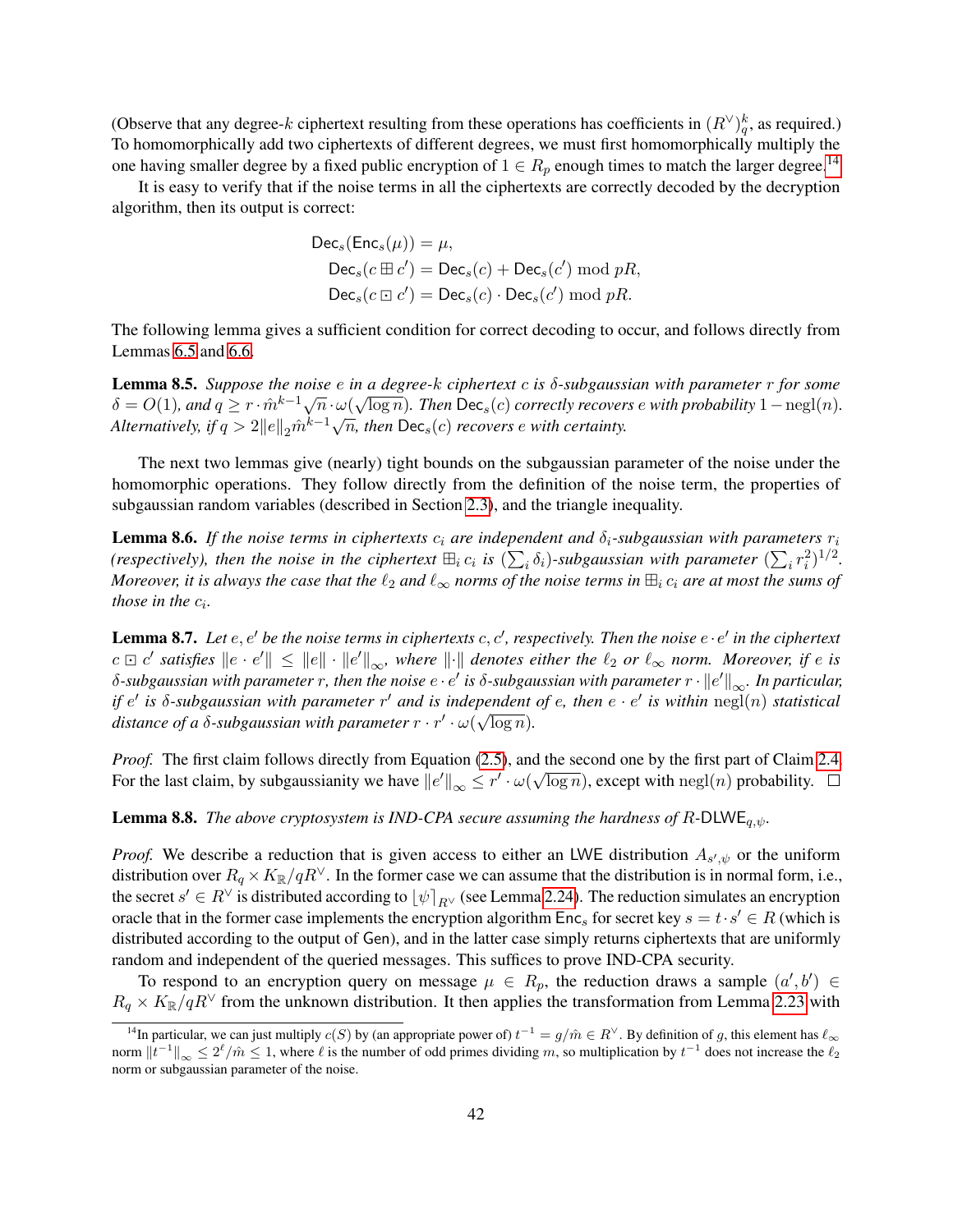$w = t^{-1}\mu \in R_p^{\vee}$  to obtain  $(a, b) \in R_q \times R_q^{\vee}$ . It lets  $c_1 = -t^{-1}a \in R_q^{\vee}$  and  $c_0 = b$ , and outputs the ciphertext  $c(S) = c_0 + c_1S$ .

Suppose that the unknown distribution is the ring-LWE distribution  $A_{s',\psi}$  for  $s' \in R^{\vee}$ , and let  $s = t \cdot s' \in R$ R. Then by Lemma [2.23,](#page-20-0) the pair  $(a, b)$  is such that a is uniformly random in  $R_q$ , and  $b = a \cdot s' + e = b$  $(t^{-1}a)s + e \bmod qR^{\vee}$ , where  $e \leftarrow [p \cdot \psi]_{t^{-1}\mu + pR^{\vee}}$ . Therefore,  $c_1 = -t^{-1}a$  is uniformly random in  $R_q^{\vee}$ , and  $c_0 = b = -c_1 \cdot s + e$ , so  $c(S)$  is distributed exactly according to  $Enc_s(\mu)$ .

On the other hand, if the unknown distribution is the uniform distribution, then by Lemma [2.23](#page-20-0) the pair  $(a, b)$  is uniformly random and independent of  $\mu$ , and therefore so are the coefficients of the ciphertext  $c(S)$ .

### 8.3.1 Modulus Reduction

The modulus reduction procedure changes the ciphertext modulus from q to some  $q' < q$  (where  $q'$  is coprime with  $p$ ), and outputs a ciphertext that encrypts (essentially) the same message, and whose noise term shrinks nearly proportionately. The procedure works best and is simplest to describe in the case of degree-1 ciphertexts, which can always be obtained via the key switching procedure described below in Section [8.3.2.](#page-43-0)

The following operation is central to the modulus reduction procedure. Let  $\mathcal J$  be an ideal and let  $q, q', p$ be integers with both q and q' coprime to p. Let  $v \in \mathbb{Z}_p$  be  $v = q' \cdot q^{-1} \bmod p$ . Define a randomized function  $F_{\mathcal{J}} : \mathcal{J}_q \to K$  in the following way: given  $x \in \mathcal{J}_q$  and some good basis of  $\mathcal{J}$ , sample a short (subgaussian) element from the coset  $(v - q'/q) \cdot x + p\mathcal{J}$  using one of the valid methods described in Section [2.4.2,](#page-13-0) and let  $F_{\mathcal{J}}(x)$  be the result. Note that the coset  $(v - q'/q) \cdot x + p\mathcal{J}$  is well defined because  $(v-q'/q)(q\mathcal{J}) = (vq-q')\mathcal{J} \subseteq p\mathcal{J}$ . Also observe that for all  $x \in \mathcal{J}_q$ , we have  $(q'/q)x + F_{\mathcal{J}}(x) \in \mathcal{J}_{q'}$  and  $qF_{\mathcal{J}}(x) \in p\mathcal{J}$  with certainty.

We now describe the modulus reduction procedure. Let  $c(S) = c_0 + c_1S$  be an input ciphertext, with  $c_0, c_1 \in R_q^{\vee}$ . Let  $f_0 \leftarrow F_{R^{\vee}}(c_0)$  and  $f_1 \leftarrow t^{-1} \cdot F_R(t \cdot c_1)$ , where we use coordinate-wise randomized rounding with the decoding basis  $\vec{d}$  of  $R^{\vee}$  for the former, and with the powerful basis  $\vec{p}$  of R for the latter. The output is the ciphertext  $c'(S) = c'_0 + c'_1 S$ , where

$$
c'_0 = \frac{q'}{q}c_0 + f_0 \bmod {q'}R^{\vee}, \qquad c'_1 = \frac{q'}{q}c_1 + f_1 \bmod {q'}R^{\vee}.
$$

Notice that by the first of the above properties, we have  $c'_0, c'_1 \in R_{q'}^{\vee}$  as required. Notice also that if  $s = t \cdot s' \in R$  is the secret key and e is the noise in  $c(S)$ , so that  $c_0 + c_1 s = e \mod qR^{\vee}$ , then

$$
c'_0 + c'_1 s = \frac{q'}{q}(c_0 + c_1 s) + (f_0 + f_1 s) = \frac{q'}{q}e + (f_0 + (tf_1) \cdot s') \bmod q' R^{\vee}.
$$
 (8.1)

Accordingly, we define the noise in the ciphertext  $c'(S)$  to be  $e' = (q'/q)e + (f_0 + f_1s)$ , which is in  $R^{\vee}$ because  $c'_0, c'_1 \in R_{q'}^{\vee}$ .

The following lemma describes the procedure's effect on the noise and plaintext. It says that the error is scaled by a factor of  $q'/q$ , plus a modulus-independent amount that depends only on the  $\ell_{\infty}$  norm of  $s' = t^{-1}s \in R^{\vee}$  (which was chosen from  $\lfloor \psi \rceil_{R^{\vee}}$  and hence is short). It also shows that the procedure implicitly introduces a factor of  $v = q' \cdot q^{-1} \in R_p$  into the message, which can be kept track of and removed upon decryption, because  $q'$  is coprime with p by assumption. In general, this extra factor seems inherent to modulus reduction, though it can be avoided by always using  $q' = q \mod p$ , which always holds in the common case  $p = 2$ .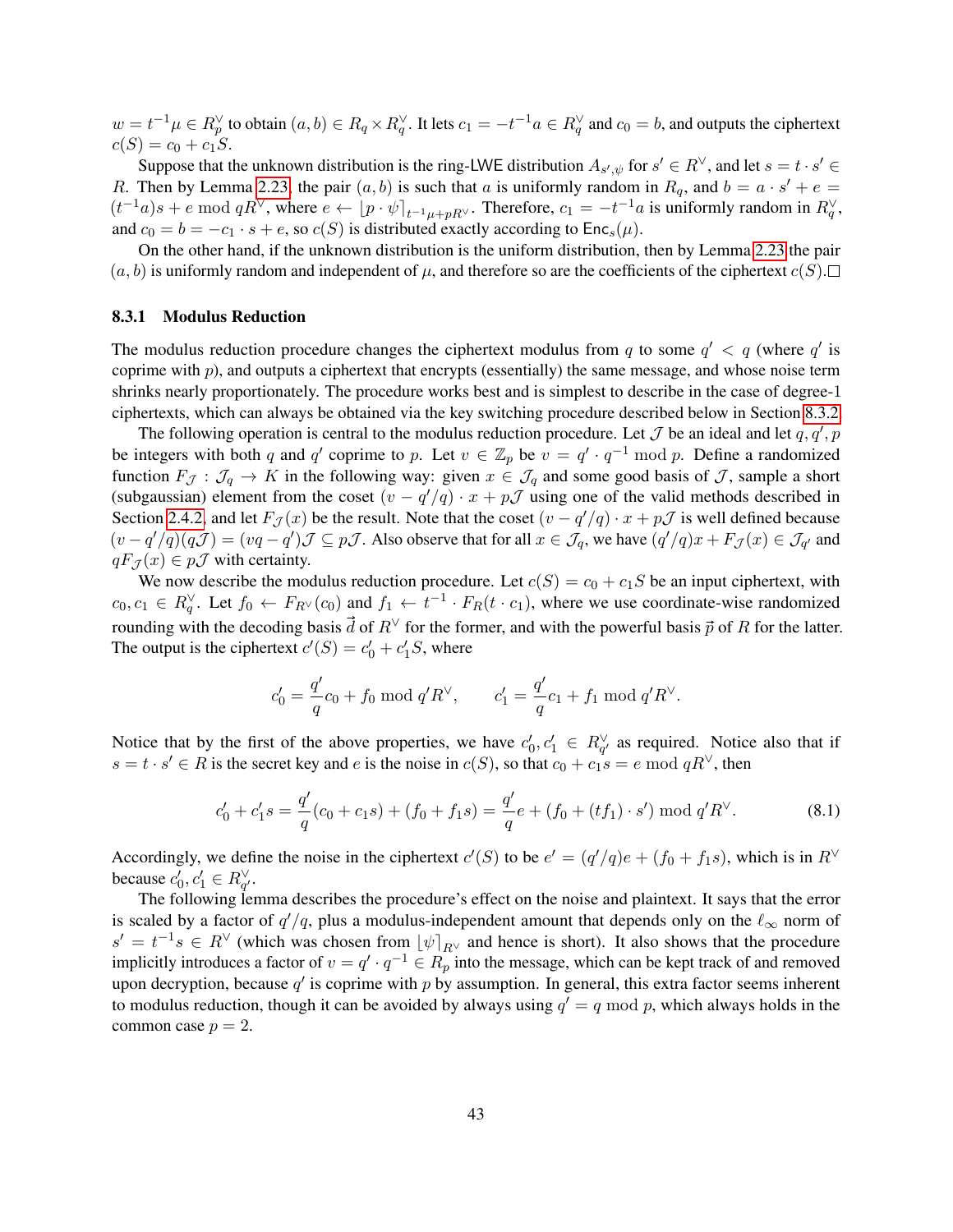**Lemma 8.9.** If the noise in the input ciphertext is  $e \in R^{\vee}$ , then the noise  $e' \in R^{\vee}$  in the output ciphertext satisfies  $e' = q' \cdot q^{-1} \cdot e \bmod pR^\vee$ . Moreover,  $e'$  equals  $(q'/q)e$  plus a random variable f that, for any value *of* e*, is* 0*-subgaussian with parameter*

$$
p\sqrt{2\pi}\Big(\mathrm{rad}(m)/m+\hat{m}\|t^{-1}s\|_\infty^2\Big)^{1/2},
$$

and for which  $||f||_2 \leq p\sqrt{n}\Big(\sqrt{\text{rad}(m)/m} +$ √  $\overline{\hat{m}}\Vert t^{-1}s\Vert_{\infty}\Big)$  always.

In particular, if e is  $\delta$ -subgaussian then by Claim [2.1](#page-9-1) so is  $e'$ , although it may not be independent of e.

*Proof.* Since both  $e, e' \in R^{\vee}$  and q is coprime with p, showing that  $e' = v \cdot e \mod pR^{\vee}$  is equivalent to showing that  $qe' - q'e \in pR^{\vee}$ . The latter follows immediately from the definition of  $e'$  and the fact that  $qF_{\mathcal{J}}(x) \in p\mathcal{J}$  always.

The subgaussianity claim on  $e' = (q'/q)e + (f_0 + f_1s)$  follows by the fact that for any values of  $c_0, c_1$ , the terms  $f_0$  and  $tf_1$  are 0-subgaussian with respective parameters  $p\sqrt{2\pi s_1(d)}$  and  $p\sqrt{2\pi s_1(\vec{p})}$ ; the bounds on  $s_1(\vec{d})$  and  $s_1(\vec{p})$  given in Lemmas [6.2](#page-28-3) and [4.3](#page-24-1) respectively; and Claim [2.1.](#page-9-1) Similarly, the claim on  $||f||_2$ follows from the fact that coordinate-wise randomized rounding to a coset of  $pR^{\vee}$  (respectively,  $pR$ ) using basis  $p \cdot d$  (resp.,  $p \cdot \vec{p}$ ) always yields an element having  $\ell_2$  norm bounded by  $p\sqrt{n}s_1(d)$  (resp.,  $p\sqrt{n}s_1(\vec{p})$ ); by Equation [\(2.5\)](#page-15-3); and by the triangle inequality.  $\Box$ 

### <span id="page-43-0"></span>8.3.2 Key Switching/Degree Reduction

The key-switching procedure (also known as "degree reduction") converts any degree- $k$  ciphertext  $c(S)$ encrypted under a secret key  $s \in R$ , to a degree-1 ciphertext  $c'(S')$  encrypted under a key  $s' \in R$  (which may or may not be the same as s). Notice that when decrypting  $c(S)$ , the evaluation  $c(s)$  is simply a linear function in the powers  $s^0, s^1, \ldots, s^k \in R$ . The main idea behind the key-switching method introduced in [\[BV11a\]](#page-47-2) is to homomorphically apply this linear function to suitable *encryptions* (under s 0 ) of these powers; we refer to these ciphertexts as the key-switching "hint." Implementing this idea requires some care in our setting, however, due to the different powers of  $R<sup>∨</sup>$  involved in the operations and their homomorphic counterparts.

**Rewriting the decryption relation.** Let  $\mathcal{I} = (R^{\vee})^k$  and  $d = k + 1$ , let  $\vec{s} = (s^0, \dots, s^k) \in R^{[d]}$ , and let  $\vec{c} \in \mathcal{I}_q^{[d]}$  be the coefficient vector of a valid degree-k ciphertext  $c(S)$ . Then for a degree-k ciphertext c, we have the decryption relation

$$
\langle \vec{c}, \vec{s} \rangle = e \bmod{q\mathcal{I}}
$$

for some short (subgaussian)  $e \in t^{-k} \mu + p \mathcal{I}$ . We first put this relation in a more convenient form, viewing the ciphertext in the slightly "denser" quotient  $\hat{m}^{1-k}R_q^{\vee}$  (because  $\hat{m}^{1-k}R^{\vee} \supseteq \mathcal{I}$ ), and then scaling it up by a  $\hat{m}^{k-1}$  factor.<sup>[15](#page-43-1)</sup> We also multiply and divide  $\vec{c}$  and  $\vec{s}$  (respectively) by t, yielding

$$
\langle \underbrace{t \cdot \hat{m}^{k-1} \vec{c}}_{\vec{y} \in R_q^{[d]}}, t^{-1} \vec{s} \rangle = \hat{m}^{k-1} e \text{ mod } qR^{\vee}.
$$

We write the relation in this way so that  $t^{-1}\vec{s}$  is over  $R^{\vee}$ , which is the appropriate domain for encrypting it in the key-switching hint, and so that  $\vec{y}$  is over  $R_q$ , which will be needed for decomposing it into short elements of  $R$  as part of the key-switching operation.

<span id="page-43-1"></span><sup>&</sup>lt;sup>15</sup>This is essentially the same idea used in decoding  $\mathcal{I}_q$  to  $\mathcal{I}$ , as described in Section [6.2.](#page-29-0)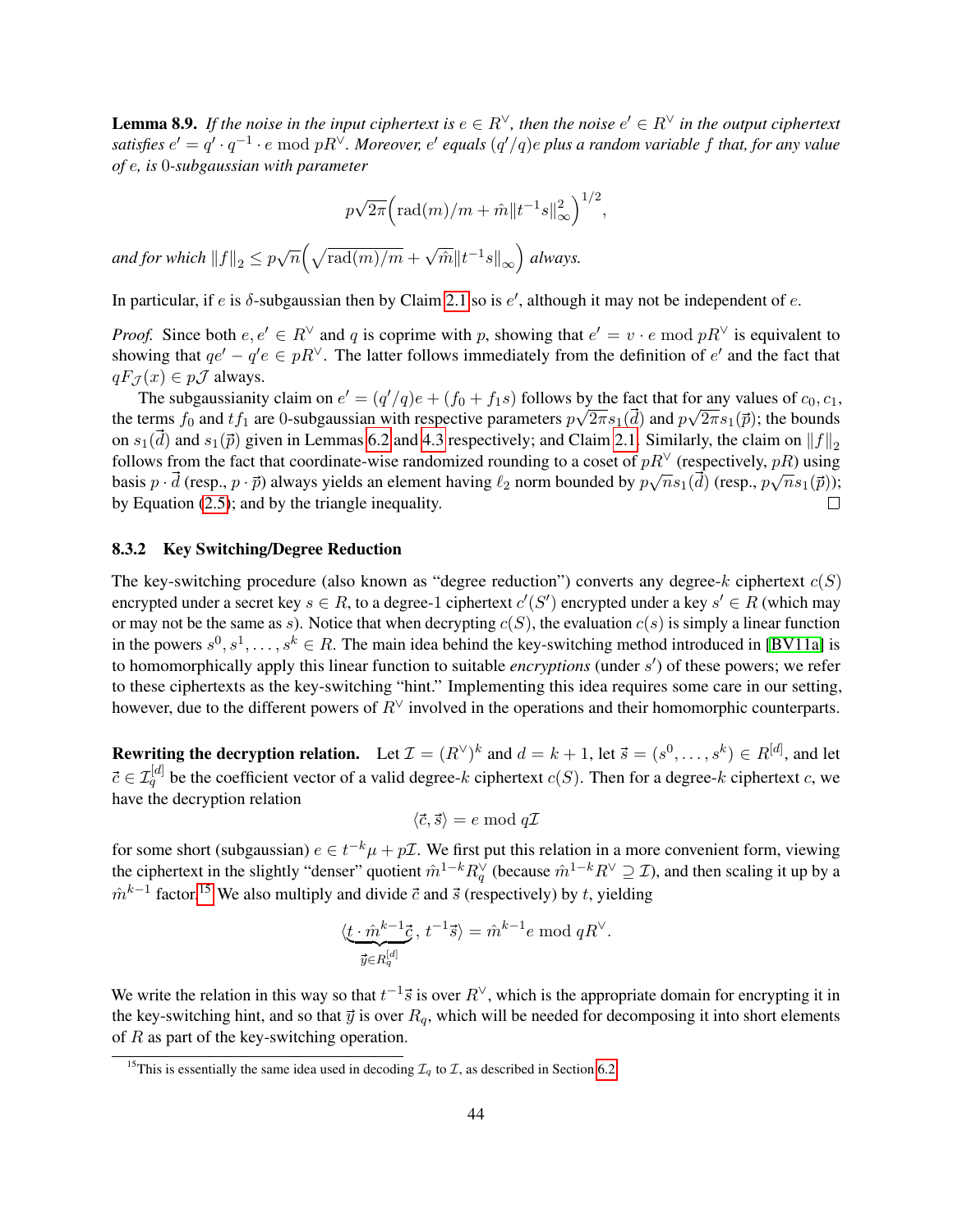We finally make one more important change to the decryption relation. Let  $\ell = \lceil \log_2 q \rceil$  and define

$$
\mathbf{g} = (1, 2, 4, \dots, 2^{\ell-1}) \in \mathbb{Z}_q^{[\ell]} \text{ and } G = I_{[d]} \otimes \mathbf{g}^T \in \mathbb{Z}_q^{[d] \times [d\ell]}.
$$
 (8.2)

Then for any  $\vec{x} \in R^{[d\ell]}$  such that  $G\vec{x} = \vec{y} \in R^{[d]}_q$ , we have

<span id="page-44-2"></span><span id="page-44-0"></span>
$$
\langle \vec{x}, t^{-1}G^T\vec{s} \rangle = \langle G\vec{x}, t^{-1}\vec{s} \rangle = \hat{m}^{k-1}e \text{ mod } qR^{\vee}.
$$
 (8.3)

The hint will consist essentially of an encryption of  $t^{-1}G^T\vec{s}$ , and the key-switching operation will homomorphically compute its inner product with a *short* (subgaussian)  $\vec{x}$  so as to keep the error in the resulting ciphertext small. The need for a short  $\vec{x}$  is why we arranged for  $\vec{y}$  to be over  $R_q$ , because we always have a efficiency conduct the powerful basis) that has nearly optimal spectral norm  $s_1(\vec{p}) = \sqrt{\hat{m}}$ , whereas good basis for R (namely, the powerful basis) that has nearly optimal spectral norm  $s_1(\vec{p}) = \sqrt{\hat{m}}$ , whereas we do not always have such a good basis of  $\mathcal{I} = (R^{\vee})^k$  for  $k \geq 1$ .

Alternative relations. As an optimization, we can actually omit the constant term 1 from  $\vec{s}$ . This decreases the dimension  $d$  by one, thereby reducing the size of the hint and the amount of extra noise introduced by the key-switching procedure. For ciphertext  $c(S) = \sum_{i=0}^{k} c_i S^i$  we then define  $\vec{c} = (c_1, \ldots, c_k)$ , so that the main decryption relation becomes  $c_0 + \langle \vec{c}, \vec{s} \rangle = e \mod q\mathcal{I}$ . The hint-generation and key-switching procedures then work exactly as described below, with the additional step that we add the constant term  $\hat{m}^{k-1}c_0 \bmod qR^{\vee}$  to the output ciphertext  $c'(S')$ . This works because the key-switching procedure ensures that  $c'(s') \approx \hat{m}^{k-1} \langle \vec{c}, \vec{s} \rangle = \hat{m}^{k-1} (e - c_0) \bmod qR^{\vee}$ .

Similarly, when the original and target secret keys are equal, i.e.,  $s' = s$ , we can omit both 1 and s from  $\vec{s}$ , define  $\vec{c} = (c_2, \ldots, c_k)$ , and write the decryption relation as  $(c_0 + c_1s) + \langle \vec{c}, \vec{s} \rangle = e \mod q\mathcal{I}$ . We can then apply the procedures below, adding the linear polynomial  $\hat{m}^{k-1}(c_0+c_1S) \bmod qR^\vee$  to the output ciphertext  $c'(S)$  of the key-switching procedure.

Finally, the vector g need not contain only powers of 2, but may be defined with respect to a larger integer base (thereby decreasing the dimension  $\ell$ ), or may even consist of other exponentially increasing sequences. The particular choice of g mainly affects the length (or subgaussian parameter) of the decomposition  $\vec{x} \in R^{[d\ell]}.$ See [\[MP12\]](#page-49-7) for further discussion.

**Constructing the hint.** The hint is a collection of independent degree-1 ciphertexts  $h_i(S')$  for each  $i \in [d\ell]$ , prepared as

$$
h_i(S') \leftarrow \mathsf{Enc}_{s'}(0) + t^{-1}(G^T \vec{s})_i \bmod qR^{\vee},
$$

i.e., we generate degree-1 encryptions of 0 and simply add entries of  $t^{-1}G^T\vec{s}$  to their constant terms. Notice that by construction,

$$
h_i(s') = f_i + t^{-1}(G^T \vec{s})_i \bmod qR^{\vee}
$$

for some short (subgaussian)  $f_i \in pR^{\vee}$  having distribution  $[p \cdot \psi]_{pR^{\vee}}$ . Note also that  $h_i(S')$  may not actually be a well-formed encryption of any particular message, because  $h_i(s')$  may not be congruent modulo  $qR^{\vee}$  to any short enough element of  $R^{\vee}$ ; however, this does not matter for the key-switching application.

To the vector  $\vec{f} = (f_i)_{i \in [d\ell]}$  of noise terms in the hint we associate a measure of quality F, defined as

<span id="page-44-1"></span>
$$
F := \max_{i \in \mathbb{Z}_m^*} \left( \sum_{j=1}^{d\ell} |\sigma_i(f_j)|^2 \right)^{1/2},\tag{8.4}
$$

and bound it as follows.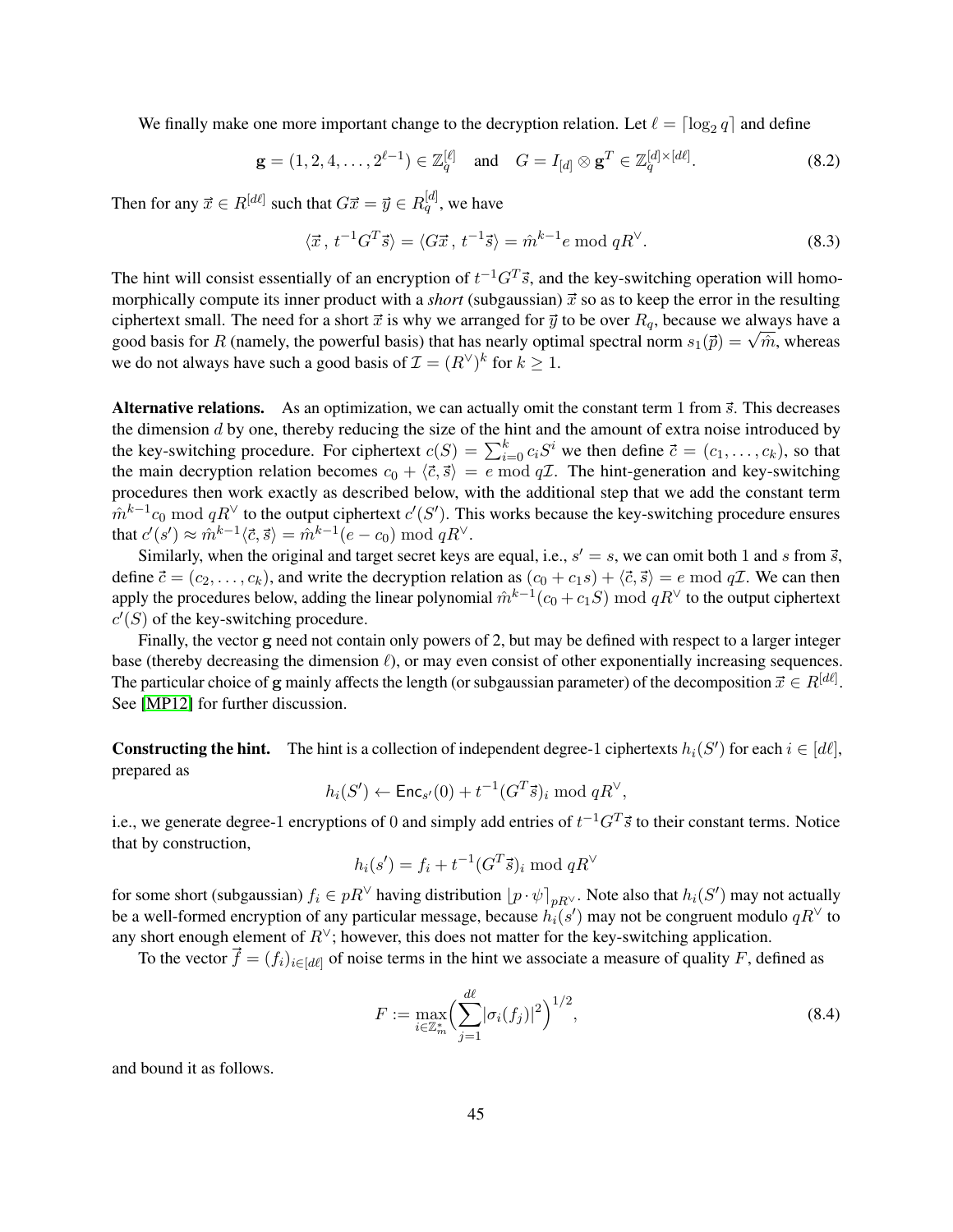**Claim 8.10.** *If the entries*  $f_i \in R^{\vee}$  *of*  $\vec{f}$  *are all*  $\delta$ -subgaussian with parameter *s* for some  $\delta = O(1)$ *, then* 

$$
F \leq Cs \cdot \max(\sqrt{d\ell}, \omega(\sqrt{\log n}))
$$

*except with*  $negl(n)$  *probability, for some universal constant*  $C > 0$ *. Proof.* Write

$$
\max_{i \in \mathbb{Z}_m^*} \left( \sum_{j=1}^{d\ell} |\sigma_i(f_j)|^2 \right) = \max_{i \in \mathbb{Z}_m^*} \left( \sum_{j=1}^{d\ell} \Re(\sigma_i(f_j))^2 + \sum_{j=1}^{d\ell} \Im(\sigma_i(f_j))^2 \right)
$$
  

$$
\leq 2 \max_{i \in \mathbb{Z}_m^*} \max \left\{ \sum_{j=1}^{d\ell} \Re(\sigma_i(f_j))^2, \sum_{j=1}^{d\ell} \Im(\sigma_i(f_j))^2 \right\}
$$

.

Each of the  $2n$  sums is a sum of squares of  $d\ell$  independent  $\delta$ -subgaussian variables with parameter  $s/\sqrt{2}$ . The claim now follows by applying Lemma [2.2](#page-9-3) to each of the sums and applying the union bound.  $\Box$ 

The key-switching procedure. The procedure takes as input  $\vec{c} \in \mathcal{I}_q^{[d]}$ , computes  $\vec{y} = t \cdot \hat{m}^{k-1} \vec{c} \in R_q^{[d]}$ , and generates, as described below, a short (subgaussian)  $\vec{x} \in R^{[d\ell]}$  such that  $G\vec{x} = \vec{y}$ . It then outputs the degree-1 ciphertext

$$
c'(S') = \sum_{i \in [d\ell]} x_i \cdot h_i(S').
$$

Notice that by [\(8.3\)](#page-44-0), evaluating  $c'(S')$  at  $S' = s'$  gives

$$
c'(s') = \sum_{i \in [d\ell]} x_i (f_i + t^{-1} (G^T \vec{s})_i) = \langle \vec{x}, \vec{f} \rangle + \langle \vec{x}, t^{-1} G^T \vec{s} \rangle = \langle \vec{x}, \vec{f} \rangle + \hat{m}^{k-1} e \mod qR^{\vee}.
$$

Accordingly, we define the noise term in c' to be  $e' = \langle \vec{x}, \vec{f} \rangle + \hat{m}^{k-1} e \in R^{\vee}$ . Notice that the noise is congruent to  $\hat{m}^{k-1}e$  modulo  $pR^{\vee}$ , because each  $f_i \in pR^{\vee}$  by construction of the hint. The noise is also relatively short: the  $\hat{m}^{k-1}$  factor of e is exactly offset by switching from modulus  $q\mathcal{I} = q(R^{\vee})^k$  to  $qR^{\vee}$ , and  $\langle \vec{x}, \vec{f} \rangle$  is short because both  $\vec{x}$  and  $\vec{f}$  are. (See Lemma [8.11](#page-45-0) for a precise analysis.)

Also note that while decrypting the original ciphertext  $c(S)$  would yield the message  $t^k e = \mu \mod pR$ , the resulting degree-1 ciphertext  $c'(S')$  decrypts to the message  $t \cdot \hat{m}^{k-1} e = g^{k-1} \mu \text{ mod } pR$ . This means that an implementation must keep track of the "true" underlying degree of each ciphertext (and limit homomorphic additions to ciphertexts of equal "true" degree), even if its degree as a polynomial has been reduced via key switching. Upon final decryption, the extra  $g^{k-1}$  factor in the message can be removed as long as g is invertible modulo  $p$ , which by Corollary [2.18](#page-18-3) is the case because we have assumed that  $p$  is coprime with every odd prime dividing m.

The next lemma says that the key-switching procedure introduces into the ciphertext some subgaussian error, proportional to the quality F of the noise vector  $\vec{f}$  in the hint.

<span id="page-45-0"></span>**Lemma 8.11.** *Fix an arbitrary vector*  $\vec{f}$  *and let* F *be as defined in Equation* [\(8.4\)](#page-44-1)*.* Assume that for some  $\delta = O(1)$ , every entry  $x_j \in R$  of  $\vec{x}$  is  $\delta$ -subgaussian with parameter s', conditioned on any values of the *ciphertext* c *and* x1, . . . , xj−1*. Then for any value of the original noise term* e*, the additional noise term*  $\langle \vec{x}, \vec{f} \rangle$  is  $(d\ell)$ δ-subgaussian with parameter  $Fs'$ . In particular, if e is δ-subgaussian with parameter s<sup>*n*</sup> then *the new noise term*  $e' = \langle \vec{x}, \vec{f} \rangle + \hat{m}^{k-1}e$  *is*  $(d\ell + 1)\delta$ -subgaussian with parameter  $\sqrt{(Fs')^2 + (\hat{m}^{k-1}s'')^2}$ .

*Proof.* The subgaussianity claim on  $\langle \vec{x}, \vec{f} \rangle$  follows directly from Claim [2.4.](#page-11-5) The claim on  $e'$  is immediate by Claim [2.1.](#page-9-1)  $\Box$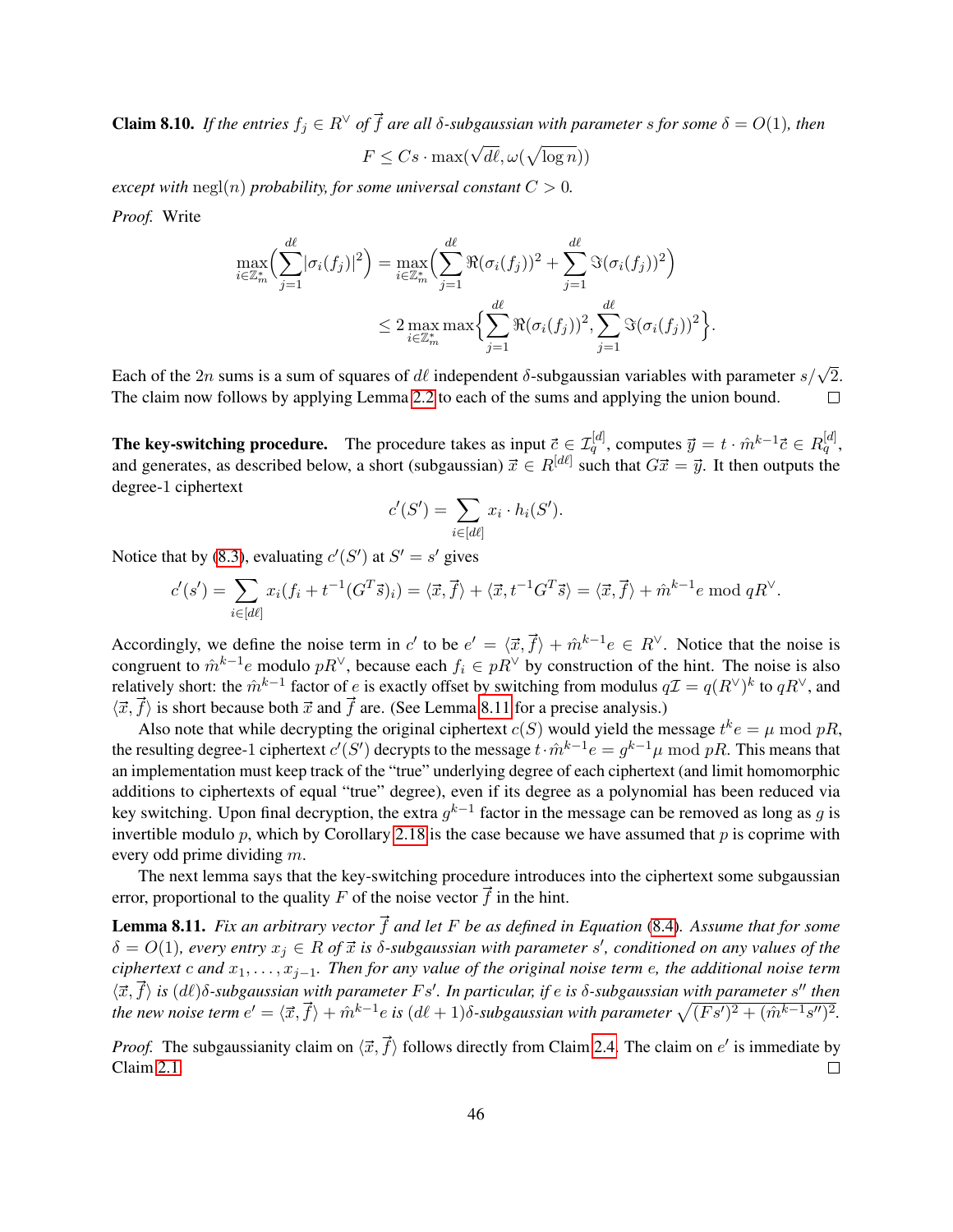**Choosing**  $\vec{x}$ . In the key-switching procedure we need to sample a subgaussian  $\vec{x} \in R^{[d\ell]}$  such that  $G\vec{x} = \vec{y}$ for a given  $\vec{y} \in R_q^{[d]}$ , where  $G \in \mathbb{Z}_q^{[d] \times [d\ell]}$  is as defined in Equation [\(8.2\)](#page-44-2). To start, define the R-module

$$
\Lambda^{\perp}(G) = \{ \vec{z} \in R^{[d\ell]} : G\vec{z} = \vec{0} \in R_q^{[d]} \},
$$

which may also be seen as a lattice in  $H^{[d\ell]}$ . The set of all solutions  $\vec{x}$  to  $G\vec{x} = \vec{y}$  is then a coset of this module. (A solution always exists, because G contains the identity  $I_{[d]}$  as a submatrix.) Given a high-quality Z-basis of  $\Lambda^{\perp}(G)$ , we can use any of the methods described in Section [2.4.2](#page-13-0) for subgaussian sampling over the desired lattice coset, e.g., coordinate-wise randomized rounding. As usual, the relevant measures of basis quality are the largest singular value and the maximum length of the Gram-Schmidt orthogonalized vectors.

<span id="page-46-0"></span>**Lemma 8.12.** *There is an efficiently computable*  $\mathbb{Z}$ -basis  $Z \in R^{[d\ell] \times [d\ell n]}$  of  $\Lambda^{\perp}(G)$  satisfying the following *bounds, where*  $||Z||_2$  *denotes the largest*  $\ell_2$  *norm of the Gram-Schmidt orthogonalized vectors* Z. If q *is a power of* 2*, then*  $s_1(Z) \leq 3\sqrt{\hat{m}}$  *and*  $\|\tilde{Z}\|_2 = 2\sqrt{n}$ ; *otherwise*,  $s_1(Z) \leq \sqrt{(9 + \text{wt}_2(q))\hat{m}}$  *and*  $\|\tilde{Z}\|_2 = \sqrt{5n}$ , *where*  $wt_2(q)$  *denotes the number of* 1*s in the binary expansion of* q.

The remainder of this section is dedicated to a proof of the lemma. We first recall that Micciancio and Peikert [\[MP12,](#page-49-7) Section 4] constructed good bases for the *integer* lattices

$$
\mathcal{L}^\perp(G)=\{\mathbf{z}\in\mathbb{Z}^{[d\ell]}:G\mathbf{z}=\mathbf{0}\in\mathbb{Z}_q^{[d]}\},
$$

which we now briefly summarize (see that work for further details and full proofs). Recalling that  $G =$  $I_{[d]}\otimes \mathbf{g}^T \in \mathbb{Z}_q^{[d]\times[d\ell]}$  where  $\mathbf{g}=(1,2,4,\ldots,2^{\ell-1})\in \mathbb{Z}_q^{[\ell]}$  and  $\ell=\lceil \log_2 q \rceil$ , define  $S_g\in \mathbb{Z}^{[\ell]\times[\ell]}$  as

$$
S_g = \begin{pmatrix} 2 & & & & \\ -1 & 2 & & & \\ & -1 & \ddots & & \\ & & 2 & & \\ & & & -1 & 2 \end{pmatrix} \text{ if } q = 2^{\ell}, \text{ otherwise } S_g = \begin{pmatrix} 2 & & & q_0 \\ -1 & 2 & & q_1 \\ & -1 & & & q_2 \\ & & \ddots & & \vdots \\ & & & 2 & q_{\ell-2} \\ & & & -1 & q_{\ell-1} \end{pmatrix},
$$

where  $q = (q_{\ell-1} \cdots q_1 q_0)_2 = \sum_{i \in [\ell]} q_i 2^i$  for  $q_i \in \{0, 1\}$  is the binary representation of q. It is clear by inspection that the columns of  $S_g$  are all in the lattice  $\mathcal{L}^{\perp}(g^T)$ ; moreover, as shown in [\[MP12\]](#page-49-7), they are indeed a basis of the lattice. (This can be seen by verifying that the determinants of  $S_g$  and  $\mathcal{L}^{\perp}(\mathbf{g}^T)$  are equal.) It immediately follows that  $S = I_{[d]} \otimes S_g \in \mathbb{Z}^{[d\ell] \times [d\ell]}$  is a basis for the lattice  $\mathcal{L}^{\perp}(G)$ .

In [\[MP12\]](#page-49-7) it is shown that  $\|\widetilde{S}\|_2 = \|\widetilde{S}_g\|_2 = 2$  if  $q = 2^{\ell}$  (where we orthogonalize from right to left), In [MP12] it is shown that  $||S||_2 = ||S_g||_2 = 2$  if  $q = 2^{\circ}$  (where we orthogonalize from right). It also directly follows from the triangle and is  $\sqrt{5}$  otherwise (where we orthogonalize from left to right). It also dire inequality and Pythagorean theorem that  $s_1(S) = s_1(S_g) \leq 3$  if  $q = 2^{\ell}$ , and is at most  $\sqrt{9 + wt_2(q)}$ otherwise.

We now claim that

$$
Z = S \otimes \vec{p}^T = I_{[d]} \otimes S_g \otimes \vec{p}^T \in R^{[d\ell] \times [d\ell n]}
$$

is a Z-basis of  $\Lambda^{\perp}(G)$  satisfying the bounds in Lemma [8.12,](#page-46-0) where  $\vec{p}$  is the powerful basis of R. For the bounds, observe that by Lemma [4.3,](#page-24-1) the fact that the longest Gram-Schmidt orthogonalized vector of  $\sigma(\vec{p}^T) = \text{CRT}_m$  has length  $\sqrt{n}$ , and the properties of singular values and orthogonalization under the tensor product, we have

$$
s_1(Z)=s_1(S)\cdot s_1(\vec{p})=s_1(S)\cdot \sqrt{\hat{m}}\quad \text{and}\quad \|\widetilde{Z}\|_2=\|\widetilde{S}\|_2\cdot \|\widetilde{\text{CRT}}_m\|_2=\|\widetilde{S}\|_2\cdot \sqrt{n},
$$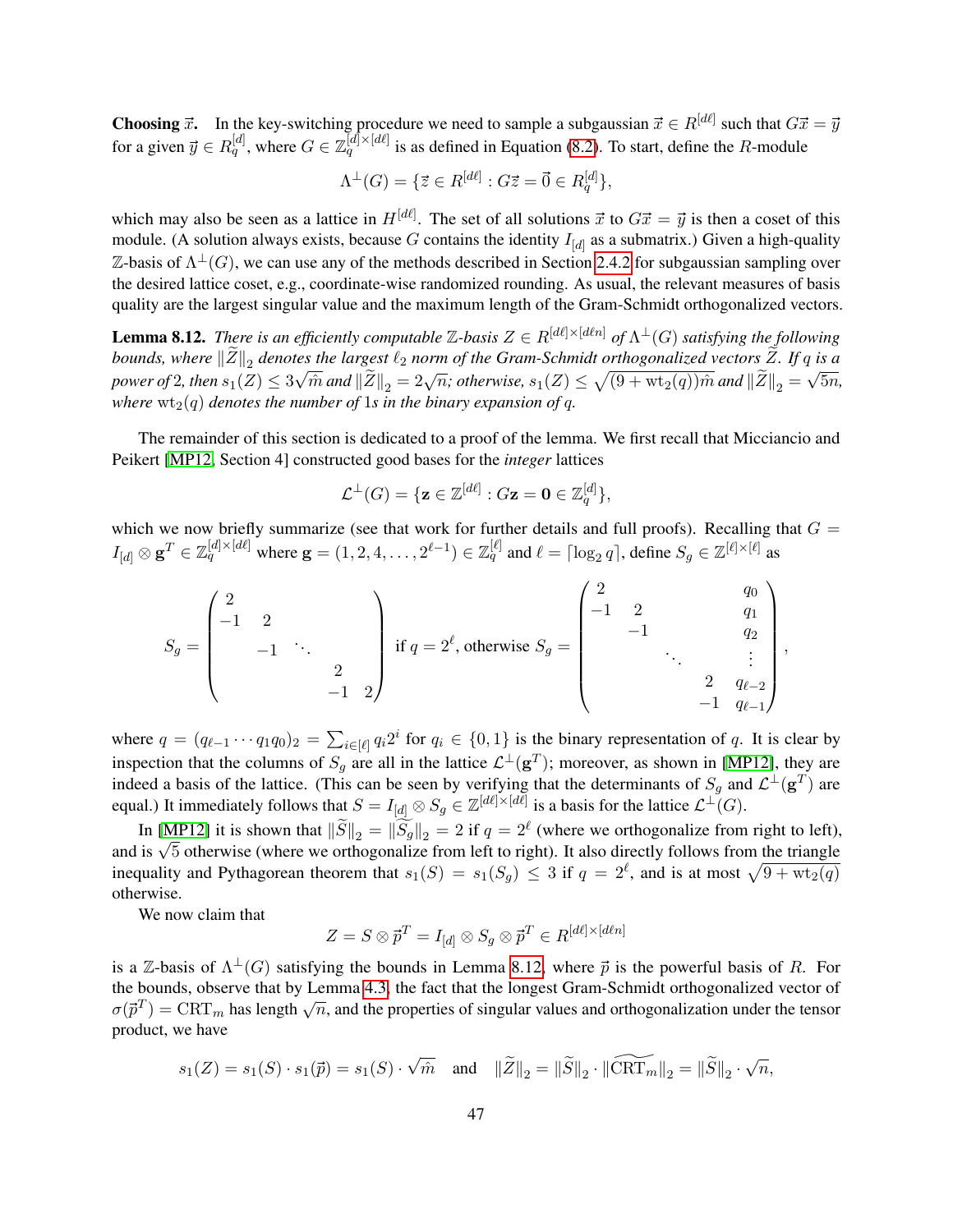which when combined with the above bounds from [\[MP12\]](#page-49-7) yields the claim. It only remains to show that  $Z$ is a Z-basis of  $\Lambda^{\perp}(G)$ , which is a consequence of the following simple lemma.

**Lemma 8.13.** Let  $A \in \mathbb{Z}_q^{[h] \times [k]}$  for some  $h, k \geq 1$  be arbitrary. If B is any Z-basis of  $\mathcal{L}^{\perp}(A) \subseteq \mathbb{Z}^{[k]}$  and  $\vec{b}$ *is any*  $\mathbb{Z}$ *-basis of R, then*  $B \otimes \vec{b}^T$  *is a*  $\mathbb{Z}$ *-basis of*  $\Lambda^{\perp}(A) \subseteq R^{[k]}$ .

*Proof.* Clearly, every element of  $B \otimes \vec{b}^T$  is in  $\Lambda^{\perp}(A)$ . To show that it is a basis, let  $\vec{z} \in \Lambda^{\perp}(A)$  be arbitrary, so  $A\vec{z} = \vec{0} \in R_q^{[h]}$ . Then we can uniquely write  $\vec{z} = \sum_j b_j \cdot z_j$  for some vectors  $z_j \in \mathbb{Z}^{[k]}$ . By linearity and uniqueness with respect to  $\vec{b}$ , this implies that  $Az_j = \mathbf{0} \in \mathbb{Z}_q^{[h]}$  for every j, so each  $z_j \in \mathcal{L}^{\perp}(A)$  can be written uniquely as a  $\mathbb Z$ -linear combination of elements in B. It follows that  $\vec z$  can be expressed uniquely as a  $\mathbb Z$ -linear combination of elements in  $B\otimes \vec b^T$ .  $\Box$ 

# References

- <span id="page-47-4"></span>[ABB10] S. Agrawal, D. Boneh, and X. Boyen. Efficient lattice (H)IBE in the standard model. In *EUROCRYPT*, pages 553–572. 2010.
- <span id="page-47-9"></span>[ACPS09] B. Applebaum, D. Cash, C. Peikert, and A. Sahai. Fast cryptographic primitives and circularsecure encryption based on hard learning problems. In *CRYPTO*, pages 595–618. 2009.
- <span id="page-47-6"></span>[AP09] J. Alwen and C. Peikert. Generating shorter bases for hard random lattices. *Theory of Computing Systems*, 48(3):535–553, April 2011. Preliminary version in STACS 2009.
- <span id="page-47-5"></span>[AP13] J. Alperin-Sheriff and C. Peikert. Practical bootstrapping with polylogarithmic overhead. In *CRYPTO*. 2013. To appear.
- <span id="page-47-7"></span>[Bab85] L. Babai. On Lovász' lattice reduction and the nearest lattice point problem. *Combinatorica*, 6(1):1–13, 1986. Preliminary version in STACS 1985.
- <span id="page-47-8"></span>[Ban93] W. Banaszczyk. New bounds in some transference theorems in the geometry of numbers. *Mathematische Annalen*, 296(4):625–635, 1993.
- <span id="page-47-0"></span>[BGV12] Z. Brakerski, C. Gentry, and V. Vaikuntanathan. (Leveled) fully homomorphic encryption without bootstrapping. In *ICTS*, pages 309–325. 2012.
- <span id="page-47-10"></span>[Bos90] W. Bosma. Canonical bases for cyclotomic fields. *Appl. Algebra Eng. Commun. Comput.*, 1:125–134, 1990.
- <span id="page-47-3"></span>[Boy10] X. Boyen. Lattice mixing and vanishing trapdoors: A framework for fully secure short signatures and more. In *Public Key Cryptography*, pages 499–517. 2010.
- <span id="page-47-1"></span>[BPR12] A. Banerjee, C. Peikert, and A. Rosen. Pseudorandom functions and lattices. In *EUROCRYPT*, pages 719–737. 2012.
- <span id="page-47-11"></span>[Bra12] Z. Brakerski. Fully homomorphic encryption without modulus switching from classical GapSVP. In *CRYPTO*, pages 868–886. 2012.
- <span id="page-47-2"></span>[BV11a] Z. Brakerski and V. Vaikuntanathan. Efficient fully homomorphic encryption from (standard) LWE. In *FOCS*, pages 97–106. 2011.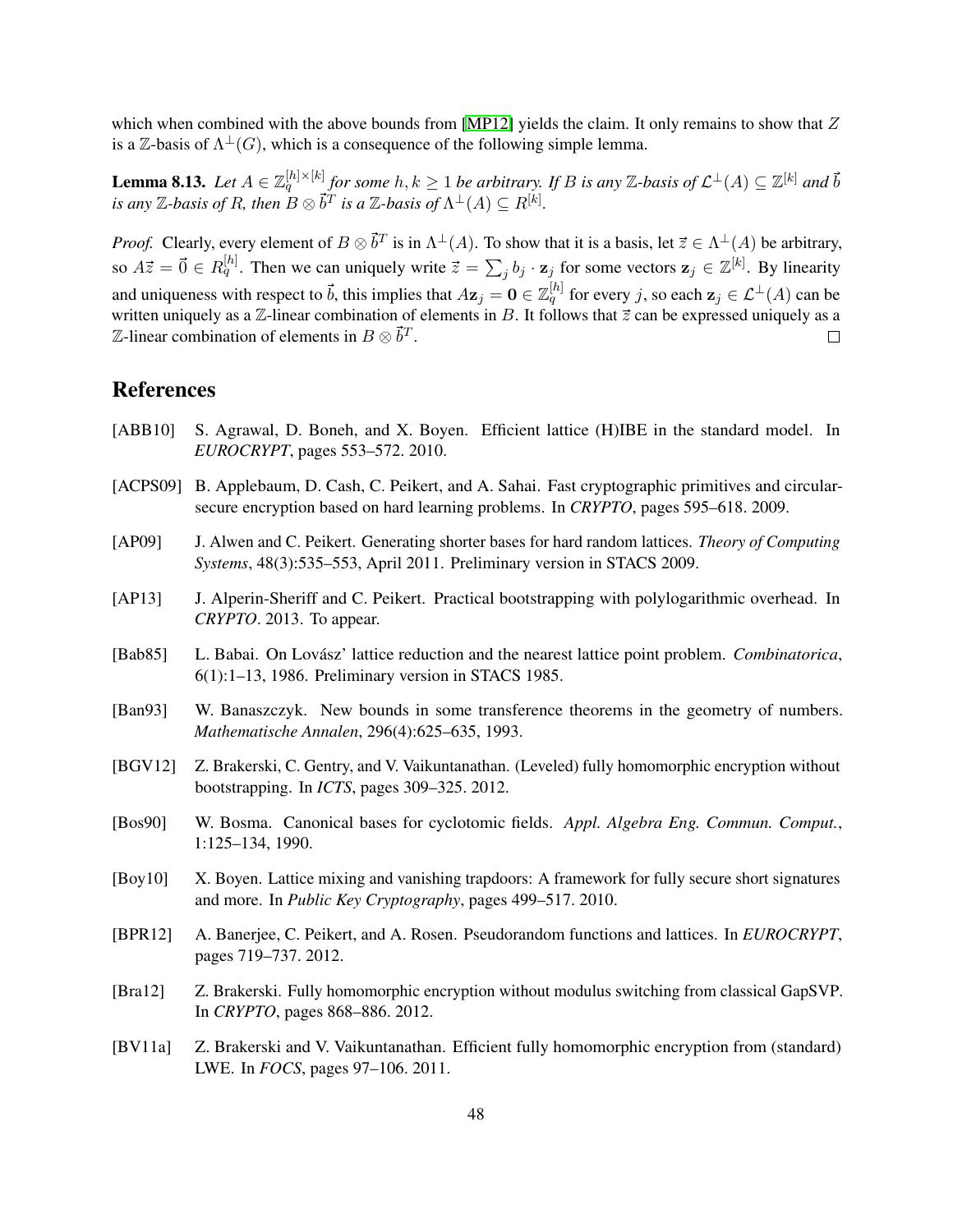- <span id="page-48-7"></span>[BV11b] Z. Brakerski and V. Vaikuntanathan. Fully homomorphic encryption from ring-LWE and security for key dependent messages. In *CRYPTO*, pages 505–524. 2011.
- <span id="page-48-12"></span>[CHKP10] D. Cash, D. Hofheinz, E. Kiltz, and C. Peikert. Bonsai trees, or how to delegate a lattice basis. *J. Cryptology*, 25(4):601–639, 2012. Preliminary version in Eurocrypt 2010.
- <span id="page-48-16"></span>[Con09] K. Conrad. The different ideal, 2009. Available at [http://www.math.uconn.edu/](http://www.math.uconn.edu/~kconrad/blurbs/) [~kconrad/blurbs/](http://www.math.uconn.edu/~kconrad/blurbs/), last accessed 12 Oct 2009.
- <span id="page-48-13"></span>[DD12] L. Ducas and A. Durmus. Ring-LWE in polynomial rings. In *Public Key Cryptography*, pages 34–51. 2012.
- <span id="page-48-10"></span>[Erd46] P. Erdős. On the coefficients of the cyclotomic polynomial. Bulletin of the American Mathemati*cal Society*, 52(2):179–184, 1946.
- <span id="page-48-1"></span>[Gen09a] C. Gentry. *A fully homomorphic encryption scheme*. Ph.D. thesis, Stanford University, 2009. <crypto.stanford.edu/craig>.
- <span id="page-48-0"></span>[Gen09b] C. Gentry. Fully homomorphic encryption using ideal lattices. In *STOC*, pages 169–178. 2009.
- <span id="page-48-6"></span>[Gen10] C. Gentry. Toward basing fully homomorphic encryption on worst-case hardness. In *CRYPTO*, pages 116–137. 2010.
- <span id="page-48-4"></span>[GHPS12] C. Gentry, S. Halevi, C. Peikert, and N. P. Smart. Ring switching in BGV-style homomorphic encryption. In *SCN*, pages 19–37. 2012. Full version at [http://eprint.iacr.org/](http://eprint.iacr.org/2012/240) [2012/240](http://eprint.iacr.org/2012/240).
- <span id="page-48-2"></span>[GHS12a] C. Gentry, S. Halevi, and N. P. Smart. Fully homomorphic encryption with polylog overhead. In *EUROCRYPT*, pages 465–482. 2012.
- <span id="page-48-3"></span>[GHS12b] C. Gentry, S. Halevi, and N. P. Smart. Homomorphic evaluation of the AES circuit. In *CRYPTO*, pages 850–867. 2012.
- <span id="page-48-8"></span>[GLP12] T. Güneysu, V. Lyubashevsky, and T. Pöppelmann. Practical lattice-based cryptography: A signature scheme for embedded systems. In *CHES*, pages 530–547. 2012.
- <span id="page-48-11"></span>[GPV08] C. Gentry, C. Peikert, and V. Vaikuntanathan. Trapdoors for hard lattices and new cryptographic constructions. In *STOC*, pages 197–206. 2008.
- <span id="page-48-14"></span>[Kle00] P. N. Klein. Finding the closest lattice vector when it's unusually close. In *SODA*, pages 937–941. 2000.
- <span id="page-48-15"></span>[Lan94] S. Lang. *Algebraic number theory*, volume 110 of *Graduate Texts in Mathematics*. Springer-Verlag, New York, second edition, 1994.
- <span id="page-48-9"></span>[LM06] V. Lyubashevsky and D. Micciancio. Generalized compact knapsacks are collision resistant. In *ICALP (2)*, pages 144–155. 2006.
- <span id="page-48-5"></span>[LM08] V. Lyubashevsky and D. Micciancio. Asymptotically efficient lattice-based digital signatures. In *TCC*, pages 37–54. 2008.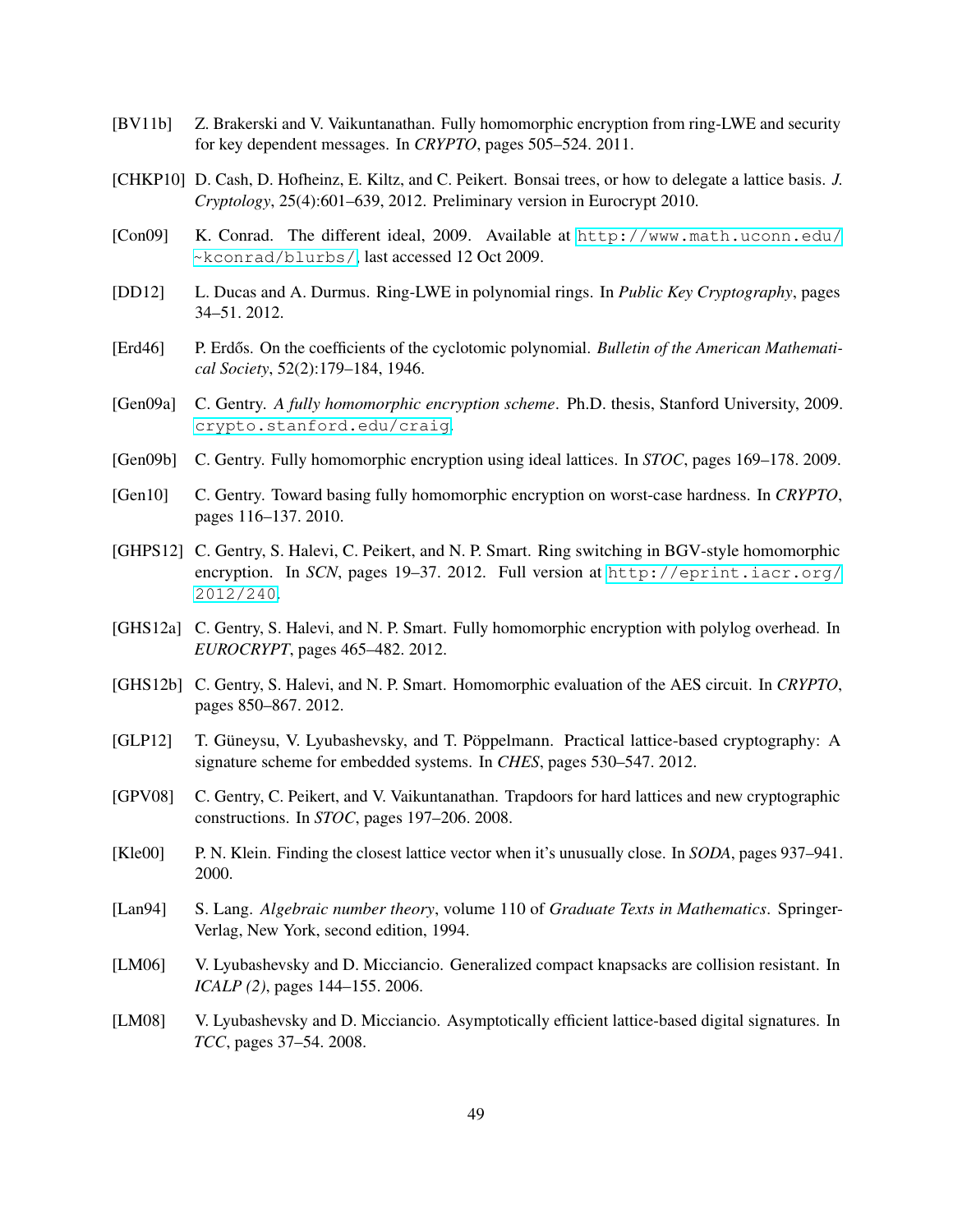- <span id="page-49-3"></span>[LMPR08] V. Lyubashevsky, D. Micciancio, C. Peikert, and A. Rosen. SWIFFT: A modest proposal for FFT hashing. In *FSE*, pages 54–72. 2008.
- <span id="page-49-16"></span>[LP11] R. Lindner and C. Peikert. Better key sizes (and attacks) for LWE-based encryption. In *CT-RSA*, pages 319–339. 2011.
- <span id="page-49-1"></span>[LPR10] V. Lyubashevsky, C. Peikert, and O. Regev. On ideal lattices and learning with errors over rings. *J. ACM*, 2013. To appear. Preliminary version in Eurocrypt 2010.
- <span id="page-49-15"></span>[LPS10] V. Lyubashevsky, A. Palacio, and G. Segev. Public-key cryptographic primitives provably as secure as subset sum. In *TCC*, pages 382–400. 2010.
- <span id="page-49-4"></span>[Lyu09] V. Lyubashevsky. Fiat-Shamir with aborts: Applications to lattice and factoring-based signatures. In *ASIACRYPT*, pages 598–616. 2009.
- <span id="page-49-6"></span>[Lyu12] V. Lyubashevsky. Lattice signatures without trapdoors. In *EUROCRYPT*, pages 738–755. 2012.
- <span id="page-49-0"></span>[Mic02] D. Micciancio. Generalized compact knapsacks, cyclic lattices, and efficient one-way functions. *Computational Complexity*, 16(4):365–411, 2007. Preliminary version in FOCS 2002.
- <span id="page-49-7"></span>[MP12] D. Micciancio and C. Peikert. Trapdoors for lattices: Simpler, tighter, faster, smaller. In *EUROCRYPT*, pages 700–718. 2012.
- <span id="page-49-11"></span>[MR04] D. Micciancio and O. Regev. Worst-case to average-case reductions based on Gaussian measures. *SIAM J. Comput.*, 37(1):267–302, 2007. Preliminary version in FOCS 2004.
- <span id="page-49-9"></span>[Pei09] C. Peikert. Public-key cryptosystems from the worst-case shortest vector problem. In *STOC*, pages 333–342. 2009.
- <span id="page-49-12"></span>[Pei10] C. Peikert. An efficient and parallel Gaussian sampler for lattices. In *CRYPTO*, pages 80–97. 2010.
- <span id="page-49-14"></span>[PM08] M. Püschel and J. M. F. Moura. Algebraic signal processing theory: Cooley-Tukey type algorithms for DCTs and DSTs. *IEEE Transactions on Signal Processing*, 56(4):1502–1521, 2008.
- <span id="page-49-8"></span>[PR07] C. Peikert and A. Rosen. Lattices that admit logarithmic worst-case to average-case connection factors. In *STOC*, pages 478–487. 2007.
- <span id="page-49-2"></span>[Reg05] O. Regev. On lattices, learning with errors, random linear codes, and cryptography. *J. ACM*, 56(6):1–40, 2009. Preliminary version in STOC 2005.
- <span id="page-49-5"></span>[SS11] D. Stehlé and R. Steinfeld. Making NTRU as secure as worst-case problems over ideal lattices. In *EUROCRYPT*, pages 27–47. 2011.
- <span id="page-49-10"></span>[SSTX09] D. Stehlé, R. Steinfeld, K. Tanaka, and K. Xagawa. Efficient public key encryption based on ideal lattices. In *ASIACRYPT*, pages 617–635. 2009.
- <span id="page-49-13"></span>[Ste04] W. Stein. A brief introduction to classical and adelic algebraic number theory, 2004. Available at <http://modular.math.washington.edu/papers/ant/>, last accessed 12 Oct 2009.